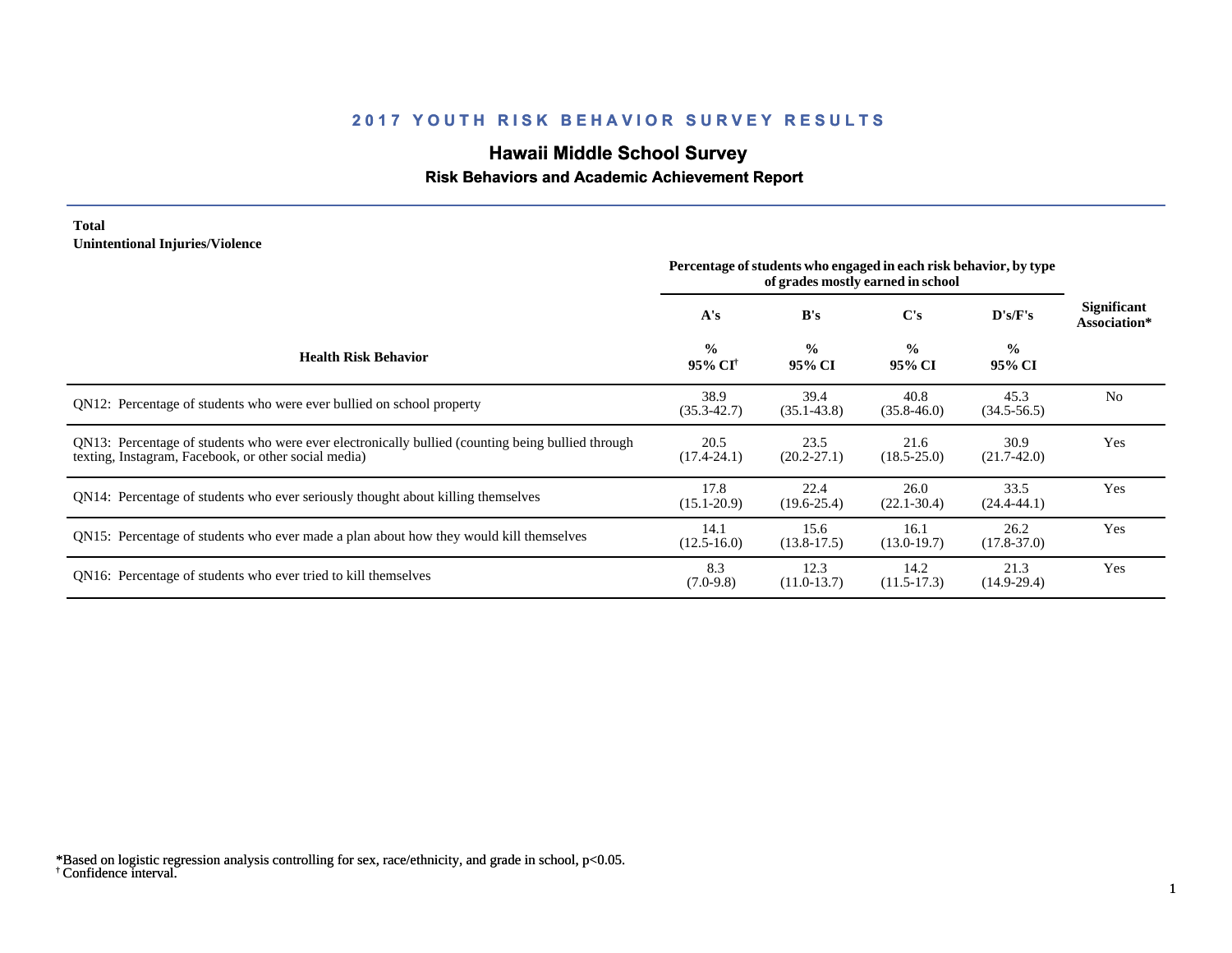# **Hawaii Middle School Survey**

## **Risk Behaviors and Academic Achievement Report**

| <b>Tobacco Use</b>                                                                                                                                                                                                                                                                                              | Percentage of students who engaged in each risk behavior, by type |                         |                         |                         |                                    |
|-----------------------------------------------------------------------------------------------------------------------------------------------------------------------------------------------------------------------------------------------------------------------------------------------------------------|-------------------------------------------------------------------|-------------------------|-------------------------|-------------------------|------------------------------------|
|                                                                                                                                                                                                                                                                                                                 | A's                                                               | B's                     | C's                     | D's/F's                 | <b>Significant</b><br>Association* |
| <b>Health Risk Behavior</b>                                                                                                                                                                                                                                                                                     | $\frac{0}{0}$<br>95% CI <sup>+</sup>                              | $\frac{0}{0}$<br>95% CI | $\frac{0}{0}$<br>95% CI | $\frac{6}{6}$<br>95% CI |                                    |
| QN18: Percentage of students who tried cigarette smoking for the first time before age 11 years (even<br>one or two puffs)                                                                                                                                                                                      | 3.2<br>$(2.1-4.9)$                                                | 5.5<br>$(4.5-6.6)$      | 7.8<br>$(5.8-10.2)$     | 14.2<br>$(10.2 - 19.3)$ | Yes                                |
| QN19: Percentage of students who currently smoked cigarettes (on at least 1 day during the 30 days<br>before the survey)                                                                                                                                                                                        | 2.3<br>$(1.5-3.6)$                                                | 4.4<br>$(3.4 - 5.8)$    | 6.7<br>$(4.9-9.1)$      | 14.7<br>$(11.1 - 19.1)$ | Yes                                |
| QNFRCIG: Percentage of students who currently smoked cigarettes frequently (on 20 or more days<br>during the 30 days before the survey)                                                                                                                                                                         | 0.1<br>$(0.0-0.2)$                                                | 0.1<br>$(0.0-0.5)$      | 0.2<br>$(0.1 - 0.5)$    | 1.4<br>$(0.5-3.6)$      | N <sub>o</sub>                     |
| ONDAYCIG: Percentage of students who currently smoked cigarettes daily (on all 30 days during the<br>30 days before the survey)                                                                                                                                                                                 | 0.0                                                               | 0.1<br>$(0.0-0.5)$      | 0.2<br>$(0.1 - 0.5)$    | 0.9<br>$(0.3-2.5)$      | Yes                                |
| QN21: Percentage of students who ever used an electronic vapor product (including e-cigarettes,<br>e-cigars, e-pipes, vape pipes, vaping pens, e-hookahs, and hookah pens [such as blu, NJOY, Vuse,<br>MarkTen, Logic, Vapin Plus, eGo, and Halo])                                                              | 17.9<br>$(14.7 - 21.6)$                                           | 27.8<br>$(24.0 - 32.0)$ | 35.4<br>$(26.7-45.2)$   | 51.9<br>$(40.2 - 63.4)$ | Yes                                |
| QN22: Percentage of students who currently used an electronic vapor product (including e-cigarettes,<br>e-cigars, e-pipes, vape pipes, vaping pens, e-hookahs, and hookah pens [such as blu, NJOY, Vuse,<br>MarkTen, Logic, Vapin Plus, eGo, and Halo], on at least 1 day during the 30 days before the survey) | 8.4<br>$(5.9-11.7)$                                               | 15.9<br>$(13.7 - 18.3)$ | 23.3<br>$(16.9 - 31.2)$ | 40.3<br>$(28.1 - 53.9)$ | Yes                                |

† Confidence interval. \*Based on logistic regression analysis controlling for sex, race/ethnicity, and grade in school, p<0.05.

**Total**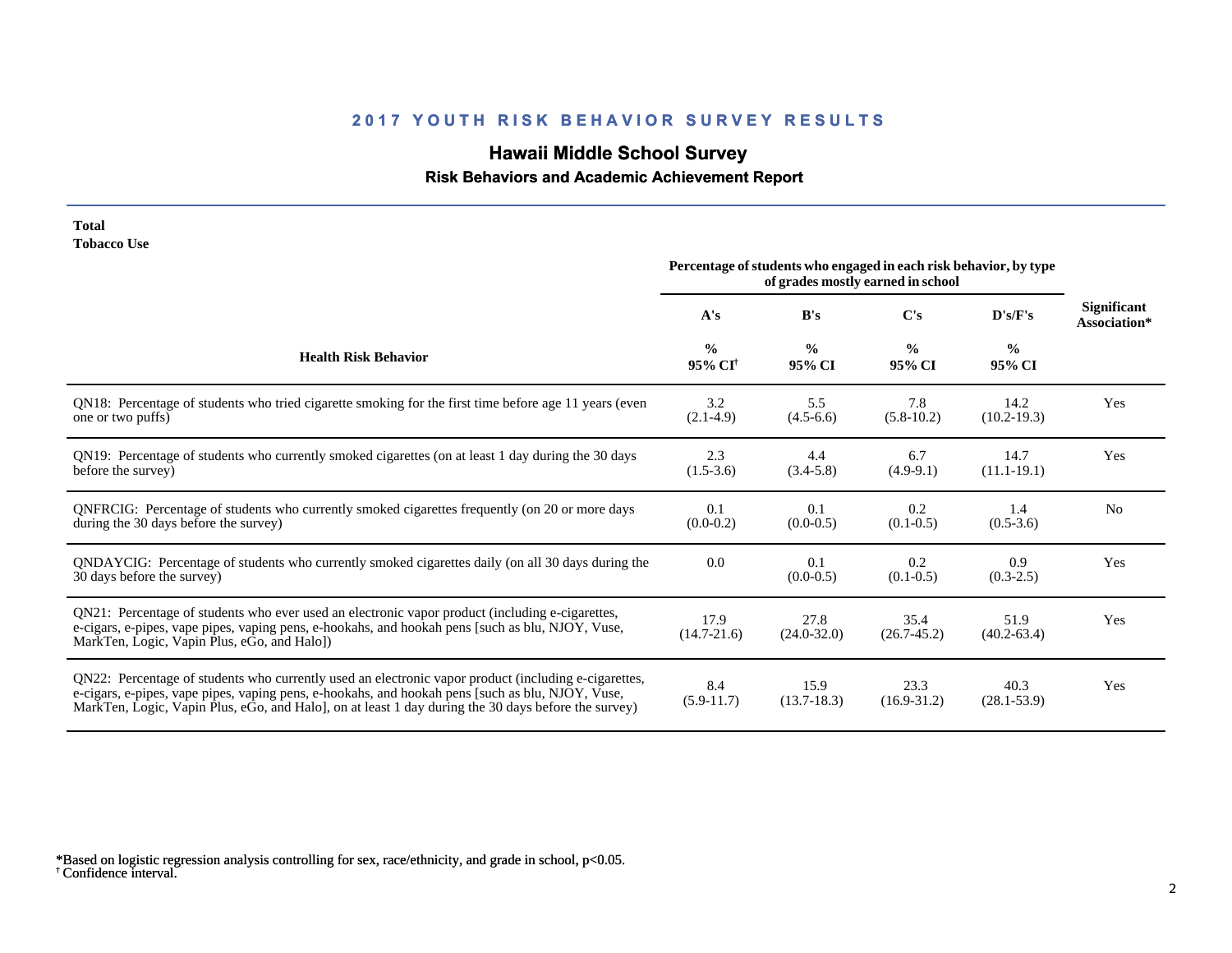# **Hawaii Middle School Survey**

#### **Risk Behaviors and Academic Achievement Report**

#### **Total Alcohol/Other Drug Use**

|                                                                                                                                                                                                                                                  | Percentage of students who engaged in each risk behavior, by type<br>of grades mostly earned in school |                         |                         |                         |                                    |
|--------------------------------------------------------------------------------------------------------------------------------------------------------------------------------------------------------------------------------------------------|--------------------------------------------------------------------------------------------------------|-------------------------|-------------------------|-------------------------|------------------------------------|
|                                                                                                                                                                                                                                                  | A's                                                                                                    | B's                     | $\bf C's$               | D's/F's                 | <b>Significant</b><br>Association* |
| <b>Health Risk Behavior</b>                                                                                                                                                                                                                      | $\frac{0}{0}$<br>95% CI <sup>†</sup>                                                                   | $\frac{0}{0}$<br>95% CI | $\frac{0}{0}$<br>95% CI | $\frac{0}{0}$<br>95% CI |                                    |
| QN27: Percentage of students who drank alcohol for the first time before age 11 years (other than a<br>few sips)                                                                                                                                 | 8.6<br>$(6.3-11.7)$                                                                                    | 12.5<br>$(10.9-14.3)$   | 13.5<br>$(11.3 - 16.0)$ | 20.1<br>$(13.2 - 29.5)$ | Yes                                |
| QN29: Percentage of students who tried marijuana for the first time before age 11 years                                                                                                                                                          | 2.0<br>$(1.2 - 3.1)$                                                                                   | 2.6<br>$(1.8-3.7)$      | 5.2<br>$(3.1 - 8.5)$    | 11.8<br>$(7.0-19.1)$    | Yes                                |
| QN30: Percentage of students who ever used cocaine (any form of cocaine, including powder, crack,<br>or freebase)                                                                                                                                | 3.1<br>$(2.0-4.8)$                                                                                     | 3.4<br>$(2.1 - 5.5)$    | 1.9<br>$(1.1-3.4)$      | 5.7<br>$(3.6-8.9)$      | Yes                                |
| QN33: Percentage of students who ever took prescription pain medicine without a doctor's<br>prescription or differently than how a doctor told them to use it (counting drugs such as codeine,<br>Vicodin, Oxycontin, hydrocodone, and Percocet) | 5.8<br>$(4.8 - 7.0)$                                                                                   | 6.3<br>$(4.7 - 8.4)$    | 7.3<br>$(5.4-9.9)$      | 9.7<br>$(6.8-13.6)$     | Yes                                |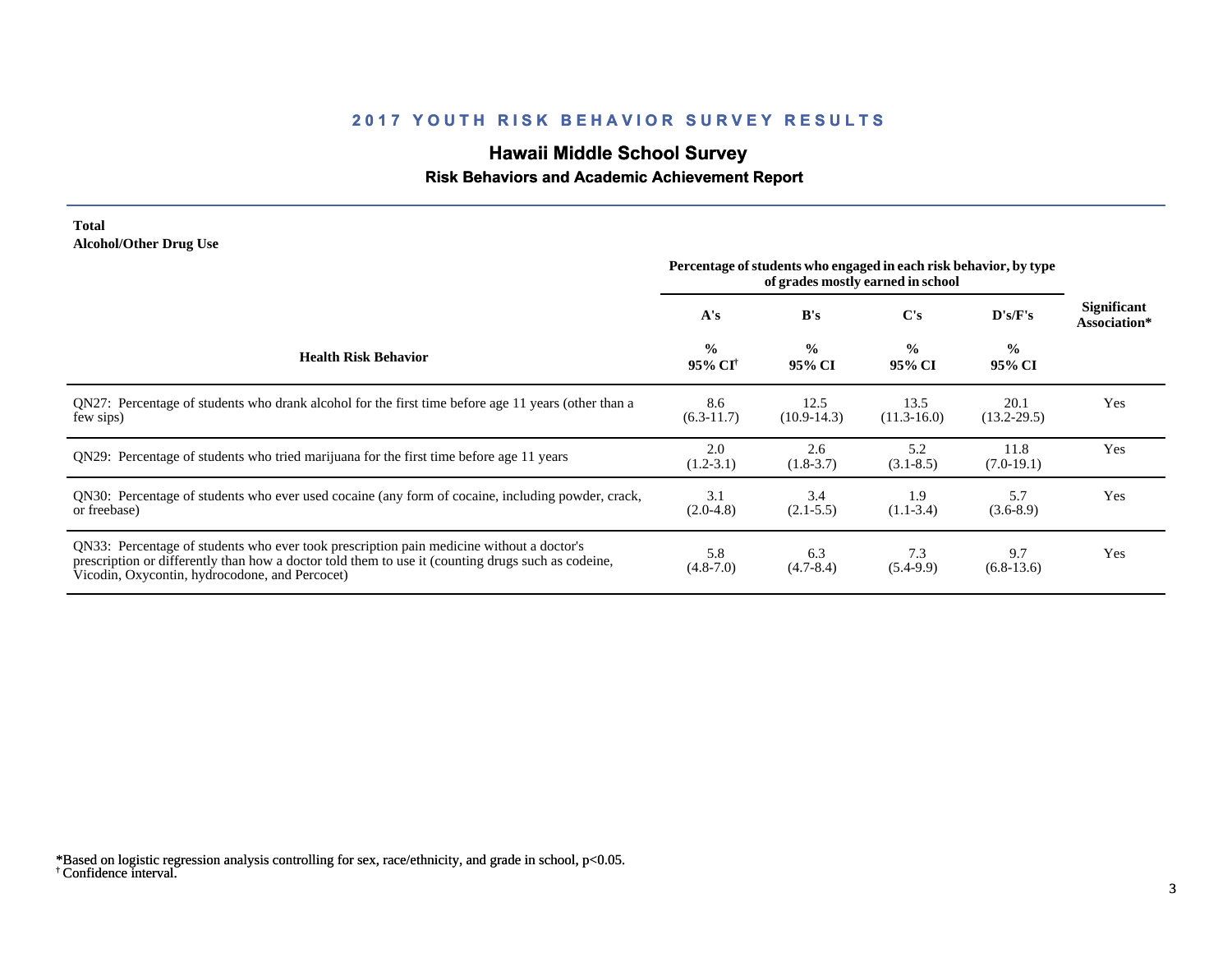# **Hawaii Middle School Survey**

## **Risk Behaviors and Academic Achievement Report**

| <b>Total</b><br><b>Sexual Behaviors</b>                                                        | Percentage of students who engaged in each risk behavior, by type |                         |                                          |                         |                                    |
|------------------------------------------------------------------------------------------------|-------------------------------------------------------------------|-------------------------|------------------------------------------|-------------------------|------------------------------------|
|                                                                                                | A's                                                               | B's                     | of grades mostly earned in school<br>C's | D's/F's                 | <b>Significant</b><br>Association* |
| <b>Health Risk Behavior</b>                                                                    | $\frac{0}{0}$<br>95% CI†                                          | $\frac{0}{0}$<br>95% CI | $\frac{0}{0}$<br>95% CI                  | $\frac{6}{9}$<br>95% CI |                                    |
| QN35: Percentage of students who had sexual intercourse for the first time before age 11 years | 2.0<br>$(1.2 - 3.3)$                                              | 2.4<br>$(1.5-4.0)$      | 3.9<br>$(2.0-7.3)$                       | 4.7<br>$(2.5-8.6)$      | N <sub>0</sub>                     |
| QN36: Percentage of students who ever had sexual intercourse with three or more persons        | 1.0<br>$(0.5-2.2)$                                                | 1.8<br>$(1.4 - 2.4)$    | 2.6<br>$(1.4-4.6)$                       | 3.1<br>$(1.6-6.0)$      | No.                                |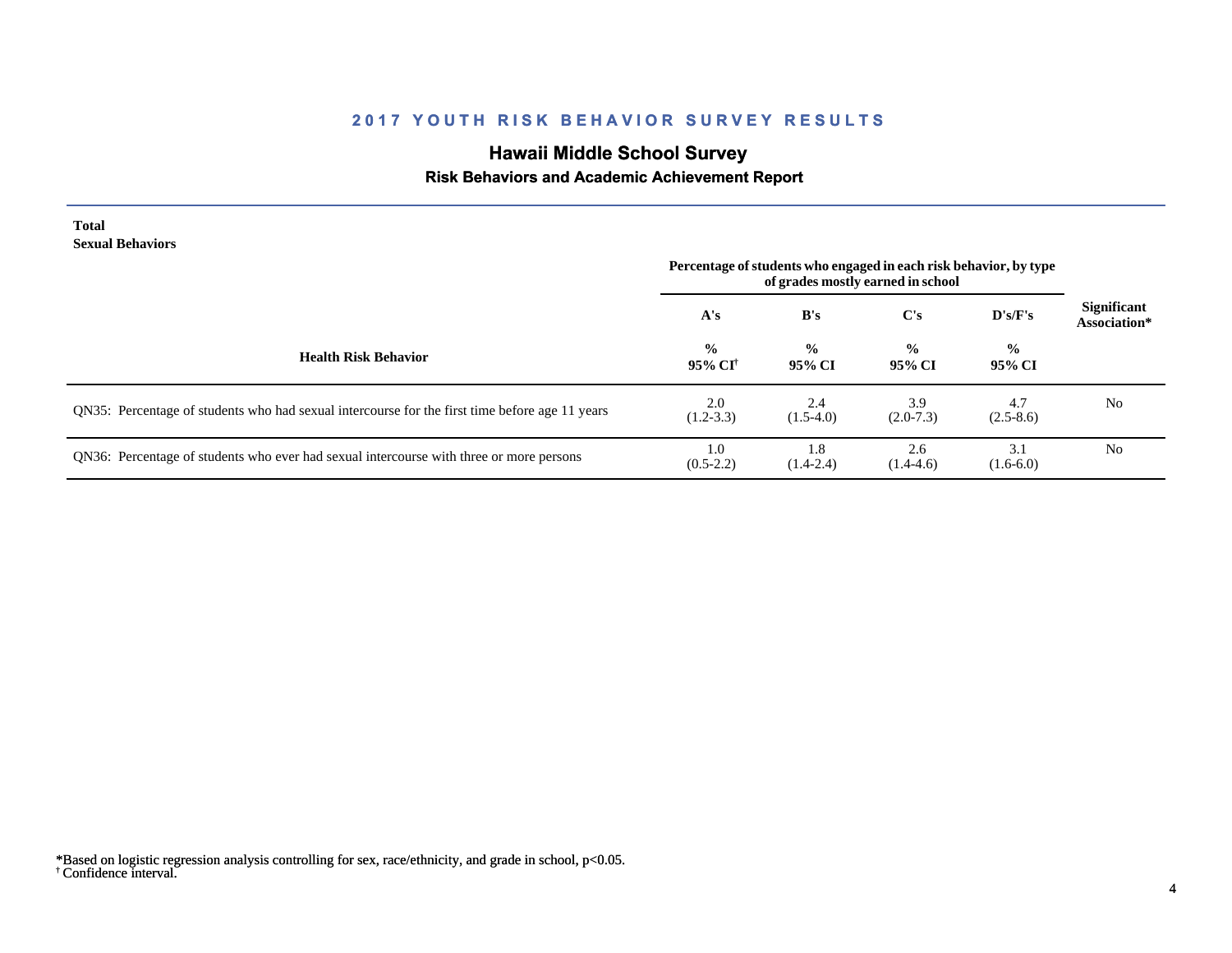# **Hawaii Middle School Survey**

#### **Risk Behaviors and Academic Achievement Report**

| <b>Total</b><br><b>Dietary Behaviors</b>                                                                  | Percentage of students who engaged in each risk behavior, by type<br>of grades mostly earned in school |                         |                         |                         |                                    |
|-----------------------------------------------------------------------------------------------------------|--------------------------------------------------------------------------------------------------------|-------------------------|-------------------------|-------------------------|------------------------------------|
|                                                                                                           | A's                                                                                                    | B's                     | $\bf C's$               | D's/F's                 | <b>Significant</b><br>Association* |
| <b>Health Risk Behavior</b>                                                                               | $\frac{0}{0}$<br>95% CI <sup>†</sup>                                                                   | $\frac{0}{0}$<br>95% CI | $\frac{0}{0}$<br>95% CI | $\frac{0}{0}$<br>95% CI |                                    |
| QN38: Percentage of students who described themselves as slightly or very overweight                      | 24.7<br>$(21.3 - 28.5)$                                                                                | 27.1<br>$(24.4 - 30.0)$ | 27.3<br>$(21.3-34.3)$   | 40.3<br>$(33.3 - 47.7)$ | Yes                                |
| QN39: Percentage of students who were trying to lose weight                                               | 40.6<br>$(35.5 - 46.0)$                                                                                | 42.9<br>$(39.4 - 46.4)$ | 53.2<br>$(48.0 - 58.4)$ | 53.4<br>$(48.3 - 58.5)$ | Yes                                |
| QN40: Percentage of students who did not eat breakfast (during the 7 days before the survey)              | 7.8<br>$(6.1-9.8)$                                                                                     | 12.6<br>$(10.5 - 15.2)$ | 12.5<br>$(8.4-18.1)$    | 18.9<br>$(14.2 - 24.8)$ | Yes                                |
| QNBK7DAY: Percentage of students who ate breakfast on all 7 days (during the 7 days before the<br>survey) | 52.0<br>$(47.2 - 56.6)$                                                                                | 46.3<br>$(42.1 - 50.4)$ | 37.8<br>$(31.0 - 45.1)$ | 31.1<br>$(22.2 - 41.7)$ | Yes                                |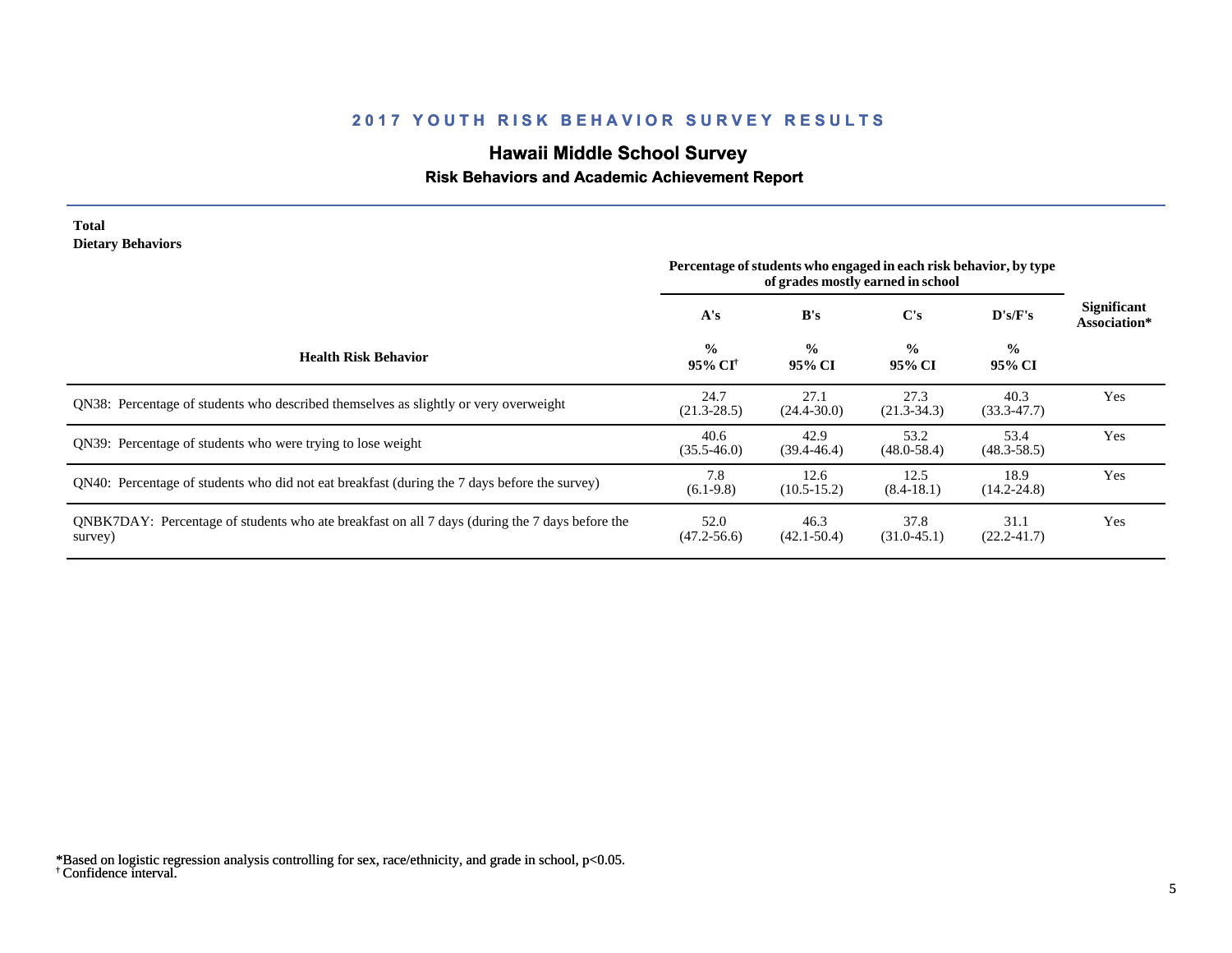# **Hawaii Middle School Survey**

 **Risk Behaviors and Academic Achievement Report**

#### **Total Physical Activity**

|                                                                                                                                                                                                                                                                                                                                                      | Percentage of students who engaged in each risk behavior, by type<br>of grades mostly earned in school |                         |                         |                         |                                    |
|------------------------------------------------------------------------------------------------------------------------------------------------------------------------------------------------------------------------------------------------------------------------------------------------------------------------------------------------------|--------------------------------------------------------------------------------------------------------|-------------------------|-------------------------|-------------------------|------------------------------------|
|                                                                                                                                                                                                                                                                                                                                                      | A's                                                                                                    | B's                     | C's                     | D's/F's                 | <b>Significant</b><br>Association* |
| <b>Health Risk Behavior</b>                                                                                                                                                                                                                                                                                                                          | $\frac{0}{0}$<br>95% CI <sup>†</sup>                                                                   | $\frac{6}{9}$<br>95% CI | $\frac{6}{6}$<br>95% CI | $\frac{6}{6}$<br>95% CI |                                    |
| QN41: Percentage of students who were physically active at least 60 minutes per day on 5 or more<br>days (in any kind of physical activity that increased their heart rate and made them breathe hard some<br>of the time during the 7 days before the survey)                                                                                       | 51.4<br>$(47.8 - 55.1)$                                                                                | 47.4<br>$(43.7 - 51.2)$ | 50.0<br>$(40.8 - 59.1)$ | 42.3<br>$(35.8-49.1)$   | N <sub>0</sub>                     |
| QNPA0DAY: Percentage of students who did not participate in at least 60 minutes of physical activity<br>on at least 1 day (in any kind of physical activity that increased their heart rate and made them breathe<br>hard some of the time during the 7 days before the survey)                                                                      | 9.1<br>$(7.3-11.2)$                                                                                    | 13.4<br>$(11.1 - 16.1)$ | 14.7<br>$(10.0 - 21.0)$ | 18.4<br>$(11.3 - 28.5)$ | Yes                                |
| QNPA7DAY: Percentage of students who were physically active at least 60 minutes per day on all 7<br>days (in any kind of physical activity that increased their heart rate and made them breathe hard some<br>of the time during the 7 days before the survey)                                                                                       | 26.6<br>$(24.2 - 29.2)$                                                                                | 27.1<br>$(23.4 - 31.1)$ | 31.9<br>$(25.4 - 39.3)$ | 23.7<br>$(20.3 - 27.5)$ | N <sub>0</sub>                     |
| QN42: Percentage of students who watched television 3 or more hours per day (on an average school<br>day)                                                                                                                                                                                                                                            | 19.6<br>$(17.3 - 22.0)$                                                                                | 24.4<br>$(20.6 - 28.6)$ | 23.3<br>$(19.8-27.3)$   | 28.4<br>$(19.7-39.1)$   | Yes                                |
| QN43: Percentage of students who played video or computer games or used a computer 3 or more<br>hours per day (counting time spent on things such as Xbox, PlayStation, an iPad or other tablet, a<br>smartphone, texting, YouTube, Instagram, Facebook, or other social media, for something that was not<br>school work, on an average school day) | 42.5<br>$(37.9 - 47.3)$                                                                                | 46.8<br>$(43.1 - 50.5)$ | 45.5<br>$(41.9-49.1)$   | 45.0<br>$(37.9 - 52.3)$ | N <sub>0</sub>                     |
| QN44: Percentage of students who attended physical education (PE) classes on 1 or more days (in an<br>average week when they were in school)                                                                                                                                                                                                         | 54.6<br>$(49.0 - 60.0)$                                                                                | 59.7<br>$(53.8-65.3)$   | 59.2<br>$(50.6 - 67.2)$ | 46.3<br>$(30.5 - 62.8)$ | Yes                                |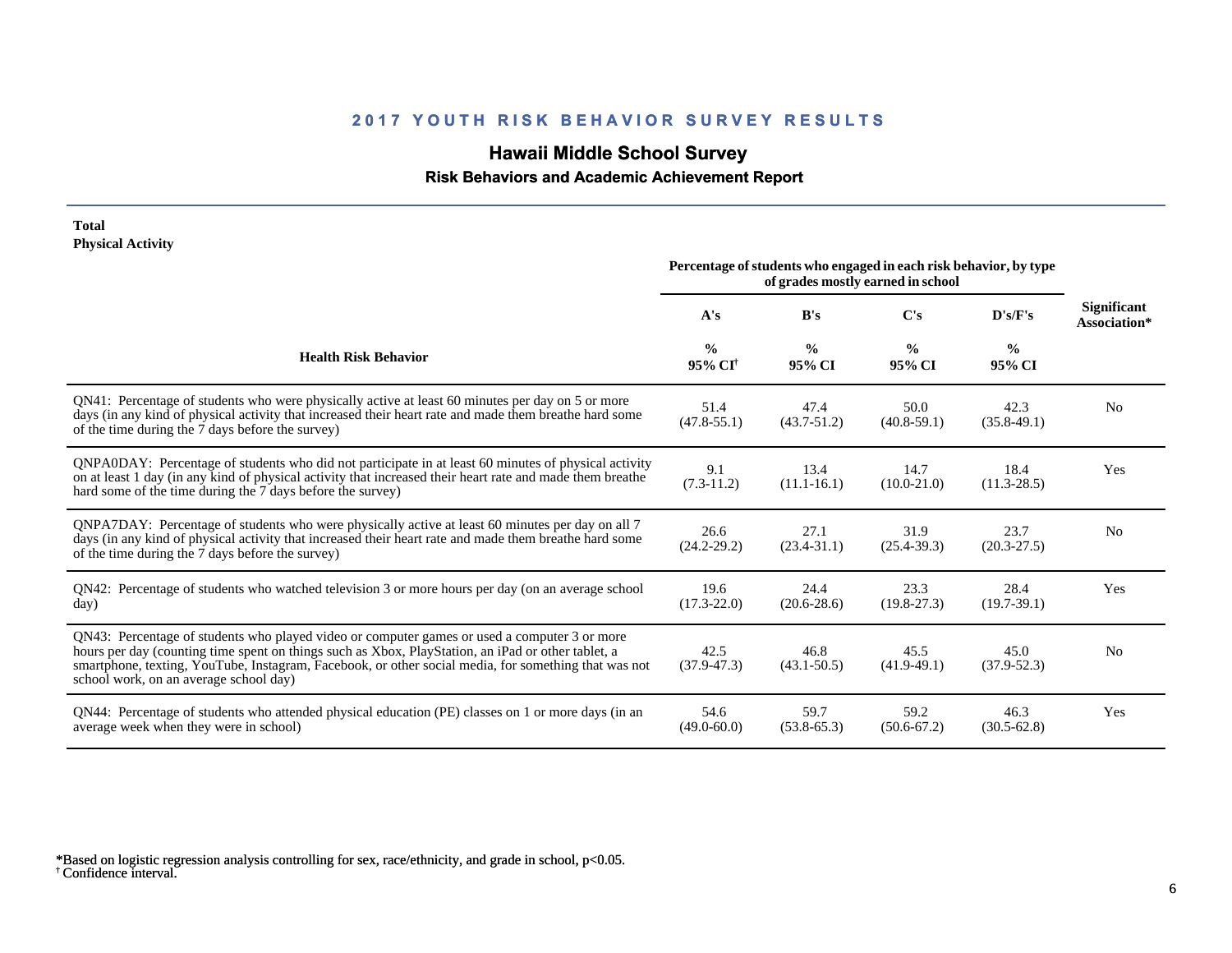# **Hawaii Middle School Survey**

## **Risk Behaviors and Academic Achievement Report**

#### **Total Physical Activity**

|                                                                                                                                                                                  | Percentage of students who engaged in each risk behavior, by type<br>of grades mostly earned in school |                         |                         |                         |                             |
|----------------------------------------------------------------------------------------------------------------------------------------------------------------------------------|--------------------------------------------------------------------------------------------------------|-------------------------|-------------------------|-------------------------|-----------------------------|
|                                                                                                                                                                                  | A's                                                                                                    | B's                     | C's                     | $\bf{D's/F's}$          | Significant<br>Association* |
| <b>Health Risk Behavior</b>                                                                                                                                                      | $\frac{0}{0}$<br>95% CI <sup>+</sup>                                                                   | $\frac{0}{0}$<br>95% CI | $\frac{0}{0}$<br>95% CI | $\frac{0}{0}$<br>95% CI |                             |
| ONDLYPE: Percentage of students who attended physical education (PE) classes on all 5 days (in an<br>average week when they were in school)                                      | 7.6<br>$(5.8-9.8)$                                                                                     | 12.2<br>$(10.1 - 14.6)$ | 15.7<br>$(12.9-19.1)$   | 10.8<br>$(6.0-18.5)$    | Yes                         |
| QN45: Percentage of students who played on at least one sports team (counting any teams run by their<br>school or community groups, during the past 12 months before the survey) | 55.9<br>$(51.6 - 60.0)$                                                                                | 52.3<br>$(45.8 - 58.7)$ | 49.8<br>$(44.6 - 55.0)$ | 53.1<br>$(41.5-64.4)$   | N <sub>o</sub>              |
| QN46: Percentage of students who had a concussion from playing a sport or being physically active<br>(one or more times during the 12 months before the survey)                  | 14.3<br>$(12.2 - 16.6)$                                                                                | 19.3<br>$(17.0 - 21.8)$ | 25.7<br>$(19.3 - 33.5)$ | 27.2<br>$(20.8 - 34.7)$ | Yes                         |
| QN48: Percentage of students who got 8 or more hours of sleep (on an average school night)                                                                                       | 58.1<br>$(51.7-64.3)$                                                                                  | 51.9<br>$(48.0 - 55.8)$ | 47.3<br>$(41.6 - 53.2)$ | 40.7<br>$(30.8 - 51.5)$ | N <sub>0</sub>              |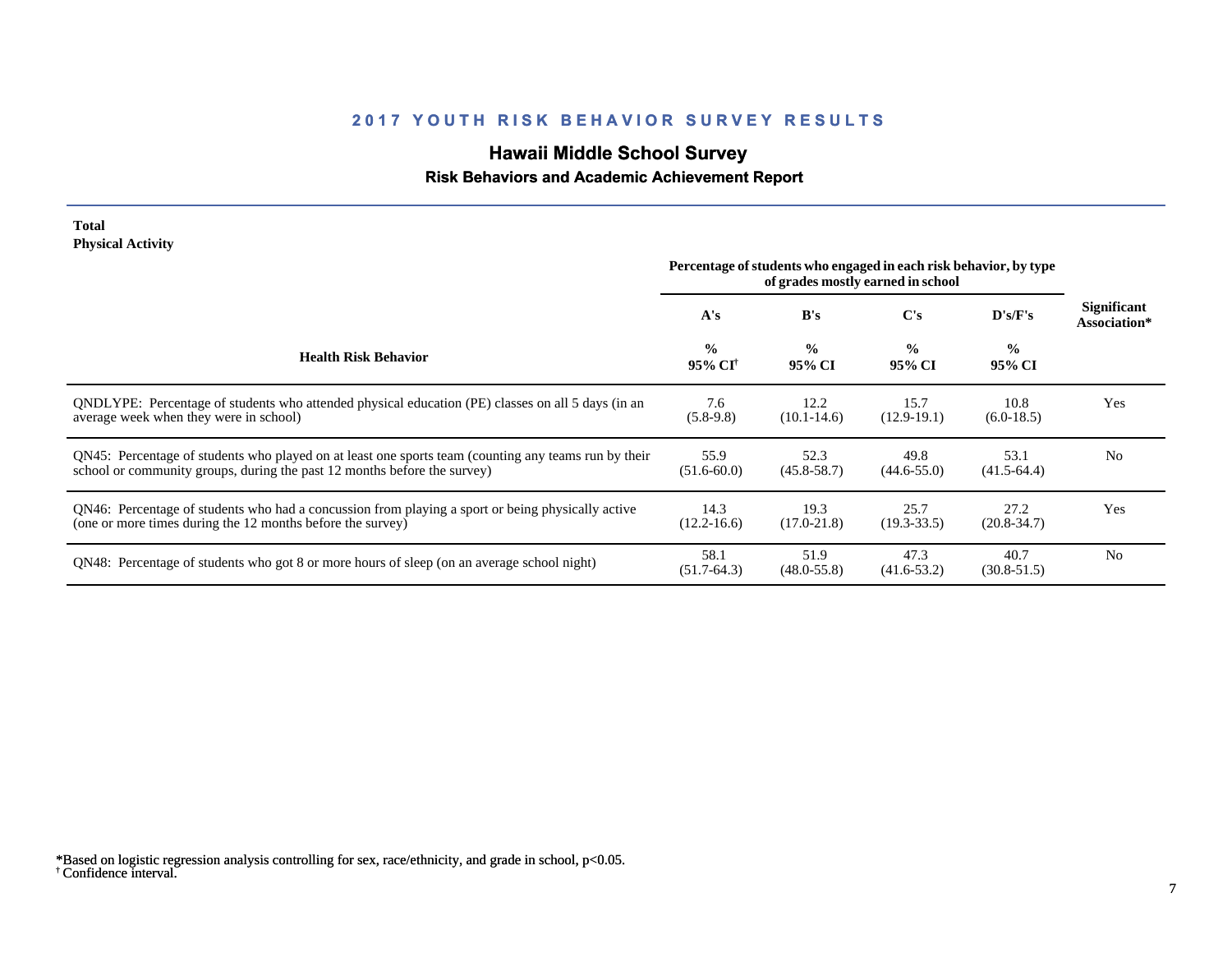# **Hawaii Middle School Survey**

 **Risk Behaviors and Academic Achievement Report**

| <b>Total</b><br><b>Other</b>                                                                  | Percentage of students who engaged in each risk behavior, by type<br>of grades mostly earned in school |                         |                         |                         |                                    |
|-----------------------------------------------------------------------------------------------|--------------------------------------------------------------------------------------------------------|-------------------------|-------------------------|-------------------------|------------------------------------|
|                                                                                               | A's                                                                                                    | B's                     | C's                     | D's/F's                 | <b>Significant</b><br>Association* |
| <b>Health Risk Behavior</b>                                                                   | $\frac{0}{0}$<br>95% CI <sup>†</sup>                                                                   | $\frac{0}{0}$<br>95% CI | $\frac{0}{0}$<br>95% CI | $\frac{0}{0}$<br>95% CI |                                    |
| QN47: Percentage of students who had ever been told by a doctor or nurse that they had asthma | 23.4<br>$(21.3 - 25.7)$                                                                                | 23.6<br>$(20.7 - 26.8)$ | 24.1<br>$(21.2 - 27.3)$ | 24.5<br>$(17.5 - 33.1)$ | N <sub>0</sub>                     |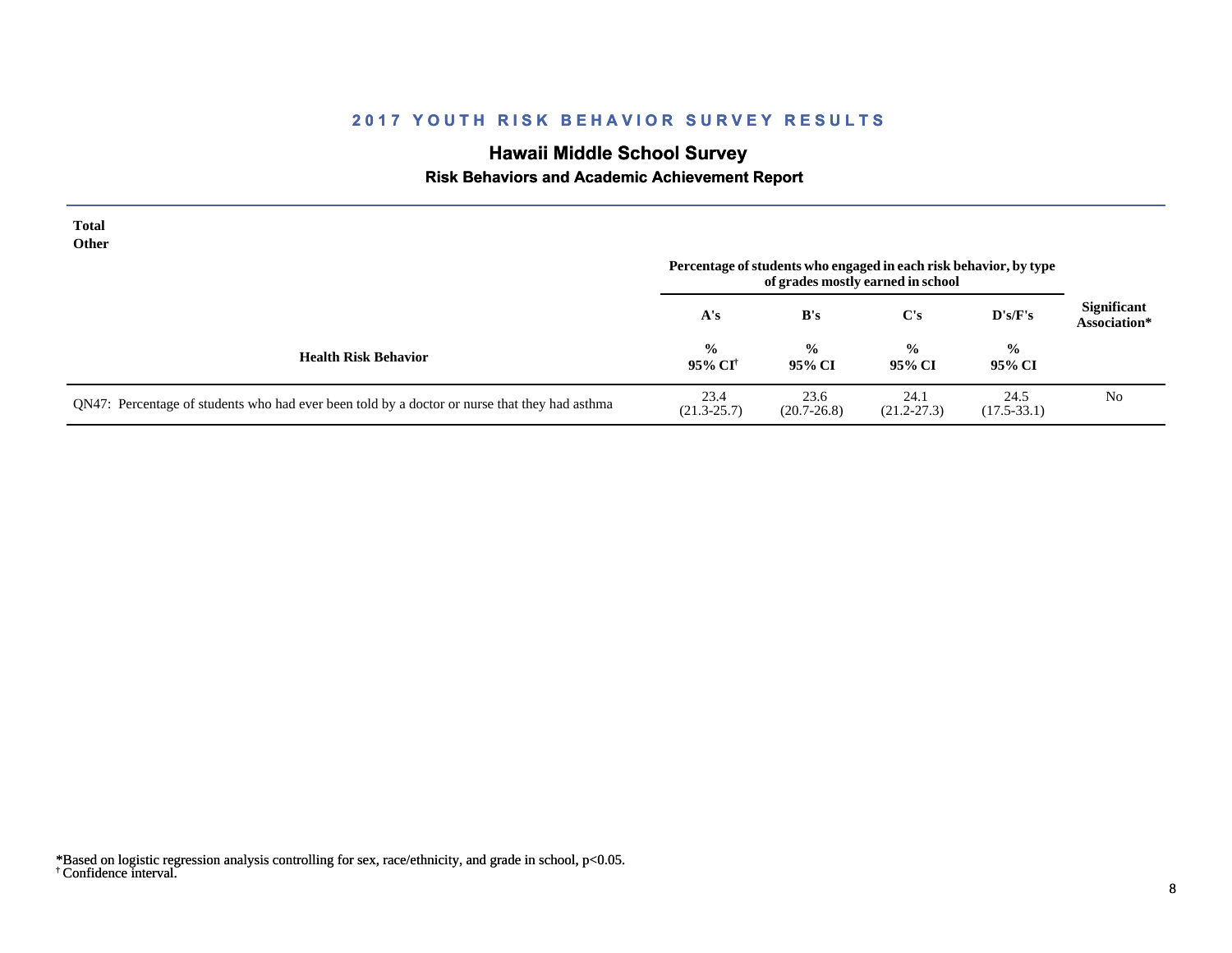# **Hawaii Middle School Survey**

 **Risk Behaviors and Academic Achievement Report**

| <b>Total</b><br><b>Site-Added</b>                                                                      |                                      |                                                                   |                                   |                         |                                    |
|--------------------------------------------------------------------------------------------------------|--------------------------------------|-------------------------------------------------------------------|-----------------------------------|-------------------------|------------------------------------|
|                                                                                                        |                                      | Percentage of students who engaged in each risk behavior, by type | of grades mostly earned in school |                         |                                    |
|                                                                                                        | A's                                  | B's                                                               | C's                               | D's/F's                 | <b>Significant</b><br>Association* |
| <b>Health Risk Behavior</b>                                                                            | $\frac{0}{0}$<br>95% CI <sup>+</sup> | $\frac{6}{9}$<br>95% CI                                           | $\frac{0}{0}$<br>95% CI           | $\frac{0}{0}$<br>95% CI |                                    |
| QN50: Percentage of students who report they do not describe themselves as only one race or ethnicity  | 16.5<br>$(14.1 - 19.3)$              | 18.7<br>$(15.6 - 22.2)$                                           | 18.9<br>$(15.8 - 22.5)$           | 23.8<br>$(15.6 - 34.5)$ | Yes                                |
| QN51: Percentage of students who reported that either of their parents or other adults in their family | 26.5                                 | 27.9                                                              | 30.8                              | 31.2                    | N <sub>0</sub>                     |
| are serving on active duty in the military                                                             | $(18.7 - 36.2)$                      | $(20.6 - 36.5)$                                                   | $(23.1 - 39.9)$                   | $(23.8-39.7)$           |                                    |
| QN52: Percentage of students who have serious difficulty concentrating, remembering, or making         | 16.9                                 | 25.1                                                              | 27.7                              | 34.6                    | Yes                                |
| decisions (because of a physical, mental, or emotional problem)                                        | $(14.7-19.4)$                        | $(21.4 - 29.2)$                                                   | $(23.5 - 32.3)$                   | $(27.2 - 42.8)$         |                                    |
| QN53: Percentage of students who carried a weapon (such as a gun, knife, or club, during the 12        | 13.0                                 | 15.0                                                              | 17.1                              | 21.4                    | N <sub>0</sub>                     |
| months before the survey)                                                                              | $(11.2 - 15.0)$                      | $(12.8-17.5)$                                                     | $(15.0 - 19.3)$                   | $(15.0 - 29.6)$         |                                    |
| QN54: Percentage of students who did not go to school because they felt they would be unsafe at        | 7.2                                  | 8.8                                                               | 9.2                               | 20.2                    | Yes                                |
| school or on their way to or from school (during the 12 months before the survey)                      | $(5.6-9.1)$                          | $(7.0-11.0)$                                                      | $(7.1 - 11.9)$                    | $(12.5 - 31.0)$         |                                    |
| QN55: Percentage of students who have been in a physical fight (during the 12 months before the        | 10.4                                 | 15.4                                                              | 22.6                              | 39.8                    | Yes                                |
| survey)                                                                                                | $(8.8-12.3)$                         | $(12.6 - 18.7)$                                                   | $(18.6 - 27.2)$                   | $(30.2 - 50.3)$         |                                    |
| QN56: Percentage of students who were ever physically forced to have sexual intercourse (when they     | 1.8                                  | 2.1                                                               | 3.3                               | 8.2                     | Yes                                |
| did not want to)                                                                                       | $(1.5-2.3)$                          | $(1.2 - 3.4)$                                                     | $(2.1-5.4)$                       | $(5.5-12.1)$            |                                    |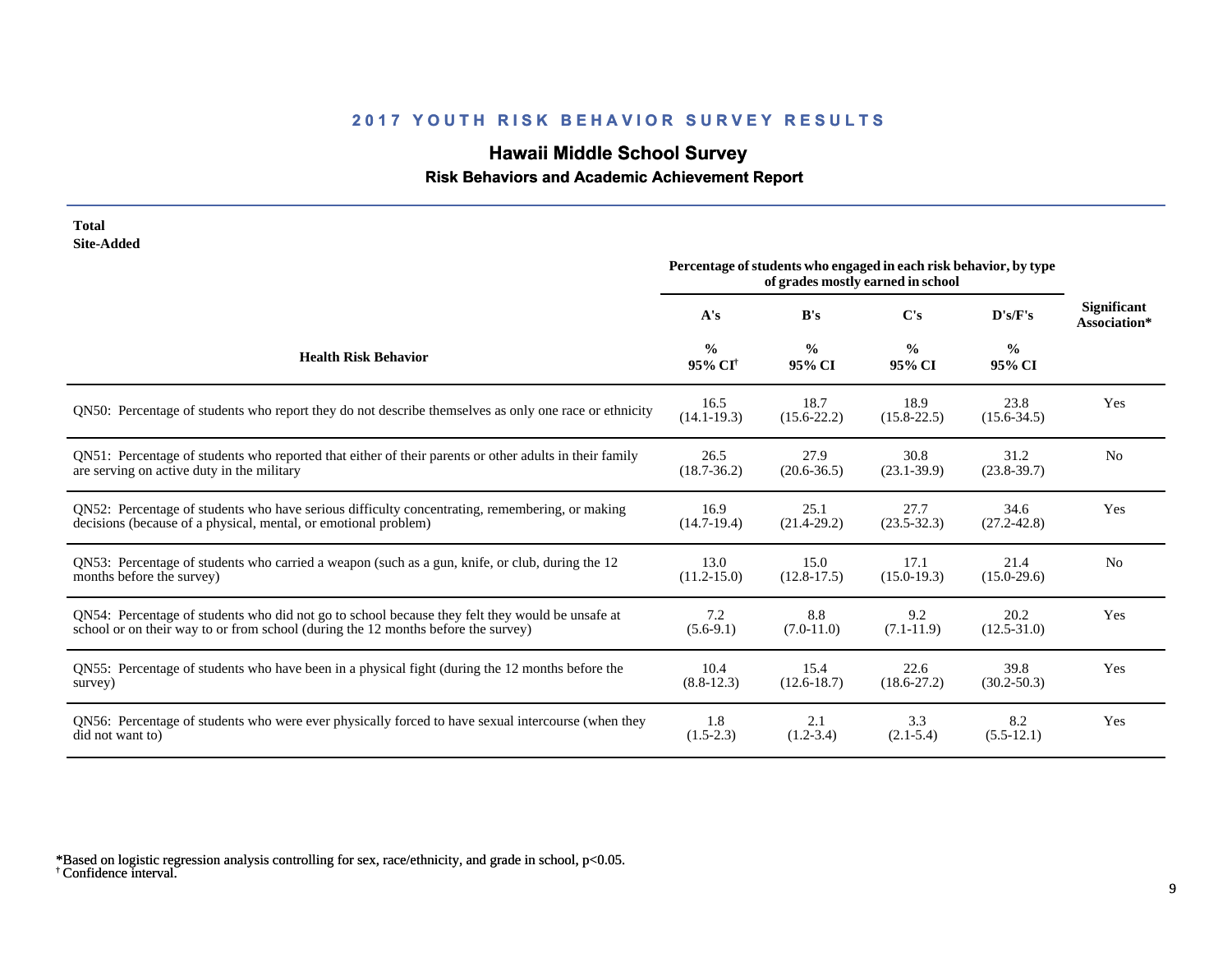# **Hawaii Middle School Survey**

 **Risk Behaviors and Academic Achievement Report**

| <b>Total</b><br><b>Site-Added</b>                                                                                                                                                                                                                                                                                                                                                                                                                                           |                                                                                                        |                         |                         |                         |                                    |
|-----------------------------------------------------------------------------------------------------------------------------------------------------------------------------------------------------------------------------------------------------------------------------------------------------------------------------------------------------------------------------------------------------------------------------------------------------------------------------|--------------------------------------------------------------------------------------------------------|-------------------------|-------------------------|-------------------------|------------------------------------|
|                                                                                                                                                                                                                                                                                                                                                                                                                                                                             | Percentage of students who engaged in each risk behavior, by type<br>of grades mostly earned in school |                         |                         |                         |                                    |
|                                                                                                                                                                                                                                                                                                                                                                                                                                                                             | A's                                                                                                    | B's                     | $\bf C's$               | D's/F's                 | <b>Significant</b><br>Association* |
| <b>Health Risk Behavior</b>                                                                                                                                                                                                                                                                                                                                                                                                                                                 | $\frac{0}{0}$<br>95% CI <sup>†</sup>                                                                   | $\frac{0}{0}$<br>95% CI | $\frac{0}{0}$<br>95% CI | $\frac{6}{6}$<br>95% CI |                                    |
| QN57: Percentage of students who had someone force them to do sexual things that they did not want<br>to do (counting such things as kissing, touching, or being physically forced to have sexual intercourse)                                                                                                                                                                                                                                                              | 4.9<br>$(3.5-6.8)$                                                                                     | 5.3<br>$(4.4-6.4)$      | 6.1<br>$(4.2 - 8.8)$    | 15.1<br>$(8.0-26.6)$    | Yes                                |
| QN58: Percentage of students who had someone they were dating or going out with purposely try to<br>control them or emotionally hurt them (counting such things as being told who they could and could<br>not spend time with, being humiliated in front of others, or being threatened if they did not do what<br>they wanted, during the 12 months before the survey, among students who were dating or going out<br>with someone during the 12 months before the survey) | 25.0<br>$(19.8 - 31.1)$                                                                                | 29.6<br>$(24.7 - 35.0)$ | 33.9<br>$(26.4 - 42.3)$ | 22.6<br>$(15.6 - 31.6)$ | Yes                                |
| QN59: Percentage of students who had someone they were dating or going out with physically hurt<br>them on purpose (counting such things as being hit, slammed into something, or injured with an object<br>or weapon, during the 12 months before the survey, among students who were dating or going out with<br>someone during the 12 months before the survey)                                                                                                          | 16.1<br>$(12.8 - 20.1)$                                                                                | 19.4<br>$(14.6 - 25.2)$ | 25.3<br>$(18.2 - 33.9)$ | 15.4<br>$(9.6 - 23.8)$  | Yes                                |
| QN60: Percentage of students who physically hurt someone they were dating or going out with<br>(counting such things as hitting them, slamming them into something, or injuring them with an object<br>or weapon, during the 12 months before the survey, among students who were dating or going out with<br>someone during the 12 months before the survey)                                                                                                               | 18.2<br>$(14.7 - 22.3)$                                                                                | 18.2<br>$(13.8 - 23.6)$ | 24.4<br>$(15.9 - 35.5)$ | 15.4<br>$(10.3 - 22.4)$ | N <sub>0</sub>                     |
| QN61: Percentage of students who had texted, e-mailed, or posted electronically a revealing or sexual<br>photo of themselves (during the 30 days before the survey)                                                                                                                                                                                                                                                                                                         | 2.9<br>$(1.9-4.5)$                                                                                     | 4.1<br>$(2.9-5.7)$      | 2.7<br>$(1.7-4.3)$      | 3.6<br>$(1.7 - 7.4)$    | Yes                                |

<sup>†</sup> Confidence interval. \*Based on logistic regression analysis controlling for sex, race/ethnicity, and grade in school, p<0.05.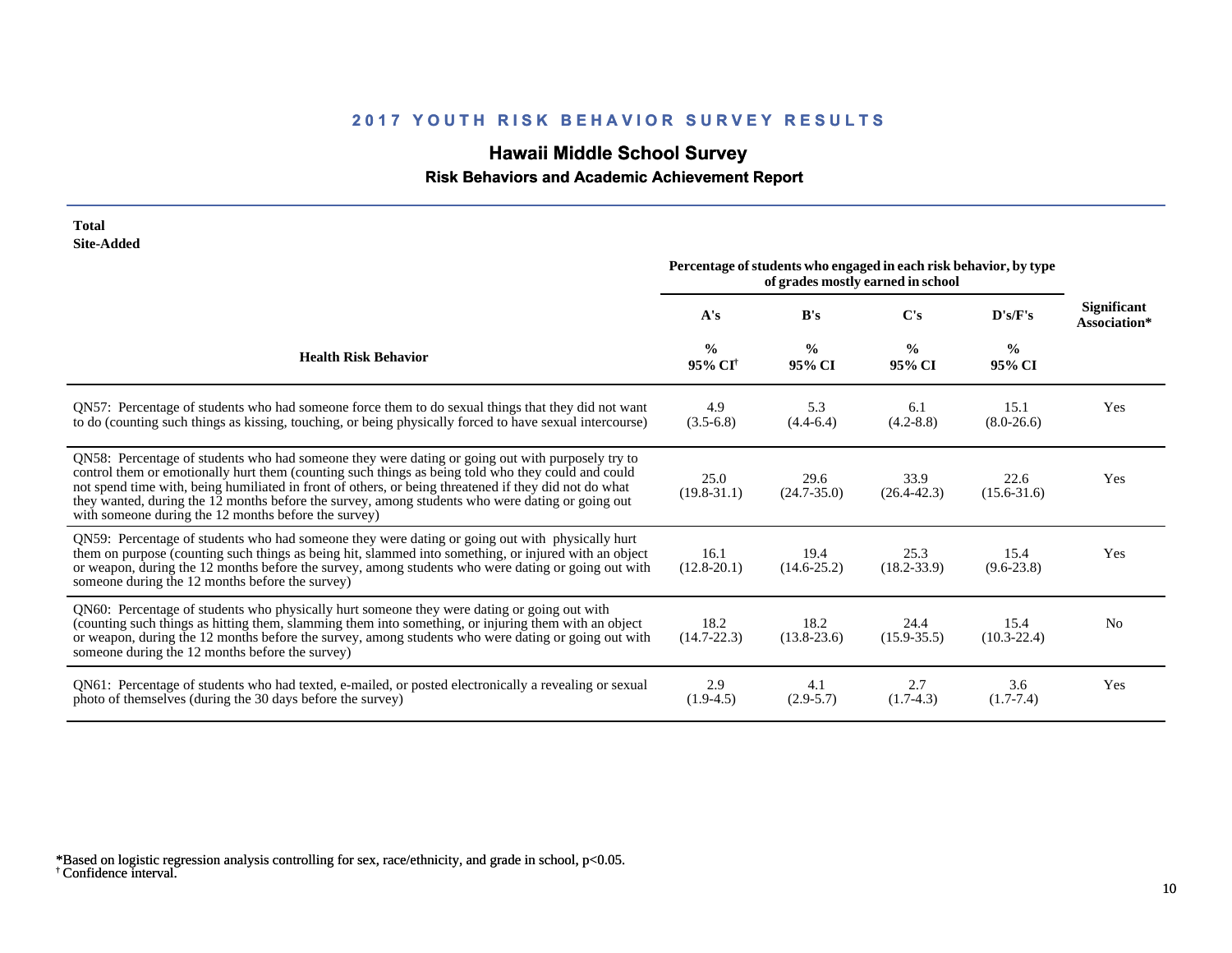# **Hawaii Middle School Survey**

## **Risk Behaviors and Academic Achievement Report**

| <b>Total</b><br><b>Site-Added</b>                                                                    |                                                                                                        |                         |                         |                         |                                    |
|------------------------------------------------------------------------------------------------------|--------------------------------------------------------------------------------------------------------|-------------------------|-------------------------|-------------------------|------------------------------------|
|                                                                                                      | Percentage of students who engaged in each risk behavior, by type<br>of grades mostly earned in school |                         |                         |                         |                                    |
|                                                                                                      | A's                                                                                                    | B's                     | $\bf C's$               | D's/F's                 | <b>Significant</b><br>Association* |
| <b>Health Risk Behavior</b>                                                                          | $\frac{0}{0}$<br>95% CI <sup>+</sup>                                                                   | $\frac{0}{0}$<br>95% CI | $\frac{0}{0}$<br>95% CI | $\frac{0}{0}$<br>95% CI |                                    |
| QN62: Percentage of students who ever electronically bullied someone (counting being bullied         | 7.7                                                                                                    | 12.0                    | 10.4                    | 21.5                    | Yes                                |
| through texting, Instagram, Facebook, or other social media)                                         | $(5.4 - 10.7)$                                                                                         | $(9.9-14.5)$            | $(8.1 - 13.4)$          | $(17.2 - 26.6)$         |                                    |
| QN63: Percentage of students who disagree or strongly disagree that harassment and bullying by other | 11.2                                                                                                   | 14.1                    | 13.7                    | 13.5                    | N <sub>0</sub>                     |
| students is a problem at their school                                                                | $(8.0 - 15.3)$                                                                                         | $(10.2 - 19.1)$         | $(8.6-21.2)$            | $(9.3-19.4)$            |                                    |
| QN64: Percentage of students who have ever done something to purposely hurt themselves without       | 20.0                                                                                                   | 20.2                    | 22.5                    | 32.3                    | Yes                                |
| wanting to die (such as cutting or burning themselves on purpose)                                    | $(16.9 - 23.5)$                                                                                        | $(17.7 - 22.9)$         | $(17.6 - 28.3)$         | $(23.3 - 42.7)$         |                                    |
| QN65: Percentage of students who have ever felt so sad or hopeless almost every day for two weeks or | 24.1                                                                                                   | 25.1                    | 31.4                    | 40.8                    | Yes                                |
| more in a row that they stopped doing some usual activities                                          | $(20.9 - 27.5)$                                                                                        | $(22.3 - 28.1)$         | $(26.3 - 36.9)$         | $(32.2 - 49.9)$         |                                    |
| QN66: Percentage of students who reported their attempt to kill themselves resulted in an injury,    | 8.6                                                                                                    | 12.7                    | 17.1                    | 11.3                    | Yes                                |
| poisoning, or overdose that had to be treated by a doctor or nurse                                   | $(6.5-11.2)$                                                                                           | $(10.4 - 15.4)$         | $(11.4-24.9)$           | $(8.7-14.7)$            |                                    |
| QN67: Percentage of students who had at least one drink of alcohol (during the 30 days before the    | 9.3                                                                                                    | 11.0                    | 15.4                    | 20.3                    | Yes                                |
| survey)                                                                                              | $(7.3-11.9)$                                                                                           | $(8.1 - 14.7)$          | $(12.0-19.6)$           | $(12.4 - 31.4)$         |                                    |
| QN68: Percentage of students who had five or more drinks of alcohol in a row (within a couple of     | 3.4                                                                                                    | 4.5                     | 7.8                     | 13.6                    | Yes                                |
| hours on at least one day during the 30 days before the survey)                                      | $(2.3 - 5.0)$                                                                                          | $(3.3-6.1)$             | $(5.5-10.8)$            | $(7.7-23.0)$            |                                    |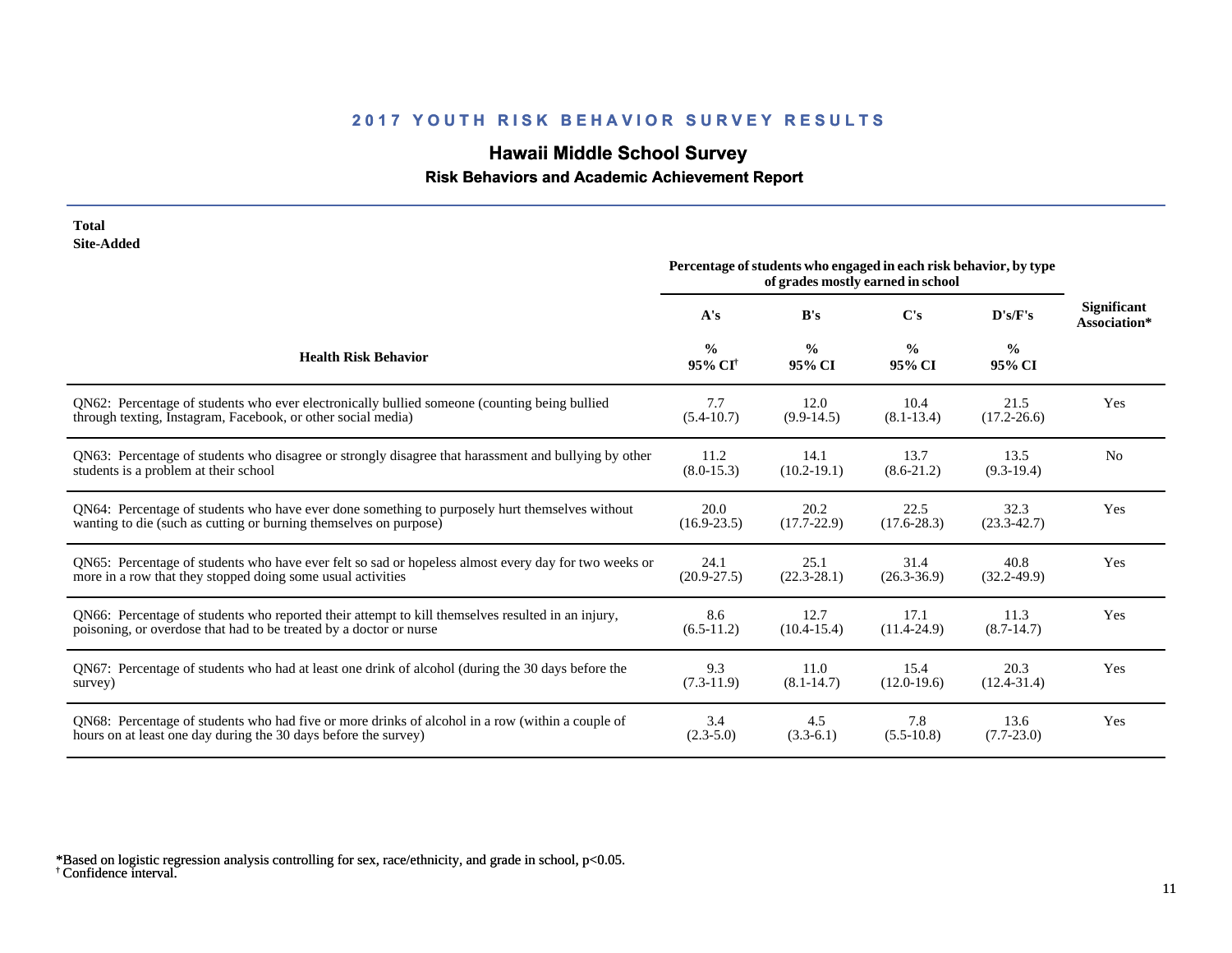# **Hawaii Middle School Survey**

## **Risk Behaviors and Academic Achievement Report**

| <b>Total</b><br><b>Site-Added</b>                                                                                                                                                                                                                                                            |                                      |                                                                   |                                   |                         |                                    |
|----------------------------------------------------------------------------------------------------------------------------------------------------------------------------------------------------------------------------------------------------------------------------------------------|--------------------------------------|-------------------------------------------------------------------|-----------------------------------|-------------------------|------------------------------------|
|                                                                                                                                                                                                                                                                                              |                                      | Percentage of students who engaged in each risk behavior, by type | of grades mostly earned in school |                         |                                    |
|                                                                                                                                                                                                                                                                                              | A's                                  | B's                                                               | C's                               | D's/F's                 | <b>Significant</b><br>Association* |
| <b>Health Risk Behavior</b>                                                                                                                                                                                                                                                                  | $\frac{0}{0}$<br>95% CI <sup>+</sup> | $\frac{0}{0}$<br>95% CI                                           | $\frac{0}{0}$<br>95% CI           | $\frac{0}{0}$<br>95% CI |                                    |
| QN69: Percentage of students who report their parents would feel it is a little bit wrong, wrong, or very<br>wrong for them to drink beer, wine, or hard liquor regularly                                                                                                                    | 90.5<br>$(86.6 - 93.3)$              | 87.9<br>$(84.2 - 90.9)$                                           | 87.9<br>$(84.3 - 90.8)$           | 80.4<br>$(69.7 - 88.0)$ | N <sub>0</sub>                     |
| QN70: Percentage of students who currently used marijuana (one or more times during the 30 days<br>before the survey)                                                                                                                                                                        | 4.0<br>$(2.5-6.3)$                   | 7.2<br>$(5.3-9.6)$                                                | 10.5<br>$(6.9-15.7)$              | 19.2<br>$(13.6 - 26.2)$ | Yes                                |
| ON71: Percentage of students who ever used methamphetamines (also called "speed," "crystal,"<br>"crank," or "ice")                                                                                                                                                                           | 1.7<br>$(1.0-2.8)$                   | 2.2<br>$(1.5-3.1)$                                                | 1.7<br>$(0.9-3.2)$                | 4.4<br>$(2.2-8.6)$      | Yes                                |
| ON72: Percentage of students who ever used ecstasy (also called MDMA)                                                                                                                                                                                                                        | 1.4<br>$(0.8-2.3)$                   | 1.4<br>$(0.7-3.1)$                                                | 1.1<br>$(0.6-1.9)$                | 2.1<br>$(1.2 - 3.7)$    | N <sub>0</sub>                     |
| QN73: Percentage of students who ever injected any illegal drug (used a needle to inject any illegal<br>drug into their body, one or more times during their life)                                                                                                                           | 6.7<br>$(5.2 - 8.6)$                 | 6.0<br>$(4.4 - 8.2)$                                              | 7.5<br>$(4.5-12.4)$               | 10.8<br>$(6.3-17.9)$    | N <sub>0</sub>                     |
| QN76: Percentage of students who tried to lose weight or keep from gaining weight by going without<br>eating for 24 hours or more; taking any diet pills, powders, or liquids; vomiting or taking laxatives;<br>smoking cigarettes; or skipping meals (during the 30 days before the survey) | 10.4<br>$(8.1 - 13.2)$               | 13.7<br>$(12.0 - 15.7)$                                           | 19.3<br>$(15.7 - 23.6)$           | 23.4<br>$(16.1 - 32.6)$ | Yes                                |
| QN77: Percentage of students who most of the time or always went hungry because there was not<br>enough food in their home (during the 30 days before the survey)                                                                                                                            | 3.5<br>$(2.4-5.2)$                   | 6.8<br>$(4.8-9.5)$                                                | 7.6<br>$(4.5-12.6)$               | 16.1<br>$(12.8 - 20.2)$ | Yes                                |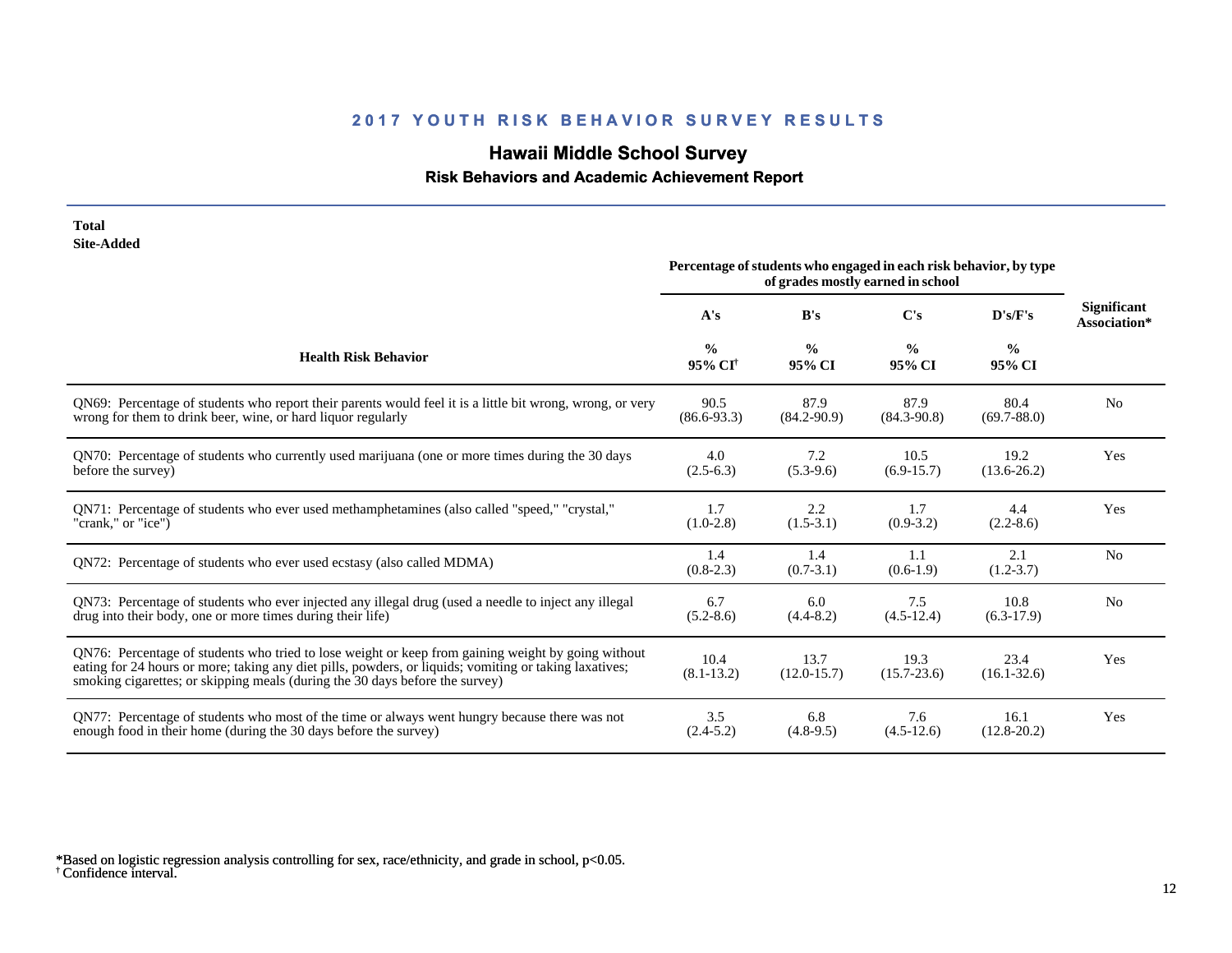# **Hawaii Middle School Survey**

 **Risk Behaviors and Academic Achievement Report**

| <b>Total</b><br><b>Site-Added</b>                                                                     |                                      | Percentage of students who engaged in each risk behavior, by type |                                   |                         |                                    |
|-------------------------------------------------------------------------------------------------------|--------------------------------------|-------------------------------------------------------------------|-----------------------------------|-------------------------|------------------------------------|
|                                                                                                       |                                      |                                                                   | of grades mostly earned in school |                         |                                    |
|                                                                                                       | A's                                  | B's                                                               | $\bf C's$                         | D's/F's                 | <b>Significant</b><br>Association* |
| <b>Health Risk Behavior</b>                                                                           | $\frac{0}{0}$<br>95% CI <sup>†</sup> | $\frac{0}{0}$<br>95% CI                                           | $\frac{0}{0}$<br>95% CI           | $\frac{0}{0}$<br>95% CI |                                    |
| QN78: Percentage of students who did exercises to strengthen or tone their muscles on three or more   | 48.1                                 | 50.3                                                              | 60.8                              | 54.5                    | N <sub>0</sub>                     |
| days (such as push-ups, sit-ups, or weight lifting, during the 7 days before the survey)              | $(44.7 - 51.4)$                      | $(47.1 - 53.5)$                                                   | $(54.3 - 66.9)$                   | $(45.2 - 63.5)$         |                                    |
| QN79: Percentage of students who walk or ride their bike to or from school (one or more days during   | 38.5                                 | 39.1                                                              | 47.8                              | 45.2                    | Yes                                |
| an average week when they are in school and weather allows them to do so)                             | $(32.3 - 45.2)$                      | $(33.6 - 44.9)$                                                   | $(42.2 - 53.6)$                   | $(31.6-59.5)$           |                                    |
| QN80: Percentage of students who have been taught about AIDS or HIV infection in school               | 41.1<br>$(34.5 - 48.1)$              | 40.7<br>$(36.7-44.9)$                                             | 45.1<br>$(40.4 - 49.8)$           | 40.5<br>$(31.6 - 50.0)$ | No                                 |
| QN81: Percentage of students who most of the time or always wear sunscreen (with an SPF of 15 or      | 17.4                                 | 10.4                                                              | 5.7                               | 6.3                     | Yes                                |
| higher when they are outside for more than one hour on a sunny day)                                   | $(15.0 - 20.1)$                      | $(8.2 - 13.1)$                                                    | $(3.7-8.6)$                       | $(3.0-12.5)$            |                                    |
| QN82: Percentage of students who did not go to school because they were sick (on one or more days     | 35.5                                 | 44.9                                                              | 49.6                              | 57.6                    | Yes                                |
| during the 30 days before the survey)                                                                 | $(32.1 - 39.0)$                      | $(41.7 - 48.0)$                                                   | $(45.7 - 53.6)$                   | $(49.1 - 65.7)$         |                                    |
| QN83: Percentage of students who saw a doctor or nurse (for a check-up or physical exam when they     | 54.6                                 | 47.4                                                              | 47.2                              | 41.5                    | Yes                                |
| were not sick or injured during the 12 months before the survey)                                      | $(50.2 - 58.9)$                      | $(43.6 - 51.2)$                                                   | $(41.0-53.5)$                     | $(32.8 - 50.8)$         |                                    |
| QN84: Percentage of students who saw a dentist (for a check-up, exam, teeth cleaning, or other dental | 69.3                                 | 62.7                                                              | 50.6                              | 42.8                    | Yes                                |
| work, during the 12 months before the survey)                                                         | $(65.1 - 73.3)$                      | $(59.6 - 65.7)$                                                   | $(45.9 - 55.3)$                   | $(35.9 - 50.0)$         |                                    |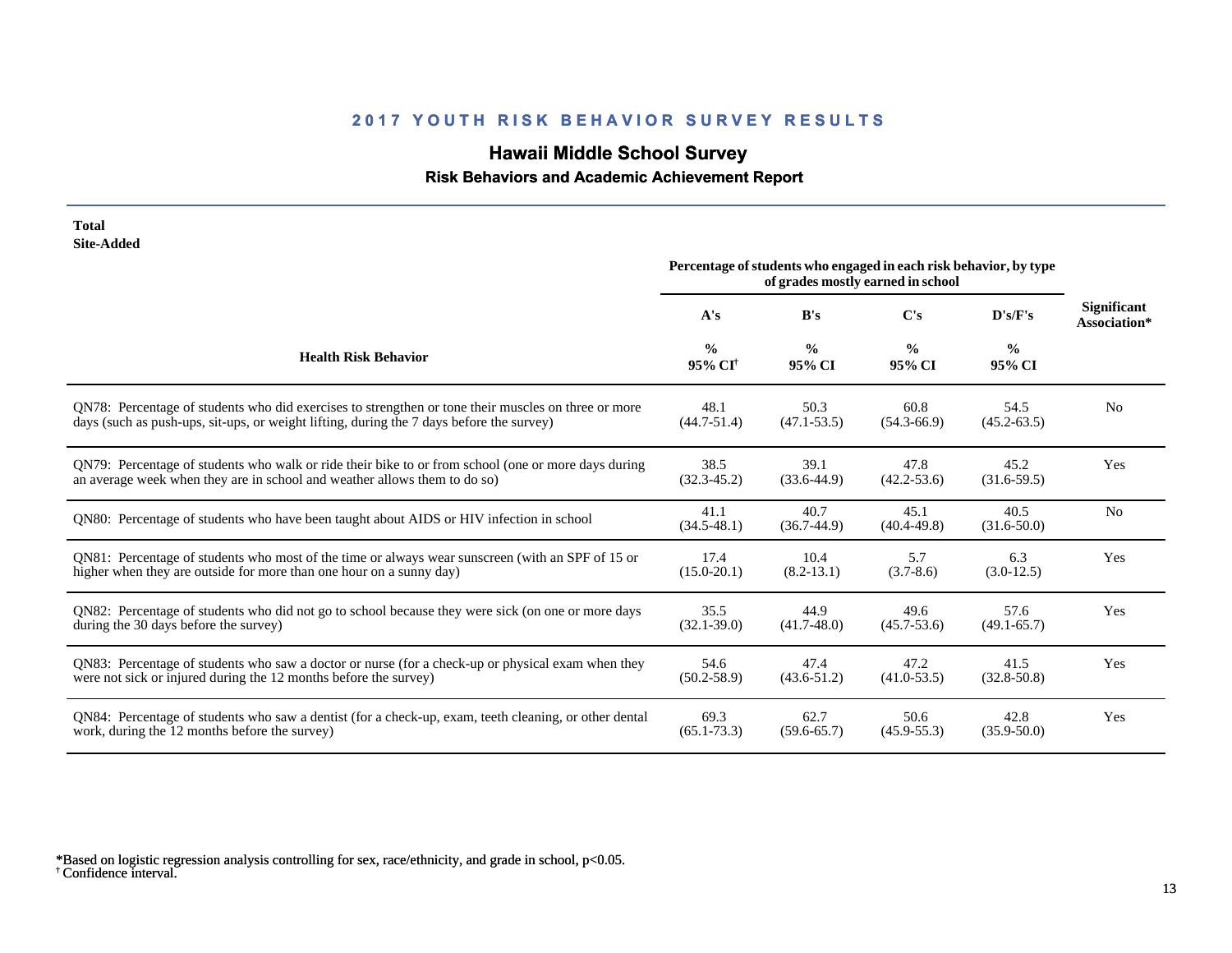# **Hawaii Middle School Survey**

## **Risk Behaviors and Academic Achievement Report**

| <b>Total</b><br><b>Site-Added</b>                                                                                                                                                                                                          |                                      |                         |                                                                                                        |                         |                                    |
|--------------------------------------------------------------------------------------------------------------------------------------------------------------------------------------------------------------------------------------------|--------------------------------------|-------------------------|--------------------------------------------------------------------------------------------------------|-------------------------|------------------------------------|
|                                                                                                                                                                                                                                            |                                      |                         | Percentage of students who engaged in each risk behavior, by type<br>of grades mostly earned in school |                         |                                    |
|                                                                                                                                                                                                                                            | A's                                  | B's                     | C's                                                                                                    | D's/F's                 | <b>Significant</b><br>Association* |
| <b>Health Risk Behavior</b>                                                                                                                                                                                                                | $\frac{0}{0}$<br>95% CI <sup>+</sup> | $\frac{0}{0}$<br>95% CI | $\frac{0}{0}$<br>95% CI                                                                                | $\frac{0}{0}$<br>95% CI |                                    |
| QN85: Percentage of students who had a toothache (during the 12 months before the survey)                                                                                                                                                  | 22.6<br>$(19.2 - 26.6)$              | 22.6<br>$(20.0 - 25.3)$ | 25.9<br>$(21.0 - 31.5)$                                                                                | 24.2<br>$(18.7 - 30.6)$ | N <sub>o</sub>                     |
| QN86: Percentage of students who had been told by a doctor or nurse that they had asthma and who<br>still have asthma                                                                                                                      | 10.8<br>$(8.6 - 13.6)$               | 9.7<br>$(7.1 - 13.0)$   | 10.4<br>$(7.3-14.7)$                                                                                   | 10.8<br>$(8.3-14.0)$    | N <sub>o</sub>                     |
| QN87: Percentage of students who think they definitely will not complete high school                                                                                                                                                       | 2.1<br>$(1.2-3.6)$                   | 4.2<br>$(2.8-6.2)$      | 1.7<br>$(1.0-2.9)$                                                                                     | 12.4<br>$(8.0-18.7)$    | Yes                                |
| QN88: Percentage of students who usually slept in the home of a friend, family member, or other<br>person because they had to leave their home or their parent or guardian cannot afford housing (during<br>the 30 days before the survey) | 1.7<br>$(1.1-2.6)$                   | 4.4<br>$(3.1-6.2)$      | 2.6<br>$(1.2 - 5.5)$                                                                                   | 4.1<br>$(2.4 - 7.0)$    | Yes                                |
| QN89: Percentage of students who reported there is at least one teacher or other adult in their school<br>that they can talk to if they have a problem                                                                                     | 69.5<br>$(65.5 - 73.2)$              | 68.6<br>$(65.0 - 72.1)$ | 72.9<br>$(69.0 - 76.4)$                                                                                | 62.6<br>$(49.9 - 73.7)$ | N <sub>0</sub>                     |
| QN90: Percentage of students who have a teacher or other adult at their school who really cares about<br>them                                                                                                                              | 52.1<br>$(47.9 - 56.2)$              | 56.6<br>$(51.2-61.9)$   | 52.0<br>$(44.8 - 59.1)$                                                                                | 49.4<br>$(38.9 - 60.0)$ | N <sub>0</sub>                     |
| QN91: Percentage of students who have an adult outside of school they can talk to about things that<br>are important to them                                                                                                               | 76.0<br>$(72.8 - 78.8)$              | 72.1<br>$(67.9 - 75.8)$ | 69.1<br>$(61.2 - 76.1)$                                                                                | 62.0<br>$(51.4 - 71.6)$ | Yes                                |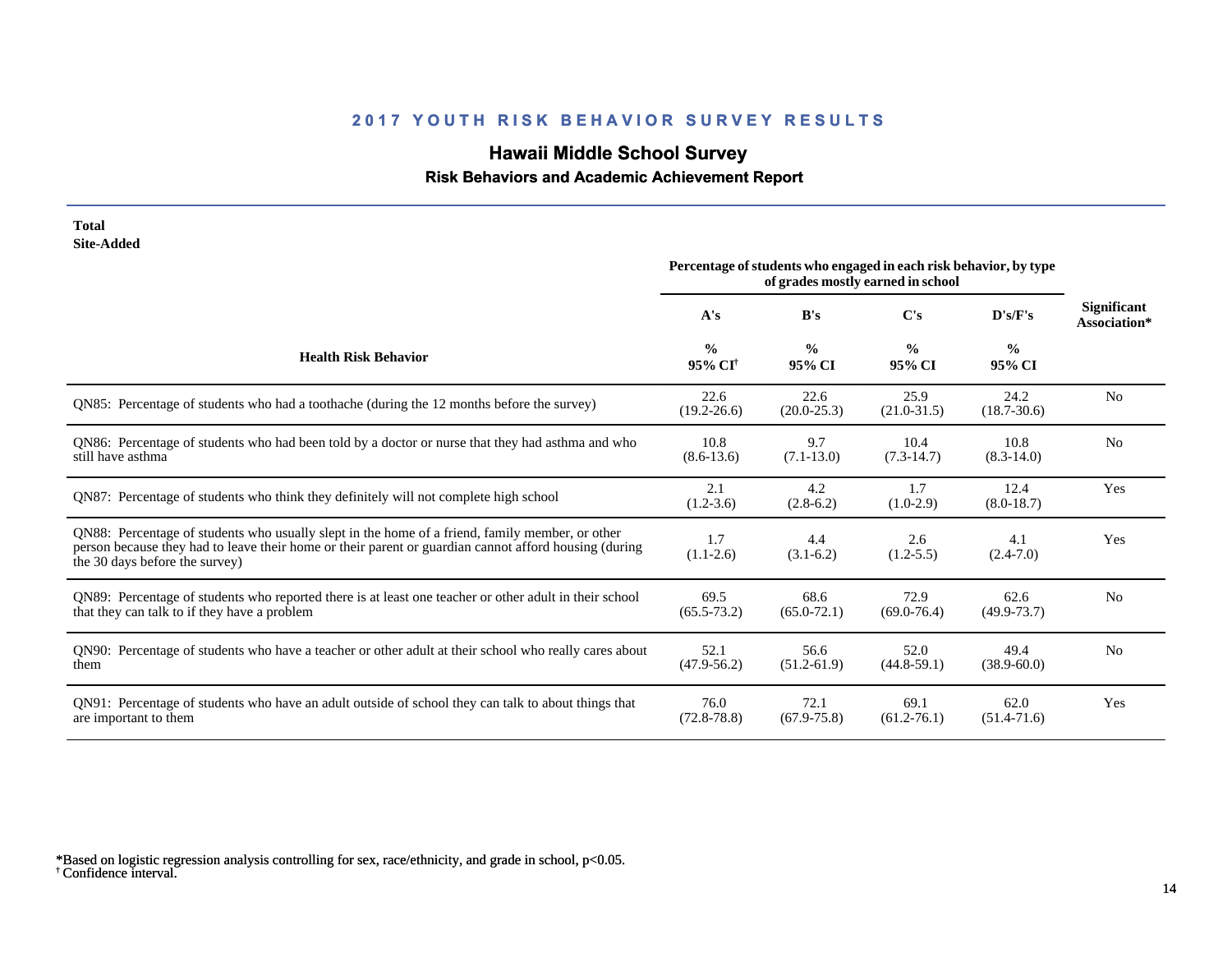# **Hawaii Middle School Survey**

 **Risk Behaviors and Academic Achievement Report**

| <b>Total</b><br><b>Site-Added</b>                                                                        |                                                                                                        |                         |                         |                         |                                    |
|----------------------------------------------------------------------------------------------------------|--------------------------------------------------------------------------------------------------------|-------------------------|-------------------------|-------------------------|------------------------------------|
|                                                                                                          | Percentage of students who engaged in each risk behavior, by type<br>of grades mostly earned in school |                         |                         |                         |                                    |
|                                                                                                          | A's                                                                                                    | B's                     | $\bf C's$               | D's/F's                 | <b>Significant</b><br>Association* |
| <b>Health Risk Behavior</b>                                                                              | $\frac{0}{0}$<br>95% CI <sup>+</sup>                                                                   | $\frac{0}{0}$<br>95% CI | $\frac{0}{0}$<br>95% CI | $\frac{0}{0}$<br>95% CI |                                    |
| ON92: Percentage of students who have talked with at least one of their parents or another adult in      | 44.5                                                                                                   | 38.6                    | 37.6                    | 34.1                    | No                                 |
| their family about the dangers of tobacco, alcohol, or drug use (during the 12 months before the survey) | $(38.9 - 50.2)$                                                                                        | $(34.1 - 43.4)$         | $(32.0 - 43.5)$         | $(27.1 - 41.9)$         |                                    |
| QN93: Percentage of students who reported their parents or other adults in their family talked with      | 28.9                                                                                                   | 28.5                    | 28.7                    | 33.6                    | Yes                                |
| them about what they expect them to do or not to do when it comes to sex                                 | $(25.0 - 33.1)$                                                                                        | $(25.8 - 31.4)$         | $(22.7 - 35.5)$         | $(25.4 - 42.9)$         |                                    |
| QN94: Percentage of students who ever talked with their parents or other adults in their family about    | 24.2                                                                                                   | 25.2                    | 23.1                    | 26.5                    | N <sub>o</sub>                     |
| how to say no to having sex                                                                              | $(20.1 - 28.7)$                                                                                        | $(22.4 - 28.1)$         | $(16.9 - 30.7)$         | $(19.5 - 34.9)$         |                                    |
| QN95: Percentage of students who most of the time or always get the kind of help they need (among        | 31.9                                                                                                   | 27.6                    | 26.8                    | 19.1                    | N <sub>0</sub>                     |
| students who report having felt sad, empty, hopeless, angry, or anxious)                                 | $(26.7 - 37.6)$                                                                                        | $(24.8 - 30.7)$         | $(23.3 - 30.6)$         | $(10.0 - 33.4)$         |                                    |
| QN96: Percentage of students who have ever ridden in a car driven by someone, including the student,     | 19.0                                                                                                   | 23.1                    | 23.8                    | 35.6                    | Yes                                |
| who was "high" or had been using alcohol or drugs                                                        | $(15.0 - 23.6)$                                                                                        | $(20.2 - 26.2)$         | $(19.9 - 28.2)$         | $(28.0 - 44.0)$         |                                    |
| QN97: Percentage of students who ever use alcohol or drugs to relax, feel better about themselves, or    | 6.0                                                                                                    | 8.1                     | 12.2                    | 19.9                    | Yes                                |
| fit in                                                                                                   | $(4.8 - 7.4)$                                                                                          | $(6.6-9.8)$             | $(9.0-16.4)$            | $(15.2 - 25.5)$         |                                    |
| QN98: Percentage of students who ever use alcohol or drugs while they are alone                          | 5.5<br>$(4.2 - 7.2)$                                                                                   | 7.5<br>$(6.0-9.5)$      | 8.5<br>$(5.9-12.1)$     | 18.7<br>$(13.7 - 25.0)$ | Yes                                |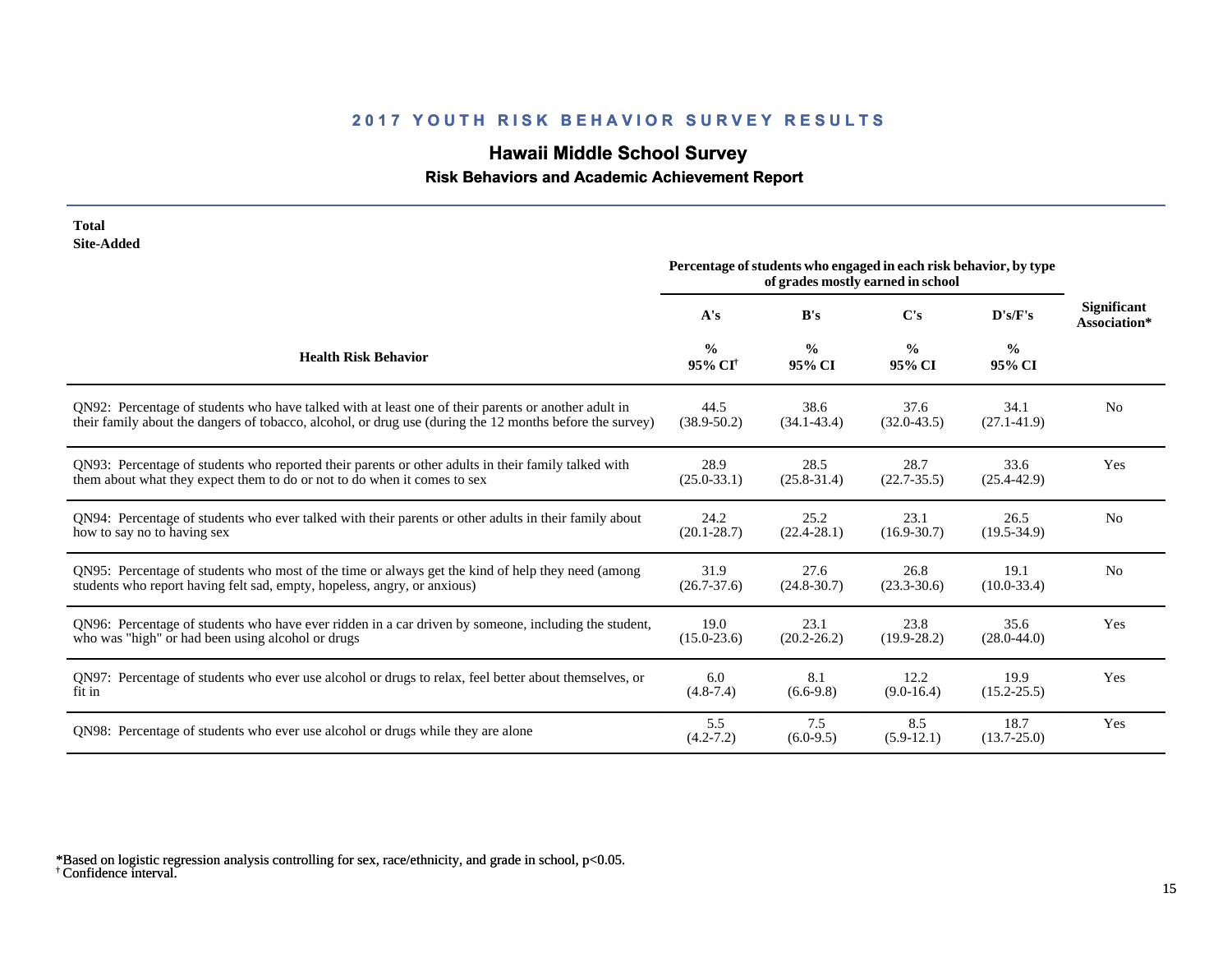# **Hawaii Middle School Survey**

## **Risk Behaviors and Academic Achievement Report**

| <b>Site-Added</b>                                                                                                                                            |                                      |                                                                   |                                   |                         |                                    |
|--------------------------------------------------------------------------------------------------------------------------------------------------------------|--------------------------------------|-------------------------------------------------------------------|-----------------------------------|-------------------------|------------------------------------|
|                                                                                                                                                              |                                      | Percentage of students who engaged in each risk behavior, by type | of grades mostly earned in school |                         |                                    |
|                                                                                                                                                              | A's                                  | B's                                                               | C's                               | D's/F's                 | <b>Significant</b><br>Association* |
| <b>Health Risk Behavior</b>                                                                                                                                  | $\frac{0}{0}$<br>95% CI <sup>†</sup> | $\frac{0}{0}$<br>95% CI                                           | $\frac{0}{0}$<br>95% CI           | $\frac{0}{0}$<br>95% CI |                                    |
| QN99: Percentage of students who ever forget things they did while using alcohol or drugs                                                                    | 4.2<br>$(2.9-6.0)$                   | 6.2<br>$(4.9 - 7.7)$                                              | 6.7<br>$(4.8-9.1)$                | 15.0<br>$(11.4-19.6)$   | Yes                                |
| QN100: Percentage of students who have family or friends that have told them that they should cut<br>down on their drinking or drug use                      | 6.9<br>$(5.2-9.1)$                   | 10.0<br>$(8.5 - 11.8)$                                            | 11.0<br>$(7.8-15.3)$              | 16.4<br>$(11.2 - 23.4)$ | Yes                                |
| QN101: Percentage of students who have ever gotten into trouble while they were using alcohol or<br>drugs                                                    | 4.4<br>$(3.0-6.2)$                   | 6.8<br>$(5.2 - 8.9)$                                              | 7.6<br>$(5.7-10.2)$               | 13.5<br>$(11.0-16.5)$   | Yes                                |
| QN102: Percentage of students who have attended school under the influence of alcohol, marijuana, or<br>other drugs (during the 12 months before the survey) | 4.0<br>$(2.8-5.7)$                   | 7.6<br>$(6.0-9.7)$                                                | 9.7<br>$(6.5-14.1)$               | 15.3<br>$(10.7 - 21.4)$ | Yes                                |
| QNNODNT: Percentage of students who never saw a dentist (for a check-up, exam, teeth cleaning, or<br>other dental work)                                      | 2.2<br>$(1.4-3.6)$                   | 2.4<br>$(1.7-3.5)$                                                | 3.2<br>$(1.6-6.4)$                | 3.4<br>$(1.4-8.1)$      | N <sub>0</sub>                     |

† Confidence interval. \*Based on logistic regression analysis controlling for sex, race/ethnicity, and grade in school, p<0.05.

**Total**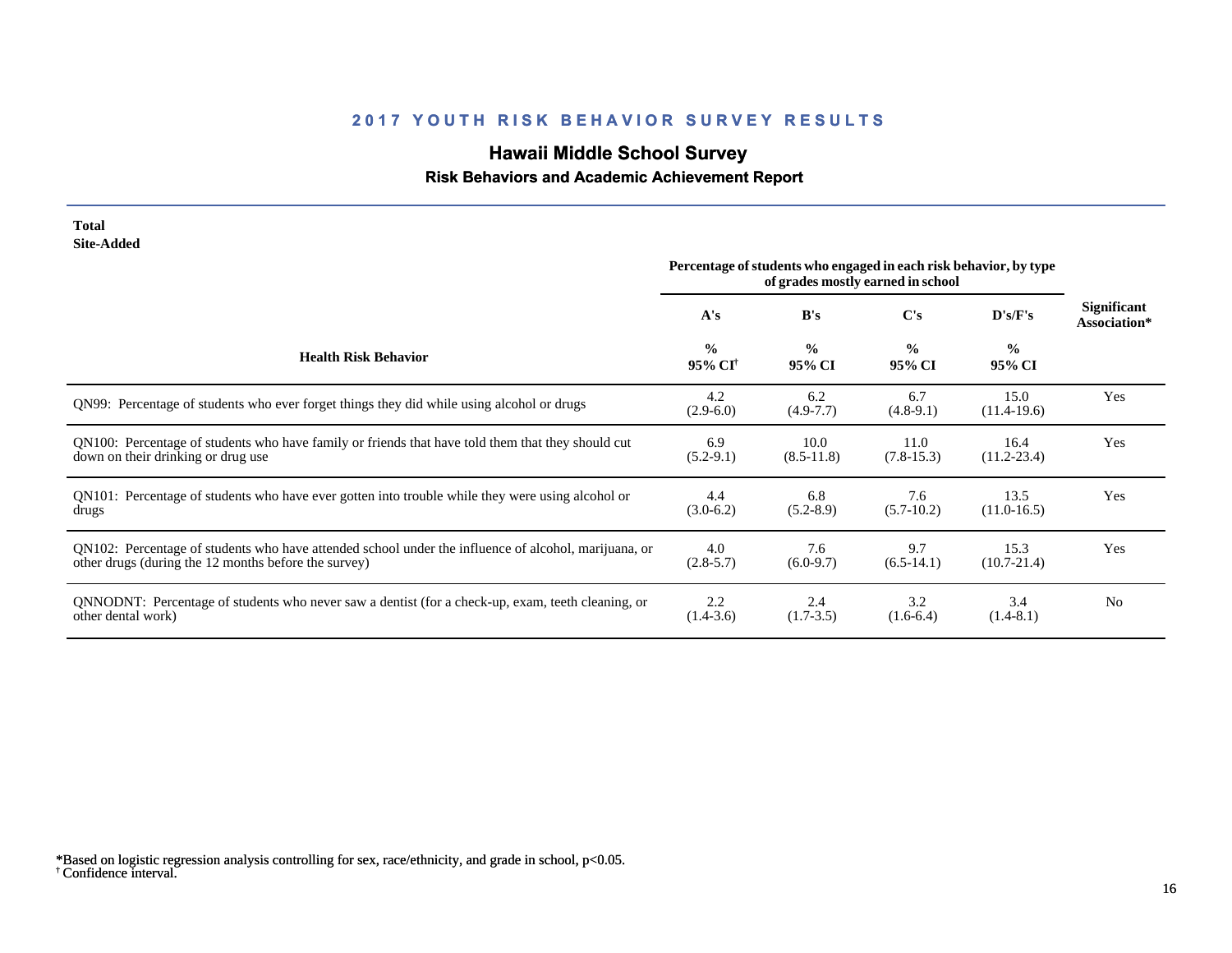# **Hawaii Middle School Survey**

#### **Risk Behaviors and Academic Achievement Report**

#### **Male Unintentional Injuries/Violence**

|                                                                                                                                                           | Percentage of students who engaged in each risk behavior, by type<br>of grades mostly earned in school |                         |                         |                         |                                    |
|-----------------------------------------------------------------------------------------------------------------------------------------------------------|--------------------------------------------------------------------------------------------------------|-------------------------|-------------------------|-------------------------|------------------------------------|
|                                                                                                                                                           | A's                                                                                                    | B's                     | C's                     | D's/F's                 | <b>Significant</b><br>Association* |
| <b>Health Risk Behavior</b>                                                                                                                               | $\frac{0}{0}$<br>95% CI <sup>†</sup>                                                                   | $\frac{0}{0}$<br>95% CI | $\frac{0}{0}$<br>95% CI | $\frac{0}{0}$<br>95% CI |                                    |
| QN12: Percentage of students who were ever bullied on school property                                                                                     | 34.7<br>$(29.0 - 40.9)$                                                                                | 35.5<br>$(30.8 - 40.5)$ | 31.5<br>$(25.1 - 38.5)$ | 40.1<br>$(27.3 - 54.5)$ | N <sub>0</sub>                     |
| QN13: Percentage of students who were ever electronically bullied (counting being bullied through<br>texting, Instagram, Facebook, or other social media) | 15.6<br>$(12.9 - 18.7)$                                                                                | 15.3<br>$(11.6-19.9)$   | 12.7<br>$(8.7-18.3)$    | 16.1<br>$(9.9 - 25.2)$  | N <sub>0</sub>                     |
| QN14: Percentage of students who ever seriously thought about killing themselves                                                                          | 13.5<br>$(9.7-18.5)$                                                                                   | 14.8<br>$(13.2 - 16.6)$ | 19.6<br>$(14.3 - 26.2)$ | 16.1<br>$(9.2 - 26.7)$  | N <sub>0</sub>                     |
| QN15: Percentage of students who ever made a plan about how they would kill themselves                                                                    | 12.1<br>$(8.8-16.4)$                                                                                   | 8.6<br>$(6.7-11.1)$     | 11.0<br>$(7.5-15.8)$    | 9.2<br>$(3.7 - 20.8)$   | N <sub>0</sub>                     |
| QN16: Percentage of students who ever tried to kill themselves                                                                                            | 8.0<br>$(5.2-12.1)$                                                                                    | 6.5<br>$(4.6-9.0)$      | 6.0<br>$(4.0 - 8.7)$    | 8.6<br>$(4.1 - 17.0)$   | N <sub>0</sub>                     |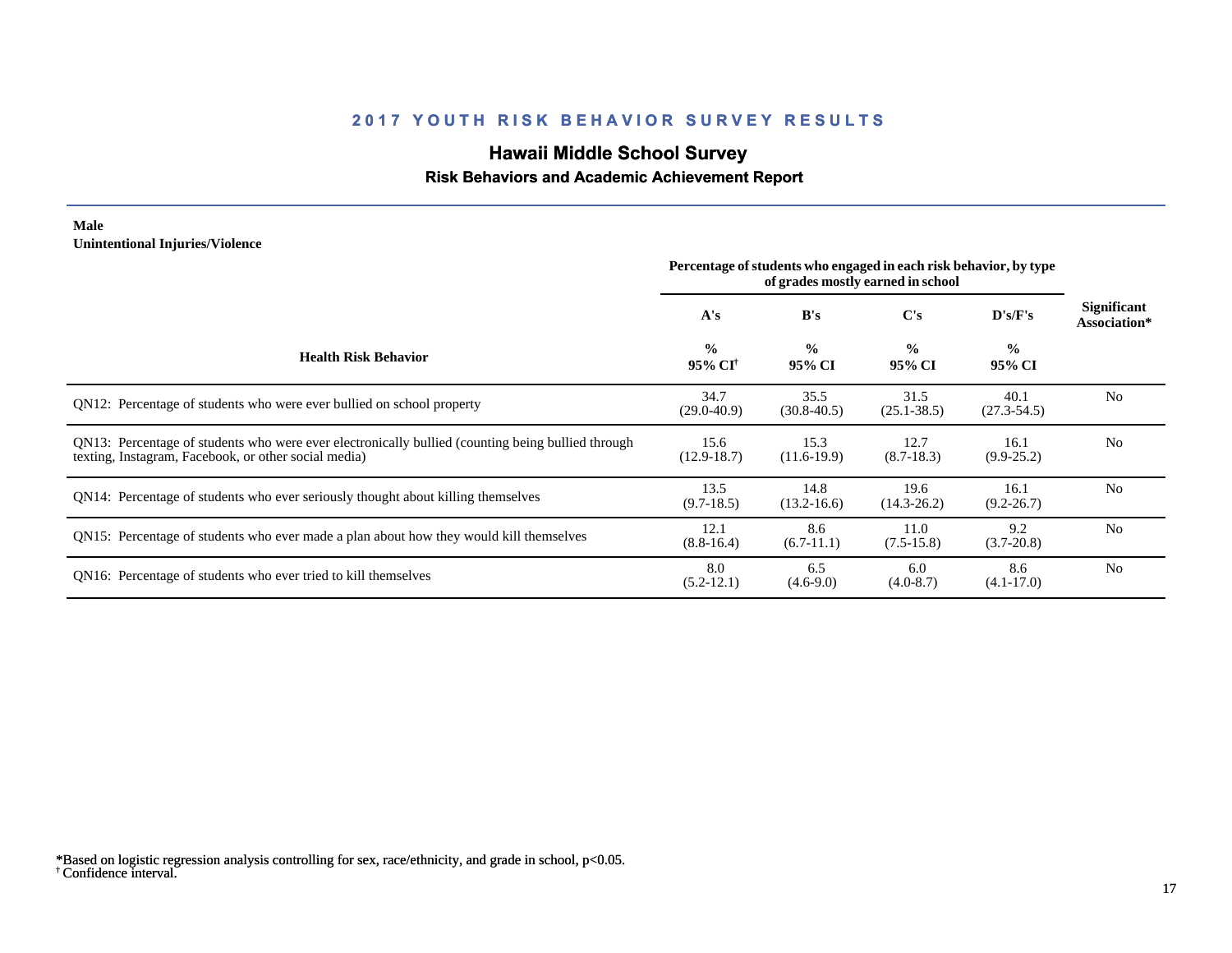# **Hawaii Middle School Survey**

## **Risk Behaviors and Academic Achievement Report**

| <b>Tobacco Use</b>                                                                                                                                                                                                                                                                                              | Percentage of students who engaged in each risk behavior, by type<br>of grades mostly earned in school |                         |                         |                         |                                    |
|-----------------------------------------------------------------------------------------------------------------------------------------------------------------------------------------------------------------------------------------------------------------------------------------------------------------|--------------------------------------------------------------------------------------------------------|-------------------------|-------------------------|-------------------------|------------------------------------|
|                                                                                                                                                                                                                                                                                                                 | A's                                                                                                    | B's                     | C's                     | D's/F's                 | <b>Significant</b><br>Association* |
| <b>Health Risk Behavior</b>                                                                                                                                                                                                                                                                                     | $\frac{0}{0}$<br>95% CI <sup>†</sup>                                                                   | $\frac{0}{0}$<br>95% CI | $\frac{0}{0}$<br>95% CI | $\frac{0}{0}$<br>95% CI |                                    |
| QN18: Percentage of students who tried cigarette smoking for the first time before age 11 years (even<br>one or two puffs)                                                                                                                                                                                      | 3.9<br>$(2.4-6.2)$                                                                                     | 4.9<br>$(3.4-6.9)$      | 7.2<br>$(4.5-11.1)$     | 17.4<br>$(13.3 - 22.5)$ | Yes                                |
| QN19: Percentage of students who currently smoked cigarettes (on at least 1 day during the 30 days<br>before the survey)                                                                                                                                                                                        | 3.3<br>$(1.7-6.2)$                                                                                     | 2.4<br>$(1.7-3.3)$      | 5.9<br>$(3.3-10.2)$     | 10.8<br>$(6.4-17.6)$    | Yes                                |
| QNFRCIG: Percentage of students who currently smoked cigarettes frequently (on 20 or more days<br>during the 30 days before the survey)                                                                                                                                                                         | 0.1<br>$(0.0-0.6)$                                                                                     | 0.0                     | 0.2<br>$(0.1-0.6)$      | 0.4<br>$(0.1-1.6)$      | N <sub>o</sub>                     |
| QNDAYCIG: Percentage of students who currently smoked cigarettes daily (on all 30 days during the<br>30 days before the survey)                                                                                                                                                                                 | 0.0                                                                                                    | 0.0                     | 0.1<br>$(0.0-0.6)$      | 0.3<br>$(0.1-1.6)$      | N <sub>0</sub>                     |
| QN21: Percentage of students who ever used an electronic vapor product (including e-cigarettes,<br>e-cigars, e-pipes, vape pipes, vaping pens, e-hookahs, and hookah pens [such as blu, NJOY, Vuse,<br>MarkTen, Logic, Vapin Plus, eGo, and Halo])                                                              | 20.4<br>$(14.7 - 27.7)$                                                                                | 24.0<br>$(19.9 - 28.7)$ | 35.7<br>$(25.9 - 47.0)$ | 52.1<br>$(35.7 - 68.1)$ | Yes                                |
| QN22: Percentage of students who currently used an electronic vapor product (including e-cigarettes,<br>e-cigars, e-pipes, vape pipes, vaping pens, e-hookahs, and hookah pens [such as blu, NJOY, Vuse,<br>MarkTen, Logic, Vapin Plus, eGo, and Halo], on at least 1 day during the 30 days before the survey) | 9.1<br>$(5.3-15.1)$                                                                                    | 12.7<br>$(10.6 - 15.3)$ | 22.9<br>$(15.4 - 32.6)$ | 40.6<br>$(24.6 - 58.7)$ | Yes                                |

† Confidence interval. \*Based on logistic regression analysis controlling for sex, race/ethnicity, and grade in school, p<0.05.

**Male**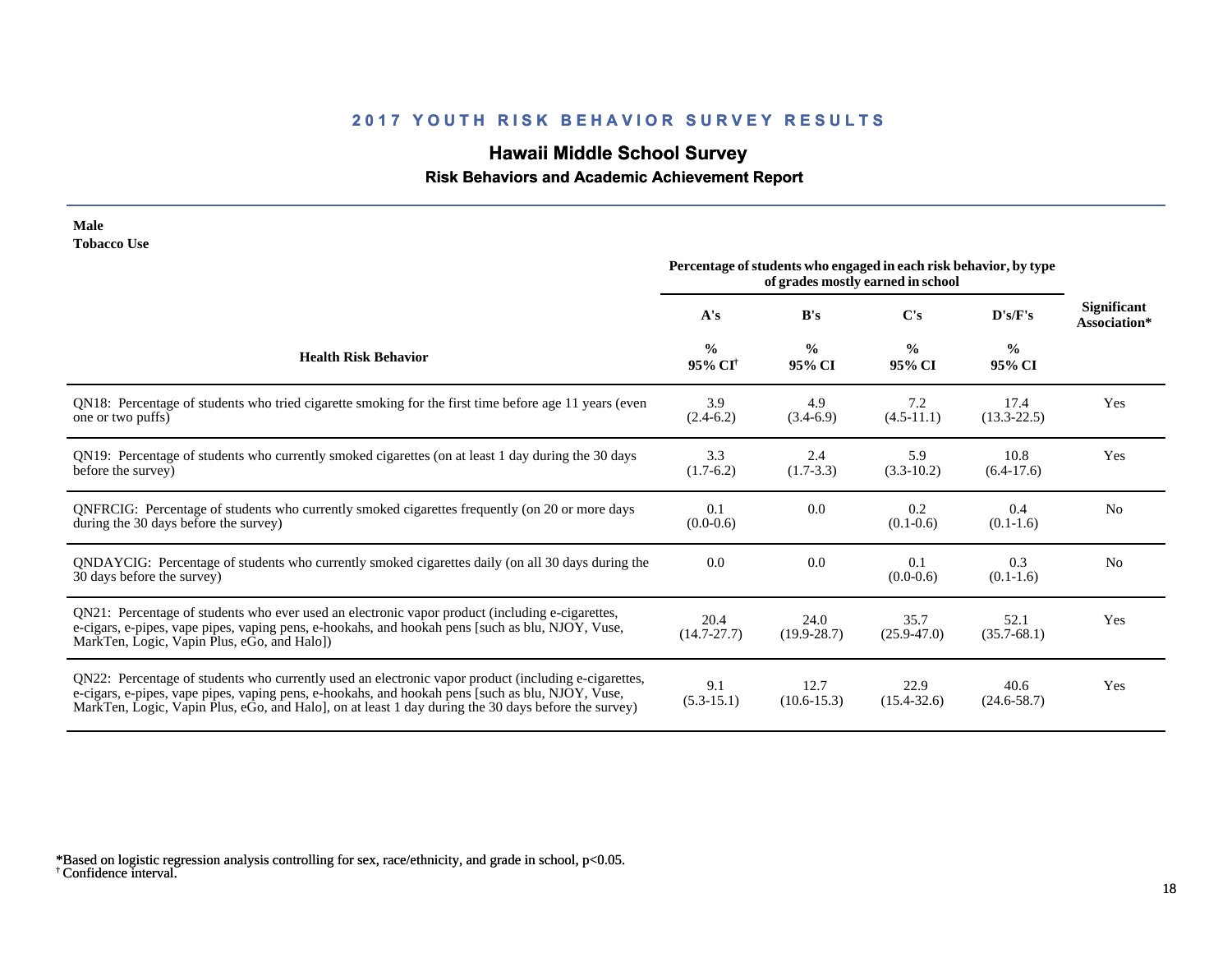# **Hawaii Middle School Survey**

## **Risk Behaviors and Academic Achievement Report**

#### **Male Alcohol/Other Drug Use**

|                                                                                                                                                                                                                                                  | Percentage of students who engaged in each risk behavior, by type<br>of grades mostly earned in school |                         |                         |                         |                                    |
|--------------------------------------------------------------------------------------------------------------------------------------------------------------------------------------------------------------------------------------------------|--------------------------------------------------------------------------------------------------------|-------------------------|-------------------------|-------------------------|------------------------------------|
|                                                                                                                                                                                                                                                  | A's                                                                                                    | B's                     | $\bf C's$               | D's/F's                 | <b>Significant</b><br>Association* |
| <b>Health Risk Behavior</b>                                                                                                                                                                                                                      | $\frac{0}{0}$<br>95% CI <sup>†</sup>                                                                   | $\frac{0}{0}$<br>95% CI | $\frac{0}{0}$<br>95% CI | $\frac{0}{0}$<br>95% CI |                                    |
| QN27: Percentage of students who drank alcohol for the first time before age 11 years (other than a<br>few sips)                                                                                                                                 | 10.6<br>$(6.7-16.4)$                                                                                   | 11.4<br>$(9.6-13.6)$    | 11.7<br>$(8.8-15.3)$    | 21.9<br>$(13.6 - 33.1)$ | Yes                                |
| QN29: Percentage of students who tried marijuana for the first time before age 11 years                                                                                                                                                          | 3.7<br>$(2.1-6.5)$                                                                                     | 2.5<br>$(1.6-3.8)$      | 5.9<br>$(3.5-9.8)$      | 11.7<br>$(6.5-20.0)$    | Yes                                |
| QN30: Percentage of students who ever used cocaine (any form of cocaine, including powder, crack,<br>or freebase)                                                                                                                                | 5.3<br>$(2.8-9.8)$                                                                                     | 1.6<br>$(1.0-2.5)$      | 1.9<br>$(0.7 - 5.0)$    | 3.7<br>$(1.8-7.5)$      | Yes                                |
| QN33: Percentage of students who ever took prescription pain medicine without a doctor's<br>prescription or differently than how a doctor told them to use it (counting drugs such as codeine,<br>Vicodin, Oxycontin, hydrocodone, and Percocet) | 6.0<br>$(4.7 - 7.8)$                                                                                   | 5.7<br>$(3.7 - 8.8)$    | 6.3<br>$(3.8-10.2)$     | 5.0<br>$(2.2-10.9)$     | N <sub>o</sub>                     |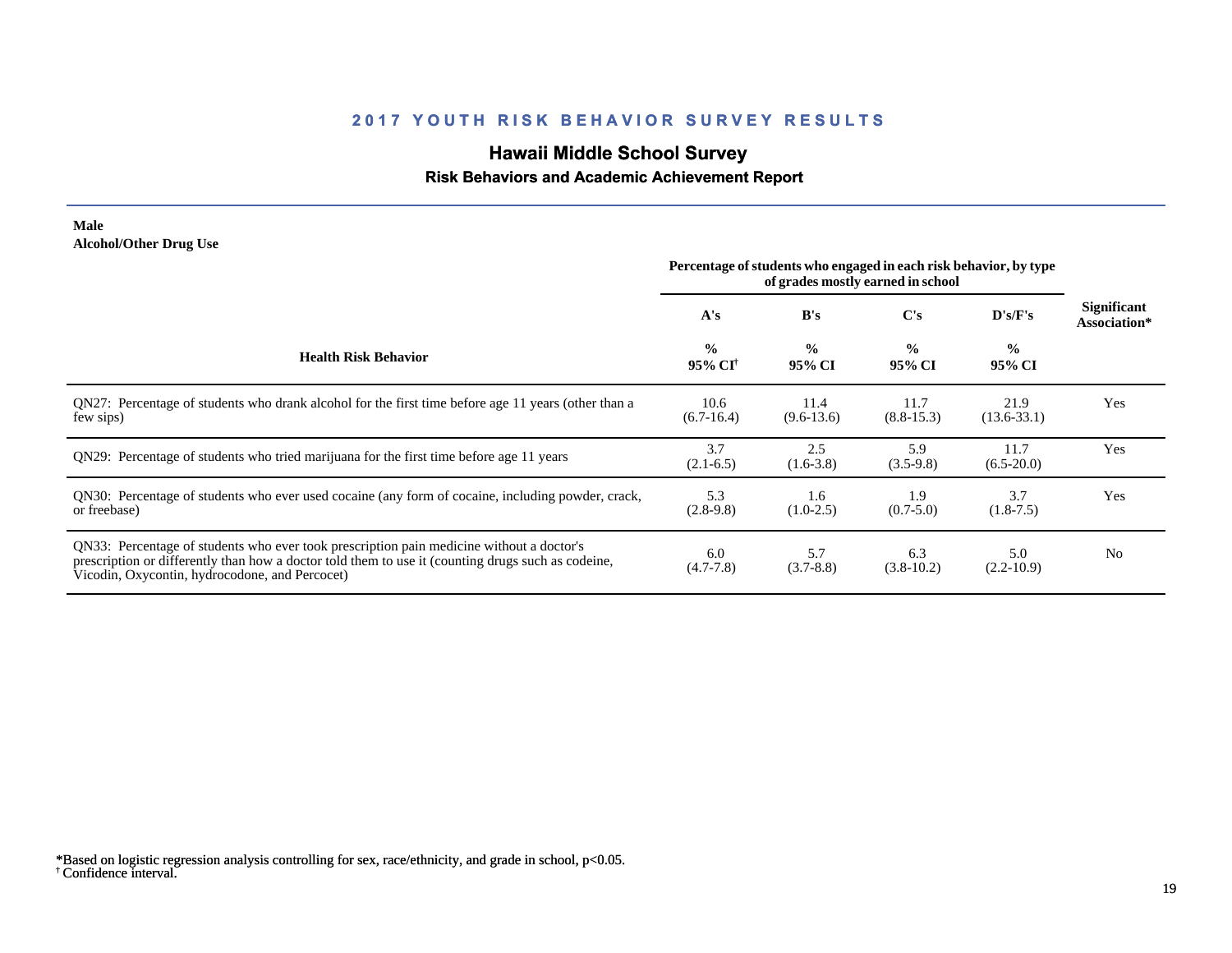# **Hawaii Middle School Survey**

## **Risk Behaviors and Academic Achievement Report**

| Male<br><b>Sexual Behaviors</b>                                                                |                          | Percentage of students who engaged in each risk behavior, by type |                         |                         |                                    |
|------------------------------------------------------------------------------------------------|--------------------------|-------------------------------------------------------------------|-------------------------|-------------------------|------------------------------------|
|                                                                                                |                          | of grades mostly earned in school                                 |                         |                         |                                    |
|                                                                                                | A's                      | B's                                                               | $\bf C's$               | D's/F's                 | <b>Significant</b><br>Association* |
| <b>Health Risk Behavior</b>                                                                    | $\frac{0}{0}$<br>95% CI† | $\frac{0}{0}$<br>95% CI                                           | $\frac{0}{0}$<br>95% CI | $\frac{6}{9}$<br>95% CI |                                    |
| QN35: Percentage of students who had sexual intercourse for the first time before age 11 years | 2.9<br>$(1.7-5.0)$       | 2.5<br>$(1.7-3.7)$                                                | 4.7<br>$(2.5 - 8.7)$    | 5.9<br>$(2.8-12.0)$     | Yes                                |
| QN36: Percentage of students who ever had sexual intercourse with three or more persons        | 2.0<br>$(0.7 - 5.3)$     | 1.4<br>$(0.8-2.2)$                                                | 2.6<br>$(1.3-5.3)$      | 4.1<br>$(2.0-8.5)$      | N <sub>0</sub>                     |

<sup>†</sup> Confidence interval. \*Based on logistic regression analysis controlling for sex, race/ethnicity, and grade in school, p<0.05.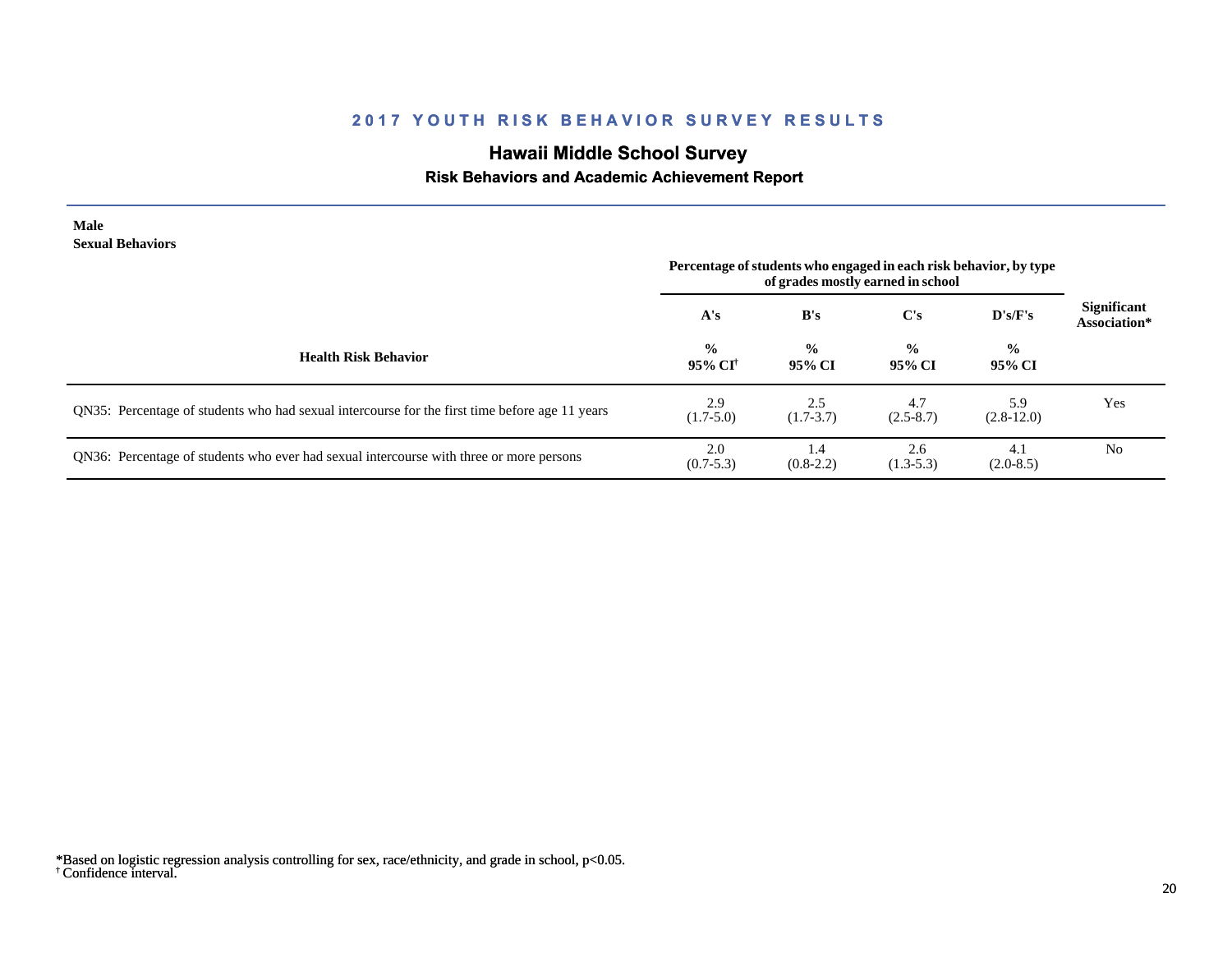# **Hawaii Middle School Survey**

## **Risk Behaviors and Academic Achievement Report**

| <b>Male</b><br><b>Dietary Behaviors</b>                                                                   | Percentage of students who engaged in each risk behavior, by type<br>of grades mostly earned in school |                         |                         |                         |                                    |
|-----------------------------------------------------------------------------------------------------------|--------------------------------------------------------------------------------------------------------|-------------------------|-------------------------|-------------------------|------------------------------------|
|                                                                                                           | A's                                                                                                    | B's                     | C's                     | D's/F's                 | <b>Significant</b><br>Association* |
| <b>Health Risk Behavior</b>                                                                               | $\frac{0}{0}$<br>95% CI†                                                                               | $\frac{0}{0}$<br>95% CI | $\frac{0}{0}$<br>95% CI | $\frac{0}{0}$<br>95% CI |                                    |
| QN38: Percentage of students who described themselves as slightly or very overweight                      | 22.6<br>$(17.9 - 28.2)$                                                                                | 27.6<br>$(23.3 - 32.4)$ | 23.5<br>$(18.1 - 29.8)$ | 40.3<br>$(28.6 - 53.3)$ | Yes                                |
| QN39: Percentage of students who were trying to lose weight                                               | 33.0<br>$(26.3 - 40.5)$                                                                                | 37.1<br>$(32.9 - 41.5)$ | 47.5<br>$(38.8 - 56.4)$ | 43.9<br>$(35.6 - 52.5)$ | Yes                                |
| QN40: Percentage of students who did not eat breakfast (during the 7 days before the survey)              | 6.2<br>$(4.6 - 8.4)$                                                                                   | 11.8<br>$(8.8-15.7)$    | 9.4<br>$(6.2-14.0)$     | 13.5<br>$(7.9-22.2)$    | Yes                                |
| QNBK7DAY: Percentage of students who ate breakfast on all 7 days (during the 7 days before the<br>survey) | 55.9<br>$(52.0 - 59.7)$                                                                                | 51.2<br>$(47.1 - 55.3)$ | 45.7<br>$(37.3 - 54.4)$ | 36.9<br>$(26.5 - 48.6)$ | Yes                                |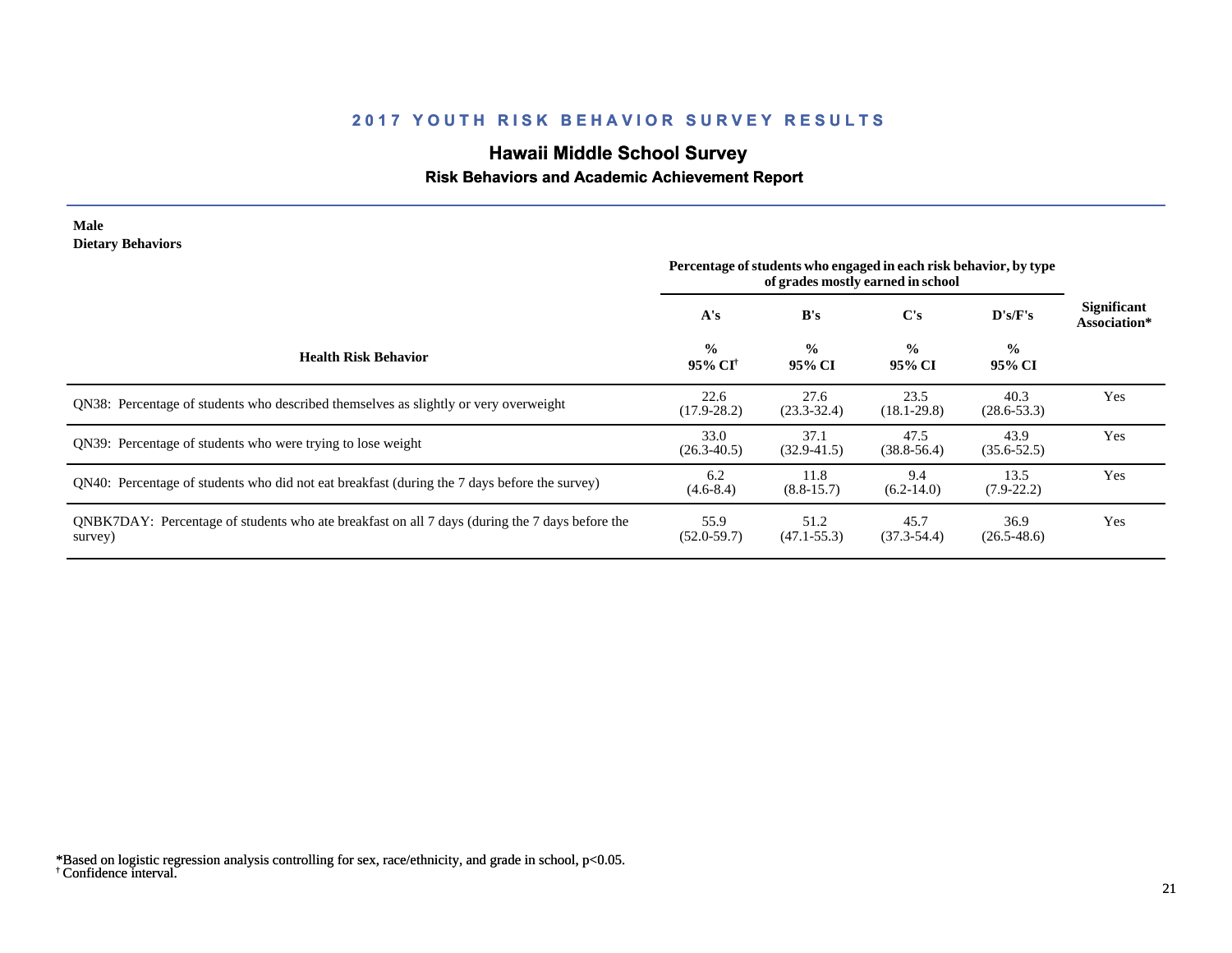#### **2 0 1 7 Y O U T H R I S K B E H A V I O R S U R V E Y R E S U L T S**

#### **Hawaii Middle School Survey**

 **Risk Behaviors and Academic Achievement Report**

#### **Physical Activity Percentage ofstudents who engaged in each risk behavior, by type of grades mostly earned in school A's B's C's D's/F's Significant Health Risk Behavior % 95% CI† % 95% CI % 95% CI 95% CI** QN41: Percentage of students who were physically active at least 60 minutes per day on 5 or more days (in any kind of physical activity that increased their heart rate and made them breathe hard some of the time during the 7 days before the survey) 61.2 (57.3-65.0) 57.6  $(53.1-62.1)$ 56.2  $(47.5-64.4)$ (36.8-57.3) QNPA0DAY: Percentage of students who did not participate in at least 60 minutes of physical activity on at least 1 day (in any kind of physical activity that increased their heart rate and made them breathe hard some of the time during the 7 days before the survey) 9.3 (7.7-11.2) 11.2 (9.0-13.8) 12.6 (7.7-19.8) (6.2-27.9) QNPA7DAY: Percentage of students who were physically active at least 60 minutes per day on all 7 days (in any kind of physical activity that increased their heart rate and made them breathe hard some of the time during the 7 days before the survey) 37.9 (34.7-41.2) 35.7 (29.9-41.9) 38.1 (29.4-47.6) (20.9-29.9) QN42: Percentage of students who watched television 3 or more hours per day (on an average school day) 19.8 (15.4-25.1) 21.2 (18.4-24.2) 20.7 (15.6-26.9) (22.8-53.7) QN43: Percentage of students who played video or computer games or used a computer 3 or more hours per day (counting time spent on things such as Xbox, PlayStation, an iPad or other tablet, a smartphone, texting, YouTube, Instagram, Facebook, or other social media, for something that was not school work, on an average school day) 40.7 (34.9-46.7) 42.5 (38.4-46.8) 43.4 (38.6-48.2) (34.9-47.6)

QN44: Percentage of students who attended physical education (PE) classes on 1 or more days (in an average week when they were in school) 61.4 (56.6-66.1) 62.5 (55.4-69.2) 64.0 (54.1-72.8) 43.9 (30.1-58.7) Yes

† Confidence interval. \*Based on logistic regression analysis controlling for sex, race/ethnicity, and grade in school, p<0.05.

**Male**

**Association\***

No

No

Yes

No

No

**%**

47.0

13.7

25.2

36.9

41.1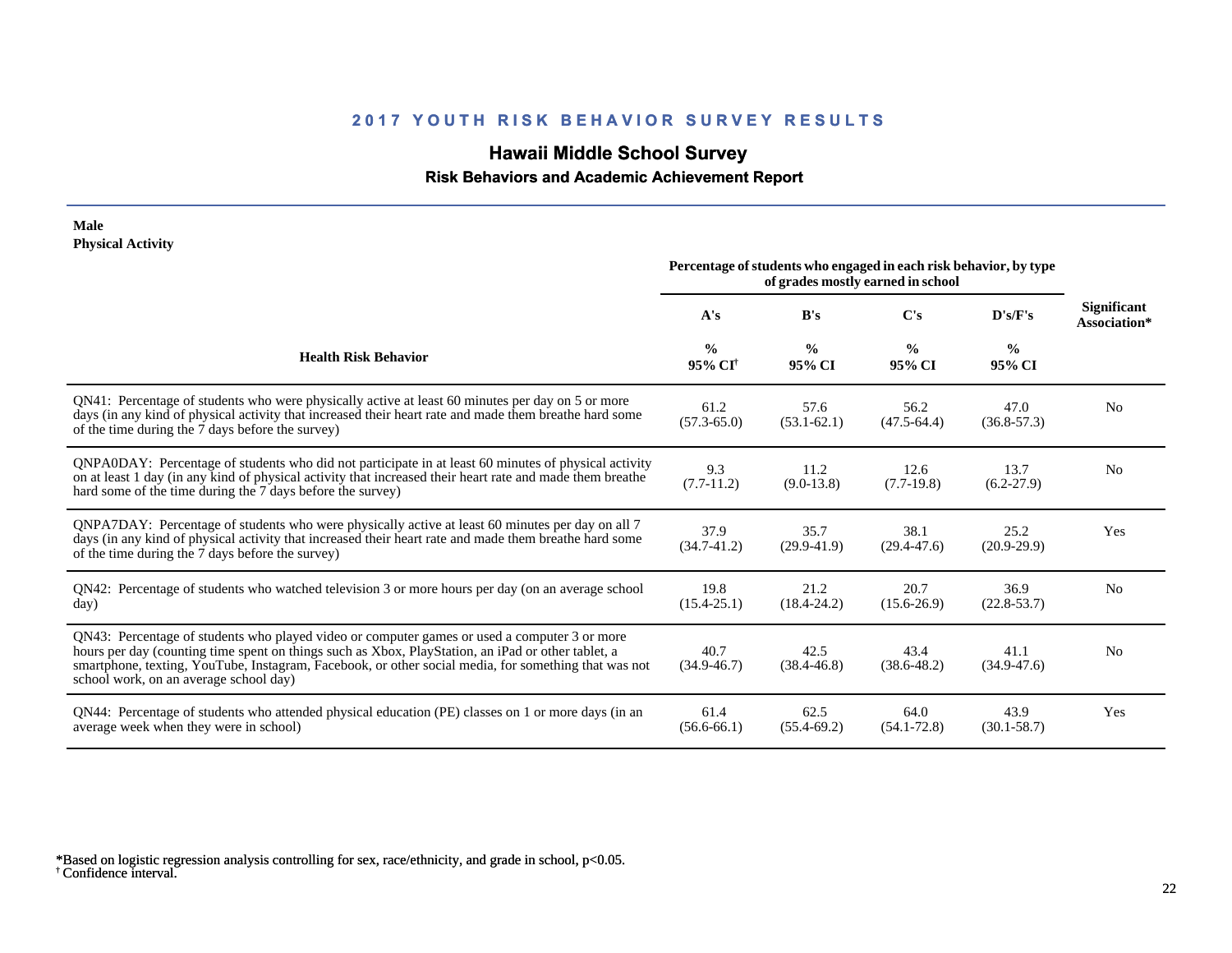# **Hawaii Middle School Survey**

## **Risk Behaviors and Academic Achievement Report**

#### **Male Physical Activity**

|                                                                                                                                                                                  | Percentage of students who engaged in each risk behavior, by type<br>of grades mostly earned in school |                         |                         |                         |                                    |
|----------------------------------------------------------------------------------------------------------------------------------------------------------------------------------|--------------------------------------------------------------------------------------------------------|-------------------------|-------------------------|-------------------------|------------------------------------|
|                                                                                                                                                                                  | A's                                                                                                    | B's                     | C's                     | $\bf{D's/F's}$          | <b>Significant</b><br>Association* |
| <b>Health Risk Behavior</b>                                                                                                                                                      | $\frac{0}{0}$<br>95% CI <sup>†</sup>                                                                   | $\frac{0}{0}$<br>95% CI | $\frac{0}{0}$<br>95% CI | $\frac{6}{6}$<br>95% CI |                                    |
| QNDLYPE: Percentage of students who attended physical education (PE) classes on all 5 days (in an<br>average week when they were in school)                                      | 10.6<br>$(7.4-14.9)$                                                                                   | 15.1<br>$(12.6 - 18.1)$ | 17.4<br>$(13.1 - 22.6)$ | 9.4<br>$(4.7-17.8)$     | Yes                                |
| QN45: Percentage of students who played on at least one sports team (counting any teams run by their<br>school or community groups, during the past 12 months before the survey) | 61.1<br>$(56.8 - 65.2)$                                                                                | 58.9<br>$(55.8 - 62.0)$ | 50.1<br>$(42.6 - 57.5)$ | 52.5<br>$(31.8 - 72.3)$ | N <sub>o</sub>                     |
| QN46: Percentage of students who had a concussion from playing a sport or being physically active<br>(one or more times during the 12 months before the survey)                  | 17.5<br>$(14.4 - 21.0)$                                                                                | 18.0<br>$(14.2 - 22.4)$ | 25.4<br>$(18.3 - 34.1)$ | 27.8<br>$(16.1 - 43.7)$ | N <sub>0</sub>                     |
| QN48: Percentage of students who got 8 or more hours of sleep (on an average school night)                                                                                       | 61.5<br>$(53.9 - 68.6)$                                                                                | 60.0<br>$(52.6 - 66.9)$ | 50.4<br>$(43.0 - 57.8)$ | 46.1<br>$(31.1-61.9)$   | N <sub>0</sub>                     |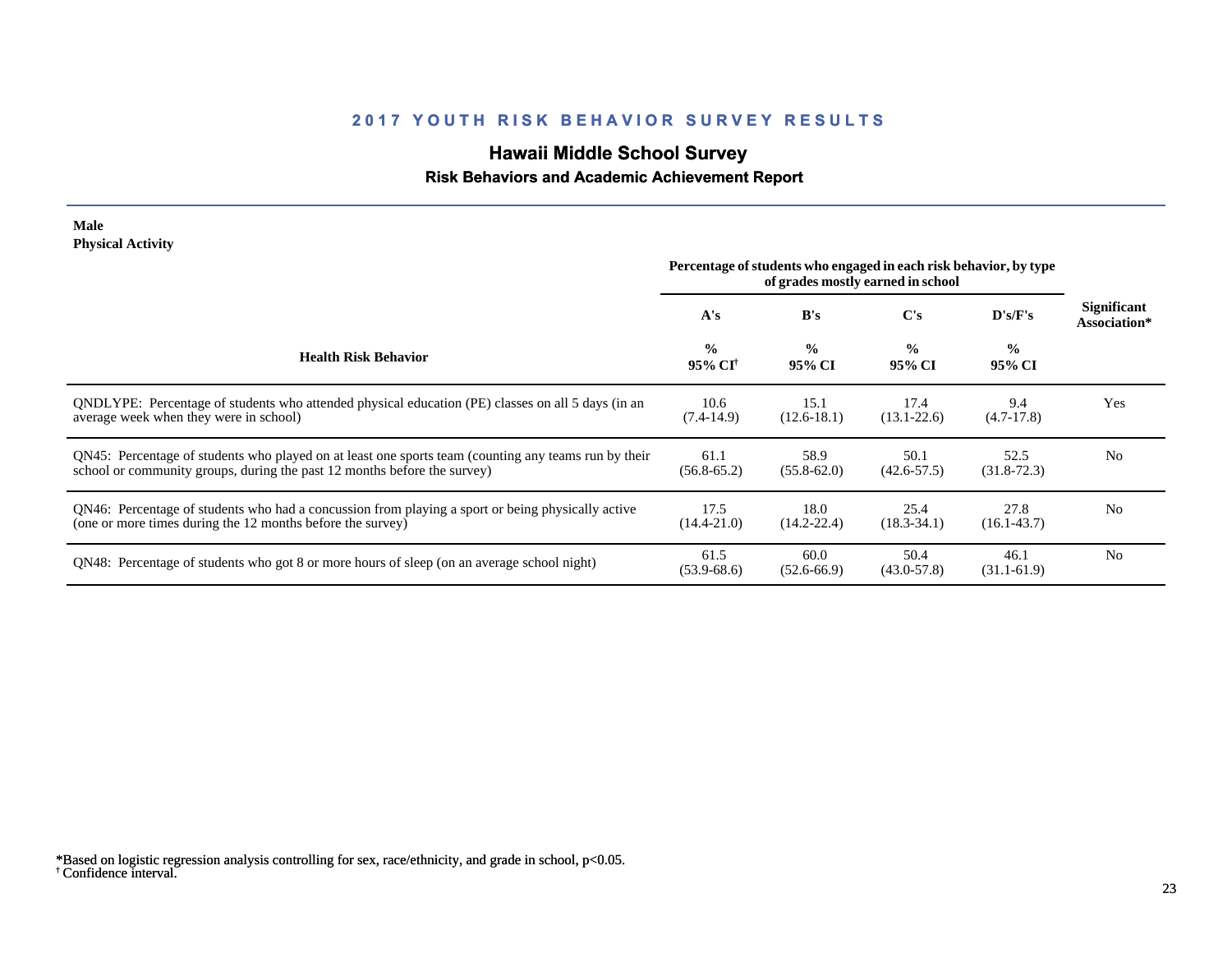# **Hawaii Middle School Survey**

 **Risk Behaviors and Academic Achievement Report**

| <b>Male</b><br>Other                                                                          | Percentage of students who engaged in each risk behavior, by type<br>of grades mostly earned in school |                         |                         |                         |                                    |
|-----------------------------------------------------------------------------------------------|--------------------------------------------------------------------------------------------------------|-------------------------|-------------------------|-------------------------|------------------------------------|
|                                                                                               | A's                                                                                                    | B's                     | C's                     | D's/F's                 | <b>Significant</b><br>Association* |
| <b>Health Risk Behavior</b>                                                                   | $\frac{0}{0}$<br>95% CI <sup>†</sup>                                                                   | $\frac{0}{0}$<br>95% CI | $\frac{0}{0}$<br>95% CI | $\frac{0}{0}$<br>95% CI |                                    |
| QN47: Percentage of students who had ever been told by a doctor or nurse that they had asthma | 28.6<br>$(25.5 - 32.0)$                                                                                | 23.7<br>$(20.6 - 27.1)$ | 25.1<br>$(21.2 - 29.5)$ | 23.2<br>$(12.1 - 39.9)$ | N <sub>0</sub>                     |

<sup>†</sup> Confidence interval. \*Based on logistic regression analysis controlling for sex, race/ethnicity, and grade in school, p<0.05.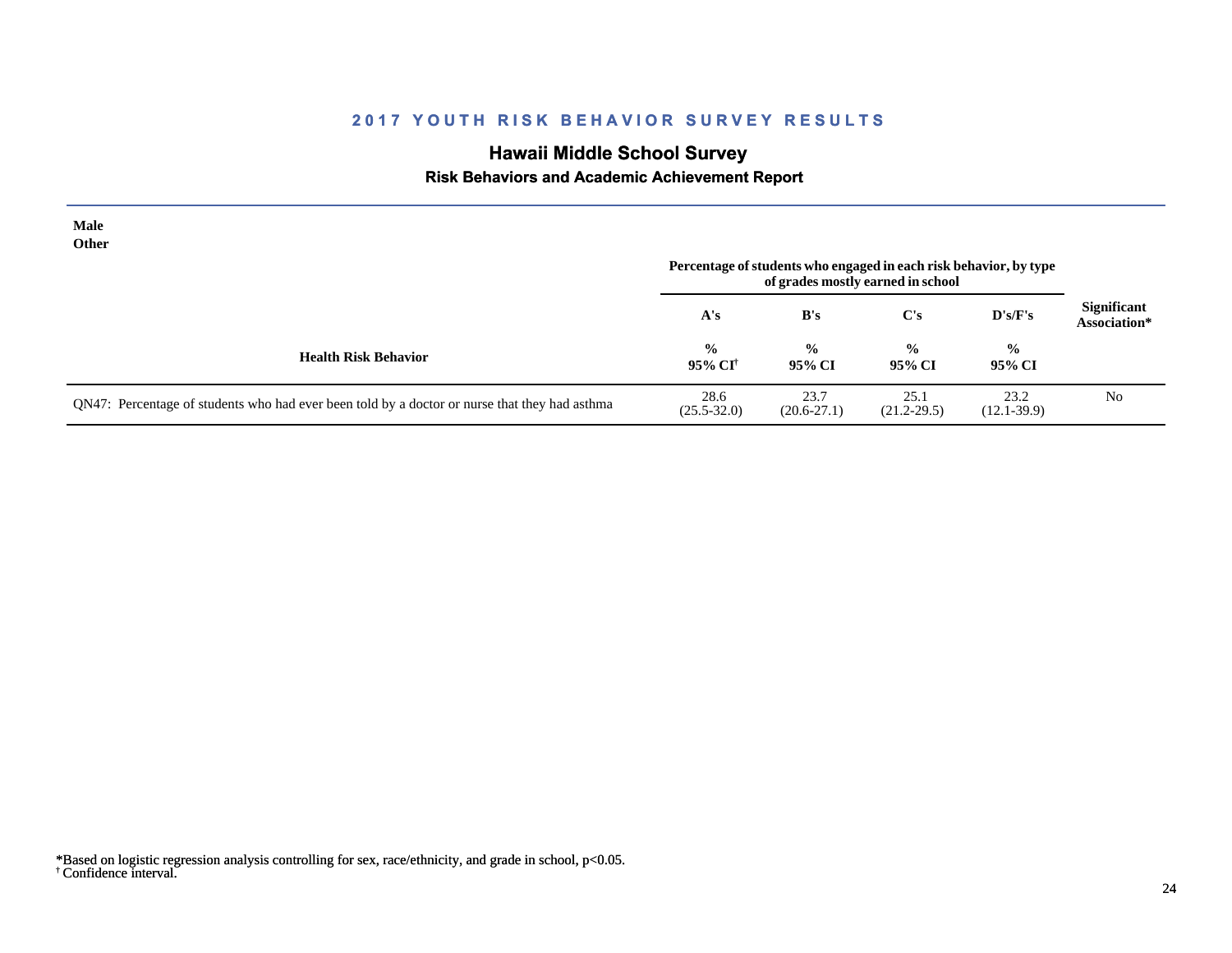# **Hawaii Middle School Survey**

 **Risk Behaviors and Academic Achievement Report**

| <b>Male</b><br><b>Site-Added</b>                                                                       |                                      |                         |                                                                                                        |                         |                                    |
|--------------------------------------------------------------------------------------------------------|--------------------------------------|-------------------------|--------------------------------------------------------------------------------------------------------|-------------------------|------------------------------------|
|                                                                                                        |                                      |                         | Percentage of students who engaged in each risk behavior, by type<br>of grades mostly earned in school |                         |                                    |
|                                                                                                        | A's                                  | B's                     | C's                                                                                                    | D's/F's                 | <b>Significant</b><br>Association* |
| <b>Health Risk Behavior</b>                                                                            | $\frac{0}{0}$<br>95% CI <sup>+</sup> | $\frac{0}{0}$<br>95% CI | $\frac{0}{0}$<br>95% CI                                                                                | $\frac{0}{0}$<br>95% CI |                                    |
| QN50: Percentage of students who report they do not describe themselves as only one race or ethnicity  | 14.5<br>$(11.1 - 18.8)$              | 19.9<br>$(14.7 - 26.3)$ | 15.7<br>$(11.7 - 20.7)$                                                                                | 20.2<br>$(9.3 - 38.4)$  | N <sub>o</sub>                     |
| QN51: Percentage of students who reported that either of their parents or other adults in their family | 21.2                                 | 27.0                    | 30.1                                                                                                   | 35.9                    | Yes                                |
| are serving on active duty in the military                                                             | $(15.0 - 29.0)$                      | $(19.9 - 35.5)$         | $(21.2 - 40.7)$                                                                                        | $(22.7 - 51.7)$         |                                    |
| QN52: Percentage of students who have serious difficulty concentrating, remembering, or making         | 13.8                                 | 18.1                    | 21.7                                                                                                   | 17.3                    | Yes                                |
| decisions (because of a physical, mental, or emotional problem)                                        | $(11.1 - 17.1)$                      | $(15.7 - 20.9)$         | $(16.9 - 27.5)$                                                                                        | $(12.0-24.2)$           |                                    |
| QN53: Percentage of students who carried a weapon (such as a gun, knife, or club, during the 12        | 21.3                                 | 18.8                    | 20.4                                                                                                   | 23.8                    | N <sub>o</sub>                     |
| months before the survey)                                                                              | $(18.4 - 24.5)$                      | $(15.8 - 22.2)$         | $(15.7 - 26.0)$                                                                                        | $(12.7-40.2)$           |                                    |
| QN54: Percentage of students who did not go to school because they felt they would be unsafe at        | 4.8                                  | 5.4                     | 6.9                                                                                                    | 13.7                    | N <sub>o</sub>                     |
| school or on their way to or from school (during the 12 months before the survey)                      | $(3.2 - 7.0)$                        | $(4.4-6.5)$             | $(4.6 - 10.3)$                                                                                         | $(7.9 - 22.8)$          |                                    |
| QN55: Percentage of students who have been in a physical fight (during the 12 months before the        | 17.2                                 | 19.5                    | 23.1                                                                                                   | 33.5                    | Yes                                |
| survey)                                                                                                | $(13.5 - 21.7)$                      | $(15.9 - 23.8)$         | $(19.0 - 27.7)$                                                                                        | $(24.3 - 44.2)$         |                                    |
| QN56: Percentage of students who were ever physically forced to have sexual intercourse (when they     | 2.6                                  | 1.9                     | 1.8                                                                                                    | 3.0                     | N <sub>0</sub>                     |
| did not want to)                                                                                       | $(1.5-4.6)$                          | $(1.0-3.4)$             | $(0.9-3.6)$                                                                                            | $(0.9-9.7)$             |                                    |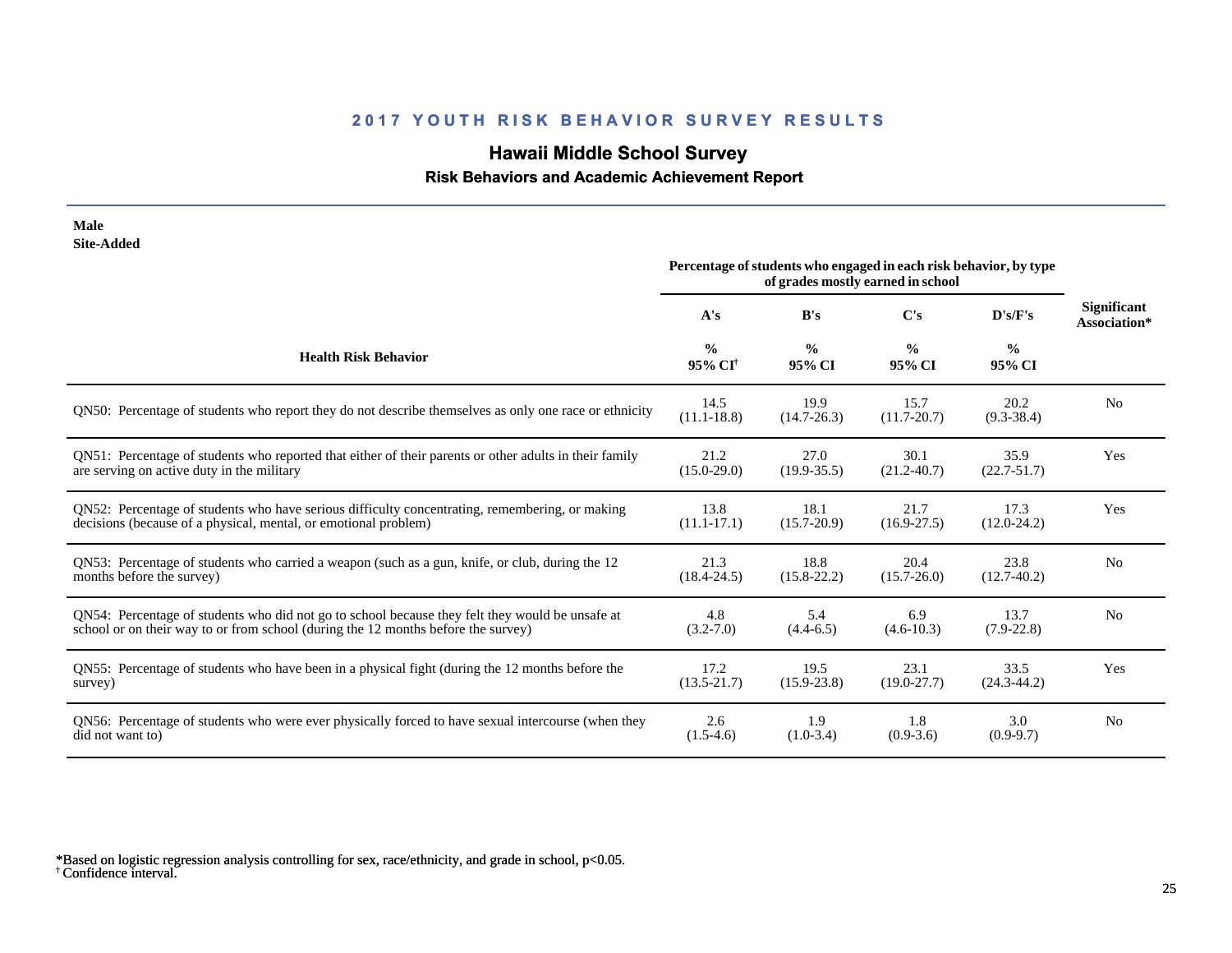# **Hawaii Middle School Survey**

 **Risk Behaviors and Academic Achievement Report**

| <b>Male</b><br><b>Site-Added</b>                                                                                                                                                                                                                                                                                                                                                                                                                                            |                                      |                         |                                                                                                        |                         |                                    |
|-----------------------------------------------------------------------------------------------------------------------------------------------------------------------------------------------------------------------------------------------------------------------------------------------------------------------------------------------------------------------------------------------------------------------------------------------------------------------------|--------------------------------------|-------------------------|--------------------------------------------------------------------------------------------------------|-------------------------|------------------------------------|
|                                                                                                                                                                                                                                                                                                                                                                                                                                                                             |                                      |                         | Percentage of students who engaged in each risk behavior, by type<br>of grades mostly earned in school |                         |                                    |
|                                                                                                                                                                                                                                                                                                                                                                                                                                                                             | A's                                  | B's                     | $\bf C's$                                                                                              | D's/F's                 | <b>Significant</b><br>Association* |
| <b>Health Risk Behavior</b>                                                                                                                                                                                                                                                                                                                                                                                                                                                 | $\frac{0}{0}$<br>95% CI <sup>†</sup> | $\frac{0}{0}$<br>95% CI | $\frac{0}{0}$<br>95% CI                                                                                | $\frac{6}{6}$<br>95% CI |                                    |
| QN57: Percentage of students who had someone force them to do sexual things that they did not want<br>to do (counting such things as kissing, touching, or being physically forced to have sexual intercourse)                                                                                                                                                                                                                                                              | 4.1<br>$(2.3-7.3)$                   | 4.0<br>$(2.7-5.9)$      | 3.5<br>$(1.7-7.1)$                                                                                     | 7.4<br>$(2.8-18.4)$     | N <sub>0</sub>                     |
| QN58: Percentage of students who had someone they were dating or going out with purposely try to<br>control them or emotionally hurt them (counting such things as being told who they could and could<br>not spend time with, being humiliated in front of others, or being threatened if they did not do what<br>they wanted, during the 12 months before the survey, among students who were dating or going out<br>with someone during the 12 months before the survey) | 25.0<br>$(17.6 - 34.2)$              | 32.0<br>$(25.3 - 39.5)$ | 34.8<br>$(25.6 - 45.2)$                                                                                | 29.9<br>$(18.7 - 44.3)$ | N <sub>0</sub>                     |
| QN59: Percentage of students who had someone they were dating or going out with physically hurt<br>them on purpose (counting such things as being hit, slammed into something, or injured with an object<br>or weapon, during the 12 months before the survey, among students who were dating or going out with<br>someone during the 12 months before the survey)                                                                                                          | 17.0<br>$(10.4 - 26.8)$              | 22.3<br>$(16.5-29.6)$   | 27.8<br>$(19.5 - 38.1)$                                                                                | 23.6<br>$(13.9 - 37.1)$ | Yes                                |
| QN60: Percentage of students who physically hurt someone they were dating or going out with<br>(counting such things as hitting them, slamming them into something, or injuring them with an object<br>or weapon, during the 12 months before the survey, among students who were dating or going out with<br>someone during the 12 months before the survey)                                                                                                               | 20.4<br>$(12.6 - 31.3)$              | 21.3<br>$(16.4 - 27.3)$ | 27.1<br>$(18.0 - 38.6)$                                                                                | 19.6<br>$(12.2 - 30.0)$ | Yes                                |
| QN61: Percentage of students who had texted, e-mailed, or posted electronically a revealing or sexual<br>photo of themselves (during the 30 days before the survey)                                                                                                                                                                                                                                                                                                         | 2.0<br>$(1.2 - 3.4)$                 | 2.9<br>$(1.7-4.8)$      | 2.1<br>$(0.9-5.0)$                                                                                     | 1.8<br>$(0.7-4.7)$      | N <sub>o</sub>                     |

<sup>†</sup> Confidence interval. \*Based on logistic regression analysis controlling for sex, race/ethnicity, and grade in school, p<0.05.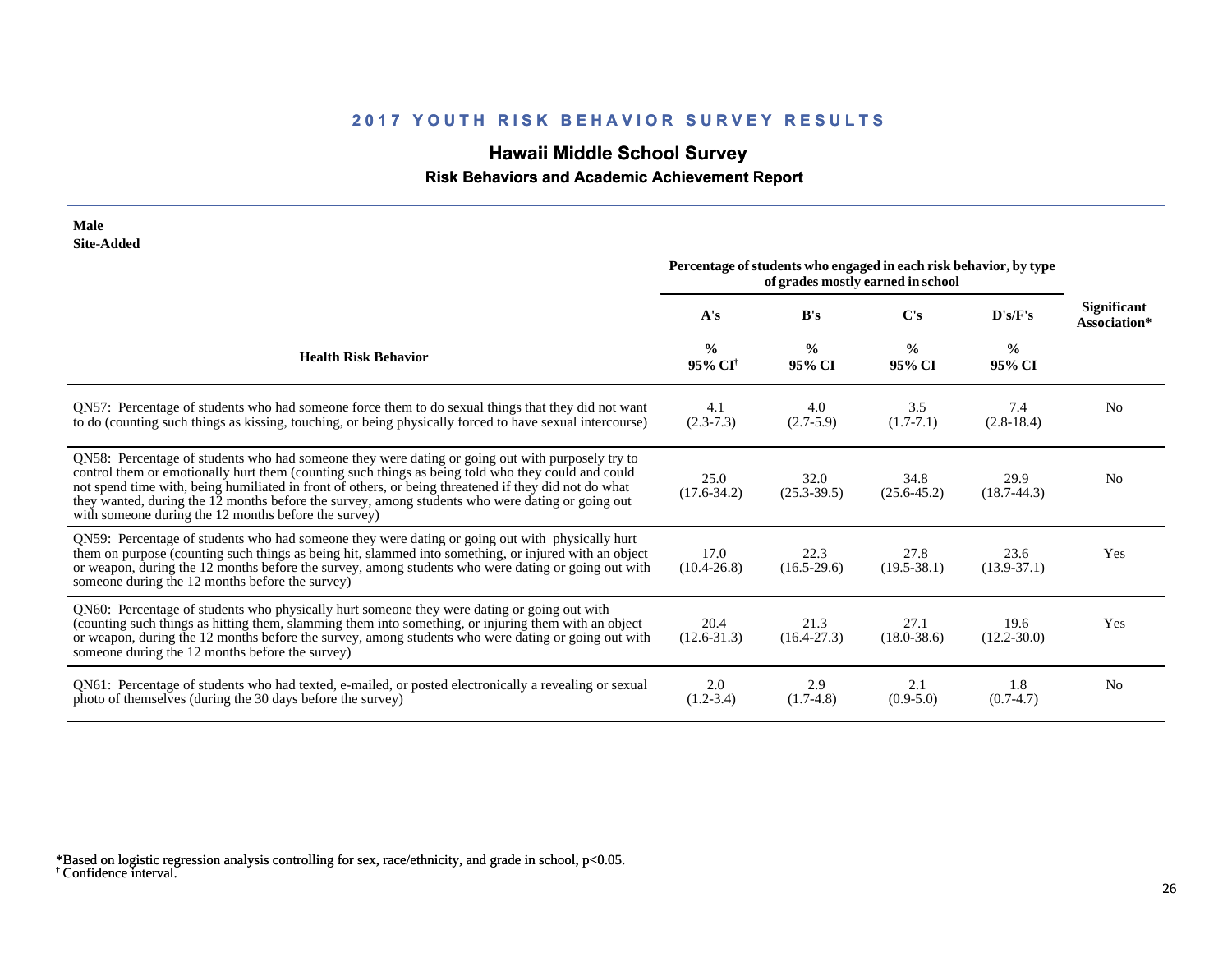# **Hawaii Middle School Survey**

## **Risk Behaviors and Academic Achievement Report**

| <b>Male</b><br><b>Site-Added</b>                                                                     |                                                                                                        |                         |                         |                         |                                    |
|------------------------------------------------------------------------------------------------------|--------------------------------------------------------------------------------------------------------|-------------------------|-------------------------|-------------------------|------------------------------------|
|                                                                                                      | Percentage of students who engaged in each risk behavior, by type<br>of grades mostly earned in school |                         |                         |                         |                                    |
|                                                                                                      | A's                                                                                                    | B's                     | $\bf C's$               | D's/F's                 | <b>Significant</b><br>Association* |
| <b>Health Risk Behavior</b>                                                                          | $\frac{0}{0}$<br>95% CI <sup>†</sup>                                                                   | $\frac{0}{0}$<br>95% CI | $\frac{0}{0}$<br>95% CI | $\frac{6}{6}$<br>95% CI |                                    |
| QN62: Percentage of students who ever electronically bullied someone (counting being bullied         | 7.0                                                                                                    | 8.9                     | 7.9                     | 15.7                    | N <sub>0</sub>                     |
| through texting, Instagram, Facebook, or other social media)                                         | $(4.3-11.2)$                                                                                           | $(6.6-12.1)$            | $(5.0-12.2)$            | $(8.9 - 26.3)$          |                                    |
| QN63: Percentage of students who disagree or strongly disagree that harassment and bullying by other | 15.6                                                                                                   | 17.9                    | 18.5                    | 14.0                    | N <sub>0</sub>                     |
| students is a problem at their school                                                                | $(11.1 - 21.6)$                                                                                        | $(13.0-24.1)$           | $(12.4 - 26.7)$         | $(6.6-27.3)$            |                                    |
| QN64: Percentage of students who have ever done something to purposely hurt themselves without       | 12.7                                                                                                   | 9.4                     | 9.5                     | 12.1                    | N <sub>0</sub>                     |
| wanting to die (such as cutting or burning themselves on purpose)                                    | $(9.8-16.4)$                                                                                           | $(7.7-11.4)$            | $(5.9-15.0)$            | $(6.9-20.4)$            |                                    |
| QN65: Percentage of students who have ever felt so sad or hopeless almost every day for two weeks or | 17.8                                                                                                   | 13.5                    | 20.7                    | 22.9                    | Yes                                |
| more in a row that they stopped doing some usual activities                                          | $(14.0 - 22.3)$                                                                                        | $(11.4-15.9)$           | $(15.7 - 26.7)$         | $(15.8 - 31.9)$         |                                    |
| QN66: Percentage of students who reported their attempt to kill themselves resulted in an injury,    | 11.1                                                                                                   | 13.8                    | 15.4                    | 9.7                     | N <sub>0</sub>                     |
| poisoning, or overdose that had to be treated by a doctor or nurse                                   | $(6.7-17.9)$                                                                                           | $(9.6-19.4)$            | $(9.2 - 24.6)$          | $(5.6-16.4)$            |                                    |
| QN67: Percentage of students who had at least one drink of alcohol (during the 30 days before the    | 10.9                                                                                                   | 6.8                     | 13.8                    | 13.1                    | N <sub>0</sub>                     |
| survey)                                                                                              | $(8.3 - 14.0)$                                                                                         | $(5.0-9.3)$             | $(8.7 - 21.3)$          | $(6.5-24.8)$            |                                    |
| QN68: Percentage of students who had five or more drinks of alcohol in a row (within a couple of     | 3.2                                                                                                    | 2.5                     | 5.8                     | 10.6                    | Yes                                |
| hours on at least one day during the 30 days before the survey)                                      | $(1.6-6.5)$                                                                                            | $(1.9-3.4)$             | $(3.2 - 10.3)$          | $(4.3-23.7)$            |                                    |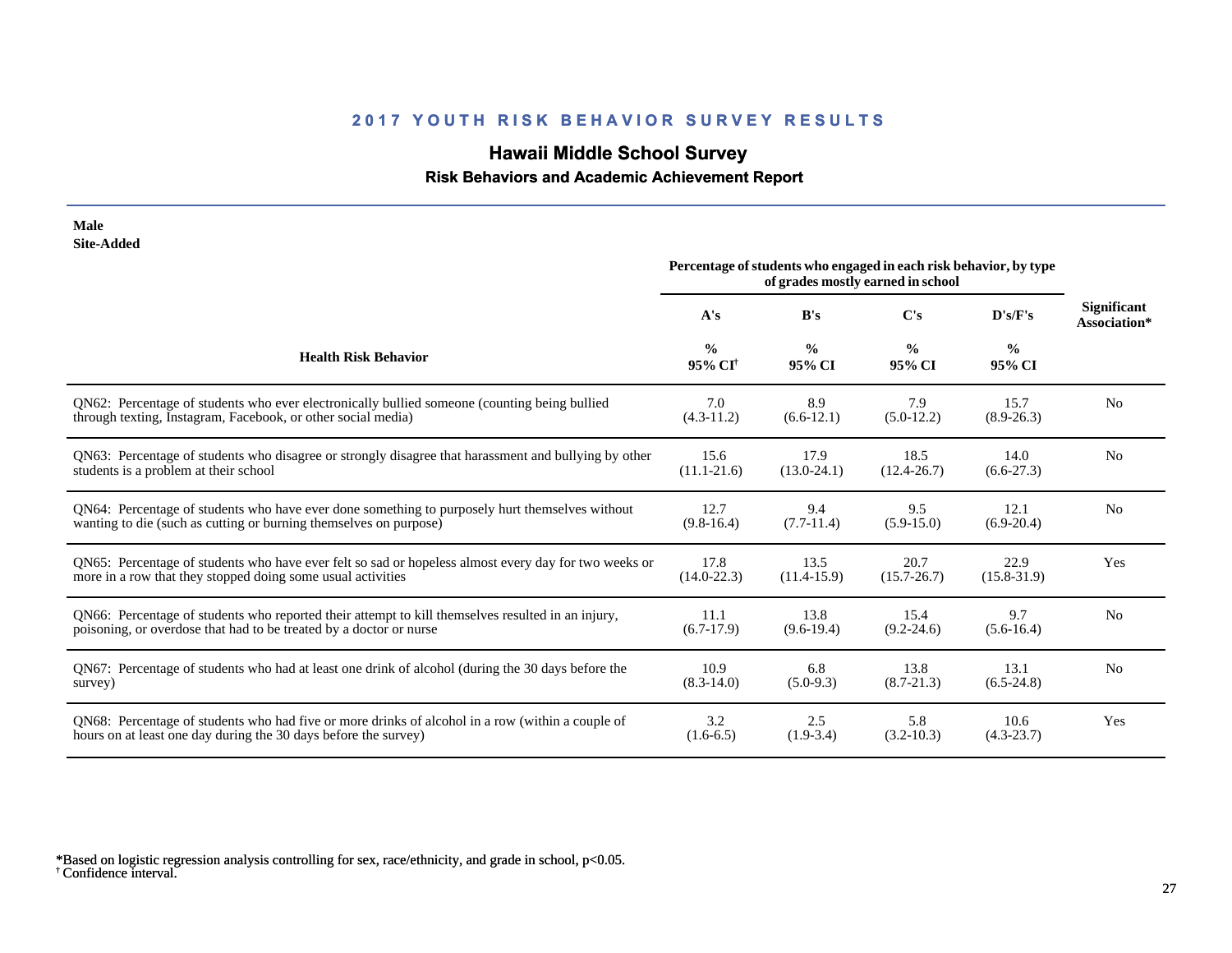# **Hawaii Middle School Survey**

## **Risk Behaviors and Academic Achievement Report**

| <b>Male</b><br><b>Site-Added</b>                                                                                                                                                                                                                                                             |                                      |                         |                                                                                                        |                         |                                    |
|----------------------------------------------------------------------------------------------------------------------------------------------------------------------------------------------------------------------------------------------------------------------------------------------|--------------------------------------|-------------------------|--------------------------------------------------------------------------------------------------------|-------------------------|------------------------------------|
|                                                                                                                                                                                                                                                                                              |                                      |                         | Percentage of students who engaged in each risk behavior, by type<br>of grades mostly earned in school |                         |                                    |
|                                                                                                                                                                                                                                                                                              | A's                                  | B's                     | C's                                                                                                    | D's/F's                 | <b>Significant</b><br>Association* |
| <b>Health Risk Behavior</b>                                                                                                                                                                                                                                                                  | $\frac{0}{0}$<br>95% CI <sup>†</sup> | $\frac{0}{0}$<br>95% CI | $\frac{0}{0}$<br>95% CI                                                                                | $\frac{0}{0}$<br>95% CI |                                    |
| QN69: Percentage of students who report their parents would feel it is a little bit wrong, wrong, or very<br>wrong for them to drink beer, wine, or hard liquor regularly                                                                                                                    | 89.2<br>$(83.6 - 93.0)$              | 87.1<br>$(82.7 - 90.5)$ | 87.2<br>$(82.8 - 90.6)$                                                                                | 84.2<br>$(65.6 - 93.7)$ | N <sub>0</sub>                     |
| QN70: Percentage of students who currently used marijuana (one or more times during the 30 days<br>before the survey)                                                                                                                                                                        | 4.7<br>$(2.3-9.5)$                   | 5.5<br>$(3.5 - 8.4)$    | 9.0<br>$(4.9-16.0)$                                                                                    | 12.0<br>$(7.7-18.2)$    | Yes                                |
| QN71: Percentage of students who ever used methamphetamines (also called "speed," "crystal,"<br>"crank," or "ice")                                                                                                                                                                           | 2.6<br>$(1.6-4.1)$                   | 1.5<br>$(0.7-3.1)$      | 2.1<br>$(0.8-5.3)$                                                                                     | 3.0<br>$(1.3-6.6)$      | N <sub>o</sub>                     |
| ON72: Percentage of students who ever used ecstasy (also called MDMA)                                                                                                                                                                                                                        | 2.4<br>$(1.3-4.2)$                   | 0.9<br>$(0.5-1.6)$      | 0.7<br>$(0.4-1.3)$                                                                                     | 1.4<br>$(0.5 - 3.7)$    | N <sub>o</sub>                     |
| QN73: Percentage of students who ever injected any illegal drug (used a needle to inject any illegal<br>drug into their body, one or more times during their life)                                                                                                                           | 9.5<br>$(6.5-13.8)$                  | 7.1<br>$(4.4 - 11.3)$   | 8.2<br>$(4.2 - 15.5)$                                                                                  | 9.8<br>$(3.8-22.9)$     | N <sub>o</sub>                     |
| QN76: Percentage of students who tried to lose weight or keep from gaining weight by going without<br>eating for 24 hours or more; taking any diet pills, powders, or liquids; vomiting or taking laxatives;<br>smoking cigarettes; or skipping meals (during the 30 days before the survey) | 9.2<br>$(5.5-15.0)$                  | 9.9<br>$(8.3 - 11.8)$   | 13.4<br>$(9.3-18.9)$                                                                                   | 12.1<br>$(7.8-18.3)$    | Yes                                |
| QN77: Percentage of students who most of the time or always went hungry because there was not<br>enough food in their home (during the 30 days before the survey)                                                                                                                            | 3.5<br>$(2.2 - 5.4)$                 | 4.3<br>$(2.8-6.5)$      | 6.1<br>$(3.7-9.9)$                                                                                     | 16.3<br>$(11.4 - 22.8)$ | Yes                                |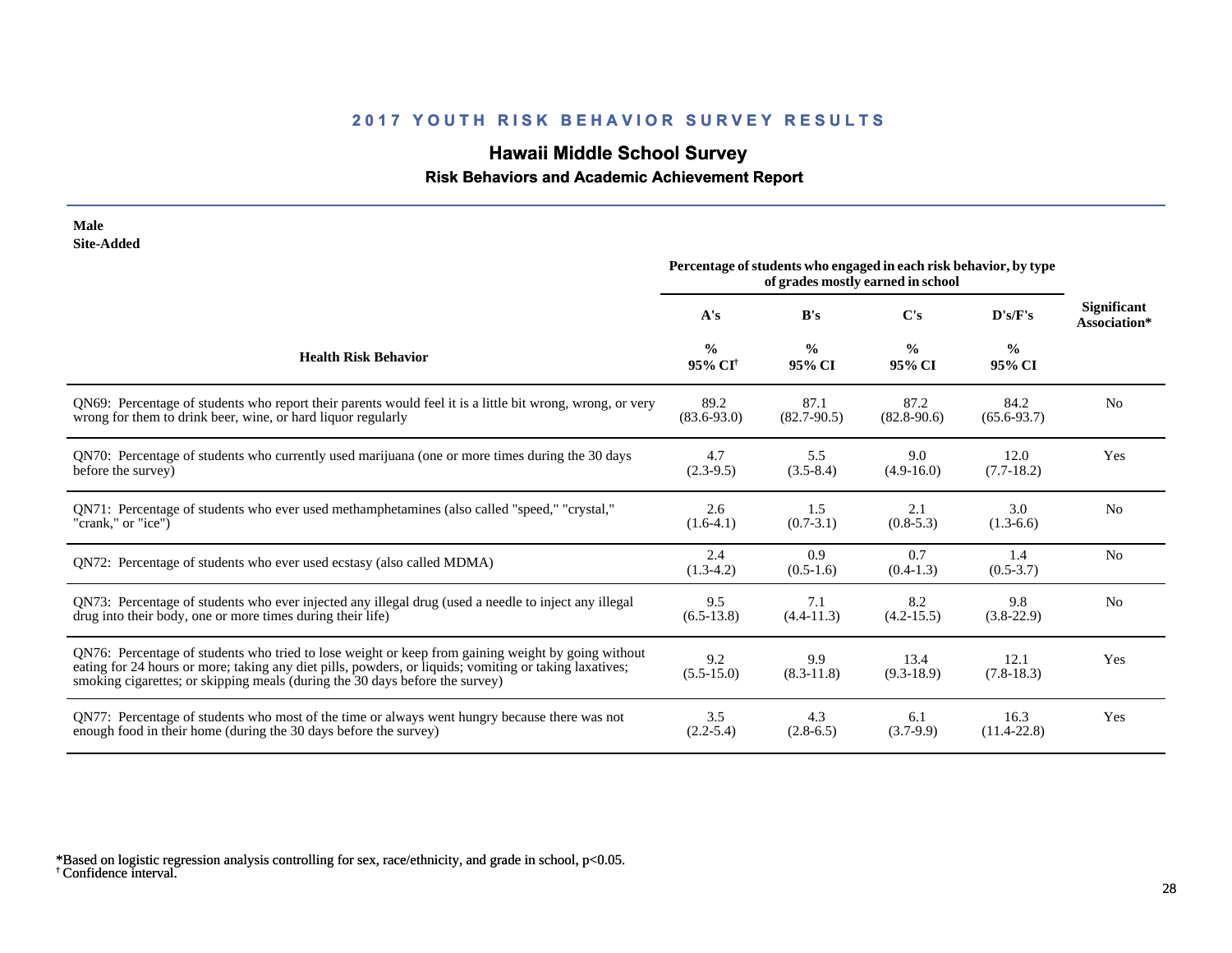# **Hawaii Middle School Survey**

 **Risk Behaviors and Academic Achievement Report**

| <b>Male</b><br><b>Site-Added</b>                                                                      |                                      |                                                                                                        |                         |                         |                                    |
|-------------------------------------------------------------------------------------------------------|--------------------------------------|--------------------------------------------------------------------------------------------------------|-------------------------|-------------------------|------------------------------------|
|                                                                                                       |                                      | Percentage of students who engaged in each risk behavior, by type<br>of grades mostly earned in school |                         |                         |                                    |
|                                                                                                       | A's                                  | B's                                                                                                    | $\bf C's$               | D's/F's                 | <b>Significant</b><br>Association* |
| <b>Health Risk Behavior</b>                                                                           | $\frac{0}{0}$<br>95% CI <sup>+</sup> | $\frac{0}{0}$<br>95% CI                                                                                | $\frac{0}{0}$<br>95% CI | $\frac{0}{0}$<br>95% CI |                                    |
| QN78: Percentage of students who did exercises to strengthen or tone their muscles on three or more   | 54.7                                 | 56.9                                                                                                   | 65.3                    | 59.6                    | N <sub>0</sub>                     |
| days (such as push-ups, sit-ups, or weight lifting, during the 7 days before the survey)              | $(49.3 - 59.9)$                      | $(52.4 - 61.2)$                                                                                        | $(56.6 - 73.0)$         | $(47.4 - 70.7)$         |                                    |
| QN79: Percentage of students who walk or ride their bike to or from school (one or more days during   | 36.7                                 | 38.9                                                                                                   | 42.8                    | 47.5                    | N <sub>o</sub>                     |
| an average week when they are in school and weather allows them to do so)                             | $(30.7-43.2)$                        | $(34.4 - 43.7)$                                                                                        | $(35.5 - 50.5)$         | $(29.6 - 66.0)$         |                                    |
| QN80: Percentage of students who have been taught about AIDS or HIV infection in school               | 45.4<br>$(37.3 - 53.9)$              | 40.0<br>$(34.4 - 46.0)$                                                                                | 48.9<br>$(42.8 - 55.0)$ | 44.6<br>$(37.4 - 52.0)$ | Yes                                |
| QN81: Percentage of students who most of the time or always wear sunscreen (with an SPF of 15 or      | 17.1                                 | 9.8                                                                                                    | 6.0                     | 7.3                     | Yes                                |
| higher when they are outside for more than one hour on a sunny day)                                   | $(12.1 - 23.5)$                      | $(7.3-13.1)$                                                                                           | $(3.3-10.8)$            | $(2.4-19.8)$            |                                    |
| QN82: Percentage of students who did not go to school because they were sick (on one or more days     | 34.2                                 | 39.5                                                                                                   | 46.3                    | 50.0                    | Yes                                |
| during the 30 days before the survey)                                                                 | $(29.9 - 38.7)$                      | $(35.8 - 43.4)$                                                                                        | $(39.6 - 53.1)$         | $(36.8 - 63.2)$         |                                    |
| QN83: Percentage of students who saw a doctor or nurse (for a check-up or physical exam when they     | 54.5                                 | 48.0                                                                                                   | 47.9                    | 41.3                    | N <sub>o</sub>                     |
| were not sick or injured during the 12 months before the survey)                                      | $(49.4 - 59.5)$                      | $(44.8 - 51.3)$                                                                                        | $(39.8 - 56.2)$         | $(26.6 - 57.8)$         |                                    |
| QN84: Percentage of students who saw a dentist (for a check-up, exam, teeth cleaning, or other dental | 65.9                                 | 60.3                                                                                                   | 51.8                    | 42.8                    | Yes                                |
| work, during the 12 months before the survey)                                                         | $(61.0 - 70.5)$                      | $(55.2 - 65.2)$                                                                                        | $(44.3 - 59.2)$         | $(28.7 - 58.1)$         |                                    |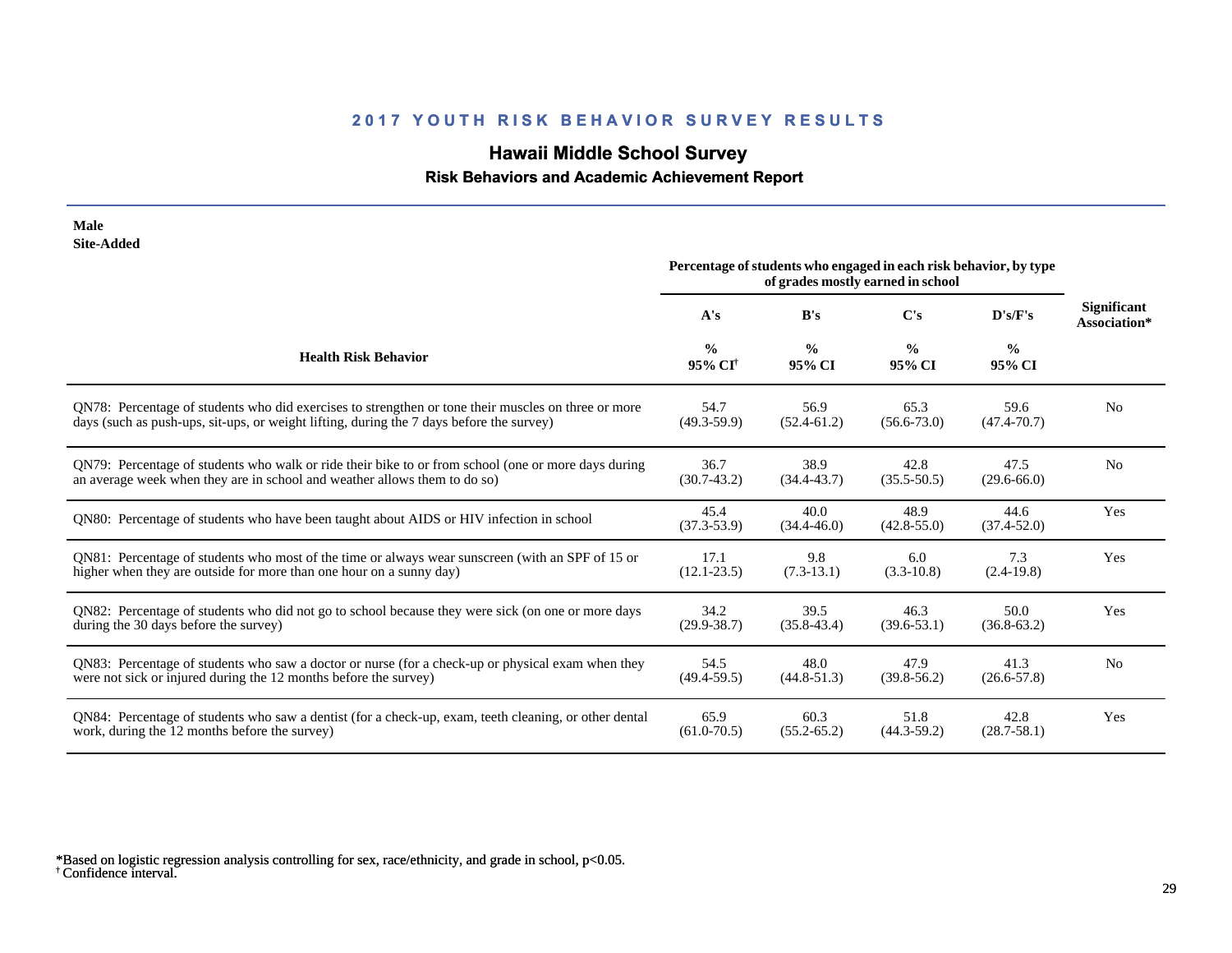# **Hawaii Middle School Survey**

## **Risk Behaviors and Academic Achievement Report**

| <b>Male</b><br><b>Site-Added</b>                                                                                                                                                                                                           |                                                                                                        |                         |                         |                         |                                    |
|--------------------------------------------------------------------------------------------------------------------------------------------------------------------------------------------------------------------------------------------|--------------------------------------------------------------------------------------------------------|-------------------------|-------------------------|-------------------------|------------------------------------|
|                                                                                                                                                                                                                                            | Percentage of students who engaged in each risk behavior, by type<br>of grades mostly earned in school |                         |                         |                         |                                    |
|                                                                                                                                                                                                                                            | A's                                                                                                    | B's                     | C's                     | D's/F's                 | <b>Significant</b><br>Association* |
| <b>Health Risk Behavior</b>                                                                                                                                                                                                                | $\frac{0}{0}$<br>95% CI <sup>†</sup>                                                                   | $\frac{0}{0}$<br>95% CI | $\frac{0}{0}$<br>95% CI | $\frac{0}{0}$<br>95% CI |                                    |
| QN85: Percentage of students who had a toothache (during the 12 months before the survey)                                                                                                                                                  | 20.6<br>$(16.6 - 25.4)$                                                                                | 17.3<br>$(14.2 - 20.9)$ | 20.8<br>$(14.5 - 29.0)$ | 15.5<br>$(10.3 - 22.6)$ | N <sub>0</sub>                     |
| QN86: Percentage of students who had been told by a doctor or nurse that they had asthma and who<br>still have asthma                                                                                                                      | 13.0<br>$(8.7-18.8)$                                                                                   | 8.3<br>$(5.8-11.8)$     | 10.6<br>$(6.6 - 16.7)$  | 6.5<br>$(3.0-13.5)$     | Yes                                |
| QN87: Percentage of students who think they definitely will not complete high school                                                                                                                                                       | 3.7<br>$(2.0-6.8)$                                                                                     | 4.4<br>$(2.6 - 7.3)$    | 1.4<br>$(0.7 - 3.0)$    | 7.4<br>$(5.2 - 10.3)$   | Yes                                |
| QN88: Percentage of students who usually slept in the home of a friend, family member, or other<br>person because they had to leave their home or their parent or guardian cannot afford housing (during<br>the 30 days before the survey) | 3.2<br>$(2.0-5.3)$                                                                                     | 5.1<br>$(3.4 - 7.6)$    | 2.7<br>$(1.0-7.3)$      | 5.6<br>$(3.3-9.6)$      | N <sub>0</sub>                     |
| QN89: Percentage of students who reported there is at least one teacher or other adult in their school<br>that they can talk to if they have a problem                                                                                     | 71.0<br>$(67.2 - 74.5)$                                                                                | 70.6<br>$(66.2 - 74.6)$ | 73.0<br>$(67.7 - 77.7)$ | 62.3<br>$(46.1 - 76.1)$ | N <sub>0</sub>                     |
| QN90: Percentage of students who have a teacher or other adult at their school who really cares about<br>them                                                                                                                              | 51.1<br>$(45.0 - 57.2)$                                                                                | 55.8<br>$(48.2 - 63.1)$ | 53.0<br>$(44.7 - 61.1)$ | 49.5<br>$(36.9 - 62.1)$ | N <sub>0</sub>                     |
| QN91: Percentage of students who have an adult outside of school they can talk to about things that<br>are important to them                                                                                                               | 75.7<br>$(70.3 - 80.4)$                                                                                | 71.4<br>$(66.5 - 75.8)$ | 71.8<br>$(64.2 - 78.3)$ | 67.5<br>$(53.0 - 79.3)$ | N <sub>o</sub>                     |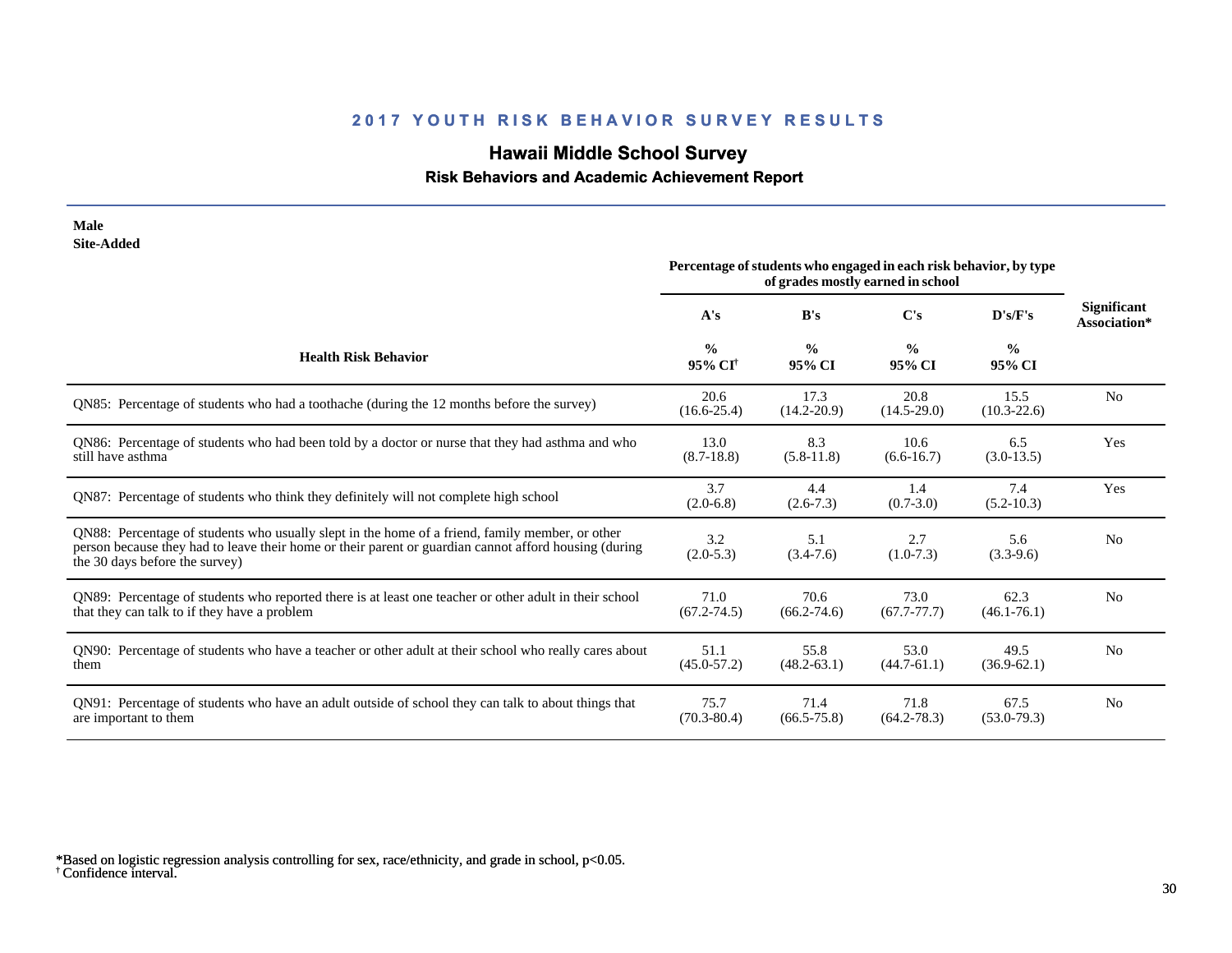# **Hawaii Middle School Survey**

 **Risk Behaviors and Academic Achievement Report**

| <b>Male</b><br><b>Site-Added</b>                                                                         |                                      |                         |                                                                                                        |                         |                                    |
|----------------------------------------------------------------------------------------------------------|--------------------------------------|-------------------------|--------------------------------------------------------------------------------------------------------|-------------------------|------------------------------------|
|                                                                                                          |                                      |                         | Percentage of students who engaged in each risk behavior, by type<br>of grades mostly earned in school |                         |                                    |
|                                                                                                          | A's                                  | B's                     | $\bf C's$                                                                                              | D's/F's                 | <b>Significant</b><br>Association* |
| <b>Health Risk Behavior</b>                                                                              | $\frac{0}{0}$<br>95% CI <sup>†</sup> | $\frac{0}{0}$<br>95% CI | $\frac{0}{0}$<br>95% CI                                                                                | $\frac{0}{0}$<br>95% CI |                                    |
| QN92: Percentage of students who have talked with at least one of their parents or another adult in      | 43.4                                 | 35.1                    | 32.2                                                                                                   | 30.3                    | Yes                                |
| their family about the dangers of tobacco, alcohol, or drug use (during the 12 months before the survey) | $(37.3-49.9)$                        | $(30.2 - 40.3)$         | $(27.6 - 37.2)$                                                                                        | $(23.7 - 37.9)$         |                                    |
| QN93: Percentage of students who reported their parents or other adults in their family talked with      | 26.9                                 | 25.4                    | 24.9                                                                                                   | 30.0                    | N <sub>o</sub>                     |
| them about what they expect them to do or not to do when it comes to sex                                 | $(20.1 - 34.9)$                      | $(22.4 - 28.7)$         | $(19.2 - 31.5)$                                                                                        | $(17.4 - 46.4)$         |                                    |
| QN94: Percentage of students who ever talked with their parents or other adults in their family about    | 21.1                                 | 20.0                    | 17.9                                                                                                   | 16.7                    | N <sub>o</sub>                     |
| how to say no to having sex                                                                              | $(15.0 - 28.8)$                      | $(16.7 - 23.7)$         | $(11.4 - 27.0)$                                                                                        | $(11.0-24.5)$           |                                    |
| QN95: Percentage of students who most of the time or always get the kind of help they need (among        | 30.0                                 | 29.3                    | 29.7                                                                                                   | 15.6                    | Yes                                |
| students who report having felt sad, empty, hopeless, angry, or anxious)                                 | $(23.8 - 37.0)$                      | $(23.6 - 35.7)$         | $(21.6-39.4)$                                                                                          | $(10.5 - 22.6)$         |                                    |
| QN96: Percentage of students who have ever ridden in a car driven by someone, including the student,     | 19.0                                 | 21.2                    | 16.8                                                                                                   | 29.2                    | N <sub>o</sub>                     |
| who was "high" or had been using alcohol or drugs                                                        | $(12.4 - 27.9)$                      | $(17.9 - 24.9)$         | $(12.2 - 22.7)$                                                                                        | $(19.5 - 41.2)$         |                                    |
| QN97: Percentage of students who ever use alcohol or drugs to relax, feel better about themselves, or    | 6.6                                  | 5.0                     | 8.9                                                                                                    | 12.1                    | Yes                                |
| fit in                                                                                                   | $(4.2 - 10.3)$                       | $(3.8-6.7)$             | $(5.5-14.0)$                                                                                           | $(6.3-22.0)$            |                                    |
| QN98: Percentage of students who ever use alcohol or drugs while they are alone                          | 6.4<br>$(5.0-8.3)$                   | 5.8<br>$(4.2 - 7.9)$    | 6.1<br>$(3.8-9.6)$                                                                                     | 12.2<br>$(7.8-18.5)$    | Yes                                |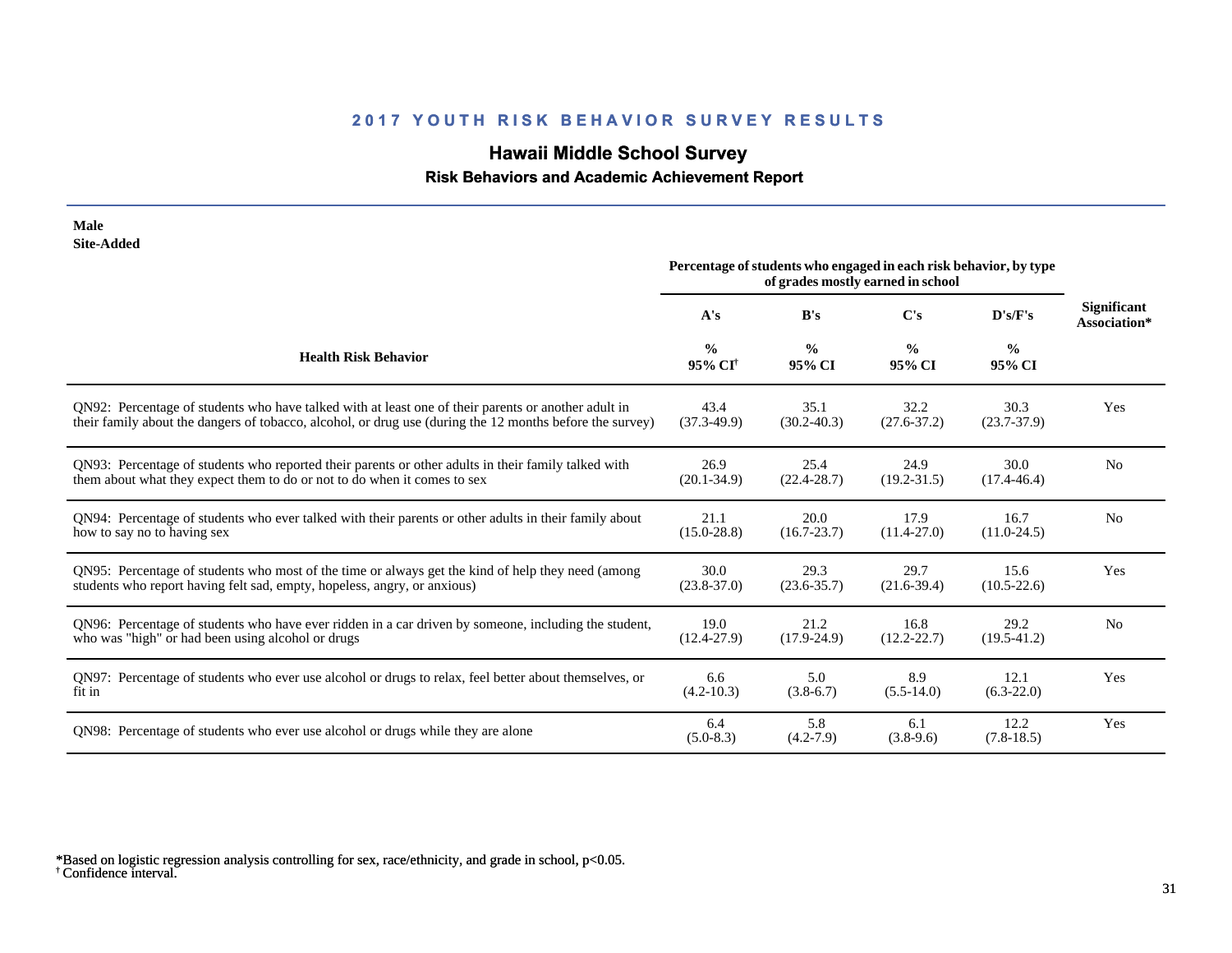# **Hawaii Middle School Survey**

## **Risk Behaviors and Academic Achievement Report**

| <b>Site-Added</b>                                                                                    | Percentage of students who engaged in each risk behavior, by type<br>of grades mostly earned in school |                         |                         |                         |                                    |
|------------------------------------------------------------------------------------------------------|--------------------------------------------------------------------------------------------------------|-------------------------|-------------------------|-------------------------|------------------------------------|
|                                                                                                      | A's                                                                                                    | B's                     | $\bf C's$               | D's/F's                 | <b>Significant</b><br>Association* |
| <b>Health Risk Behavior</b>                                                                          | $\frac{0}{0}$<br>95% CI <sup>†</sup>                                                                   | $\frac{0}{0}$<br>95% CI | $\frac{0}{0}$<br>95% CI | $\frac{6}{6}$<br>95% CI |                                    |
| QN99: Percentage of students who ever forget things they did while using alcohol or drugs            | 5.9<br>$(3.5-9.7)$                                                                                     | 3.3<br>$(2.2 - 5.0)$    | 5.6<br>$(3.0-10.4)$     | 7.3<br>$(3.4 - 15.0)$   | N <sub>0</sub>                     |
| QN100: Percentage of students who have family or friends that have told them that they should cut    | 7.5                                                                                                    | 11.6                    | 9.5                     | 11.7                    | N <sub>0</sub>                     |
| down on their drinking or drug use                                                                   | $(5.2 - 10.7)$                                                                                         | $(9.2 - 14.5)$          | $(6.4-14.0)$            | $(8.1 - 16.6)$          |                                    |
| QN101: Percentage of students who have ever gotten into trouble while they were using alcohol or     | 6.6                                                                                                    | 5.5                     | 8.1                     | 6.5                     | N <sub>0</sub>                     |
| drugs                                                                                                | $(4.3-10.1)$                                                                                           | $(3.9 - 7.7)$           | $(5.3-12.2)$            | $(3.7-11.2)$            |                                    |
| QN102: Percentage of students who have attended school under the influence of alcohol, marijuana, or | 4.3                                                                                                    | 6.6                     | 8.4                     | 10.4                    | Yes                                |
| other drugs (during the 12 months before the survey)                                                 | $(2.9-6.2)$                                                                                            | $(4.9-8.9)$             | $(5.0-13.8)$            | $(5.2-19.7)$            |                                    |
| QNNODNT: Percentage of students who never saw a dentist (for a check-up, exam, teeth cleaning, or    | 2.6                                                                                                    | 2.2                     | 1.1                     | 5.4                     | Yes                                |
| other dental work)                                                                                   | $(1.5-4.3)$                                                                                            | $(1.2-4.0)$             | $(0.7-1.8)$             | $(2.2-12.8)$            |                                    |

† Confidence interval. \*Based on logistic regression analysis controlling for sex, race/ethnicity, and grade in school, p<0.05.

**Male**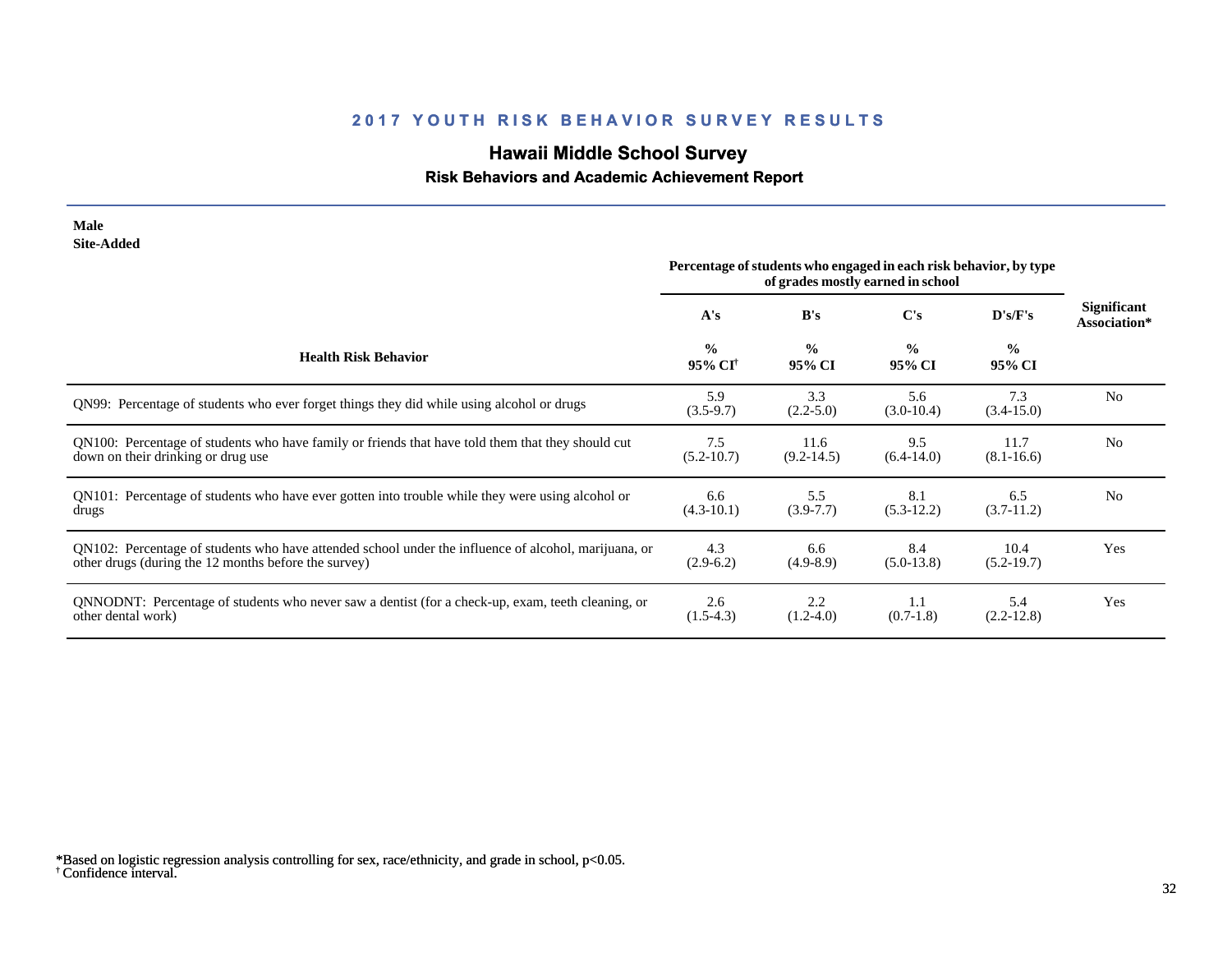# **Hawaii Middle School Survey**

#### **Risk Behaviors and Academic Achievement Report**

#### **Female Unintentional Injuries/Violence**

|                                                                                                                                                           | Percentage of students who engaged in each risk behavior, by type<br>of grades mostly earned in school |                         |                         |                         |                                    |
|-----------------------------------------------------------------------------------------------------------------------------------------------------------|--------------------------------------------------------------------------------------------------------|-------------------------|-------------------------|-------------------------|------------------------------------|
|                                                                                                                                                           | A's                                                                                                    | B's                     | C's                     | D's/F's                 | <b>Significant</b><br>Association* |
| <b>Health Risk Behavior</b>                                                                                                                               | $\frac{0}{0}$<br>95% CI <sup>†</sup>                                                                   | $\frac{0}{0}$<br>95% CI | $\frac{0}{0}$<br>95% CI | $\frac{0}{0}$<br>95% CI |                                    |
| QN12: Percentage of students who were ever bullied on school property                                                                                     | 41.7<br>$(37.8 - 45.6)$                                                                                | 43.5<br>$(34.6 - 53.0)$ | 55.2<br>$(46.5 - 63.7)$ | 51.8<br>$(37.5 - 65.9)$ | Yes                                |
| QN13: Percentage of students who were ever electronically bullied (counting being bullied through<br>texting, Instagram, Facebook, or other social media) | 23.6<br>$(19.7 - 28.0)$                                                                                | 32.6<br>$(25.1 - 41.1)$ | 36.5<br>$(30.8 - 42.6)$ | 48.6<br>$(32.0 - 65.5)$ | Yes                                |
| QN14: Percentage of students who ever seriously thought about killing themselves                                                                          | 20.5<br>$(16.7 - 24.8)$                                                                                | 31.0<br>$(25.0 - 37.7)$ | 37.2<br>$(29.9 - 45.2)$ | 55.5<br>$(41.7-68.5)$   | Yes                                |
| QN15: Percentage of students who ever made a plan about how they would kill themselves                                                                    | 15.4<br>$(13.2 - 17.9)$                                                                                | 22.8<br>$(19.6 - 26.3)$ | 23.4<br>$(18.6-29.0)$   | 47.2<br>$(37.9 - 56.7)$ | Yes                                |
| QN16: Percentage of students who ever tried to kill themselves                                                                                            | 8.4<br>$(6.4-11.1)$                                                                                    | 18.1<br>$(15.9 - 20.6)$ | 27.6<br>$(22.5 - 33.4)$ | 36.6<br>$(28.1 - 46.0)$ | Yes                                |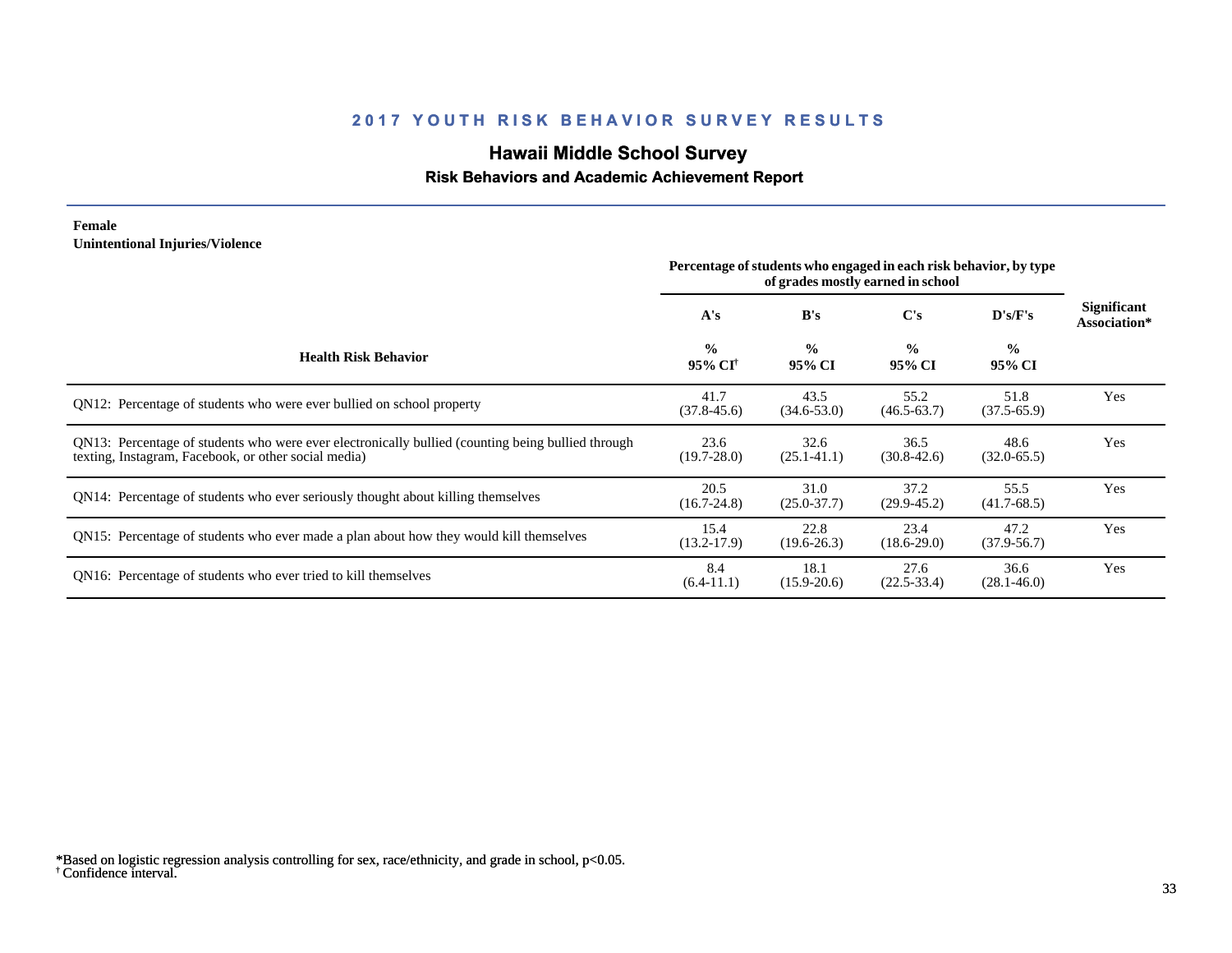# **Hawaii Middle School Survey**

## **Risk Behaviors and Academic Achievement Report**

| <b>Tobacco Use</b>                                                                                                                                                                                                                                                                                              | Percentage of students who engaged in each risk behavior, by type |                         |                                          |                         |                                    |
|-----------------------------------------------------------------------------------------------------------------------------------------------------------------------------------------------------------------------------------------------------------------------------------------------------------------|-------------------------------------------------------------------|-------------------------|------------------------------------------|-------------------------|------------------------------------|
|                                                                                                                                                                                                                                                                                                                 | A's                                                               | B's                     | of grades mostly earned in school<br>C's | D's/F's                 | <b>Significant</b><br>Association* |
| <b>Health Risk Behavior</b>                                                                                                                                                                                                                                                                                     | $\frac{0}{0}$<br>95% CI <sup>†</sup>                              | $\frac{0}{0}$<br>95% CI | $\frac{0}{0}$<br>95% CI                  | $\frac{0}{0}$<br>95% CI |                                    |
| QN18: Percentage of students who tried cigarette smoking for the first time before age 11 years (even<br>one or two puffs)                                                                                                                                                                                      | 2.7<br>$(1.5-4.8)$                                                | 5.0<br>$(2.9-8.5)$      | 8.2<br>$(5.5-12.0)$                      | 10.2<br>$(5.4-18.5)$    | Yes                                |
| QN19: Percentage of students who currently smoked cigarettes (on at least 1 day during the 30 days<br>before the survey)                                                                                                                                                                                        | 1.6<br>$(0.9-2.6)$                                                | 5.8<br>$(4.2 - 7.9)$    | 7.5<br>$(4.5-12.1)$                      | 19.5<br>$(13.3 - 27.6)$ | Yes                                |
| QNFRCIG: Percentage of students who currently smoked cigarettes frequently (on 20 or more days<br>during the 30 days before the survey)                                                                                                                                                                         | 0.0                                                               | 0.3<br>$(0.1-1.0)$      | 0.3<br>$(0.1-1.1)$                       | 2.6<br>$(0.8-7.8)$      | Yes                                |
| QNDAYCIG: Percentage of students who currently smoked cigarettes daily (on all 30 days during the<br>30 days before the survey)                                                                                                                                                                                 | 0.0                                                               | 0.3<br>$(0.1-1.0)$      | 0.3<br>$(0.1-1.0)$                       | 1.6<br>$(0.5 - 5.2)$    | Yes                                |
| QN21: Percentage of students who ever used an electronic vapor product (including e-cigarettes,<br>e-cigars, e-pipes, vape pipes, vaping pens, e-hookahs, and hookah pens [such as blu, NJOY, Vuse,<br>MarkTen, Logic, Vapin Plus, eGo, and Halo])                                                              | 16.3<br>$(13.5-19.5)$                                             | 31.5<br>$(26.0 - 37.7)$ | 35.4<br>$(26.5 - 45.4)$                  | 51.8<br>$(40.0 - 63.5)$ | Yes                                |
| QN22: Percentage of students who currently used an electronic vapor product (including e-cigarettes,<br>e-cigars, e-pipes, vape pipes, vaping pens, e-hookahs, and hookah pens [such as blu, NJOY, Vuse,<br>MarkTen, Logic, Vapin Plus, eGo, and Halo], on at least 1 day during the 30 days before the survey) | 7.9<br>$(6.0-10.3)$                                               | 18.8<br>$(16.2 - 21.7)$ | 24.3<br>$(17.5 - 32.7)$                  | 40.1<br>$(27.7 - 54.0)$ | Yes                                |

**Female**

<sup>†</sup> Confidence interval. \*Based on logistic regression analysis controlling for sex, race/ethnicity, and grade in school, p<0.05.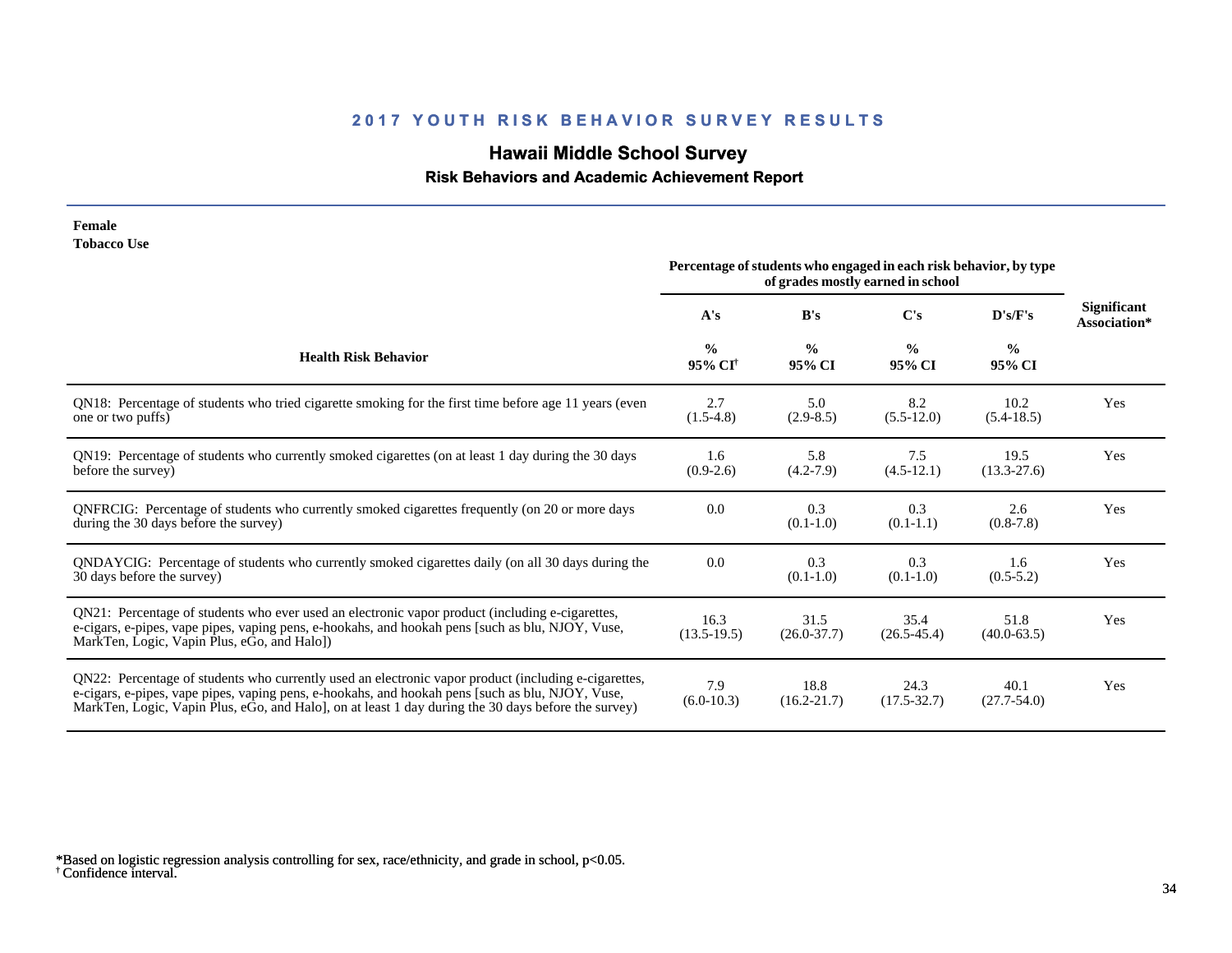# **Hawaii Middle School Survey**

#### **Risk Behaviors and Academic Achievement Report**

#### **Female Alcohol/Other Drug Use**

|                                                                                                                                                                                                                                                  | Percentage of students who engaged in each risk behavior, by type<br>of grades mostly earned in school |                         |                         |                         |                                    |
|--------------------------------------------------------------------------------------------------------------------------------------------------------------------------------------------------------------------------------------------------|--------------------------------------------------------------------------------------------------------|-------------------------|-------------------------|-------------------------|------------------------------------|
|                                                                                                                                                                                                                                                  | A's                                                                                                    | B's                     | $\bf C's$               | D's/F's                 | <b>Significant</b><br>Association* |
| <b>Health Risk Behavior</b>                                                                                                                                                                                                                      | $\frac{0}{0}$<br>95% CI <sup>†</sup>                                                                   | $\frac{0}{0}$<br>95% CI | $\frac{0}{0}$<br>95% CI | $\frac{0}{0}$<br>95% CI |                                    |
| QN27: Percentage of students who drank alcohol for the first time before age 11 years (other than a<br>few sips)                                                                                                                                 | 7.4<br>$(5.7-9.5)$                                                                                     | 13.0<br>$(10.6 - 15.9)$ | 16.6<br>$(10.7 - 24.9)$ | 18.1<br>$(9.2 - 32.7)$  | Yes                                |
| QN29: Percentage of students who tried marijuana for the first time before age 11 years                                                                                                                                                          | 0.8<br>$(0.5-1.5)$                                                                                     | 2.1<br>$(1.3-3.3)$      | 3.5<br>$(1.7-7.3)$      | 12.0<br>$(6.2 - 21.7)$  | Yes                                |
| QN30: Percentage of students who ever used cocaine (any form of cocaine, including powder, crack,<br>or freebase)                                                                                                                                | 1.8<br>$(0.9-3.2)$                                                                                     | 5.0<br>$(2.8-8.7)$      | 2.0<br>$(1.1-3.6)$      | 8.0<br>$(3.8-16.3)$     | Yes                                |
| QN33: Percentage of students who ever took prescription pain medicine without a doctor's<br>prescription or differently than how a doctor told them to use it (counting drugs such as codeine,<br>Vicodin, Oxycontin, hydrocodone, and Percocet) | 5.7<br>$(4.2 - 7.7)$                                                                                   | 6.9<br>$(5.2-9.2)$      | 9.1<br>$(6.4-12.9)$     | 14.9<br>$(10.6 - 20.7)$ | Yes                                |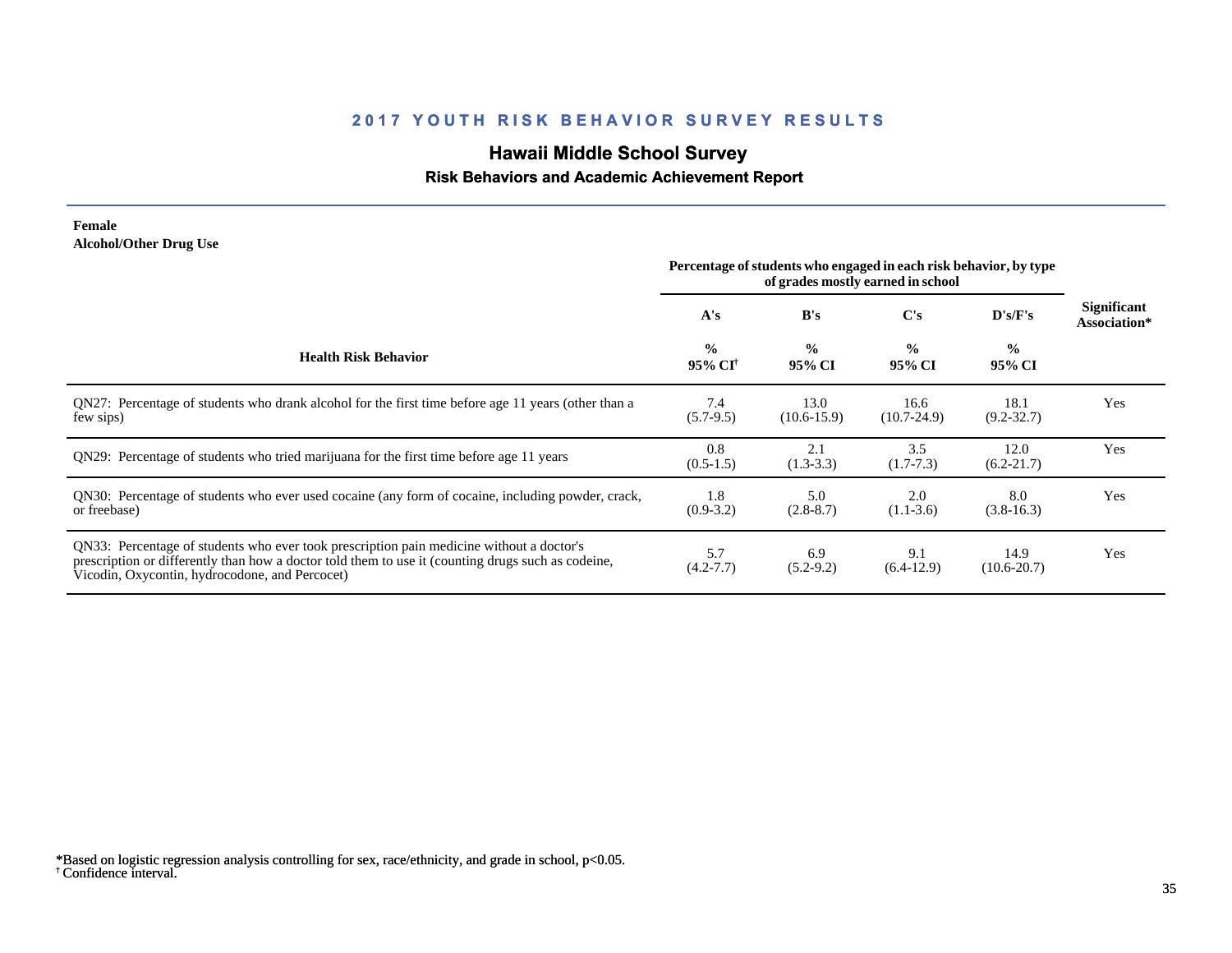# **Hawaii Middle School Survey**

## **Risk Behaviors and Academic Achievement Report**

| Female<br><b>Sexual Behaviors</b>                                                              | Percentage of students who engaged in each risk behavior, by type |                         |                                                |                         |                                    |
|------------------------------------------------------------------------------------------------|-------------------------------------------------------------------|-------------------------|------------------------------------------------|-------------------------|------------------------------------|
|                                                                                                | A's                                                               | B's                     | of grades mostly earned in school<br>$\bf C's$ | D's/F's                 | <b>Significant</b><br>Association* |
| <b>Health Risk Behavior</b>                                                                    | $\frac{0}{0}$<br>95% CI†                                          | $\frac{0}{0}$<br>95% CI | $\frac{0}{0}$<br>95% CI                        | $\frac{0}{0}$<br>95% CI |                                    |
| QN35: Percentage of students who had sexual intercourse for the first time before age 11 years | 1.5<br>$(0.7 - 3.0)$                                              | 2.4<br>$(1.1-5.1)$      | 1.9<br>$(0.8-4.4)$                             | 3.3<br>$(1.3-7.8)$      | No                                 |
| QN36: Percentage of students who ever had sexual intercourse with three or more persons        | 0.4<br>$(0.2-1.0)$                                                | 2.3<br>$(1.6-3.2)$      | 1.8<br>$(0.8-4.1)$                             | 1.9<br>$(0.6-5.6)$      | Yes                                |

<sup>†</sup> Confidence interval. \*Based on logistic regression analysis controlling for sex, race/ethnicity, and grade in school, p<0.05.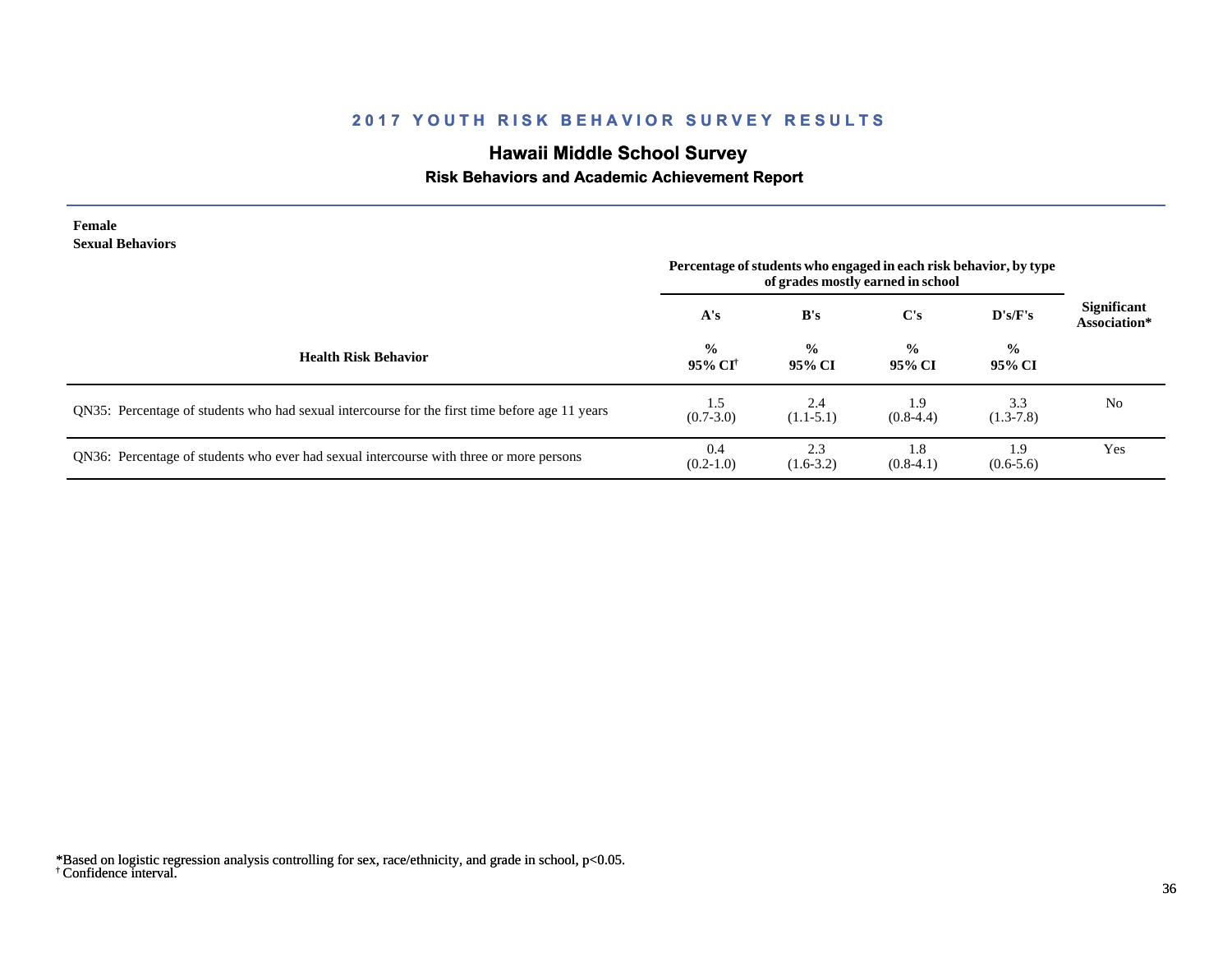# **Hawaii Middle School Survey**

### **Risk Behaviors and Academic Achievement Report**

| <b>Female</b><br><b>Dietary Behaviors</b>                                                                 | Percentage of students who engaged in each risk behavior, by type<br>of grades mostly earned in school |                         |                         |                          |                                    |
|-----------------------------------------------------------------------------------------------------------|--------------------------------------------------------------------------------------------------------|-------------------------|-------------------------|--------------------------|------------------------------------|
|                                                                                                           | A's                                                                                                    | B's                     | C's                     | $\bf{D}$ 's/ $\bf{F}$ 's | <b>Significant</b><br>Association* |
| <b>Health Risk Behavior</b>                                                                               | $\frac{0}{0}$<br>95% CI <sup>†</sup>                                                                   | $\frac{0}{0}$<br>95% CI | $\frac{0}{0}$<br>95% CI | $\frac{0}{0}$<br>95% CI  |                                    |
| QN38: Percentage of students who described themselves as slightly or very overweight                      | 26.1<br>$(22.4 - 30.1)$                                                                                | 27.0<br>$(22.4 - 32.1)$ | 32.4<br>$(24.2 - 41.9)$ | 40.3<br>$(28.2 - 53.7)$  | N <sub>0</sub>                     |
| QN39: Percentage of students who were trying to lose weight                                               | 45.5<br>$(40.4 - 50.8)$                                                                                | 49.6<br>$(44.1 - 55.2)$ | 62.4<br>$(55.4 - 69.0)$ | 64.9<br>$(56.8 - 72.2)$  | Yes                                |
| QN40: Percentage of students who did not eat breakfast (during the 7 days before the survey)              | 8.8<br>$(6.5-11.9)$                                                                                    | 13.1<br>$(10.2 - 16.9)$ | 17.2<br>$(10.2 - 27.5)$ | 25.6<br>$(17.8 - 35.3)$  | Yes                                |
| QNBK7DAY: Percentage of students who ate breakfast on all 7 days (during the 7 days before the<br>survey) | 49.4<br>$(42.8 - 56.1)$                                                                                | 41.4<br>$(35.1 - 47.9)$ | 24.5<br>$(16.9 - 34.2)$ | 23.9<br>$(14.7 - 36.3)$  | Yes                                |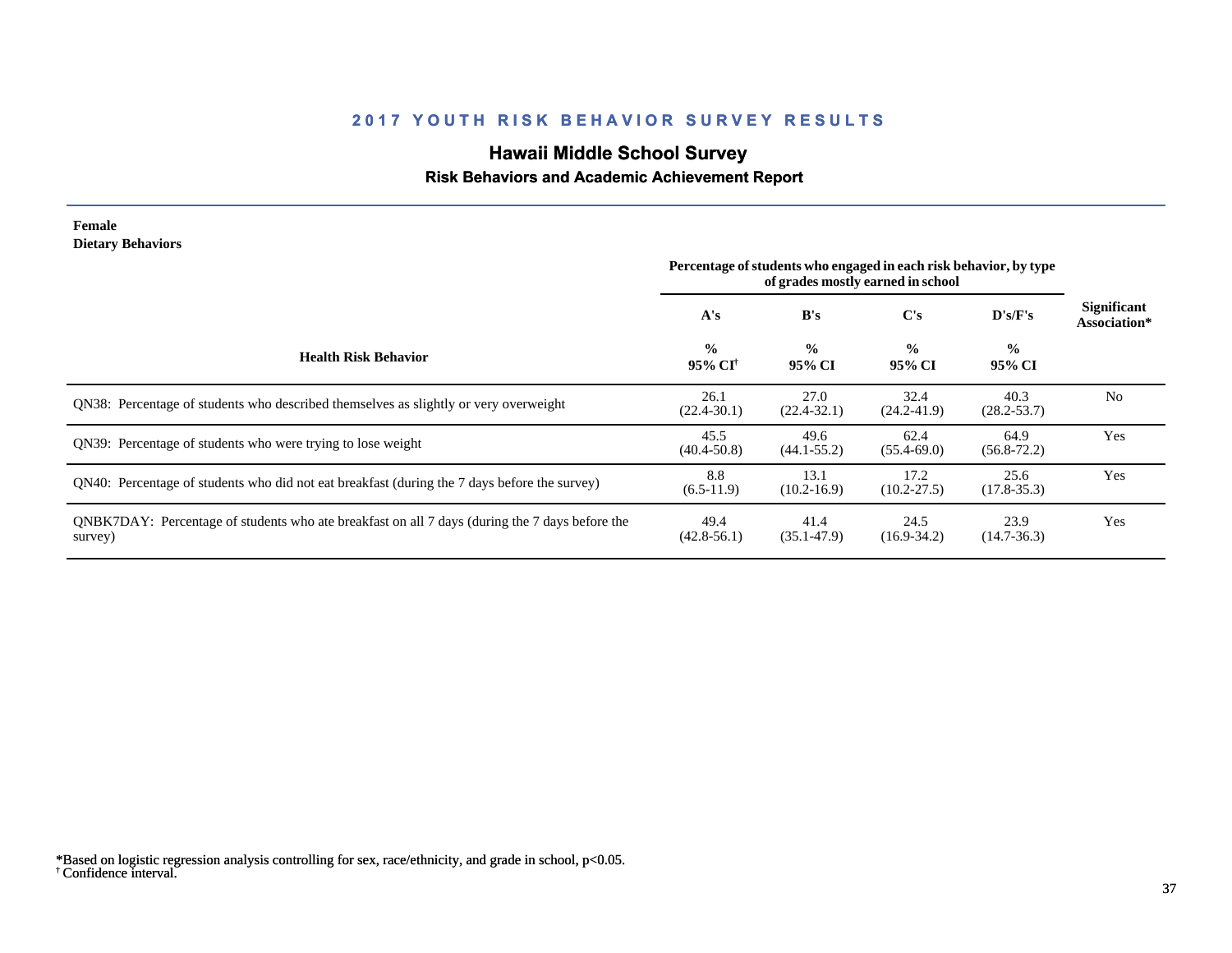# **Hawaii Middle School Survey**

#### **Risk Behaviors and Academic Achievement Report**

| <b>Physical Activity</b>                                                                                                                                                                                                                                                                                                                             | Percentage of students who engaged in each risk behavior, by type<br>of grades mostly earned in school |                         |                         |                         |                                    |
|------------------------------------------------------------------------------------------------------------------------------------------------------------------------------------------------------------------------------------------------------------------------------------------------------------------------------------------------------|--------------------------------------------------------------------------------------------------------|-------------------------|-------------------------|-------------------------|------------------------------------|
|                                                                                                                                                                                                                                                                                                                                                      | A's                                                                                                    | B's                     | $\bf C's$               | $\bf{D's/F's}$          | <b>Significant</b><br>Association* |
| <b>Health Risk Behavior</b>                                                                                                                                                                                                                                                                                                                          | $\frac{0}{0}$<br>95% CI <sup>†</sup>                                                                   | $\frac{0}{0}$<br>95% CI | $\frac{0}{0}$<br>95% CI | $\frac{0}{0}$<br>95% CI |                                    |
| QN41: Percentage of students who were physically active at least 60 minutes per day on 5 or more<br>days (in any kind of physical activity that increased their heart rate and made them breathe hard some<br>of the time during the 7 days before the survey)                                                                                       | 45.0<br>$(39.9 - 50.2)$                                                                                | 36.8<br>$(30.1 - 43.9)$ | 39.0<br>$(26.7 - 53.0)$ | 36.6<br>$(26.3 - 48.2)$ | N <sub>0</sub>                     |
| QNPA0DAY: Percentage of students who did not participate in at least 60 minutes of physical activity<br>on at least 1 day (in any kind of physical activity that increased their heart rate and made them breathe<br>hard some of the time during the 7 days before the survey)                                                                      | 8.9<br>$(6.6-11.9)$                                                                                    | 15.9<br>$(12.0 - 20.8)$ | 18.5<br>$(12.1 - 27.3)$ | 24.1<br>$(12.9 - 40.7)$ | Yes                                |
| QNPA7DAY: Percentage of students who were physically active at least 60 minutes per day on all 7<br>days (in any kind of physical activity that increased their heart rate and made them breathe hard some<br>of the time during the 7 days before the survey)                                                                                       | 19.3<br>$(16.0 - 23.1)$                                                                                | 17.9<br>$(13.6 - 23.1)$ | 20.5<br>$(13.6-29.8)$   | 21.7<br>$(15.3 - 29.9)$ | No                                 |
| QN42: Percentage of students who watched television 3 or more hours per day (on an average school<br>day)                                                                                                                                                                                                                                            | 19.5<br>$(15.3 - 24.6)$                                                                                | 27.9<br>$(22.0 - 34.8)$ | 28.0<br>$(18.7 - 39.6)$ | 17.9<br>$(12.0 - 25.8)$ | N <sub>0</sub>                     |
| QN43: Percentage of students who played video or computer games or used a computer 3 or more<br>hours per day (counting time spent on things such as Xbox, PlayStation, an iPad or other tablet, a<br>smartphone, texting, YouTube, Instagram, Facebook, or other social media, for something that was not<br>school work, on an average school day) | 43.8<br>$(37.9 - 50.0)$                                                                                | 52.0<br>$(45.4 - 58.5)$ | 48.1<br>$(40.7 - 55.6)$ | 49.5<br>$(37.1 - 61.9)$ | Yes                                |
| QN44: Percentage of students who attended physical education (PE) classes on 1 or more days (in an<br>average week when they were in school)                                                                                                                                                                                                         | 50.3<br>$(41.7 - 59.0)$                                                                                | 56.0<br>$(48.5 - 63.3)$ | 51.2<br>$(44.0 - 58.4)$ | 49.1<br>$(25.4 - 73.2)$ | N <sub>0</sub>                     |

† Confidence interval. \*Based on logistic regression analysis controlling for sex, race/ethnicity, and grade in school, p<0.05.

**Female**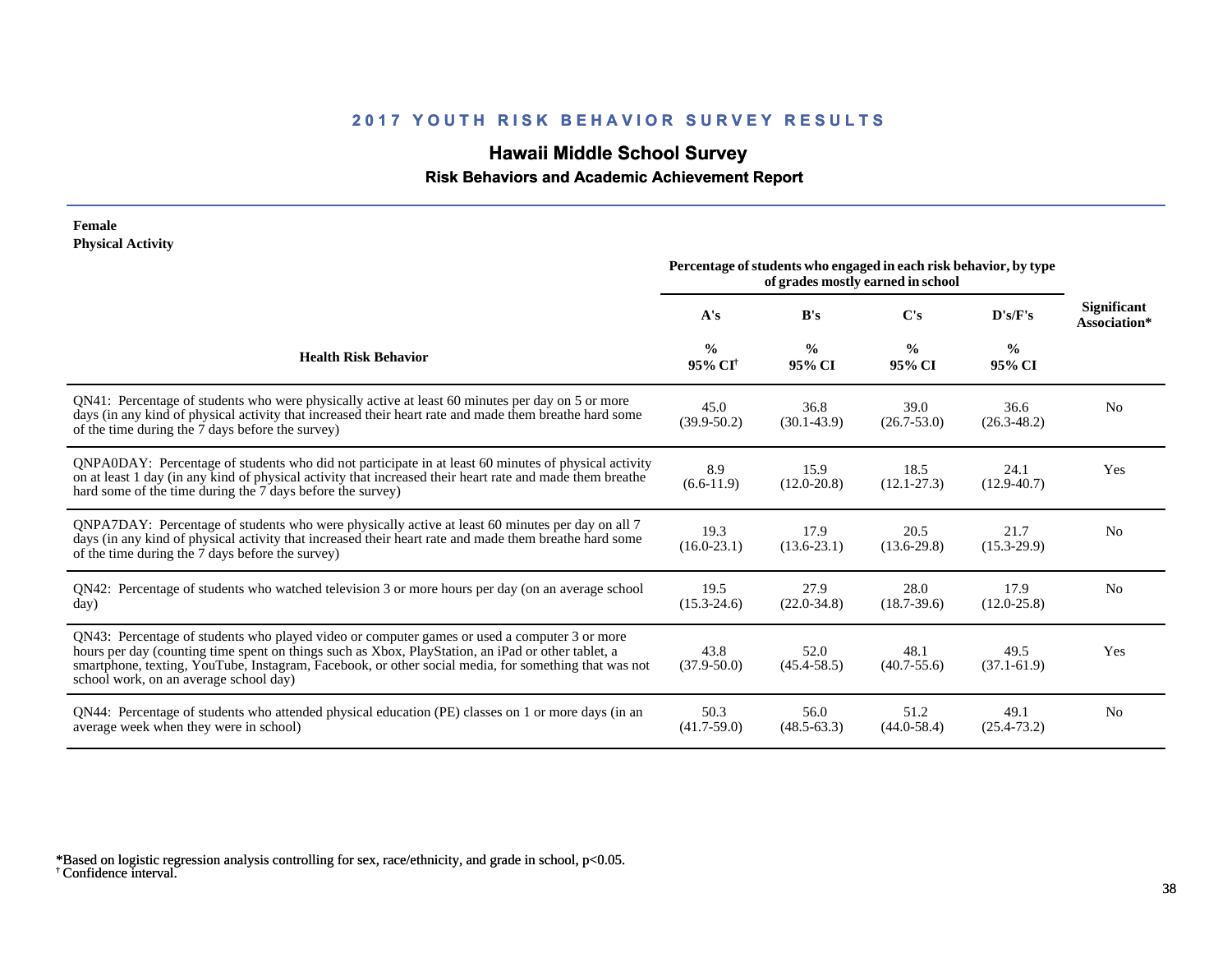# **Hawaii Middle School Survey**

### **Risk Behaviors and Academic Achievement Report**

#### **Female Physical Activity**

|                                                                                                                                                                                  | Percentage of students who engaged in each risk behavior, by type<br>of grades mostly earned in school |                         |                         |                         |                             |
|----------------------------------------------------------------------------------------------------------------------------------------------------------------------------------|--------------------------------------------------------------------------------------------------------|-------------------------|-------------------------|-------------------------|-----------------------------|
|                                                                                                                                                                                  | A's                                                                                                    | B's                     | C's                     | $\bf{D's/F's}$          | Significant<br>Association* |
| <b>Health Risk Behavior</b>                                                                                                                                                      | $\frac{0}{0}$<br>95% CI <sup>†</sup>                                                                   | $\frac{0}{0}$<br>95% CI | $\frac{0}{0}$<br>95% CI | $\frac{6}{9}$<br>95% CI |                             |
| QNDLYPE: Percentage of students who attended physical education (PE) classes on all 5 days (in an<br>average week when they were in school)                                      | 5.5<br>$(4.3 - 7.0)$                                                                                   | 9.0<br>$(6.5-12.4)$     | 13.5<br>$(10.1 - 17.8)$ | 12.2<br>$(5.8-23.9)$    | Yes                         |
| QN45: Percentage of students who played on at least one sports team (counting any teams run by their<br>school or community groups, during the past 12 months before the survey) | 52.3<br>$(46.1 - 58.5)$                                                                                | 44.7<br>$(33.8 - 56.1)$ | 50.2<br>$(41.0-59.4)$   | 53.7<br>$(45.5 - 61.8)$ | N <sub>o</sub>              |
| QN46: Percentage of students who had a concussion from playing a sport or being physically active<br>(one or more times during the 12 months before the survey)                  | 12.0<br>$(9.0-15.8)$                                                                                   | 20.3<br>$(16.1 - 25.2)$ | 26.3<br>$(19.3 - 34.8)$ | 26.3<br>$(20.1 - 33.5)$ | Yes                         |
| QN48: Percentage of students who got 8 or more hours of sleep (on an average school night)                                                                                       | 56.1<br>$(49.8 - 62.2)$                                                                                | 43.3<br>$(37.7-49.0)$   | 42.3<br>$(35.5-49.5)$   | 33.7<br>$(24.1 - 44.8)$ | N <sub>0</sub>              |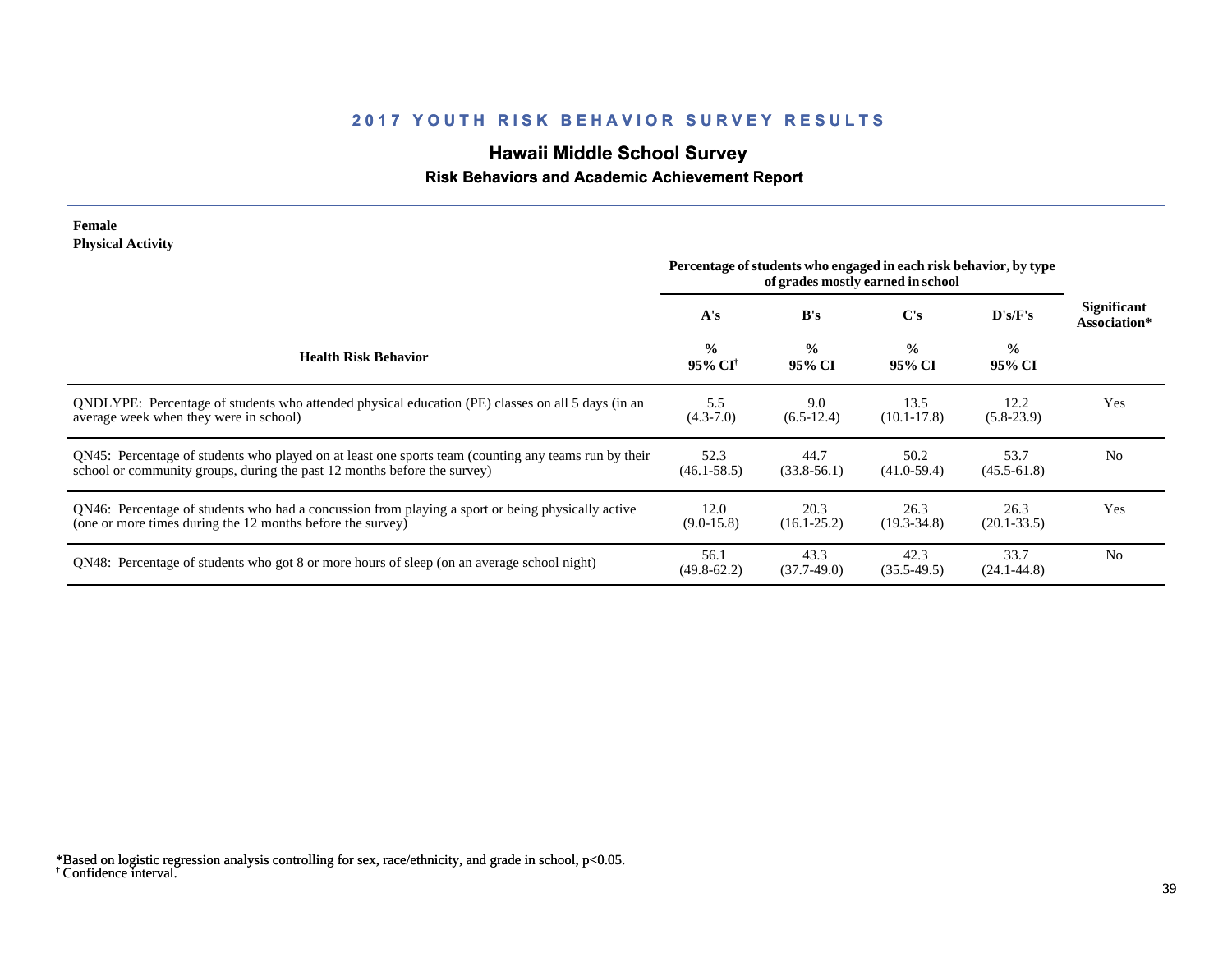# **Hawaii Middle School Survey**

 **Risk Behaviors and Academic Achievement Report**

| Female<br><b>Other</b>                                                                        | Percentage of students who engaged in each risk behavior, by type<br>of grades mostly earned in school |                         |                         |                         |                                    |
|-----------------------------------------------------------------------------------------------|--------------------------------------------------------------------------------------------------------|-------------------------|-------------------------|-------------------------|------------------------------------|
|                                                                                               | A's                                                                                                    | B's                     | C's                     | D's/F's                 | <b>Significant</b><br>Association* |
| <b>Health Risk Behavior</b>                                                                   | $\frac{0}{0}$<br>95% CI <sup>†</sup>                                                                   | $\frac{0}{0}$<br>95% CI | $\frac{0}{0}$<br>95% CI | $\frac{0}{0}$<br>95% CI |                                    |
| QN47: Percentage of students who had ever been told by a doctor or nurse that they had asthma | 20.3<br>$(17.7 - 23.1)$                                                                                | 23.7<br>$(19.8 - 28.0)$ | 22.6<br>$(16.5 - 30.1)$ | 26.0<br>$(16.9 - 37.8)$ | N <sub>0</sub>                     |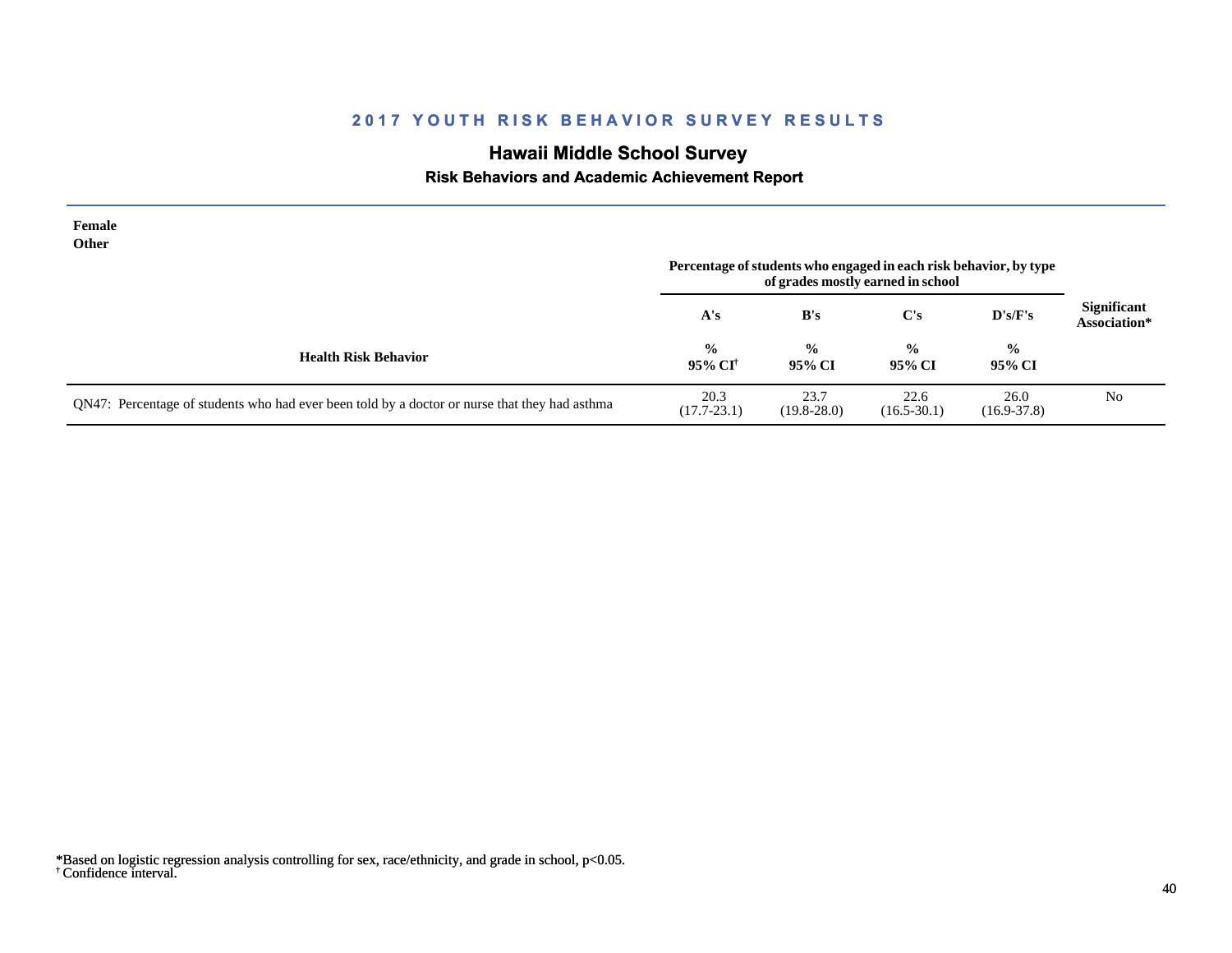# **Hawaii Middle School Survey**

 **Risk Behaviors and Academic Achievement Report**

| <b>Female</b>                                                                                          | Percentage of students who engaged in each risk behavior, by type |                         |                         |                         |                                    |
|--------------------------------------------------------------------------------------------------------|-------------------------------------------------------------------|-------------------------|-------------------------|-------------------------|------------------------------------|
| <b>Site-Added</b>                                                                                      | of grades mostly earned in school                                 |                         |                         |                         |                                    |
|                                                                                                        | A's                                                               | B's                     | C's                     | D's/F's                 | <b>Significant</b><br>Association* |
| <b>Health Risk Behavior</b>                                                                            | $\frac{0}{0}$<br>95% CI <sup>†</sup>                              | $\frac{0}{0}$<br>95% CI | $\frac{0}{0}$<br>95% CI | $\frac{0}{0}$<br>95% CI |                                    |
| QN50: Percentage of students who report they do not describe themselves as only one race or ethnicity  | 17.7<br>$(14.8 - 21.1)$                                           | 17.5<br>$(13.5 - 22.5)$ | 24.5<br>$(18.4 - 31.8)$ | 28.2<br>$(21.2 - 36.5)$ | Yes                                |
| QN51: Percentage of students who reported that either of their parents or other adults in their family | 30.1                                                              | 28.6                    | 33.1                    | 25.3                    | N <sub>0</sub>                     |
| are serving on active duty in the military                                                             | $(20.7-41.4)$                                                     | $(18.9 - 40.6)$         | $(21.8-46.6)$           | $(18.1 - 34.1)$         |                                    |
| QN52: Percentage of students who have serious difficulty concentrating, remembering, or making         | 18.9                                                              | 32.8                    | 36.6                    | 55.2                    | Yes                                |
| decisions (because of a physical, mental, or emotional problem)                                        | $(16.0 - 22.2)$                                                   | $(25.1 - 41.6)$         | $(30.7-43.0)$           | $(44.7 - 65.3)$         |                                    |
| QN53: Percentage of students who carried a weapon (such as a gun, knife, or club, during the 12        | 7.8                                                               | 11.0                    | 11.3                    | 18.5                    | Yes                                |
| months before the survey)                                                                              | $(5.9-10.2)$                                                      | $(8.6 - 14.0)$          | $(6.3-19.3)$            | $(11.3 - 28.8)$         |                                    |
| QN54: Percentage of students who did not go to school because they felt they would be unsafe at        | 8.7                                                               | 12.6                    | 13.1                    | 28.2                    | Yes                                |
| school or on their way to or from school (during the 12 months before the survey)                      | $(6.3-11.8)$                                                      | $(9.2 - 17.0)$          | $(10.1 - 16.7)$         | $(17.5 - 42.1)$         |                                    |
| QN55: Percentage of students who have been in a physical fight (during the 12 months before the        | 6.0                                                               | 10.8                    | 22.4                    | 47.5                    | Yes                                |
| survey)                                                                                                | $(4.6-7.9)$                                                       | $(7.3-15.7)$            | $(15.0 - 32.0)$         | $(36.9 - 58.4)$         |                                    |
| QN56: Percentage of students who were ever physically forced to have sexual intercourse (when they     | 1.3                                                               | 2.3                     | 5.8                     | 14.7                    | Yes                                |
| did not want to)                                                                                       | $(0.7 - 2.4)$                                                     | $(1.3-4.0)$             | $(3.5-9.3)$             | $(7.1 - 28.1)$          |                                    |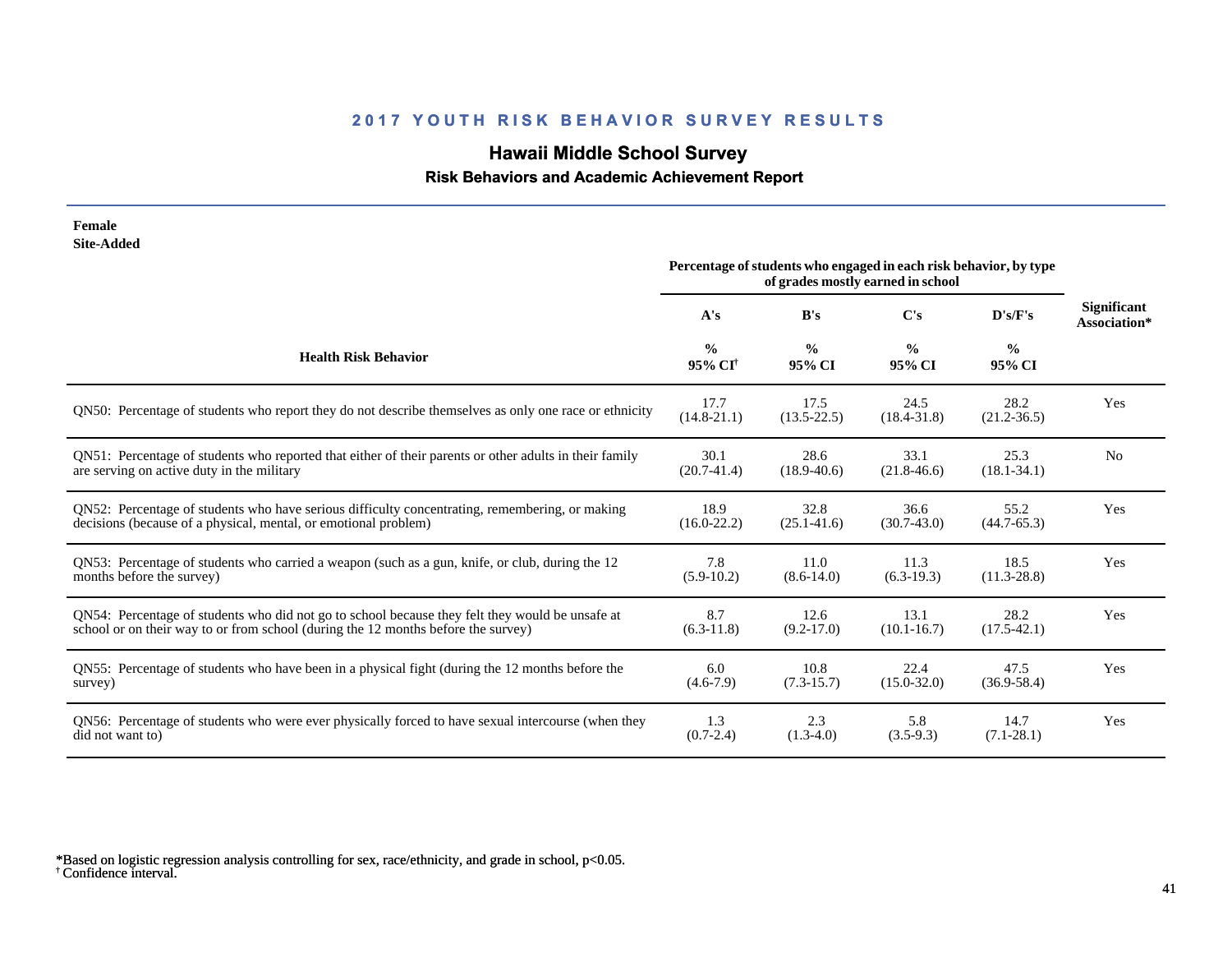# **Hawaii Middle School Survey**

 **Risk Behaviors and Academic Achievement Report**

| Female<br><b>Site-Added</b>                                                                                                                                                                                                                                                                                                                                                                                                                                                 |                                      |                                                                   |                                   |                         |                                    |
|-----------------------------------------------------------------------------------------------------------------------------------------------------------------------------------------------------------------------------------------------------------------------------------------------------------------------------------------------------------------------------------------------------------------------------------------------------------------------------|--------------------------------------|-------------------------------------------------------------------|-----------------------------------|-------------------------|------------------------------------|
|                                                                                                                                                                                                                                                                                                                                                                                                                                                                             |                                      | Percentage of students who engaged in each risk behavior, by type | of grades mostly earned in school |                         |                                    |
|                                                                                                                                                                                                                                                                                                                                                                                                                                                                             | A's                                  | B's                                                               | $\bf C's$                         | D's/F's                 | <b>Significant</b><br>Association* |
| <b>Health Risk Behavior</b>                                                                                                                                                                                                                                                                                                                                                                                                                                                 | $\frac{0}{0}$<br>95% CI <sup>†</sup> | $\frac{0}{0}$<br>95% CI                                           | $\frac{0}{0}$<br>95% CI           | $\frac{0}{0}$<br>95% CI |                                    |
| QN57: Percentage of students who had someone force them to do sexual things that they did not want<br>to do (counting such things as kissing, touching, or being physically forced to have sexual intercourse)                                                                                                                                                                                                                                                              | 5.2<br>$(3.5 - 7.8)$                 | 6.8<br>$(5.4 - 8.6)$                                              | 9.8<br>$(7.0-13.6)$               | 24.6<br>$(11.8-44.3)$   | Yes                                |
| QN58: Percentage of students who had someone they were dating or going out with purposely try to<br>control them or emotionally hurt them (counting such things as being told who they could and could<br>not spend time with, being humiliated in front of others, or being threatened if they did not do what<br>they wanted, during the 12 months before the survey, among students who were dating or going out<br>with someone during the 12 months before the survey) | 25.2<br>$(17.9 - 34.3)$              | 27.3<br>$(21.8-33.6)$                                             | 33.1<br>$(22.0 - 46.4)$           | 14.3<br>$(7.1 - 27.0)$  | N <sub>0</sub>                     |
| QN59: Percentage of students who had someone they were dating or going out with physically hurt<br>them on purpose (counting such things as being hit, slammed into something, or injured with an object<br>or weapon, during the 12 months before the survey, among students who were dating or going out with<br>someone during the 12 months before the survey)                                                                                                          | 15.5<br>$(10.3 - 22.7)$              | 16.2<br>$(11.5 - 22.5)$                                           | 21.8<br>$(12.9 - 34.4)$           | 5.4<br>$(2.1 - 13.1)$   | Yes                                |
| QN60: Percentage of students who physically hurt someone they were dating or going out with<br>(counting such things as hitting them, slamming them into something, or injuring them with an object<br>or weapon, during the 12 months before the survey, among students who were dating or going out with<br>someone during the 12 months before the survey)                                                                                                               | 16.8<br>$(12.3 - 22.5)$              | 14.2<br>$(9.3-20.9)$                                              | 20.6<br>$(9.9 - 38.0)$            | 10.6<br>$(5.8-18.6)$    | Yes                                |
| QN61: Percentage of students who had texted, e-mailed, or posted electronically a revealing or sexual<br>photo of themselves (during the 30 days before the survey)                                                                                                                                                                                                                                                                                                         | 3.5<br>$(2.1-5.9)$                   | 5.4<br>$(3.6-8.1)$                                                | 3.8<br>$(2.2-6.5)$                | 5.8<br>$(1.7-17.7)$     | N <sub>o</sub>                     |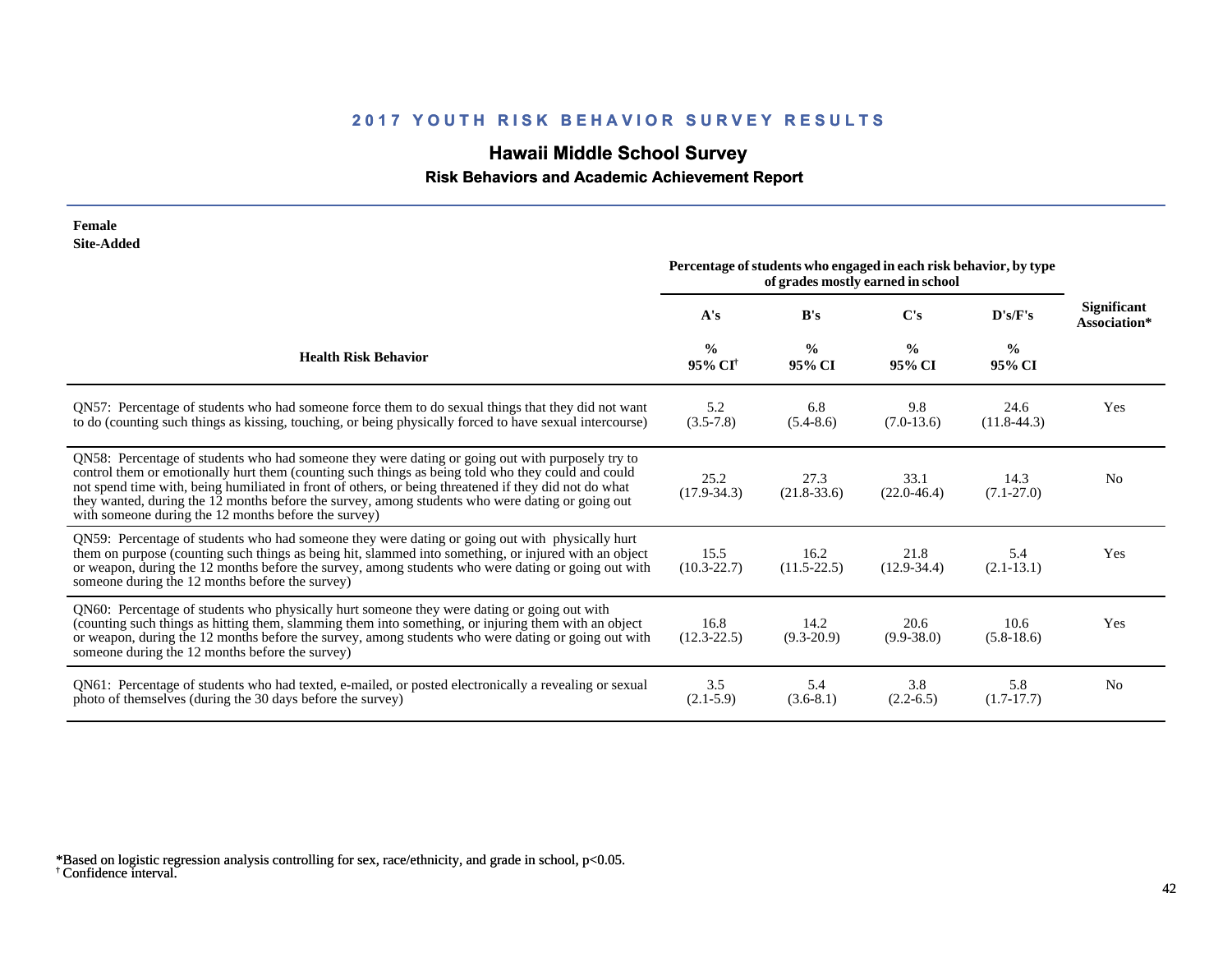# **Hawaii Middle School Survey**

### **Risk Behaviors and Academic Achievement Report**

| Female<br><b>Site-Added</b>                                                                          |                                      |                                                                   |                                   |                         |                                    |
|------------------------------------------------------------------------------------------------------|--------------------------------------|-------------------------------------------------------------------|-----------------------------------|-------------------------|------------------------------------|
|                                                                                                      |                                      | Percentage of students who engaged in each risk behavior, by type | of grades mostly earned in school |                         |                                    |
|                                                                                                      | A's                                  | B's                                                               | C's                               | D's/F's                 | <b>Significant</b><br>Association* |
| <b>Health Risk Behavior</b>                                                                          | $\frac{0}{0}$<br>95% CI <sup>+</sup> | $\frac{0}{0}$<br>95% CI                                           | $\frac{0}{0}$<br>95% CI           | $\frac{0}{0}$<br>95% CI |                                    |
| QN62: Percentage of students who ever electronically bullied someone (counting being bullied         | 8.1                                  | 15.0                                                              | 14.2                              | 28.4                    | Yes                                |
| through texting, Instagram, Facebook, or other social media)                                         | $(5.4-12.0)$                         | $(10.5 - 20.8)$                                                   | $(9.3 - 20.9)$                    | $(18.3 - 41.2)$         |                                    |
| QN63: Percentage of students who disagree or strongly disagree that harassment and bullying by other | 8.4                                  | 9.9                                                               | 5.4                               | 13.1                    | N <sub>0</sub>                     |
| students is a problem at their school                                                                | $(5.9-11.8)$                         | $(5.9-16.1)$                                                      | $(1.9-14.2)$                      | $(8.3 - 20.1)$          |                                    |
| QN64: Percentage of students who have ever done something to purposely hurt themselves without       | 24.5                                 | 32.2                                                              | 44.2                              | 57.3                    | Yes                                |
| wanting to die (such as cutting or burning themselves on purpose)                                    | $(18.9 - 31.1)$                      | $(27.8 - 37.0)$                                                   | $(35.5 - 53.1)$                   | $(44.4 - 69.4)$         |                                    |
| QN65: Percentage of students who have ever felt so sad or hopeless almost every day for two weeks or | 28.1                                 | 37.9                                                              | 50.1                              | 62.1                    | Yes                                |
| more in a row that they stopped doing some usual activities                                          | $(23.9 - 32.7)$                      | $(32.3 - 43.9)$                                                   | $(40.5 - 59.8)$                   | $(50.0 - 72.8)$         |                                    |
| QN66: Percentage of students who reported their attempt to kill themselves resulted in an injury,    | 6.9                                  | 11.2                                                              | 19.9                              | 13.0                    | Yes                                |
| poisoning, or overdose that had to be treated by a doctor or nurse                                   | $(5.3-8.9)$                          | $(7.6-16.4)$                                                      | $(14.2 - 27.1)$                   | $(7.5-21.5)$            |                                    |
| QN67: Percentage of students who had at least one drink of alcohol (during the 30 days before the    | 8.4                                  | 15.0                                                              | 18.2                              | 29.2                    | Yes                                |
| survey)                                                                                              | $(6.1 - 11.3)$                       | $(10.7 - 20.7)$                                                   | $(13.8 - 23.7)$                   | $(17.5-44.6)$           |                                    |
| ON68: Percentage of students who had five or more drinks of alcohol in a row (within a couple of     | 3.5                                  | 6.2                                                               | 10.3                              | 17.4                    | Yes                                |
| hours on at least one day during the 30 days before the survey)                                      | $(2.3-5.3)$                          | $(4.4 - 8.8)$                                                     | $(6.9-15.3)$                      | $(8.2 - 33.2)$          |                                    |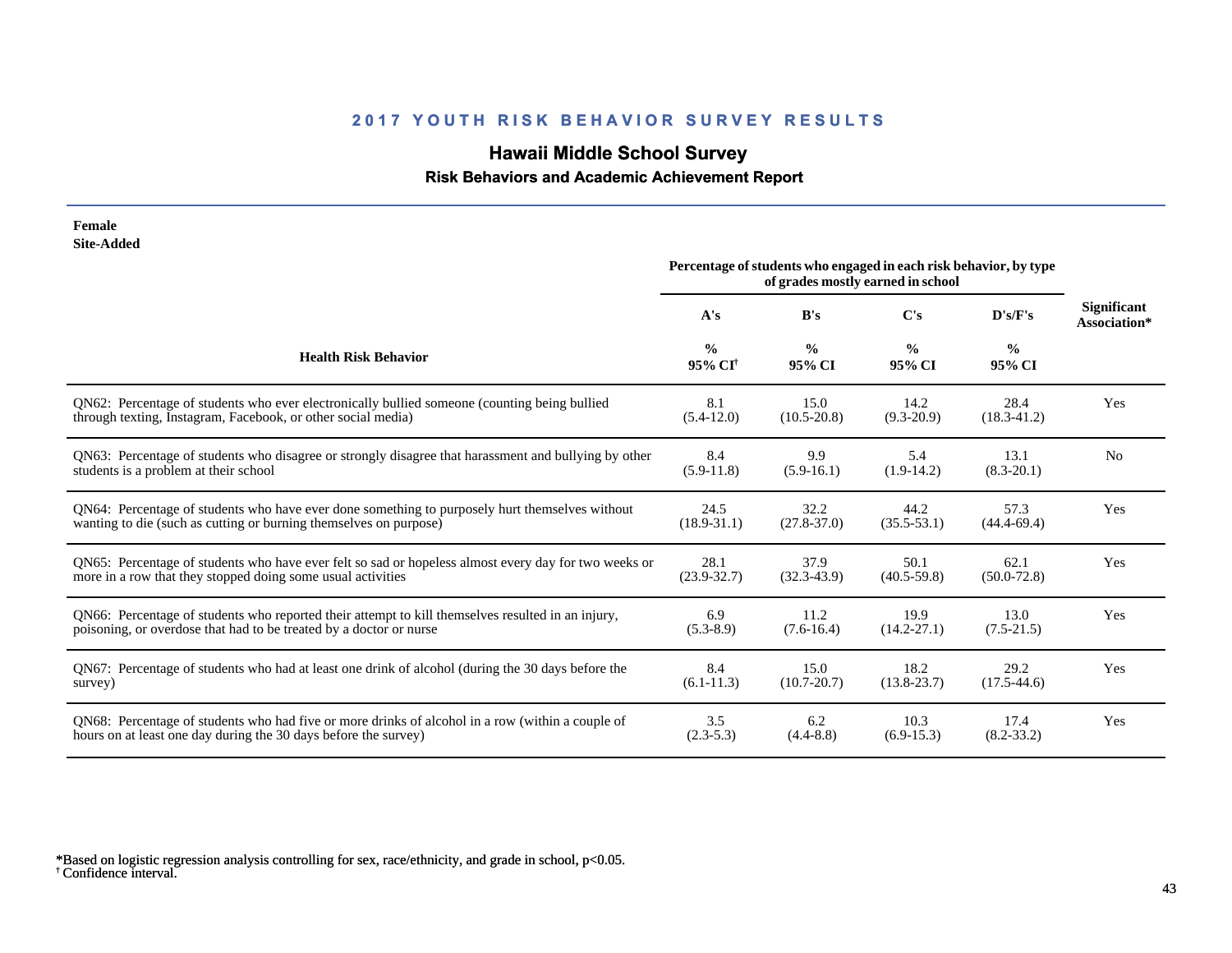# **Hawaii Middle School Survey**

### **Risk Behaviors and Academic Achievement Report**

| Female<br><b>Site-Added</b>                                                                                                                                                                                                                                                                  |                                      |                                                                   |                                   |                         |                                    |
|----------------------------------------------------------------------------------------------------------------------------------------------------------------------------------------------------------------------------------------------------------------------------------------------|--------------------------------------|-------------------------------------------------------------------|-----------------------------------|-------------------------|------------------------------------|
|                                                                                                                                                                                                                                                                                              |                                      | Percentage of students who engaged in each risk behavior, by type | of grades mostly earned in school |                         |                                    |
|                                                                                                                                                                                                                                                                                              | A's                                  | B's                                                               | C's                               | D's/F's                 | <b>Significant</b><br>Association* |
| <b>Health Risk Behavior</b>                                                                                                                                                                                                                                                                  | $\frac{0}{0}$<br>95% CI <sup>+</sup> | $\frac{6}{9}$<br>95% CI                                           | $\frac{0}{0}$<br>95% CI           | $\frac{0}{0}$<br>95% CI |                                    |
| QN69: Percentage of students who report their parents would feel it is a little bit wrong, wrong, or very<br>wrong for them to drink beer, wine, or hard liquor regularly                                                                                                                    | 91.8<br>$(87.8-94.5)$                | 88.7<br>$(80.9 - 93.6)$                                           | 89.0<br>$(80.7 - 94.0)$           | 76.1<br>$(63.3 - 85.4)$ | Yes                                |
| QN70: Percentage of students who currently used marijuana (one or more times during the 30 days<br>before the survey)                                                                                                                                                                        | 3.4<br>$(2.4-4.9)$                   | 8.6<br>$(6.6-11.1)$                                               | 13.2<br>$(8.7-19.6)$              | 27.9<br>$(16.5-43.0)$   | Yes                                |
| QN71: Percentage of students who ever used methamphetamines (also called "speed," "crystal,"<br>"crank," or "ice")                                                                                                                                                                           | 1.1<br>$(0.4-2.9)$                   | 2.4<br>$(1.7-3.6)$                                                | 1.1<br>$(0.4 - 3.2)$              | 6.0<br>$(2.2 - 15.6)$   | Yes                                |
| QN72: Percentage of students who ever used ecstasy (also called MDMA)                                                                                                                                                                                                                        | 0.7<br>$(0.2-1.8)$                   | 1.5<br>$(0.6-3.6)$                                                | 1.8<br>$(0.8-4.3)$                | 2.9<br>$(1.4-6.0)$      | Yes                                |
| QN73: Percentage of students who ever injected any illegal drug (used a needle to inject any illegal<br>drug into their body, one or more times during their life)                                                                                                                           | 4.9<br>$(3.6-6.5)$                   | 5.0<br>$(3.4 - 7.3)$                                              | 5.9<br>$(2.2 - 15.1)$             | 12.1<br>$(6.1-22.8)$    | N <sub>0</sub>                     |
| QN76: Percentage of students who tried to lose weight or keep from gaining weight by going without<br>eating for 24 hours or more; taking any diet pills, powders, or liquids; vomiting or taking laxatives;<br>smoking cigarettes; or skipping meals (during the 30 days before the survey) | 11.1<br>$(8.8-13.8)$                 | 18.0<br>$(14.4 - 22.3)$                                           | 29.1<br>$(21.0 - 38.8)$           | 36.9<br>$(22.5 - 54.1)$ | Yes                                |
| QN77: Percentage of students who most of the time or always went hungry because there was not<br>enough food in their home (during the 30 days before the survey)                                                                                                                            | 3.6<br>$(2.0-6.2)$                   | 9.6<br>$(5.4-16.4)$                                               | 10.3<br>$(5.0-20.0)$              | 16.0<br>$(10.6 - 23.5)$ | Yes                                |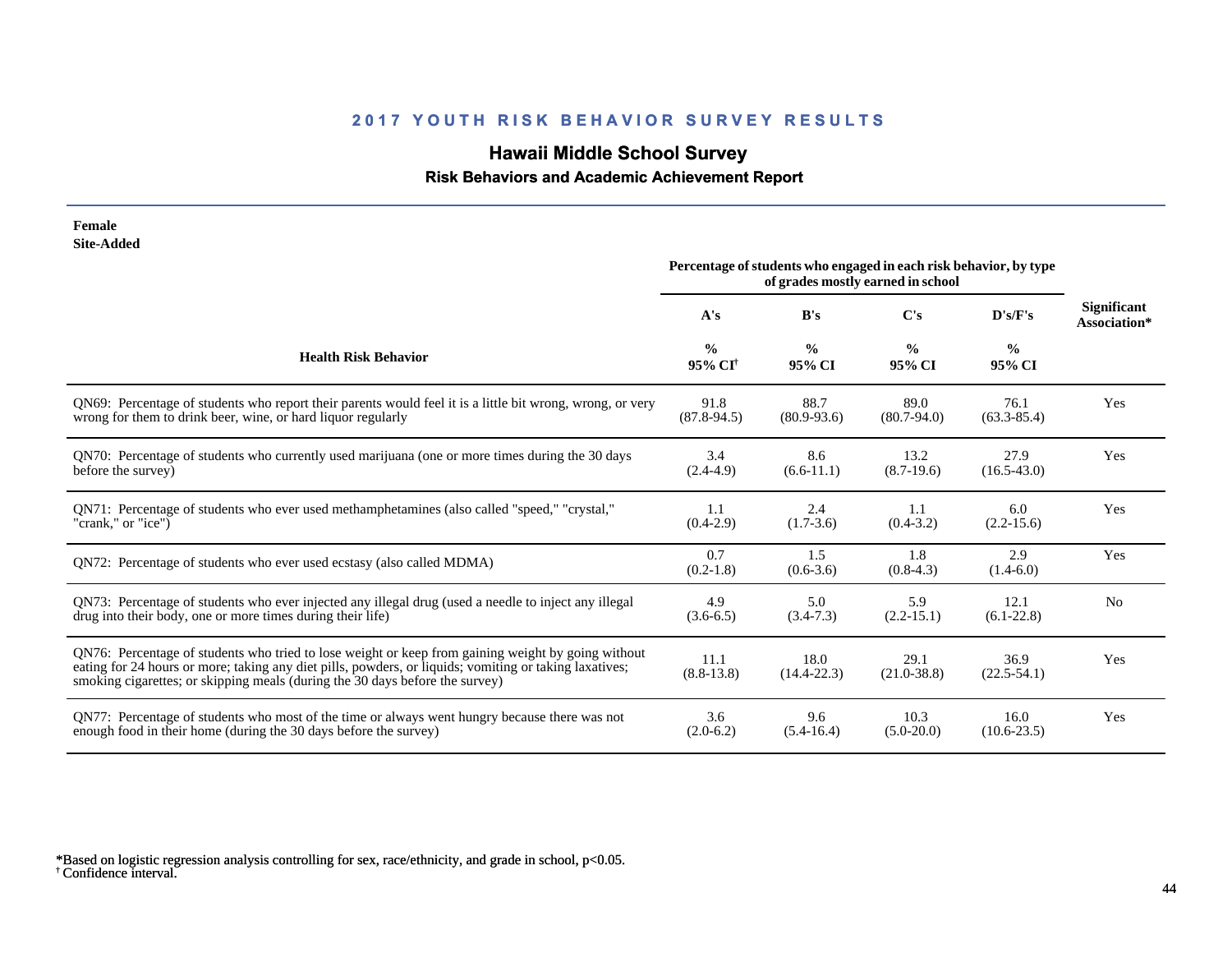# **Hawaii Middle School Survey**

 **Risk Behaviors and Academic Achievement Report**

| Female<br><b>Site-Added</b>                                                                           | Percentage of students who engaged in each risk behavior, by type<br>of grades mostly earned in school |                         |                         |                         |                                    |
|-------------------------------------------------------------------------------------------------------|--------------------------------------------------------------------------------------------------------|-------------------------|-------------------------|-------------------------|------------------------------------|
|                                                                                                       | A's                                                                                                    | B's                     | C's                     | D's/F's                 | <b>Significant</b><br>Association* |
| <b>Health Risk Behavior</b>                                                                           | $\frac{0}{0}$<br>95% CI <sup>+</sup>                                                                   | $\frac{6}{9}$<br>95% CI | $\frac{6}{6}$<br>95% CI | $\frac{6}{6}$<br>95% CI |                                    |
| QN78: Percentage of students who did exercises to strengthen or tone their muscles on three or more   | 43.7                                                                                                   | 43.6                    | 53.6                    | 48.0                    | N <sub>0</sub>                     |
| days (such as push-ups, sit-ups, or weight lifting, during the 7 days before the survey)              | $(39.6 - 48.0)$                                                                                        | $(38.4 - 49.0)$         | $(42.6 - 64.2)$         | $(34.6 - 61.8)$         |                                    |
| QN79: Percentage of students who walk or ride their bike to or from school (one or more days during   | 39.5                                                                                                   | 39.3                    | 56.2                    | 42.5                    | N <sub>0</sub>                     |
| an average week when they are in school and weather allows them to do so)                             | $(32.0 - 47.5)$                                                                                        | $(31.6 - 47.6)$         | $(43.7 - 67.9)$         | $(28.4 - 58.0)$         |                                    |
| QN80: Percentage of students who have been taught about AIDS or HIV infection in school               | 38.5<br>$(32.0 - 45.4)$                                                                                | 41.9<br>$(37.1 - 46.8)$ | 37.8<br>$(31.8-44.2)$   | 35.4<br>$(17.5 - 58.6)$ | N <sub>o</sub>                     |
| QN81: Percentage of students who most of the time or always wear sunscreen (with an SPF of 15 or      | 17.7                                                                                                   | 10.4                    | 4.7                     | 5.1                     | Yes                                |
| higher when they are outside for more than one hour on a sunny day)                                   | $(14.1 - 22.0)$                                                                                        | $(7.0-15.2)$            | $(3.1 - 7.0)$           | $(1.8-13.5)$            |                                    |
| QN82: Percentage of students who did not go to school because they were sick (on one or more days     | 36.4                                                                                                   | 50.0                    | 55.8                    | 67.0                    | Yes                                |
| during the 30 days before the survey)                                                                 | $(30.5 - 42.7)$                                                                                        | $(45.3 - 54.8)$         | $(46.1 - 65.1)$         | $(58.2 - 74.7)$         |                                    |
| QN83: Percentage of students who saw a doctor or nurse (for a check-up or physical exam when they     | 54.7                                                                                                   | 46.7                    | 45.1                    | 41.6                    | N <sub>o</sub>                     |
| were not sick or injured during the 12 months before the survey)                                      | $(49.0 - 60.3)$                                                                                        | $(39.8 - 53.8)$         | $(35.7 - 54.8)$         | $(31.3 - 52.6)$         |                                    |
| QN84: Percentage of students who saw a dentist (for a check-up, exam, teeth cleaning, or other dental | 71.7                                                                                                   | 65.7                    | 47.3                    | 42.8                    | Yes                                |
| work, during the 12 months before the survey)                                                         | $(66.1 - 76.8)$                                                                                        | $(59.6 - 71.3)$         | $(41.4 - 53.4)$         | $(31.7 - 54.6)$         |                                    |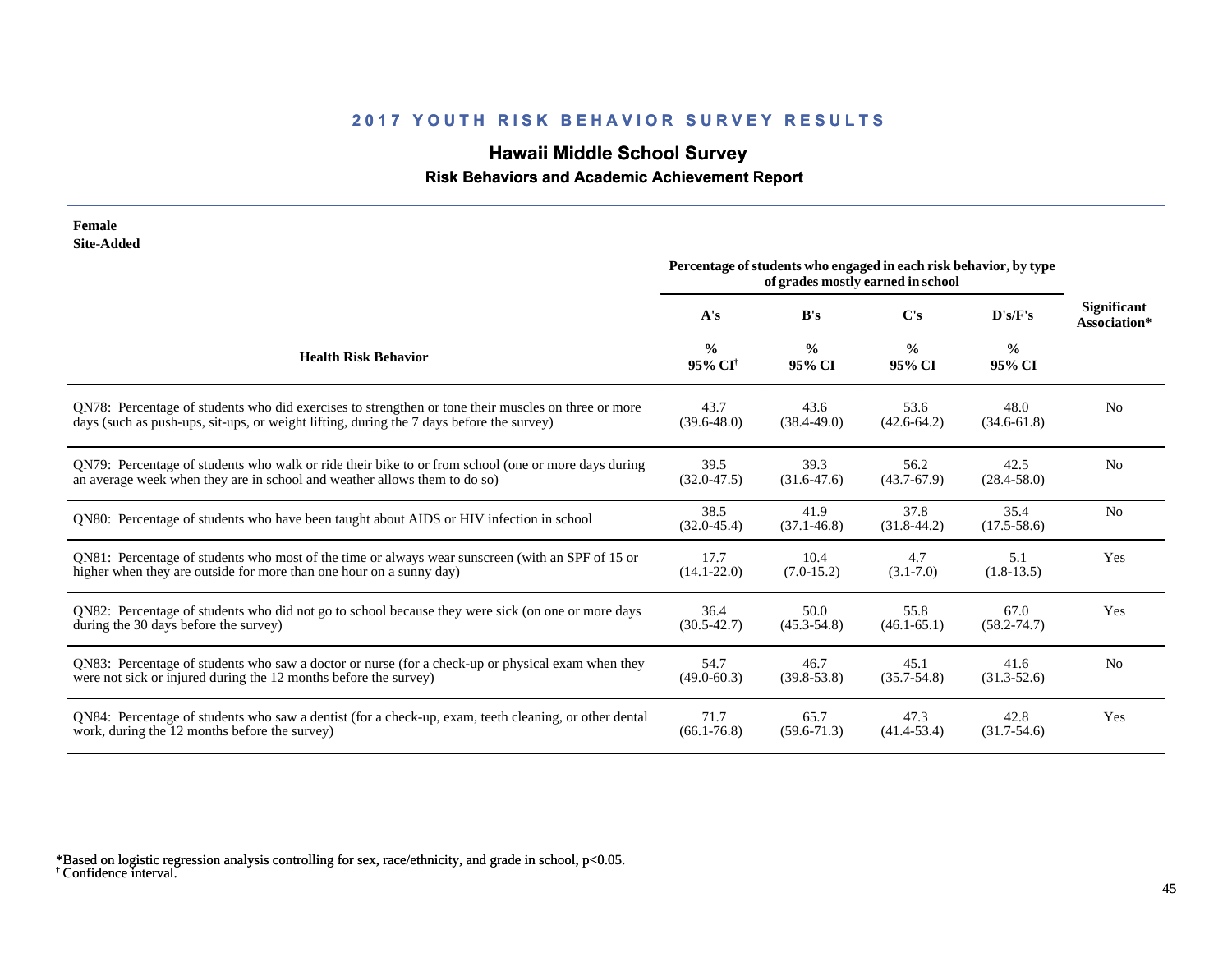# **Hawaii Middle School Survey**

### **Risk Behaviors and Academic Achievement Report**

| Female<br><b>Site-Added</b>                                                                                                                                                                                                                |                                      |                         |                                                                                                        |                         |                                    |
|--------------------------------------------------------------------------------------------------------------------------------------------------------------------------------------------------------------------------------------------|--------------------------------------|-------------------------|--------------------------------------------------------------------------------------------------------|-------------------------|------------------------------------|
|                                                                                                                                                                                                                                            |                                      |                         | Percentage of students who engaged in each risk behavior, by type<br>of grades mostly earned in school |                         |                                    |
|                                                                                                                                                                                                                                            | A's                                  | B's                     | $\bf C's$                                                                                              | D's/F's                 | <b>Significant</b><br>Association* |
| <b>Health Risk Behavior</b>                                                                                                                                                                                                                | $\frac{0}{0}$<br>95% CI <sup>†</sup> | $\frac{0}{0}$<br>95% CI | $\frac{0}{0}$<br>95% CI                                                                                | $\frac{0}{0}$<br>95% CI |                                    |
| QN85: Percentage of students who had a toothache (during the 12 months before the survey)                                                                                                                                                  | 23.7<br>$(18.6 - 29.6)$              | 28.4<br>$(23.9 - 33.3)$ | 34.5<br>$(25.8 - 44.3)$                                                                                | 34.3<br>$(21.3 - 50.1)$ | Yes                                |
| QN86: Percentage of students who had been told by a doctor or nurse that they had asthma and who<br>still have asthma                                                                                                                      | 9.6<br>$(7.2-12.6)$                  | 11.2<br>$(7.9-15.7)$    | 9.7<br>$(6.6-14.1)$                                                                                    | 15.9<br>$(8.6 - 27.4)$  | N <sub>o</sub>                     |
| ON87: Percentage of students who think they definitely will not complete high school                                                                                                                                                       | 0.8<br>$(0.5-1.5)$                   | 3.7<br>$(1.8-7.5)$      | 2.2<br>$(0.9-5.4)$                                                                                     | 18.4<br>$(9.2 - 33.3)$  | Yes                                |
| QN88: Percentage of students who usually slept in the home of a friend, family member, or other<br>person because they had to leave their home or their parent or guardian cannot afford housing (during<br>the 30 days before the survey) | 0.7<br>$(0.4-1.5)$                   | 3.6<br>$(2.1-6.3)$      | 2.6<br>$(1.1-6.1)$                                                                                     | 1.9<br>$(0.6-6.0)$      | Yes                                |
| QN89: Percentage of students who reported there is at least one teacher or other adult in their school<br>that they can talk to if they have a problem                                                                                     | 68.6<br>$(61.6-74.9)$                | 67.4<br>$(62.9 - 71.7)$ | 72.0<br>$(66.0 - 77.3)$                                                                                | 62.8<br>$(49.5 - 74.5)$ | N <sub>0</sub>                     |
| QN90: Percentage of students who have a teacher or other adult at their school who really cares about<br>them                                                                                                                              | 52.7<br>$(47.5 - 57.8)$              | 58.0<br>$(50.4-65.3)$   | 49.1<br>$(41.1 - 57.0)$                                                                                | 49.2<br>$(36.3 - 62.2)$ | N <sub>0</sub>                     |
| QN91: Percentage of students who have an adult outside of school they can talk to about things that<br>are important to them                                                                                                               | 76.2<br>$(71.4 - 80.4)$              | 72.7<br>$(67.5 - 77.4)$ | 64.0<br>$(55.1 - 72.0)$                                                                                | 55.7<br>$(45.4 - 65.6)$ | Yes                                |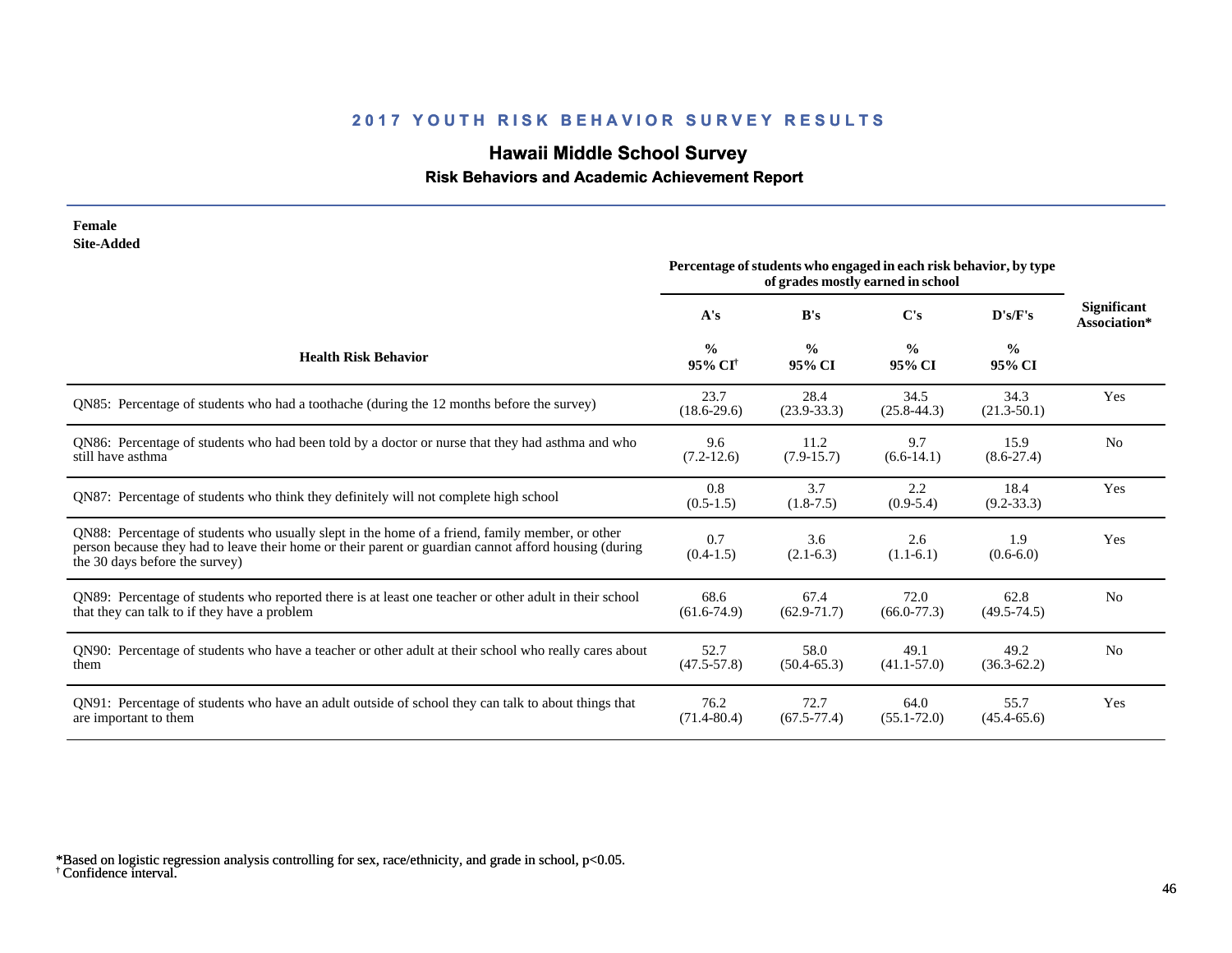# **Hawaii Middle School Survey**

 **Risk Behaviors and Academic Achievement Report**

| Female<br><b>Site-Added</b>                                                                              |                                                                                                        |                         |                         |                         |                                    |
|----------------------------------------------------------------------------------------------------------|--------------------------------------------------------------------------------------------------------|-------------------------|-------------------------|-------------------------|------------------------------------|
|                                                                                                          | Percentage of students who engaged in each risk behavior, by type<br>of grades mostly earned in school |                         |                         |                         |                                    |
|                                                                                                          | A's                                                                                                    | B's                     | $\bf C's$               | D's/F's                 | <b>Significant</b><br>Association* |
| <b>Health Risk Behavior</b>                                                                              | $\frac{0}{0}$<br>95% CI <sup>+</sup>                                                                   | $\frac{0}{0}$<br>95% CI | $\frac{0}{0}$<br>95% CI | $\frac{0}{0}$<br>95% CI |                                    |
| ON92: Percentage of students who have talked with at least one of their parents or another adult in      | 45.4                                                                                                   | 42.8                    | 46.5                    | 38.6                    | No                                 |
| their family about the dangers of tobacco, alcohol, or drug use (during the 12 months before the survey) | $(38.9 - 52.0)$                                                                                        | $(33.9 - 52.2)$         | $(38.0 - 55.2)$         | $(27.3 - 51.4)$         |                                    |
| QN93: Percentage of students who reported their parents or other adults in their family talked with      | 30.4                                                                                                   | 31.6                    | 35.8                    | 38.1                    | N <sub>o</sub>                     |
| them about what they expect them to do or not to do when it comes to sex                                 | $(24.0 - 37.6)$                                                                                        | $(27.1 - 36.5)$         | $(25.7 - 47.3)$         | $(29.3 - 47.8)$         |                                    |
| QN94: Percentage of students who ever talked with their parents or other adults in their family about    | 26.3                                                                                                   | 30.3                    | 32.5                    | 38.2                    | N <sub>o</sub>                     |
| how to say no to having sex                                                                              | $(21.2 - 32.1)$                                                                                        | $(25.3 - 36.0)$         | $(23.2 - 43.3)$         | $(26.9 - 51.0)$         |                                    |
| QN95: Percentage of students who most of the time or always get the kind of help they need (among        | 33.3                                                                                                   | 26.7                    | 23.5                    | 22.2                    | Yes                                |
| students who report having felt sad, empty, hopeless, angry, or anxious)                                 | $(26.5 - 40.7)$                                                                                        | $(23.5 - 30.2)$         | $(13.9 - 36.9)$         | $(7.2 - 51.0)$          |                                    |
| QN96: Percentage of students who have ever ridden in a car driven by someone, including the student,     | 18.9                                                                                                   | 25.0                    | 35.5                    | 42.7                    | Yes                                |
| who was "high" or had been using alcohol or drugs                                                        | $(15.3 - 23.2)$                                                                                        | $(20.3 - 30.4)$         | $(28.0 - 43.7)$         | $(32.5 - 53.5)$         |                                    |
| QN97: Percentage of students who ever use alcohol or drugs to relax, feel better about themselves, or    | 5.6                                                                                                    | 11.1                    | 17.4                    | 28.7                    | Yes                                |
| fit in                                                                                                   | $(3.9 - 8.0)$                                                                                          | $(8.8-13.9)$            | $(11.8 - 24.8)$         | $(17.6 - 43.2)$         |                                    |
| QN98: Percentage of students who ever use alcohol or drugs while they are alone                          | 5.0<br>$(3.2 - 7.6)$                                                                                   | 9.4<br>$(7.2 - 12.3)$   | 12.0<br>$(7.7-18.1)$    | 26.6<br>$(15.9 - 40.9)$ | Yes                                |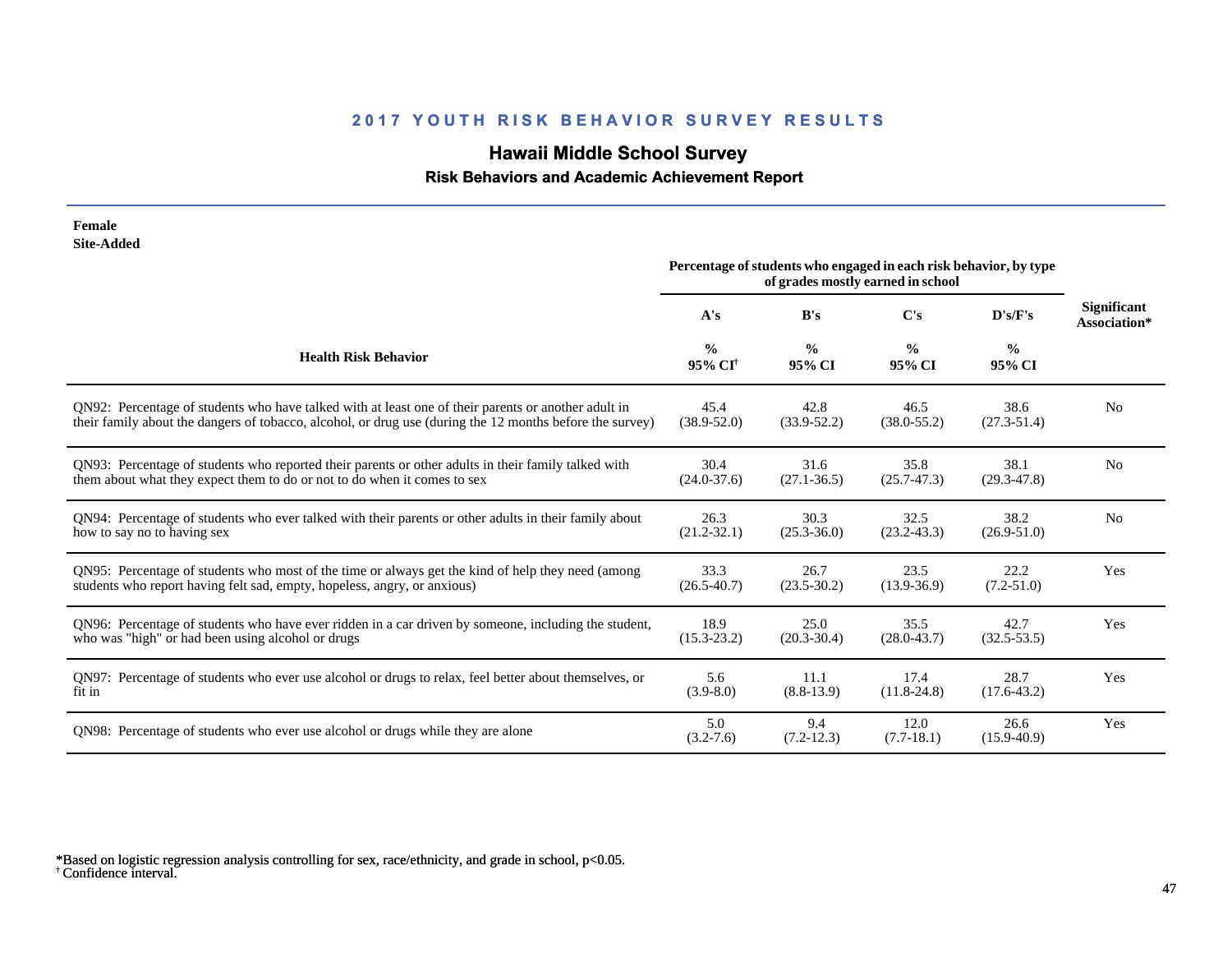# **Hawaii Middle School Survey**

### **Risk Behaviors and Academic Achievement Report**

| Female<br><b>Site-Added</b>                                                                                                                                  |                                      |                                                                                                        |                         |                         |                                    |
|--------------------------------------------------------------------------------------------------------------------------------------------------------------|--------------------------------------|--------------------------------------------------------------------------------------------------------|-------------------------|-------------------------|------------------------------------|
|                                                                                                                                                              |                                      | Percentage of students who engaged in each risk behavior, by type<br>of grades mostly earned in school |                         |                         |                                    |
|                                                                                                                                                              | A's                                  | B's                                                                                                    | C's                     | D's/F's                 | <b>Significant</b><br>Association* |
| <b>Health Risk Behavior</b>                                                                                                                                  | $\frac{0}{0}$<br>95% CI <sup>†</sup> | $\frac{0}{0}$<br>95% CI                                                                                | $\frac{0}{0}$<br>95% CI | $\frac{0}{0}$<br>95% CI |                                    |
| QN99: Percentage of students who ever forget things they did while using alcohol or drugs                                                                    | 3.1<br>$(1.7-5.5)$                   | 8.9<br>$(7.4-10.7)$                                                                                    | 7.8<br>$(5.7-10.6)$     | 23.7<br>$(15.9 - 33.7)$ | Yes                                |
| QN100: Percentage of students who have family or friends that have told them that they should cut<br>down on their drinking or drug use                      | 6.5<br>$(4.1 - 10.1)$                | 7.8<br>$(5.3-11.1)$                                                                                    | 13.0<br>$(7.1 - 22.4)$  | 21.7<br>$(13.5 - 32.9)$ | Yes                                |
| QN101: Percentage of students who have ever gotten into trouble while they were using alcohol or<br>drugs                                                    | 3.0<br>$(1.9-4.6)$                   | 8.2<br>$(6.1-10.9)$                                                                                    | 7.1<br>$(4.8-10.2)$     | 21.2<br>$(14.8-29.5)$   | Yes                                |
| QN102: Percentage of students who have attended school under the influence of alcohol, marijuana, or<br>other drugs (during the 12 months before the survey) | 3.8<br>$(2.3-6.3)$                   | 8.8<br>$(6.0-12.6)$                                                                                    | 12.2<br>$(8.5-17.1)$    | 21.0<br>$(14.0 - 30.2)$ | Yes                                |
| QNNODNT: Percentage of students who never saw a dentist (for a check-up, exam, teeth cleaning, or<br>other dental work)                                      | 1.9<br>$(1.0-3.7)$                   | 2.0<br>$(0.8-4.9)$                                                                                     | 6.7<br>$(2.4-17.3)$     | 1.0<br>$(0.3 - 3.0)$    | N <sub>0</sub>                     |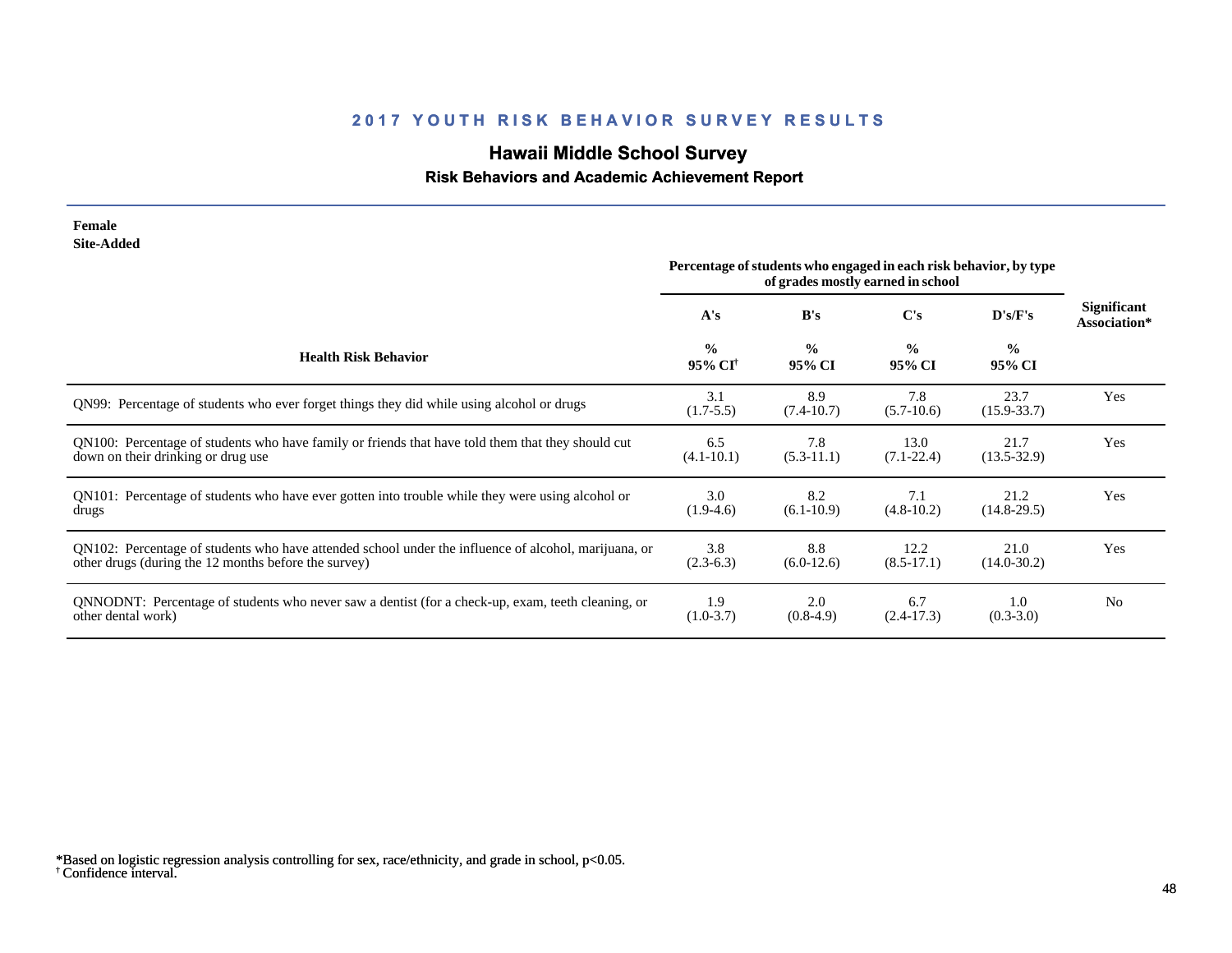# **Hawaii Middle School Survey**

#### **Risk Behaviors and Academic Achievement Report**

#### **Hispanic/Latino Unintentional Injuries/Violence**

|                                                                                                                                                           | Percentage of students who engaged in each risk behavior, by type<br>of grades mostly earned in school |                         |                         |                         |                                    |
|-----------------------------------------------------------------------------------------------------------------------------------------------------------|--------------------------------------------------------------------------------------------------------|-------------------------|-------------------------|-------------------------|------------------------------------|
|                                                                                                                                                           | A's                                                                                                    | B's                     | C's                     | D's/F's                 | <b>Significant</b><br>Association* |
| <b>Health Risk Behavior</b>                                                                                                                               | $\frac{0}{0}$<br>95% CI <sup>+</sup>                                                                   | $\frac{0}{0}$<br>95% CI | $\frac{0}{0}$<br>95% CI | $\frac{0}{0}$<br>95% CI |                                    |
| QN12: Percentage of students who were ever bullied on school property                                                                                     | 43.3<br>$(37.2 - 49.5)$                                                                                | 49.1<br>$(43.6 - 54.5)$ | 51.5<br>$(44.2 - 58.8)$ | 51.0<br>$(43.0 - 59.0)$ | Yes                                |
| QN13: Percentage of students who were ever electronically bullied (counting being bullied through<br>texting, Instagram, Facebook, or other social media) | 27.1<br>$(22.9 - 31.8)$                                                                                | 26.7<br>$(22.3 - 31.6)$ | 34.4<br>$(28.2 - 41.3)$ | 32.2<br>$(24.6 - 41.0)$ | Yes                                |
| QN14: Percentage of students who ever seriously thought about killing themselves                                                                          | 24.3<br>$(19.4-29.9)$                                                                                  | 32.8<br>$(28.1 - 37.8)$ | 30.8<br>$(24.5 - 37.8)$ | 44.2<br>$(31.1 - 58.2)$ | Yes                                |
| QN15: Percentage of students who ever made a plan about how they would kill themselves                                                                    | 17.1<br>$(13.0 - 22.1)$                                                                                | 24.6<br>$(20.5-29.3)$   | 23.7<br>$(16.1 - 33.5)$ | 29.4<br>$(17.8 - 44.5)$ | Yes                                |
| ON <sub>16</sub> : Percentage of students who ever tried to kill themselves                                                                               | 11.1<br>$(7.7-15.6)$                                                                                   | 16.6<br>$(13.0 - 21.0)$ | 19.8<br>$(14.4 - 26.6)$ | 30.4<br>$(22.4 - 39.6)$ | Yes                                |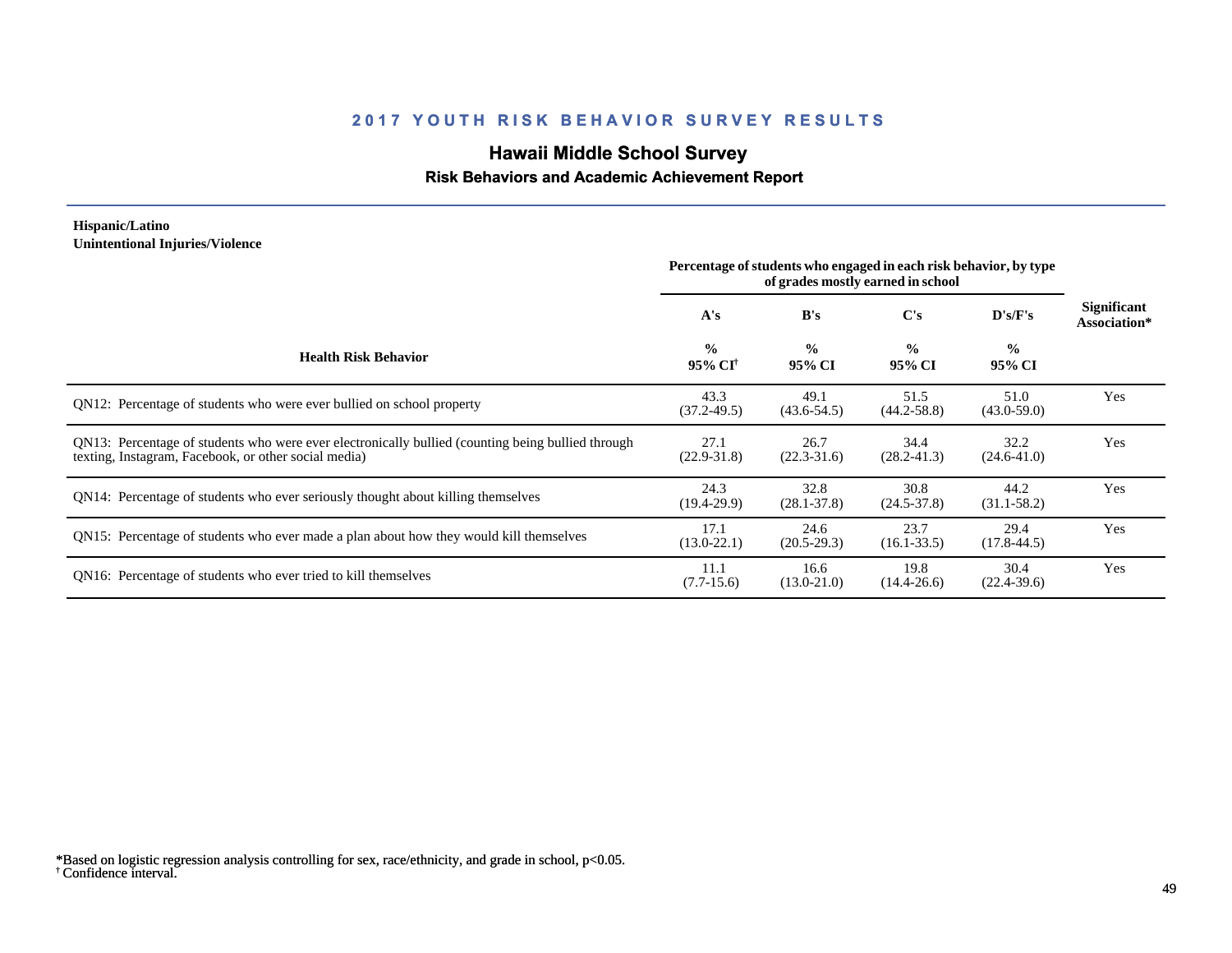# **Hawaii Middle School Survey**

#### **Risk Behaviors and Academic Achievement Report**

#### **Hispanic/Latino Tobacco Use**

|                                                                                                                                                                                                                                                                                                                 | Percentage of students who engaged in each risk behavior, by type<br>of grades mostly earned in school |                         |                         |                         |                                    |
|-----------------------------------------------------------------------------------------------------------------------------------------------------------------------------------------------------------------------------------------------------------------------------------------------------------------|--------------------------------------------------------------------------------------------------------|-------------------------|-------------------------|-------------------------|------------------------------------|
|                                                                                                                                                                                                                                                                                                                 | A's                                                                                                    | B's                     | C's                     | D's/F's                 | <b>Significant</b><br>Association* |
| <b>Health Risk Behavior</b>                                                                                                                                                                                                                                                                                     | $\frac{0}{0}$<br>95% CI <sup>†</sup>                                                                   | $\frac{0}{0}$<br>95% CI | $\frac{0}{0}$<br>95% CI | $\frac{6}{6}$<br>95% CI |                                    |
| QN18: Percentage of students who tried cigarette smoking for the first time before age 11 years (even<br>one or two puffs)                                                                                                                                                                                      | 6.7<br>$(4.0-11.0)$                                                                                    | 7.2<br>$(5.0-10.2)$     | 13.1<br>$(7.6-21.5)$    | 10.6<br>$(4.9-21.2)$    | N <sub>0</sub>                     |
| QN19: Percentage of students who currently smoked cigarettes (on at least 1 day during the 30 days<br>before the survey)                                                                                                                                                                                        | 3.0<br>$(1.3-6.4)$                                                                                     | 6.6<br>$(4.3-10.1)$     | 8.5<br>$(3.7-18.3)$     | 13.1<br>$(6.7-24.2)$    | Yes                                |
| QNFRCIG: Percentage of students who currently smoked cigarettes frequently (on 20 or more days<br>during the 30 days before the survey)                                                                                                                                                                         | 0.6<br>$(0.1-4.3)$                                                                                     | 0.3<br>$(0.0-1.8)$      | 0.0                     | 0.9<br>$(0.1-6.6)$      | N <sub>0</sub>                     |
| QNDAYCIG: Percentage of students who currently smoked cigarettes daily (on all 30 days during the<br>30 days before the survey)                                                                                                                                                                                 | 0.0                                                                                                    | 0.3<br>$(0.0-1.8)$      | 0.0                     | 0.9<br>$(0.1-6.6)$      | Yes                                |
| QN21: Percentage of students who ever used an electronic vapor product (including e-cigarettes,<br>e-cigars, e-pipes, vape pipes, vaping pens, e-hookahs, and hookah pens [such as blu, NJOY, Vuse,<br>MarkTen, Logic, Vapin Plus, eGo, and Halo])                                                              | 25.9<br>$(20.0-32.7)$                                                                                  | 37.0<br>$(30.7 - 43.7)$ | 45.7<br>$(37.7 - 53.9)$ | 61.3<br>$(50.6 - 71.0)$ | Yes                                |
| QN22: Percentage of students who currently used an electronic vapor product (including e-cigarettes,<br>e-cigars, e-pipes, vape pipes, vaping pens, e-hookahs, and hookah pens [such as blu, NJOY, Vuse,<br>MarkTen, Logic, Vapin Plus, eGo, and Halo], on at least 1 day during the 30 days before the survey) | 12.1<br>$(8.5 - 17.0)$                                                                                 | 25.4<br>$(20.4 - 31.1)$ | 34.7<br>$(28.5 - 41.4)$ | 43.6<br>$(33.8 - 54.0)$ | Yes                                |

<sup>†</sup> Confidence interval. \*Based on logistic regression analysis controlling for sex, race/ethnicity, and grade in school, p<0.05.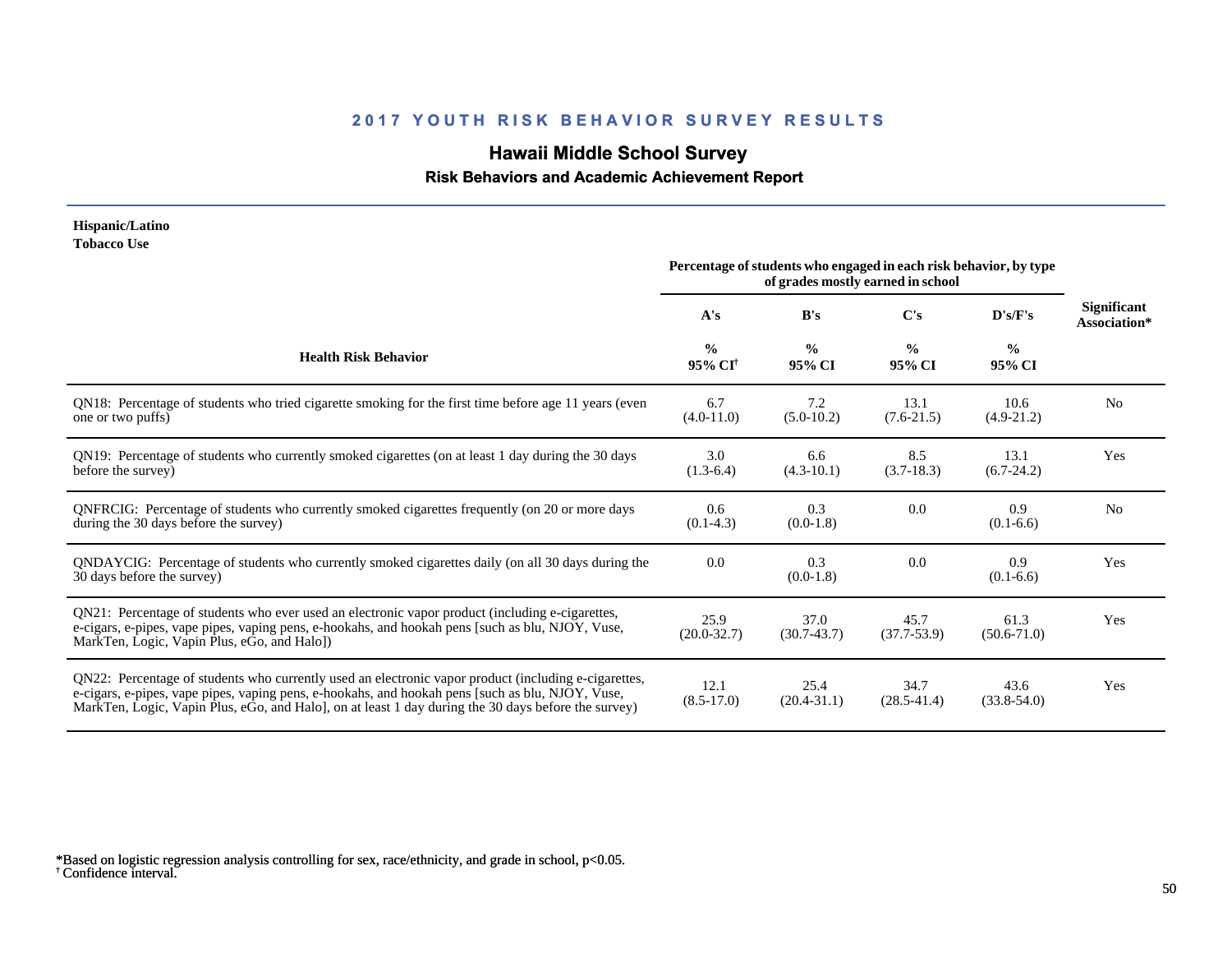# **Hawaii Middle School Survey**

#### **Risk Behaviors and Academic Achievement Report**

#### **Hispanic/Latino Alcohol/Other Drug Use**

|                                                                                                                                                                                                                                                  | Percentage of students who engaged in each risk behavior, by type<br>of grades mostly earned in school |                         |                         |                         |                                    |
|--------------------------------------------------------------------------------------------------------------------------------------------------------------------------------------------------------------------------------------------------|--------------------------------------------------------------------------------------------------------|-------------------------|-------------------------|-------------------------|------------------------------------|
|                                                                                                                                                                                                                                                  | A's                                                                                                    | B's                     | $\bf C's$               | D's/F's                 | <b>Significant</b><br>Association* |
| <b>Health Risk Behavior</b>                                                                                                                                                                                                                      | $\frac{0}{0}$<br>95% CI <sup>†</sup>                                                                   | $\frac{0}{0}$<br>95% CI | $\frac{0}{0}$<br>95% CI | $\frac{0}{0}$<br>95% CI |                                    |
| QN27: Percentage of students who drank alcohol for the first time before age 11 years (other than a<br>few sips)                                                                                                                                 | 13.4<br>$(9.2-19.2)$                                                                                   | 21.9<br>$(17.7 - 26.8)$ | 23.6<br>$(17.1 - 31.6)$ | 22.5<br>$(13.3 - 35.5)$ | N <sub>0</sub>                     |
| QN29: Percentage of students who tried marijuana for the first time before age 11 years                                                                                                                                                          | 3.5<br>$(1.7 - 7.1)$                                                                                   | 3.7<br>$(2.3-5.9)$      | 12.3<br>$(6.8-21.3)$    | 10.5<br>$(5.3-19.8)$    | Yes                                |
| QN30: Percentage of students who ever used cocaine (any form of cocaine, including powder, crack,<br>or freebase)                                                                                                                                | 3.6<br>$(1.9-6.9)$                                                                                     | 3.3<br>$(1.9-6.0)$      | 5.0<br>$(2.6-9.6)$      | 7.8<br>$(3.4-16.9)$     | N <sub>0</sub>                     |
| QN33: Percentage of students who ever took prescription pain medicine without a doctor's<br>prescription or differently than how a doctor told them to use it (counting drugs such as codeine,<br>Vicodin, Oxycontin, hydrocodone, and Percocet) | 8.3<br>$(6.1-11.1)$                                                                                    | 8.2<br>$(5.7-11.5)$     | 14.5<br>$(10.4 - 19.7)$ | 21.7<br>$(12.5 - 35.0)$ | Yes                                |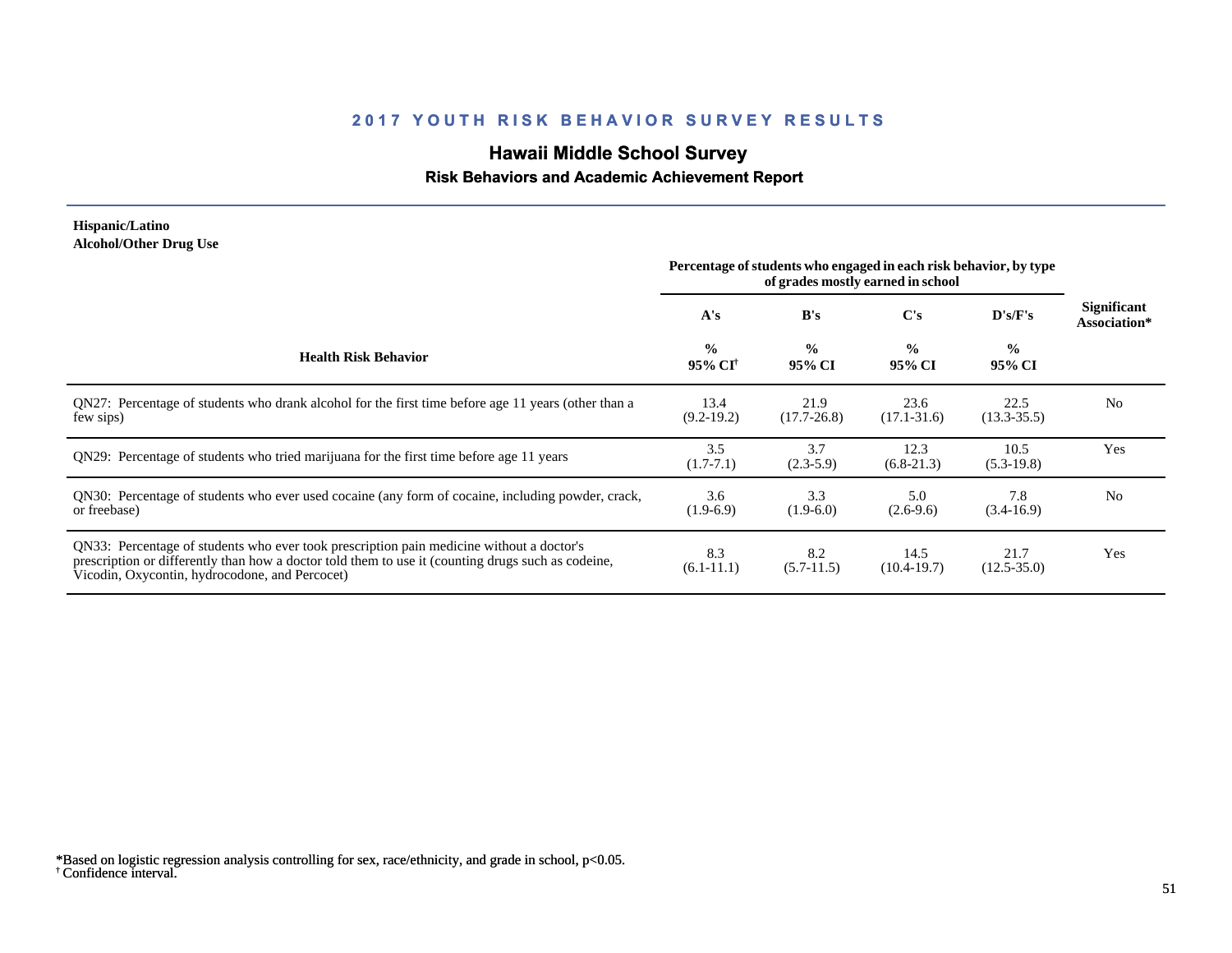# **Hawaii Middle School Survey**

### **Risk Behaviors and Academic Achievement Report**

| Hispanic/Latino<br><b>Sexual Behaviors</b>                                                     | Percentage of students who engaged in each risk behavior, by type<br>of grades mostly earned in school |                         |                         |                         |                                    |
|------------------------------------------------------------------------------------------------|--------------------------------------------------------------------------------------------------------|-------------------------|-------------------------|-------------------------|------------------------------------|
|                                                                                                | A's                                                                                                    | B's                     | $\bf C's$               | D's/F's                 | <b>Significant</b><br>Association* |
| <b>Health Risk Behavior</b>                                                                    | $\frac{0}{0}$<br>$95\%$ CF                                                                             | $\frac{0}{0}$<br>95% CI | $\frac{6}{6}$<br>95% CI | $\frac{0}{0}$<br>95% CI |                                    |
| QN35: Percentage of students who had sexual intercourse for the first time before age 11 years | 5.2<br>$(2.9-9.0)$                                                                                     | 3.5<br>$(1.9-6.3)$      | 9.3<br>$(4.7-17.4)$     | 6.8<br>$(3.1 - 14.3)$   | N <sub>0</sub>                     |
| QN36: Percentage of students who ever had sexual intercourse with three or more persons        | 1.2<br>$(0.4 - 3.5)$                                                                                   | 3.8<br>$(2.1-6.9)$      | 11.0<br>$(5.0-22.6)$    | 6.2<br>$(3.3-11.3)$     | Yes                                |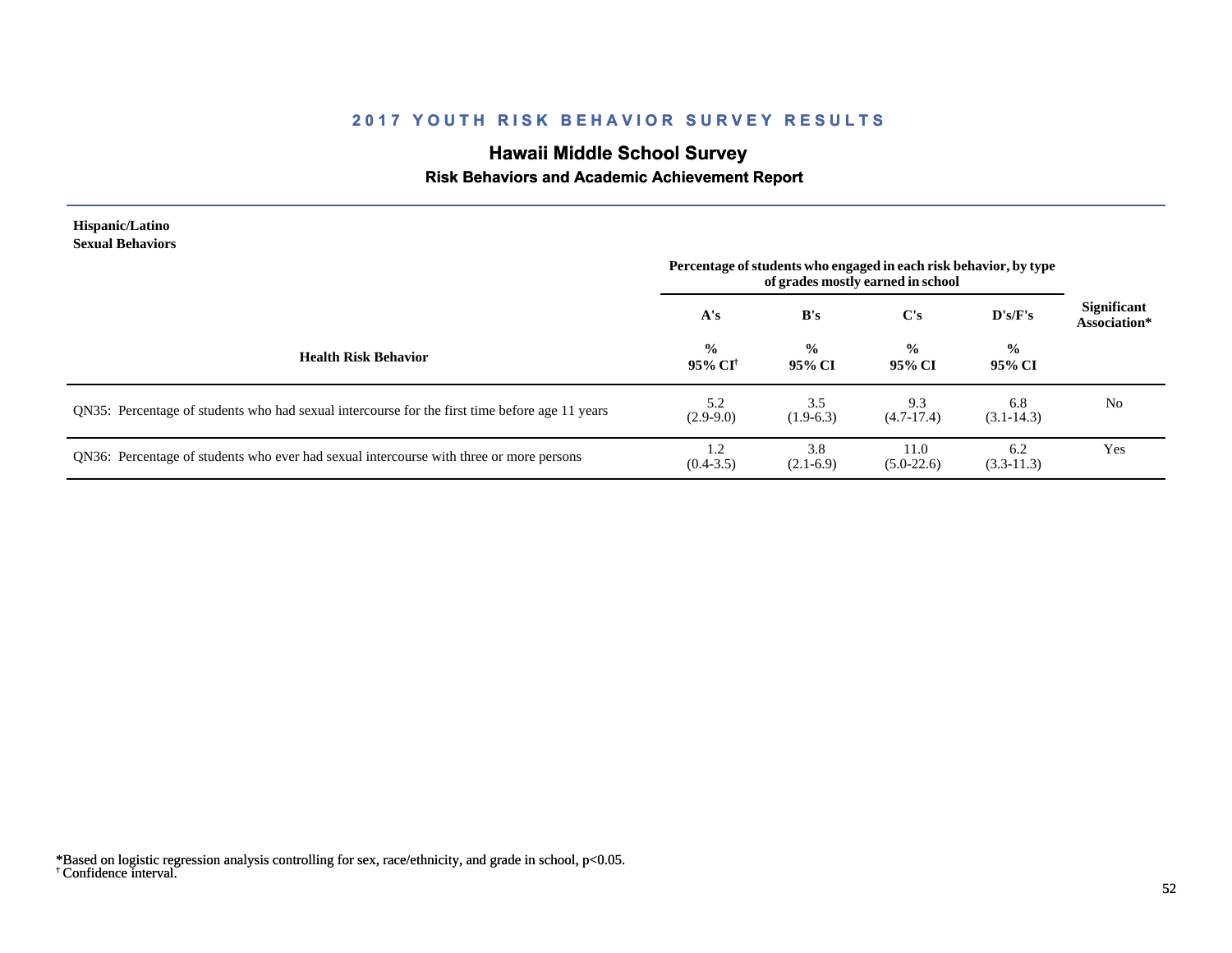# **Hawaii Middle School Survey**

### **Risk Behaviors and Academic Achievement Report**

| Hispanic/Latino<br><b>Dietary Behaviors</b>                                                               | Percentage of students who engaged in each risk behavior, by type<br>of grades mostly earned in school |                         |                          |                         |                                    |
|-----------------------------------------------------------------------------------------------------------|--------------------------------------------------------------------------------------------------------|-------------------------|--------------------------|-------------------------|------------------------------------|
|                                                                                                           | A's                                                                                                    | B's                     | $\bf C's$                | D's/F's                 | <b>Significant</b><br>Association* |
| <b>Health Risk Behavior</b>                                                                               | $\frac{0}{0}$<br>95% CI <sup>+</sup>                                                                   | $\frac{0}{0}$<br>95% CI | $\frac{6}{10}$<br>95% CI | $\frac{0}{0}$<br>95% CI |                                    |
| QN38: Percentage of students who described themselves as slightly or very overweight                      | 25.2<br>$(20.9 - 30.0)$                                                                                | 27.9<br>$(23.1 - 33.4)$ | 32.0<br>$(26.7 - 37.8)$  | 34.2<br>$(24.4 - 45.5)$ | Yes                                |
| QN39: Percentage of students who were trying to lose weight                                               | 49.7<br>$(44.7 - 54.6)$                                                                                | 51.6<br>$(45.8 - 57.4)$ | 52.4<br>$(44.1 - 60.6)$  | 56.8<br>$(48.8 - 64.5)$ | N <sub>0</sub>                     |
| QN40: Percentage of students who did not eat breakfast (during the 7 days before the survey)              | 12.0<br>$(9.3-15.4)$                                                                                   | 15.4<br>$(11.8 - 20.0)$ | 13.8<br>$(7.8-23.3)$     | 23.7<br>$(16.7 - 32.5)$ | Yes                                |
| QNBK7DAY: Percentage of students who ate breakfast on all 7 days (during the 7 days before the<br>survey) | 40.6<br>$(33.4 - 48.1)$                                                                                | 38.5<br>$(33.2 - 44.1)$ | 32.1<br>$(27.3 - 37.4)$  | 30.1<br>$(21.0-41.2)$   | N <sub>0</sub>                     |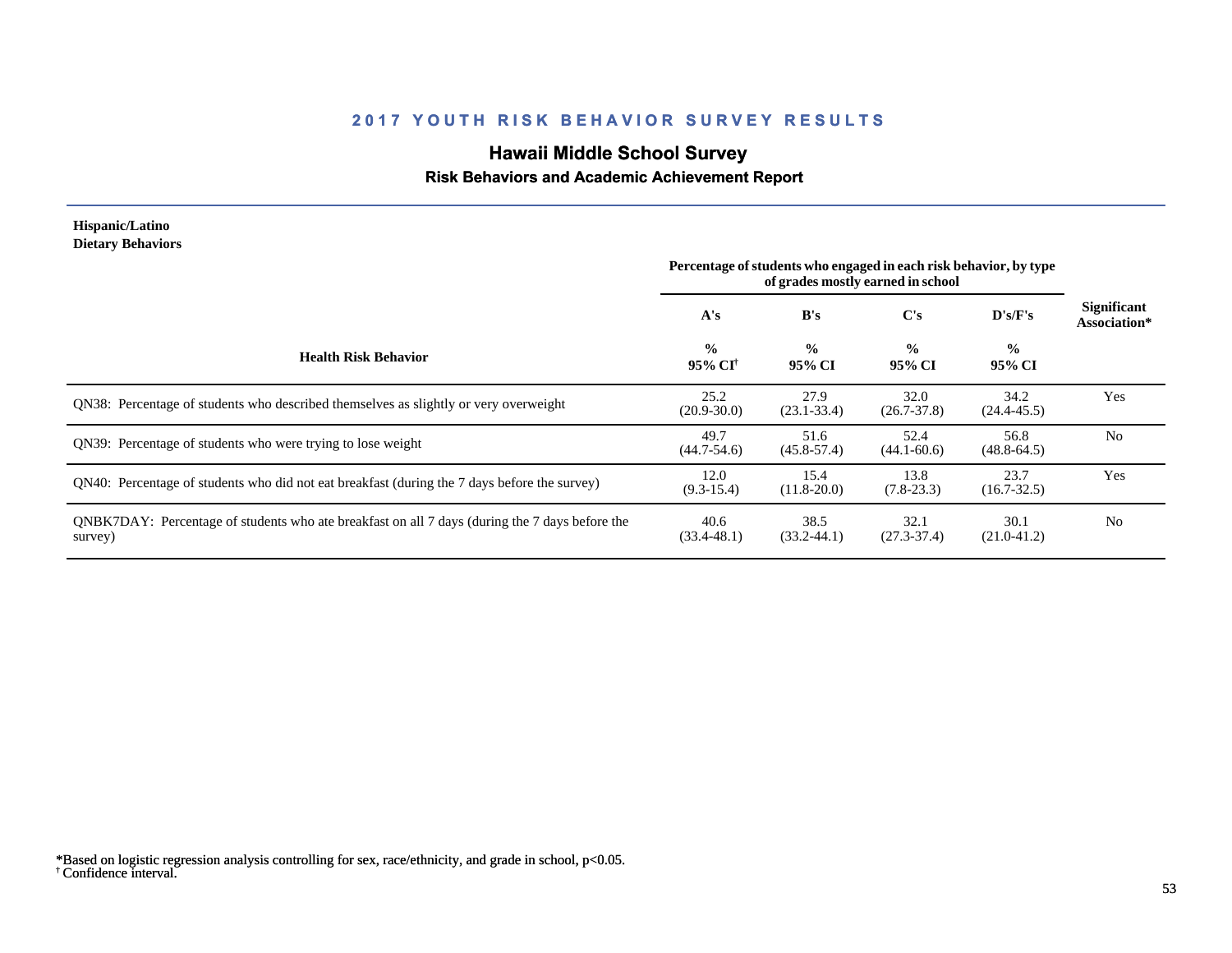# **Hawaii Middle School Survey**

 **Risk Behaviors and Academic Achievement Report**

#### **Hispanic/Latino Physical Activity**

|                                                                                                                                                                                                                                                                                                                                                      | Percentage of students who engaged in each risk behavior, by type<br>of grades mostly earned in school |                         |                         |                         |                                    |
|------------------------------------------------------------------------------------------------------------------------------------------------------------------------------------------------------------------------------------------------------------------------------------------------------------------------------------------------------|--------------------------------------------------------------------------------------------------------|-------------------------|-------------------------|-------------------------|------------------------------------|
|                                                                                                                                                                                                                                                                                                                                                      | A's                                                                                                    | B's                     | C's                     | D's/F's                 | <b>Significant</b><br>Association* |
| <b>Health Risk Behavior</b>                                                                                                                                                                                                                                                                                                                          | $\frac{0}{0}$<br>95% CI <sup>†</sup>                                                                   | $\frac{0}{0}$<br>95% CI | $\frac{0}{0}$<br>95% CI | $\frac{0}{0}$<br>95% CI |                                    |
| QN41: Percentage of students who were physically active at least 60 minutes per day on 5 or more<br>days (in any kind of physical activity that increased their heart rate and made them breathe hard some<br>of the time during the 7 days before the survey)                                                                                       | 49.6<br>$(44.4 - 54.8)$                                                                                | 47.4<br>$(41.0 - 53.9)$ | 53.9<br>$(46.2 - 61.4)$ | 48.4<br>$(37.7-59.2)$   | N <sub>0</sub>                     |
| QNPA0DAY: Percentage of students who did not participate in at least 60 minutes of physical activity<br>on at least 1 day (in any kind of physical activity that increased their heart rate and made them breathe<br>hard some of the time during the 7 days before the survey)                                                                      | 9.8<br>$(6.9-13.8)$                                                                                    | 10.6<br>$(7.7-14.4)$    | 8.1<br>$(5.2-12.4)$     | 19.6<br>$(11.5-31.4)$   | N <sub>0</sub>                     |
| ONPA7DAY: Percentage of students who were physically active at least 60 minutes per day on all 7<br>days (in any kind of physical activity that increased their heart rate and made them breathe hard some<br>of the time during the 7 days before the survey)                                                                                       | 26.1<br>$(21.6 - 31.0)$                                                                                | 27.8<br>$(23.2 - 32.8)$ | 34.7<br>$(26.3 - 44.2)$ | 36.4<br>$(25.3-49.1)$   | N <sub>0</sub>                     |
| QN42: Percentage of students who watched television 3 or more hours per day (on an average school<br>day)                                                                                                                                                                                                                                            | 22.5<br>$(18.1 - 27.5)$                                                                                | 27.0<br>$(22.1 - 32.4)$ | 26.5<br>$(20.0 - 34.2)$ | 31.7<br>$(22.3 - 42.7)$ | N <sub>0</sub>                     |
| QN43: Percentage of students who played video or computer games or used a computer 3 or more<br>hours per day (counting time spent on things such as Xbox, PlayStation, an iPad or other tablet, a<br>smartphone, texting, YouTube, Instagram, Facebook, or other social media, for something that was not<br>school work, on an average school day) | 44.7<br>$(39.3 - 50.1)$                                                                                | 49.0<br>$(44.1 - 54.0)$ | 46.7<br>$(39.8 - 53.7)$ | 39.9<br>$(31.0-49.6)$   | N <sub>0</sub>                     |
| QN44: Percentage of students who attended physical education (PE) classes on 1 or more days (in an<br>average week when they were in school)                                                                                                                                                                                                         | 52.7<br>$(45.5 - 59.8)$                                                                                | 58.2<br>$(50.4 - 65.6)$ | 62.9<br>$(55.5-69.7)$   | 58.9<br>$(49.9-67.4)$   | N <sub>0</sub>                     |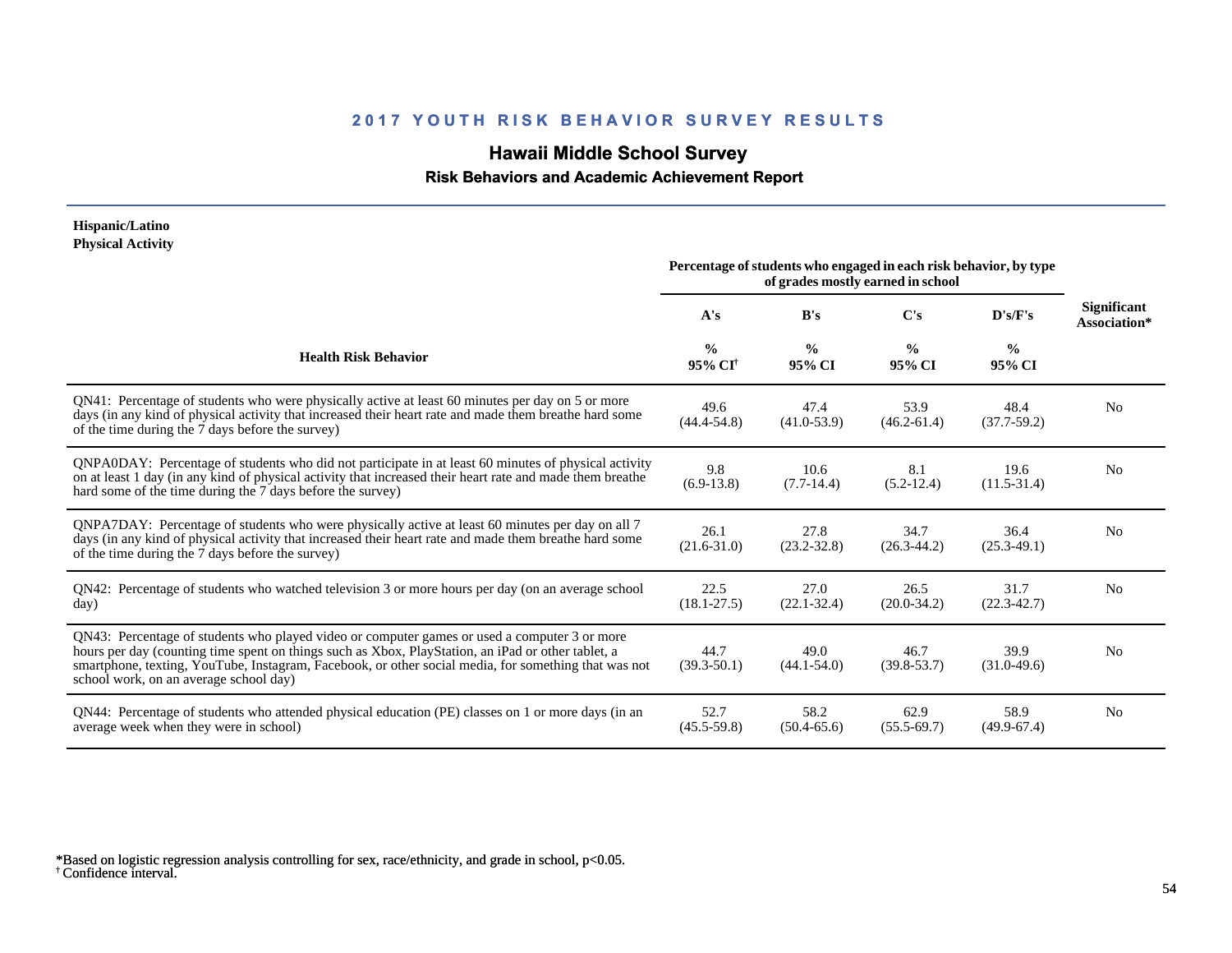# **Hawaii Middle School Survey**

#### **Risk Behaviors and Academic Achievement Report**

#### **Hispanic/Latino Physical Activity**

|                                                                                                                                                                                  | Percentage of students who engaged in each risk behavior, by type<br>of grades mostly earned in school |                         |                         |                         |                                    |
|----------------------------------------------------------------------------------------------------------------------------------------------------------------------------------|--------------------------------------------------------------------------------------------------------|-------------------------|-------------------------|-------------------------|------------------------------------|
|                                                                                                                                                                                  | A's                                                                                                    | B's                     | $\bf C's$               | $\bf{D's/F's}$          | <b>Significant</b><br>Association* |
| <b>Health Risk Behavior</b>                                                                                                                                                      | $\frac{0}{0}$<br>95% CI <sup>†</sup>                                                                   | $\frac{6}{6}$<br>95% CI | $\frac{0}{0}$<br>95% CI | $\frac{6}{9}$<br>95% CI |                                    |
| QNDLYPE: Percentage of students who attended physical education (PE) classes on all 5 days (in an<br>average week when they were in school)                                      | 9.9<br>$(6.7-14.4)$                                                                                    | 11.5<br>$(8.6 - 15.2)$  | 13.1<br>$(9.4-17.8)$    | 15.3<br>$(7.7-27.9)$    | N <sub>o</sub>                     |
| QN45: Percentage of students who played on at least one sports team (counting any teams run by their<br>school or community groups, during the past 12 months before the survey) | 61.4<br>$(57.0 - 65.6)$                                                                                | 56.7<br>$(51.2 - 62.1)$ | 55.5<br>$(48.2 - 62.7)$ | 48.7<br>$(38.6 - 59.0)$ | N <sub>0</sub>                     |
| QN46: Percentage of students who had a concussion from playing a sport or being physically active<br>(one or more times during the 12 months before the survey)                  | 14.5<br>$(10.5-19.5)$                                                                                  | 18.9<br>$(14.6-24.1)$   | 28.4<br>$(21.7-36.1)$   | 20.7<br>$(11.0-35.6)$   | Yes                                |
| QN48: Percentage of students who got 8 or more hours of sleep (on an average school night)                                                                                       | 56.9<br>$(50.8 - 62.8)$                                                                                | 51.7<br>$(46.3 - 57.1)$ | 37.6<br>$(30.7-45.1)$   | 30.9<br>$(20.8 - 43.3)$ | Yes                                |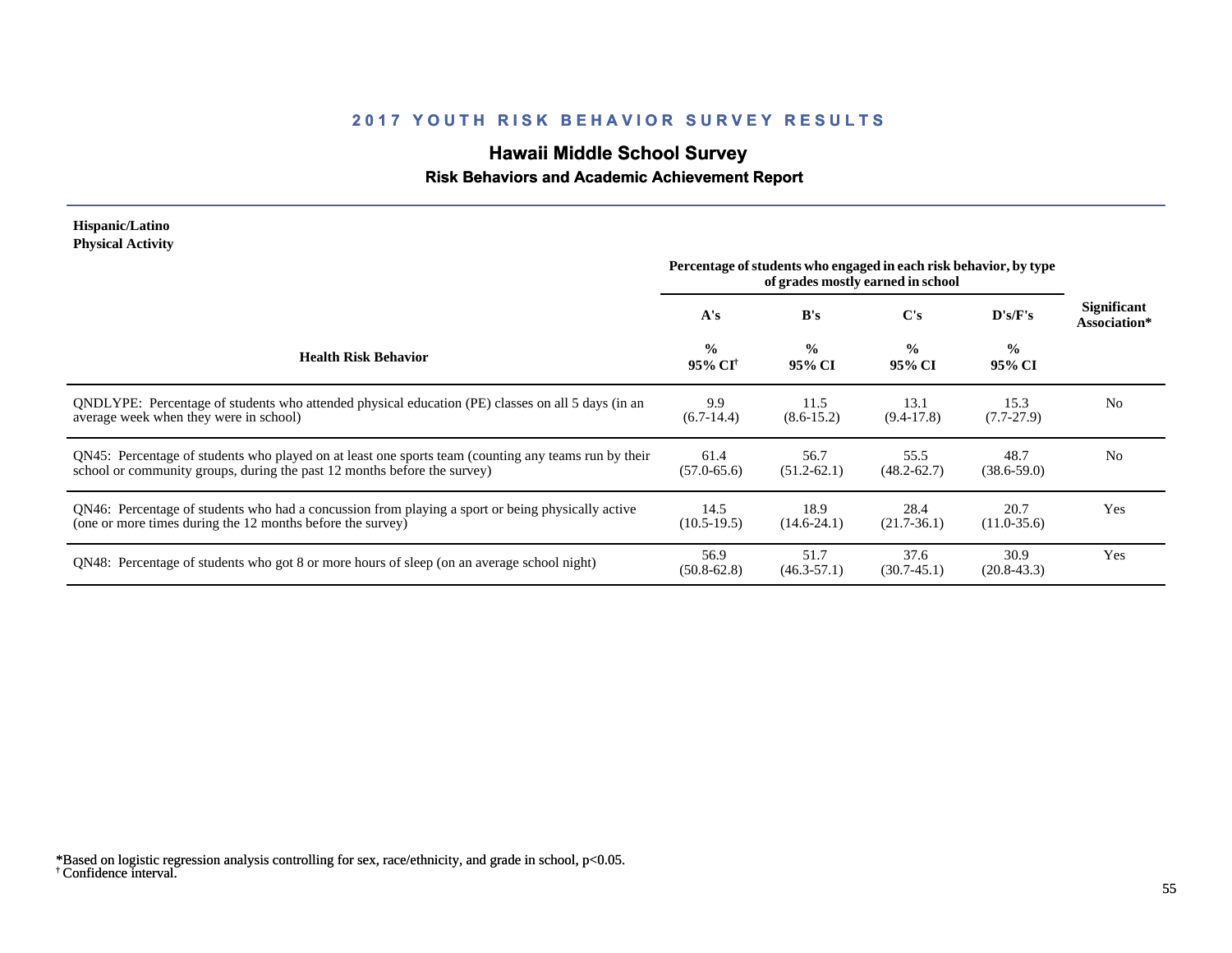# **Hawaii Middle School Survey**

 **Risk Behaviors and Academic Achievement Report**

| Hispanic/Latino<br><b>Other</b>                                                               | Percentage of students who engaged in each risk behavior, by type<br>of grades mostly earned in school |                         |                         |                         |                                    |
|-----------------------------------------------------------------------------------------------|--------------------------------------------------------------------------------------------------------|-------------------------|-------------------------|-------------------------|------------------------------------|
|                                                                                               | A's                                                                                                    | B's                     | $\bf C's$               | D's/F's                 | <b>Significant</b><br>Association* |
| <b>Health Risk Behavior</b>                                                                   | $\frac{0}{0}$<br>95% CI <sup>†</sup>                                                                   | $\frac{0}{0}$<br>95% CI | $\frac{0}{0}$<br>95% CI | $\frac{0}{0}$<br>95% CI |                                    |
| QN47: Percentage of students who had ever been told by a doctor or nurse that they had asthma | 26.1<br>$(20.8 - 32.1)$                                                                                | 27.2<br>$(22.7 - 32.3)$ | 30.3<br>$(24.3 - 37.1)$ | 39.5<br>$(29.2 - 50.7)$ | N <sub>0</sub>                     |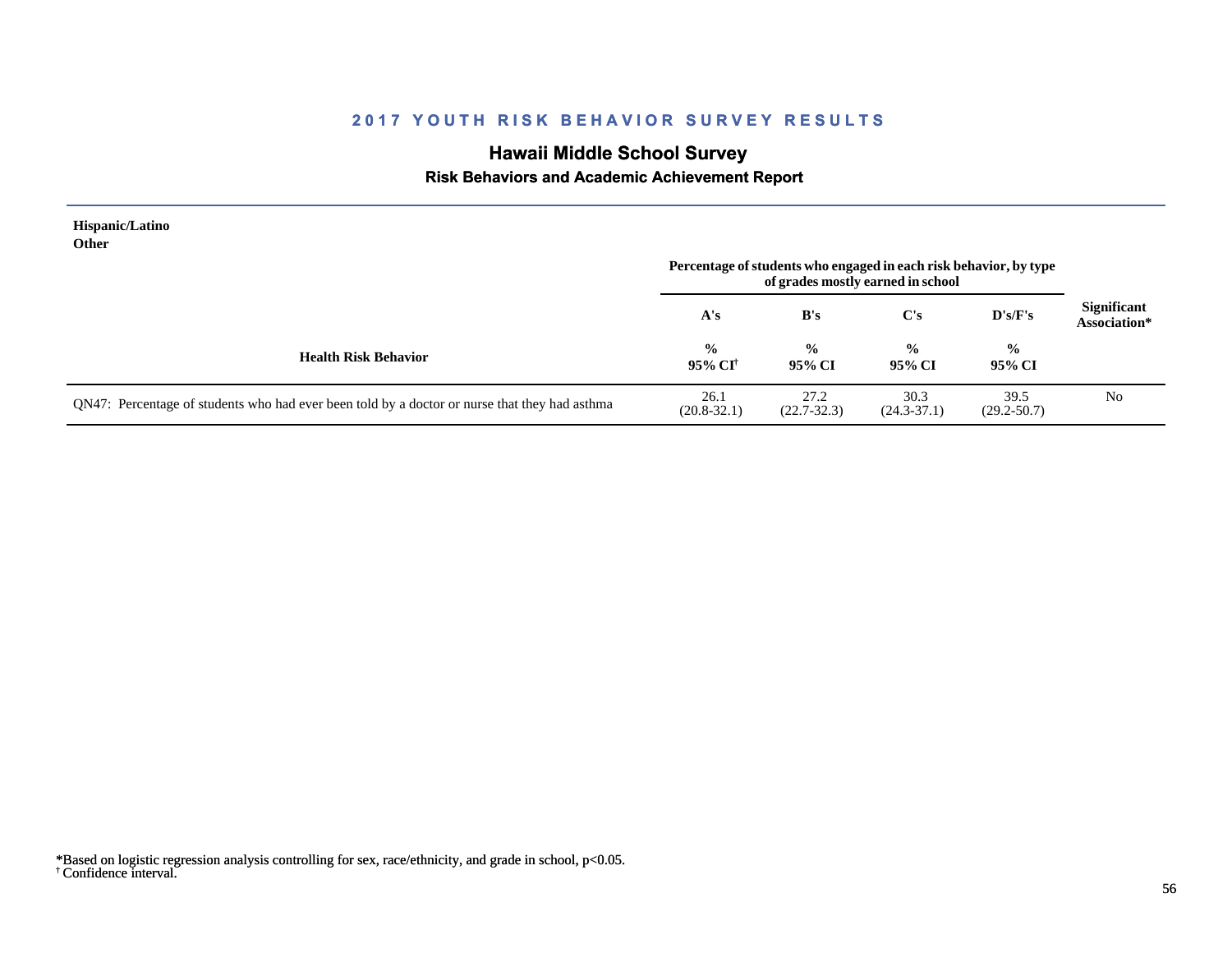# **Hawaii Middle School Survey**

### **Risk Behaviors and Academic Achievement Report**

| Hispanic/Latino<br><b>Site-Added</b>                                                                   |                                      |                                                                   |                                   |                         |                                    |
|--------------------------------------------------------------------------------------------------------|--------------------------------------|-------------------------------------------------------------------|-----------------------------------|-------------------------|------------------------------------|
|                                                                                                        |                                      | Percentage of students who engaged in each risk behavior, by type | of grades mostly earned in school |                         |                                    |
|                                                                                                        | A's                                  | B's                                                               | C's                               | D's/F's                 | <b>Significant</b><br>Association* |
| <b>Health Risk Behavior</b>                                                                            | $\frac{0}{0}$<br>95% CI <sup>+</sup> | $\frac{0}{0}$<br>95% CI                                           | $\frac{0}{0}$<br>95% CI           | $\frac{0}{0}$<br>95% CI |                                    |
| QN50: Percentage of students who report they do not describe themselves as only one race or ethnicity  | 37.1<br>$(31.4 - 43.1)$              | 33.0<br>$(28.0 - 38.5)$                                           | 22.6<br>$(16.9-29.6)$             | 34.6<br>$(21.2 - 51.0)$ | Yes                                |
| QN51: Percentage of students who reported that either of their parents or other adults in their family | 28.5                                 | 29.7                                                              | 29.3                              | 33.4                    | N <sub>0</sub>                     |
| are serving on active duty in the military                                                             | $(22.3 - 35.6)$                      | $(24.3 - 35.8)$                                                   | $(21.2 - 39.0)$                   | $(23.1 - 45.5)$         |                                    |
| QN52: Percentage of students who have serious difficulty concentrating, remembering, or making         | 22.5                                 | 31.3                                                              | 38.9                              | 47.5                    | Yes                                |
| decisions (because of a physical, mental, or emotional problem)                                        | $(18.4 - 27.1)$                      | $(26.9 - 36.1)$                                                   | $(31.6 - 46.8)$                   | $(33.9 - 61.4)$         |                                    |
| QN53: Percentage of students who carried a weapon (such as a gun, knife, or club, during the 12        | 14.3                                 | 20.1                                                              | 22.7                              | 27.9                    | N <sub>0</sub>                     |
| months before the survey)                                                                              | $(11.1 - 18.1)$                      | $(15.5 - 25.6)$                                                   | $(15.9 - 31.4)$                   | $(18.8-39.3)$           |                                    |
| QN54: Percentage of students who did not go to school because they felt they would be unsafe at        | 9.1                                  | 10.8                                                              | 10.6                              | 31.9                    | Yes                                |
| school or on their way to or from school (during the 12 months before the survey)                      | $(6.8-12.1)$                         | $(7.8-14.8)$                                                      | $(6.8-16.2)$                      | $(23.5 - 41.5)$         |                                    |
| QN55: Percentage of students who have been in a physical fight (during the 12 months before the        | 15.5                                 | 27.2                                                              | 34.1                              | 45.6                    | Yes                                |
| survey)                                                                                                | $(12.4-19.3)$                        | $(22.4 - 32.6)$                                                   | $(28.7 - 39.8)$                   | $(33.1 - 58.6)$         |                                    |
| QN56: Percentage of students who were ever physically forced to have sexual intercourse (when they     | 3.9                                  | 5.6                                                               | 6.2                               | 9.6                     | No                                 |
| did not want to)                                                                                       | $(2.0-7.6)$                          | $(3.6-8.4)$                                                       | $(3.5-10.7)$                      | $(3.1 - 26.2)$          |                                    |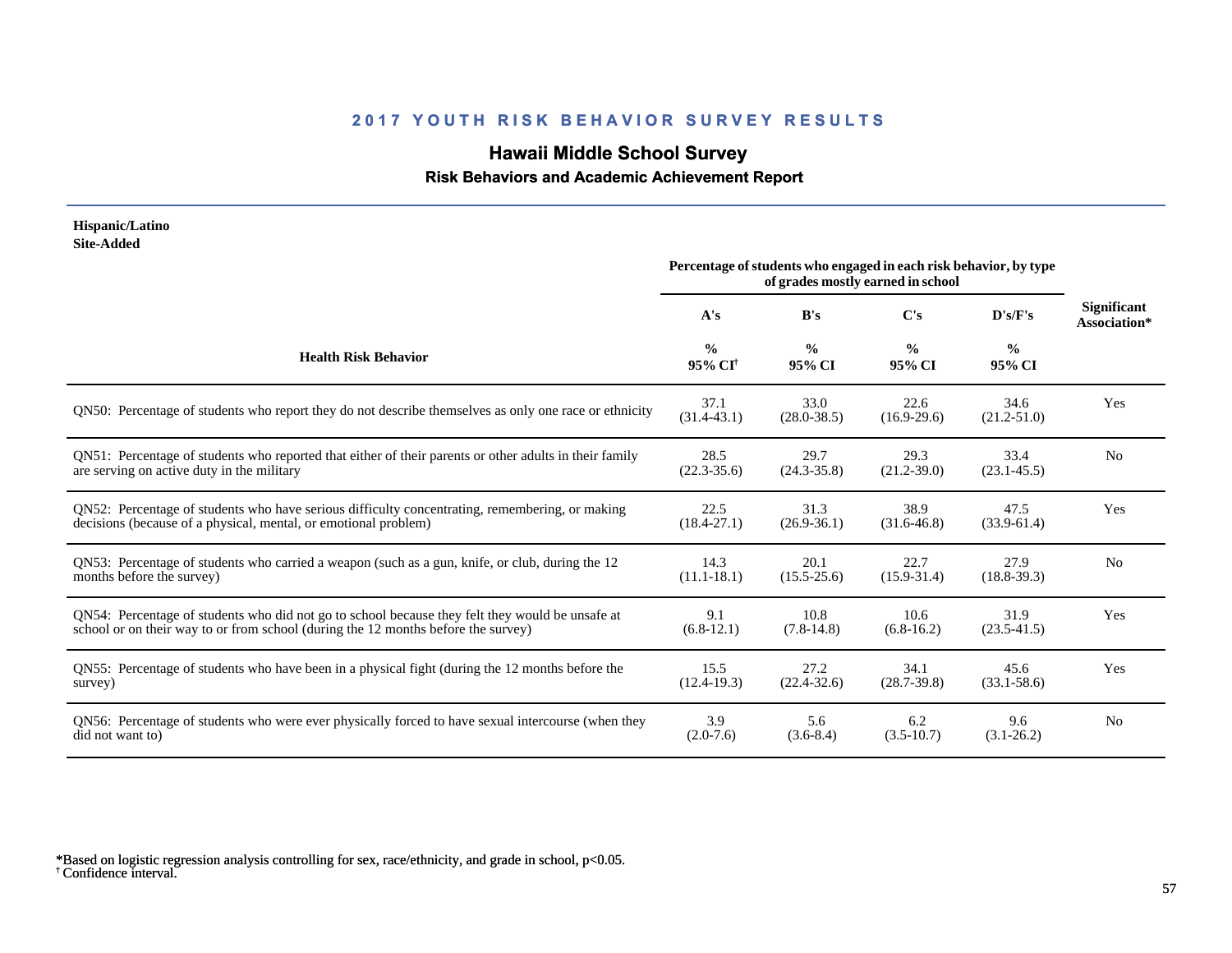# **Hawaii Middle School Survey**

 **Risk Behaviors and Academic Achievement Report**

| Hispanic/Latino<br><b>Site-Added</b>                                                                                                                                                                                                                                                                                                                                                                                                                                        |                                      |                                                                   |                                   |                         |                                    |
|-----------------------------------------------------------------------------------------------------------------------------------------------------------------------------------------------------------------------------------------------------------------------------------------------------------------------------------------------------------------------------------------------------------------------------------------------------------------------------|--------------------------------------|-------------------------------------------------------------------|-----------------------------------|-------------------------|------------------------------------|
|                                                                                                                                                                                                                                                                                                                                                                                                                                                                             |                                      | Percentage of students who engaged in each risk behavior, by type | of grades mostly earned in school |                         |                                    |
|                                                                                                                                                                                                                                                                                                                                                                                                                                                                             | A's                                  | B's                                                               | C's                               | D's/F's                 | <b>Significant</b><br>Association* |
| <b>Health Risk Behavior</b>                                                                                                                                                                                                                                                                                                                                                                                                                                                 | $\frac{0}{0}$<br>95% CI <sup>†</sup> | $\frac{0}{0}$<br>95% CI                                           | $\frac{0}{0}$<br>95% CI           | $\frac{0}{0}$<br>95% CI |                                    |
| QN57: Percentage of students who had someone force them to do sexual things that they did not want<br>to do (counting such things as kissing, touching, or being physically forced to have sexual intercourse)                                                                                                                                                                                                                                                              | 9.1<br>$(6.5-12.7)$                  | 7.9<br>$(5.2-11.7)$                                               | 11.5<br>$(7.2 - 17.8)$            | 16.9<br>$(10.6 - 25.9)$ | Yes                                |
| QN58: Percentage of students who had someone they were dating or going out with purposely try to<br>control them or emotionally hurt them (counting such things as being told who they could and could<br>not spend time with, being humiliated in front of others, or being threatened if they did not do what<br>they wanted, during the 12 months before the survey, among students who were dating or going out<br>with someone during the 12 months before the survey) | 26.3<br>$(20.2 - 33.6)$              | 33.9<br>$(27.3 - 41.2)$                                           | 27.3<br>$(19.0 - 37.6)$           | 31.4<br>$(21.2 - 43.9)$ | N <sub>0</sub>                     |
| QN59: Percentage of students who had someone they were dating or going out with physically hurt<br>them on purpose (counting such things as being hit, slammed into something, or injured with an object<br>or weapon, during the 12 months before the survey, among students who were dating or going out with<br>someone during the 12 months before the survey)                                                                                                          | 14.9<br>$(9.8-21.8)$                 | 19.2<br>$(14.4 - 25.1)$                                           | 12.0<br>$(7.2-19.6)$              | 14.8<br>$(8.4 - 24.9)$  | N <sub>0</sub>                     |
| QN60: Percentage of students who physically hurt someone they were dating or going out with<br>(counting such things as hitting them, slamming them into something, or injuring them with an object<br>or weapon, during the 12 months before the survey, among students who were dating or going out with<br>someone during the 12 months before the survey)                                                                                                               | 16.6<br>$(12.2 - 22.3)$              | 18.8<br>$(13.8 - 25.1)$                                           | 12.3<br>$(8.9 - 16.8)$            | 10.6<br>$(5.2 - 20.4)$  | N <sub>0</sub>                     |
| QN61: Percentage of students who had texted, e-mailed, or posted electronically a revealing or sexual<br>photo of themselves (during the 30 days before the survey)                                                                                                                                                                                                                                                                                                         | 5.2<br>$(3.2 - 8.1)$                 | 6.9<br>$(4.5-10.4)$                                               | 7.9<br>$(5.2-11.7)$               | 9.4<br>$(4.1 - 20.4)$   | N <sub>0</sub>                     |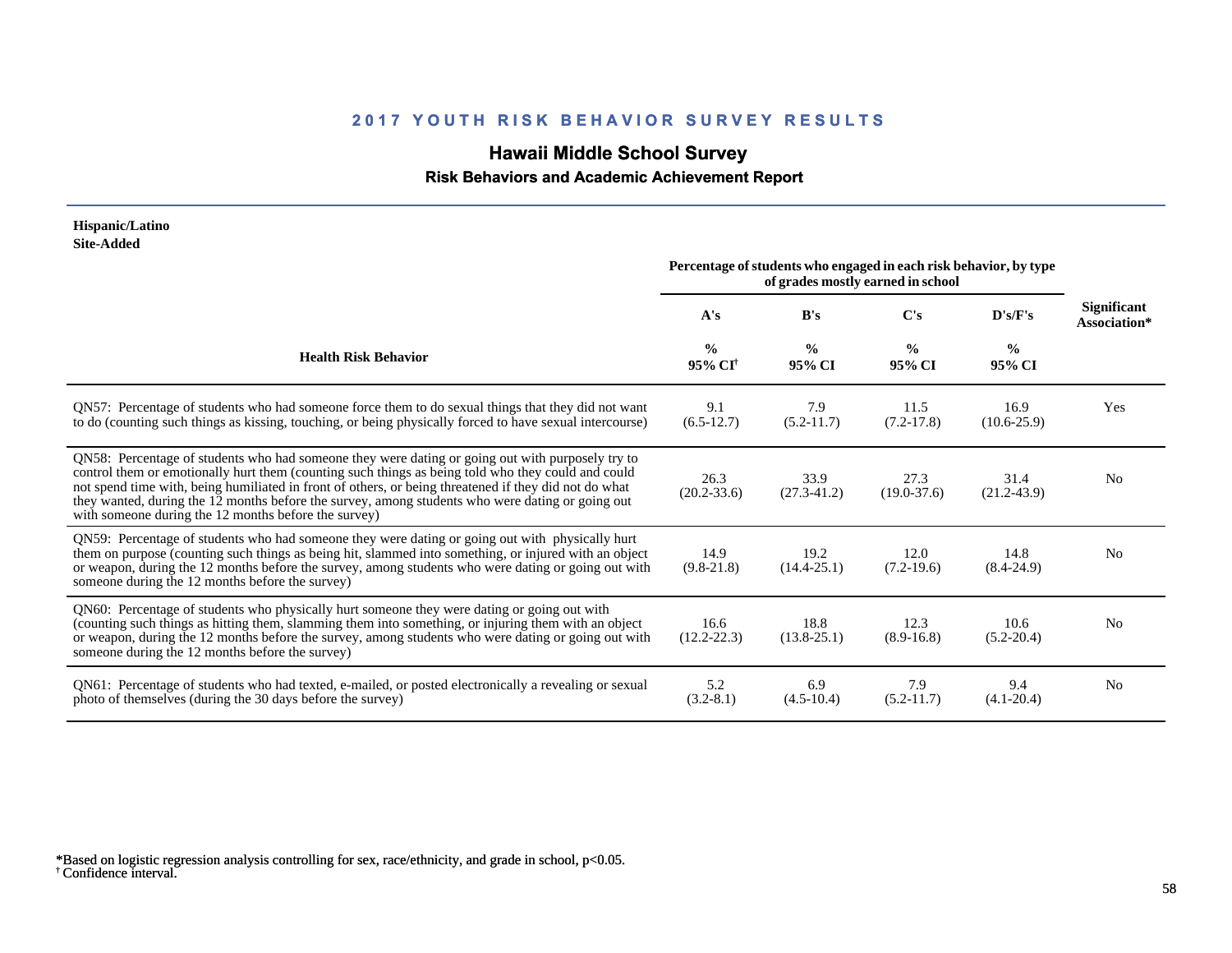# **Hawaii Middle School Survey**

#### **Risk Behaviors and Academic Achievement Report**

#### **Hispanic/Latino Site-Added**

|                                                                                                      | Percentage of students who engaged in each risk behavior, by type<br>of grades mostly earned in school |                         |                         |                         |                                    |
|------------------------------------------------------------------------------------------------------|--------------------------------------------------------------------------------------------------------|-------------------------|-------------------------|-------------------------|------------------------------------|
|                                                                                                      | A's                                                                                                    | B's                     | C's                     | D's/F's                 | <b>Significant</b><br>Association* |
| <b>Health Risk Behavior</b>                                                                          | $\frac{0}{0}$<br>95% CI <sup>†</sup>                                                                   | $\frac{0}{0}$<br>95% CI | $\frac{0}{0}$<br>95% CI | $\frac{0}{0}$<br>95% CI |                                    |
| ON62: Percentage of students who ever electronically bullied someone (counting being bullied         | 8.8                                                                                                    | 15.7                    | 18.0                    | 19.6                    | Yes                                |
| through texting, Instagram, Facebook, or other social media)                                         | $(5.9-13.0)$                                                                                           | $(11.9 - 20.4)$         | $(12.1 - 25.9)$         | $(11.3 - 31.8)$         |                                    |
| QN63: Percentage of students who disagree or strongly disagree that harassment and bullying by other | 15.8                                                                                                   | 12.0                    | 12.1                    | 13.8                    | N <sub>0</sub>                     |
| students is a problem at their school                                                                | $(11.6-21.1)$                                                                                          | $(8.9-16.0)$            | $(6.8-20.5)$            | $(8.7 - 21.2)$          |                                    |
| QN64: Percentage of students who have ever done something to purposely hurt themselves without       | 25.1                                                                                                   | 30.6                    | 24.8                    | 47.5                    | Yes                                |
| wanting to die (such as cutting or burning themselves on purpose)                                    | $(20.4 - 30.4)$                                                                                        | $(26.0 - 35.6)$         | $(18.7 - 32.1)$         | $(36.4 - 58.8)$         |                                    |
| QN65: Percentage of students who have ever felt so sad or hopeless almost every day for two weeks or | 32.2                                                                                                   | 35.1                    | 29.6                    | 49.0                    | Yes                                |
| more in a row that they stopped doing some usual activities                                          | $(27.4 - 37.5)$                                                                                        | $(30.0 - 40.5)$         | $(21.9 - 38.7)$         | $(38.0 - 60.0)$         |                                    |
| QN66: Percentage of students who reported their attempt to kill themselves resulted in an injury,    | 10.6                                                                                                   | 14.2                    | 15.0                    | 25.7                    | Yes                                |
| poisoning, or overdose that had to be treated by a doctor or nurse                                   | $(7.3-15.1)$                                                                                           | $(10.9 - 18.4)$         | $(9.3-23.4)$            | $(19.9 - 32.6)$         |                                    |
| QN67: Percentage of students who had at least one drink of alcohol (during the 30 days before the    | 13.4                                                                                                   | 22.6                    | 24.0                    | 34.7                    | Yes                                |
| survey)                                                                                              | $(9.2 - 19.2)$                                                                                         | $(18.4 - 27.4)$         | $(18.9 - 29.9)$         | $(24.1 - 47.0)$         |                                    |
| QN68: Percentage of students who had five or more drinks of alcohol in a row (within a couple of     | 4.3                                                                                                    | 12.8                    | 16.1                    | 16.0                    | Yes                                |
| hours on at least one day during the 30 days before the survey)                                      | $(2.4 - 7.6)$                                                                                          | $(9.5-17.1)$            | $(10.3 - 24.1)$         | $(9.0-26.7)$            |                                    |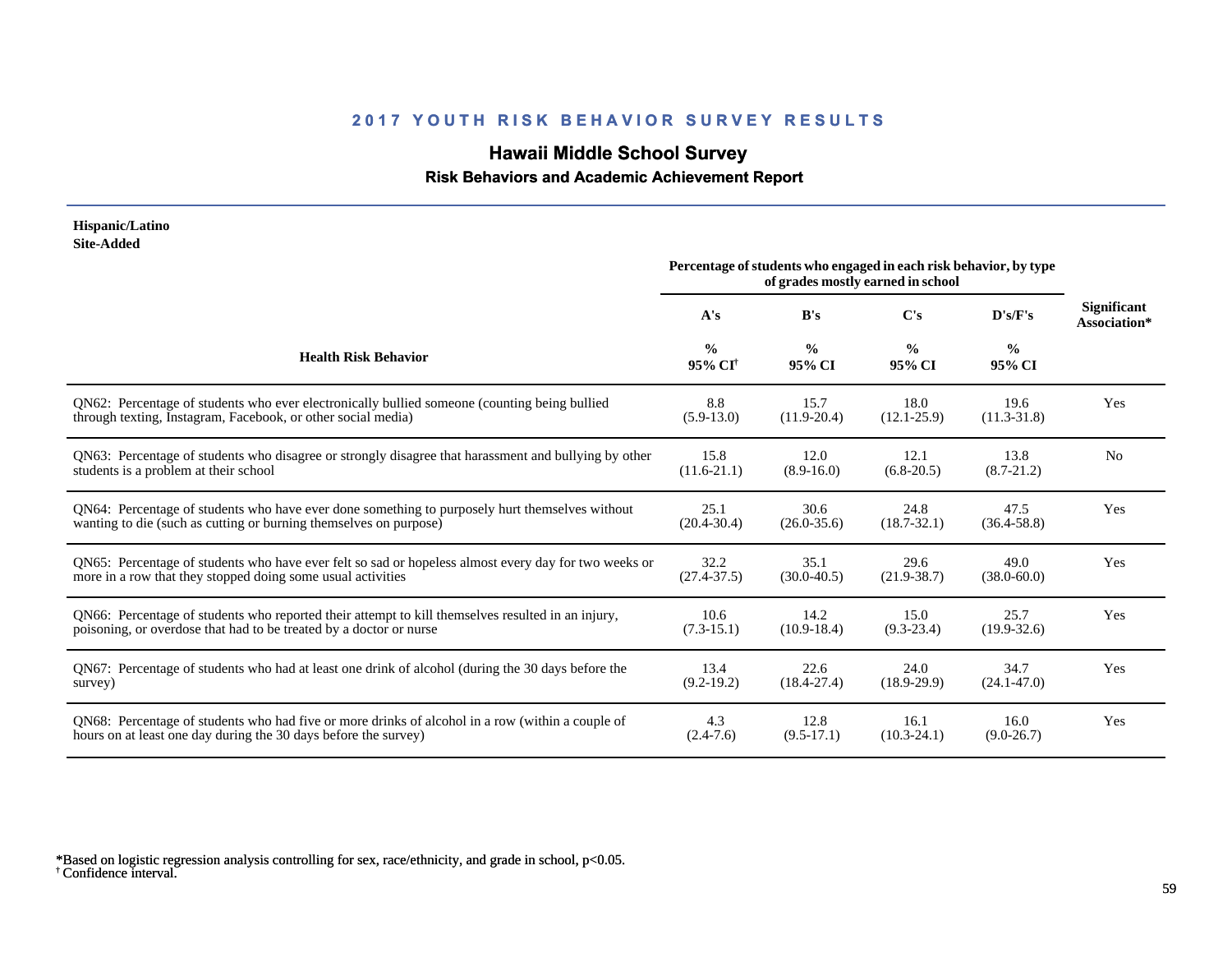# **Hawaii Middle School Survey**

#### **Risk Behaviors and Academic Achievement Report**

#### **Hispanic/Latino Site-Added**

|                                                                                                                                                                                                                                                                                              | Percentage of students who engaged in each risk behavior, by type<br>of grades mostly earned in school |                         |                         |                         |                                    |
|----------------------------------------------------------------------------------------------------------------------------------------------------------------------------------------------------------------------------------------------------------------------------------------------|--------------------------------------------------------------------------------------------------------|-------------------------|-------------------------|-------------------------|------------------------------------|
|                                                                                                                                                                                                                                                                                              | A's                                                                                                    | B's                     | $\bf C's$               | D's/F's                 | <b>Significant</b><br>Association* |
| <b>Health Risk Behavior</b>                                                                                                                                                                                                                                                                  | $\frac{0}{0}$<br>95% CI <sup>+</sup>                                                                   | $\frac{6}{9}$<br>95% CI | $\frac{0}{0}$<br>95% CI | $\frac{0}{0}$<br>95% CI |                                    |
| QN69: Percentage of students who report their parents would feel it is a little bit wrong, wrong, or very                                                                                                                                                                                    | 94.1                                                                                                   | 88.3                    | 86.7                    | 89.8                    | Yes                                |
| wrong for them to drink beer, wine, or hard liquor regularly                                                                                                                                                                                                                                 | $(91.2 - 96.1)$                                                                                        | $(84.6-91.3)$           | $(80.8-90.9)$           | $(77.0 - 95.9)$         |                                    |
| QN70: Percentage of students who currently used marijuana (one or more times during the 30 days                                                                                                                                                                                              | 8.2                                                                                                    | 13.3                    | 19.4                    | 30.0                    | Yes                                |
| before the survey)                                                                                                                                                                                                                                                                           | $(5.5-12.2)$                                                                                           | $(9.7-18.0)$            | $(13.9 - 26.5)$         | $(19.6 - 43.0)$         |                                    |
| QN71: Percentage of students who ever used methamphetamines (also called "speed," "crystal,"                                                                                                                                                                                                 | 2.6                                                                                                    | 2.7                     | 5.2                     | 5.1                     | N <sub>0</sub>                     |
| "crank," or "ice")                                                                                                                                                                                                                                                                           | $(1.4-5.0)$                                                                                            | $(1.4-5.2)$             | $(3.0-8.9)$             | $(1.8-13.9)$            |                                    |
| QN72: Percentage of students who ever used ecstasy (also called MDMA)                                                                                                                                                                                                                        | 5.1<br>$(2.5-9.9)$                                                                                     | 2.7<br>$(1.4-5.1)$      | 3.6<br>$(2.0-6.4)$      | 7.2<br>$(3.1 - 16.0)$   | N <sub>0</sub>                     |
| QN73: Percentage of students who ever injected any illegal drug (used a needle to inject any illegal                                                                                                                                                                                         | 7.0                                                                                                    | 8.3                     | 9.9                     | 4.1                     | N <sub>0</sub>                     |
| drug into their body, one or more times during their life)                                                                                                                                                                                                                                   | $(4.2 - 11.5)$                                                                                         | $(5.7-12.0)$            | $(5.1 - 18.5)$          | $(1.5-11.2)$            |                                    |
| QN76: Percentage of students who tried to lose weight or keep from gaining weight by going without<br>eating for 24 hours or more; taking any diet pills, powders, or liquids; vomiting or taking laxatives;<br>smoking cigarettes; or skipping meals (during the 30 days before the survey) | 13.6<br>$(10.2 - 18.0)$                                                                                | 18.1<br>$(14.3 - 22.6)$ | 20.6<br>$(14.8 - 27.8)$ | 29.9<br>$(22.2 - 38.8)$ | Yes                                |
| QN77: Percentage of students who most of the time or always went hungry because there was not                                                                                                                                                                                                | 6.2                                                                                                    | 6.4                     | 11.0                    | 16.9                    | Yes                                |
| enough food in their home (during the 30 days before the survey)                                                                                                                                                                                                                             | $(3.7-10.1)$                                                                                           | $(4.1-9.6)$             | $(6.9-17.0)$            | $(9.7-27.9)$            |                                    |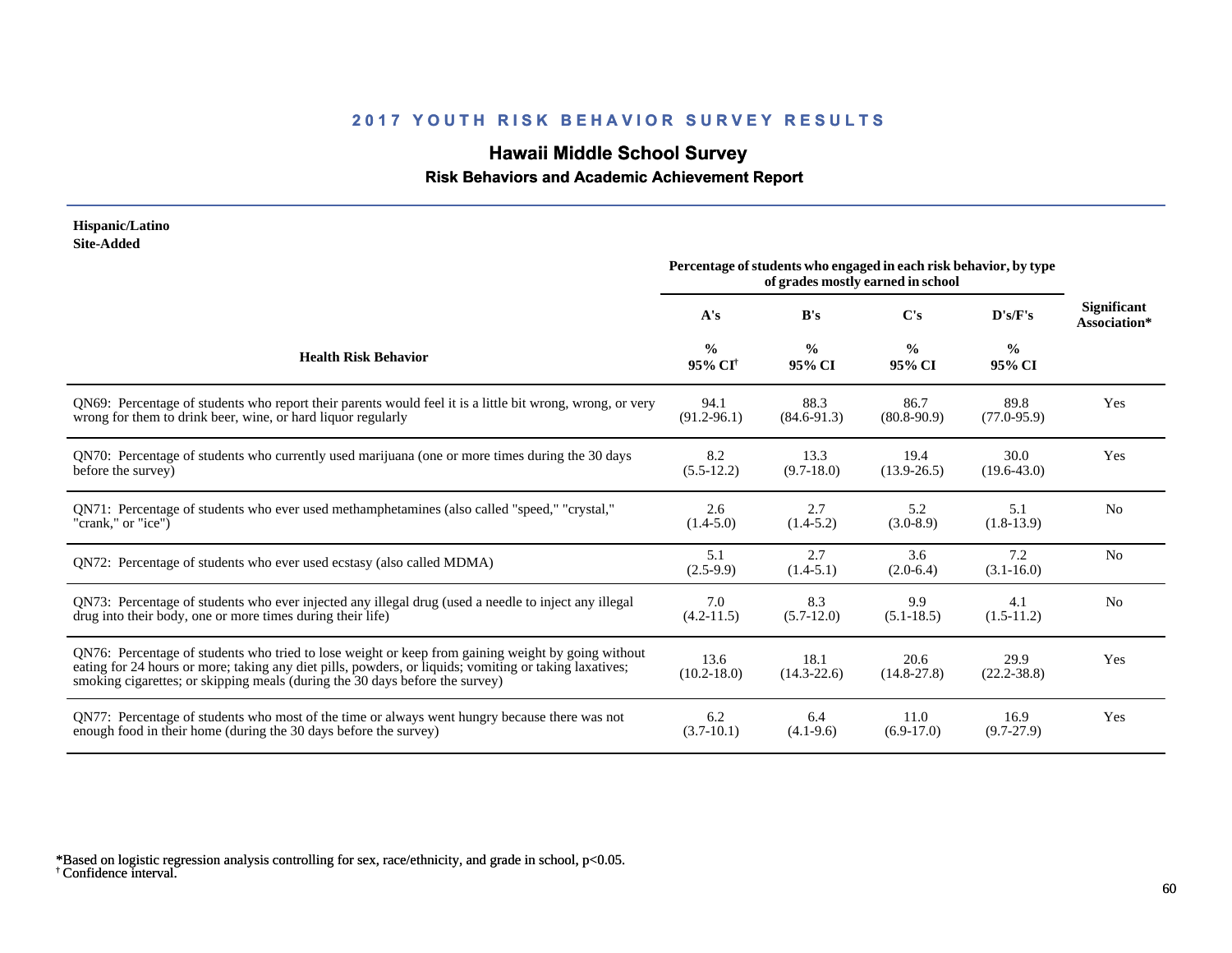# **Hawaii Middle School Survey**

### **Risk Behaviors and Academic Achievement Report**

| Hispanic/Latino<br><b>Site-Added</b>                                                                  |                                      |                         |                                                                                                        |                         |                                    |
|-------------------------------------------------------------------------------------------------------|--------------------------------------|-------------------------|--------------------------------------------------------------------------------------------------------|-------------------------|------------------------------------|
|                                                                                                       |                                      |                         | Percentage of students who engaged in each risk behavior, by type<br>of grades mostly earned in school |                         |                                    |
|                                                                                                       | A's                                  | B's                     | $\bf C's$                                                                                              | $\bf{D's/F's}$          | <b>Significant</b><br>Association* |
| <b>Health Risk Behavior</b>                                                                           | $\frac{0}{0}$<br>95% CI <sup>+</sup> | $\frac{0}{0}$<br>95% CI | $\frac{0}{0}$<br>95% CI                                                                                | $\frac{6}{6}$<br>95% CI |                                    |
| QN78: Percentage of students who did exercises to strengthen or tone their muscles on three or more   | 50.4                                 | 52.1                    | 60.3                                                                                                   | 60.9                    | N <sub>0</sub>                     |
| days (such as push-ups, sit-ups, or weight lifting, during the 7 days before the survey)              | $(45.4 - 55.3)$                      | $(46.6 - 57.6)$         | $(52.2 - 67.8)$                                                                                        | $(50.4 - 70.4)$         |                                    |
| QN79: Percentage of students who walk or ride their bike to or from school (one or more days during   | 31.0                                 | 35.9                    | 36.1                                                                                                   | 43.0                    | N <sub>0</sub>                     |
| an average week when they are in school and weather allows them to do so)                             | $(25.1 - 37.6)$                      | $(31.3-40.7)$           | $(28.8-44.1)$                                                                                          | $(29.4 - 57.8)$         |                                    |
| QN80: Percentage of students who have been taught about AIDS or HIV infection in school               | 53.4<br>$(46.4 - 60.2)$              | 47.6<br>$(42.3 - 53.0)$ | 51.9<br>$(45.7 - 58.1)$                                                                                | 50.5<br>$(39.8-61.2)$   | N <sub>0</sub>                     |
| QN81: Percentage of students who most of the time or always wear sunscreen (with an SPF of 15 or      | 16.5                                 | 11.7                    | 6.3                                                                                                    | 6.8                     | Yes                                |
| higher when they are outside for more than one hour on a sunny day)                                   | $(12.7 - 21.2)$                      | $(8.9 - 15.3)$          | $(3.5-11.0)$                                                                                           | $(2.6 - 16.5)$          |                                    |
| QN82: Percentage of students who did not go to school because they were sick (on one or more days     | 40.7                                 | 49.8                    | 59.8                                                                                                   | 61.4                    | Yes                                |
| during the 30 days before the survey)                                                                 | $(35.3 - 46.4)$                      | $(44.3 - 55.4)$         | $(52.6 - 66.7)$                                                                                        | $(52.3 - 69.7)$         |                                    |
| QN83: Percentage of students who saw a doctor or nurse (for a check-up or physical exam when they     | 56.5                                 | 53.3                    | 59.5                                                                                                   | 43.4                    | N <sub>0</sub>                     |
| were not sick or injured during the 12 months before the survey)                                      | $(51.4-61.4)$                        | $(48.1 - 58.3)$         | $(51.1 - 67.4)$                                                                                        | $(34.0 - 53.4)$         |                                    |
| QN84: Percentage of students who saw a dentist (for a check-up, exam, teeth cleaning, or other dental | 67.8                                 | 66.8                    | 60.4                                                                                                   | 49.7                    | Yes                                |
| work, during the 12 months before the survey)                                                         | $(63.2 - 72.1)$                      | $(61.8-71.4)$           | $(51.8-68.5)$                                                                                          | $(40.0 - 59.4)$         |                                    |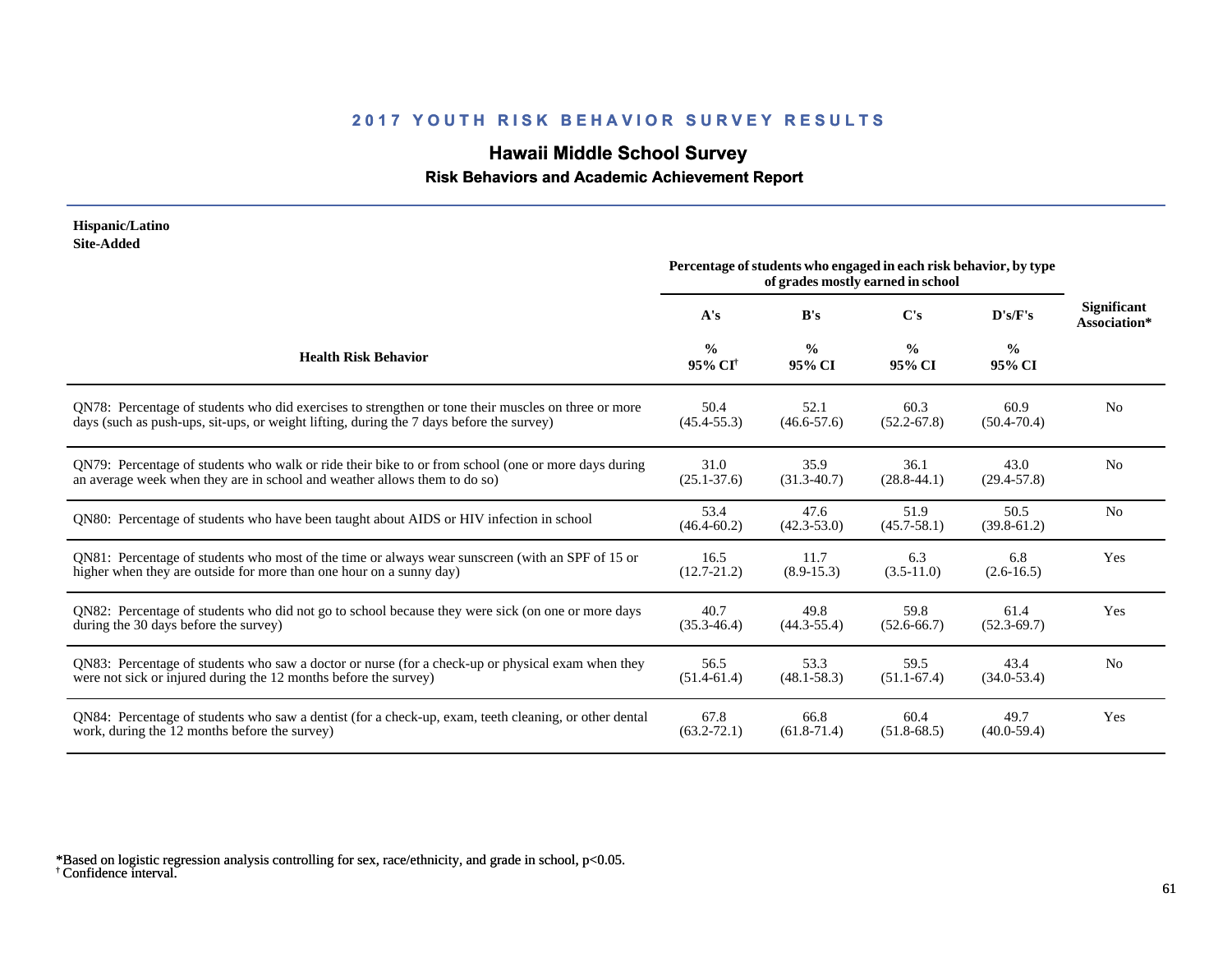# **Hawaii Middle School Survey**

### **Risk Behaviors and Academic Achievement Report**

#### **Hispanic/Latino Site-Added**

|                                                                                                                                                                                                                                            | Percentage of students who engaged in each risk behavior, by type<br>of grades mostly earned in school |                         |                         |                         |                                    |
|--------------------------------------------------------------------------------------------------------------------------------------------------------------------------------------------------------------------------------------------|--------------------------------------------------------------------------------------------------------|-------------------------|-------------------------|-------------------------|------------------------------------|
|                                                                                                                                                                                                                                            | A's                                                                                                    | B's                     | $\bf C's$               | D's/F's                 | <b>Significant</b><br>Association* |
| <b>Health Risk Behavior</b>                                                                                                                                                                                                                | $\frac{0}{0}$<br>95% CI <sup>†</sup>                                                                   | $\frac{0}{0}$<br>95% CI | $\frac{0}{0}$<br>95% CI | $\frac{0}{0}$<br>95% CI |                                    |
| QN85: Percentage of students who had a toothache (during the 12 months before the survey)                                                                                                                                                  | 26.0<br>$(21.7 - 31.0)$                                                                                | 27.4<br>$(22.7 - 32.7)$ | 28.3<br>$(23.2 - 34.0)$ | 28.2<br>$(18.8 - 40.0)$ | N <sub>0</sub>                     |
| QN86: Percentage of students who had been told by a doctor or nurse that they had asthma and who<br>still have asthma                                                                                                                      | 11.3<br>$(7.9-16.0)$                                                                                   | 9.0<br>$(6.3-12.6)$     | 14.5<br>$(10.3 - 20.1)$ | 27.7<br>$(17.4 - 41.1)$ | Yes                                |
| ON87: Percentage of students who think they definitely will not complete high school                                                                                                                                                       | 2.2<br>$(1.1-4.3)$                                                                                     | 3.7<br>$(1.9-6.8)$      | 2.4<br>$(1.0-5.7)$      | 5.8<br>$(2.5-12.9)$     | N <sub>o</sub>                     |
| QN88: Percentage of students who usually slept in the home of a friend, family member, or other<br>person because they had to leave their home or their parent or guardian cannot afford housing (during<br>the 30 days before the survey) | 3.6<br>$(1.8-6.8)$                                                                                     | 3.6<br>$(2.0-6.5)$      | 3.5<br>$(1.6 - 7.7)$    | 3.3<br>$(2.6-4.3)$      | N <sub>0</sub>                     |
| QN89: Percentage of students who reported there is at least one teacher or other adult in their school<br>that they can talk to if they have a problem                                                                                     | 69.7<br>$(62.8 - 75.8)$                                                                                | 67.5<br>$(62.1 - 72.4)$ | 67.4<br>$(60.0 - 74.0)$ | 61.2<br>$(47.7 - 73.1)$ | N <sub>0</sub>                     |
| QN90: Percentage of students who have a teacher or other adult at their school who really cares about<br>them                                                                                                                              | 51.4<br>$(45.5 - 57.3)$                                                                                | 53.5<br>$(46.9 - 60.0)$ | 50.6<br>$(42.1 - 59.2)$ | 45.9<br>$(31.9-60.6)$   | N <sub>0</sub>                     |
| QN91: Percentage of students who have an adult outside of school they can talk to about things that<br>are important to them                                                                                                               | 78.4<br>$(73.1 - 82.9)$                                                                                | 75.7<br>$(70.4 - 80.4)$ | 72.9<br>$(65.6 - 79.2)$ | 66.4<br>$(57.5 - 74.3)$ | Yes                                |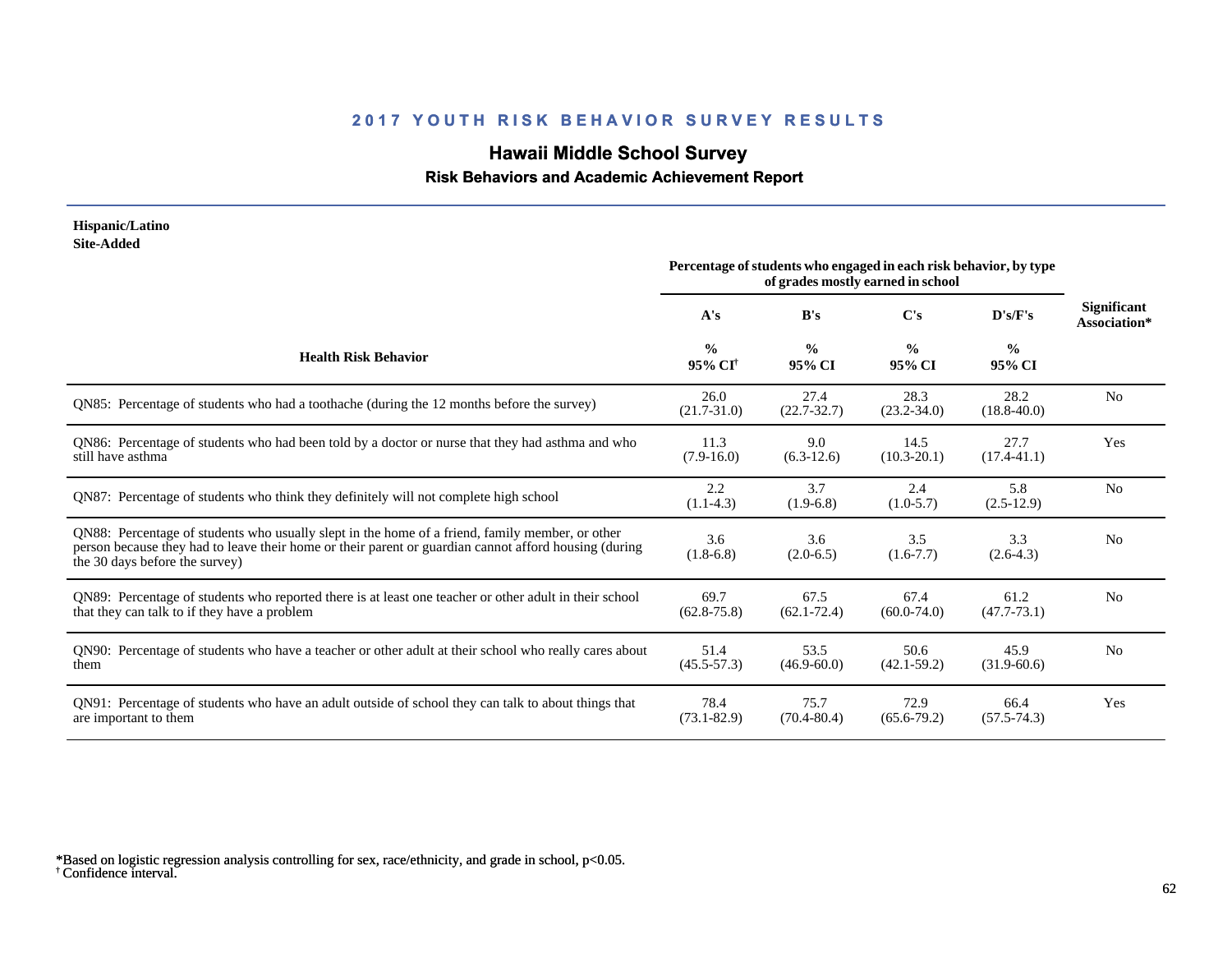# **Hawaii Middle School Survey**

### **Risk Behaviors and Academic Achievement Report**

| Hispanic/Latino<br><b>Site-Added</b>                                                                     |                                      |                                                                   |                                   |                         |                                    |
|----------------------------------------------------------------------------------------------------------|--------------------------------------|-------------------------------------------------------------------|-----------------------------------|-------------------------|------------------------------------|
|                                                                                                          |                                      | Percentage of students who engaged in each risk behavior, by type | of grades mostly earned in school |                         |                                    |
|                                                                                                          | A's                                  | B's                                                               | C's                               | D's/F's                 | <b>Significant</b><br>Association* |
| <b>Health Risk Behavior</b>                                                                              | $\frac{0}{0}$<br>95% CI <sup>†</sup> | $\frac{0}{0}$<br>95% CI                                           | $\frac{0}{0}$<br>95% CI           | $\frac{0}{0}$<br>95% CI |                                    |
| ON92: Percentage of students who have talked with at least one of their parents or another adult in      | 44.7                                 | 40.6                                                              | 39.9                              | 40.0                    | N <sub>0</sub>                     |
| their family about the dangers of tobacco, alcohol, or drug use (during the 12 months before the survey) | $(39.5 - 50.0)$                      | $(35.5 - 45.9)$                                                   | $(31.2 - 49.2)$                   | $(28.6 - 52.5)$         |                                    |
| QN93: Percentage of students who reported their parents or other adults in their family talked with      | 40.6                                 | 45.1                                                              | 42.2                              | 41.0                    | N <sub>o</sub>                     |
| them about what they expect them to do or not to do when it comes to sex                                 | $(34.8 - 46.7)$                      | $(40.1 - 50.3)$                                                   | $(33.0 - 52.1)$                   | $(28.6 - 54.6)$         |                                    |
| QN94: Percentage of students who ever talked with their parents or other adults in their family about    | 36.4                                 | 30.6                                                              | 29.8                              | 38.4                    | N <sub>0</sub>                     |
| how to say no to having sex                                                                              | $(30.9 - 42.2)$                      | $(25.5 - 36.3)$                                                   | $(24.3 - 35.9)$                   | $(31.2 - 46.2)$         |                                    |
| QN95: Percentage of students who most of the time or always get the kind of help they need (among        | 33.2                                 | 26.3                                                              | 14.3                              | 19.7                    | Yes                                |
| students who report having felt sad, empty, hopeless, angry, or anxious)                                 | $(28.0 - 38.9)$                      | $(21.4 - 31.9)$                                                   | $(9.3-21.5)$                      | $(12.2 - 30.3)$         |                                    |
| QN96: Percentage of students who have ever ridden in a car driven by someone, including the student,     | 25.3                                 | 36.4                                                              | 37.0                              | 38.1                    | Yes                                |
| who was "high" or had been using alcohol or drugs                                                        | $(20.5 - 30.7)$                      | $(30.8 - 42.4)$                                                   | $(29.8 - 44.7)$                   | $(25.0 - 53.2)$         |                                    |
| QN97: Percentage of students who ever use alcohol or drugs to relax, feel better about themselves, or    | 11.2                                 | 13.1                                                              | 22.8                              | 26.6                    | Yes                                |
| fit in                                                                                                   | $(8.2 - 15.1)$                       | $(9.6 - 17.6)$                                                    | $(16.9 - 30.1)$                   | $(14.9 - 42.8)$         |                                    |
| ON98: Percentage of students who ever use alcohol or drugs while they are alone                          | 8.6<br>$(5.8-12.5)$                  | 13.8<br>$(10.8-17.5)$                                             | 22.0<br>$(15.2 - 30.7)$           | 29.3<br>$(16.6 - 46.5)$ | Yes                                |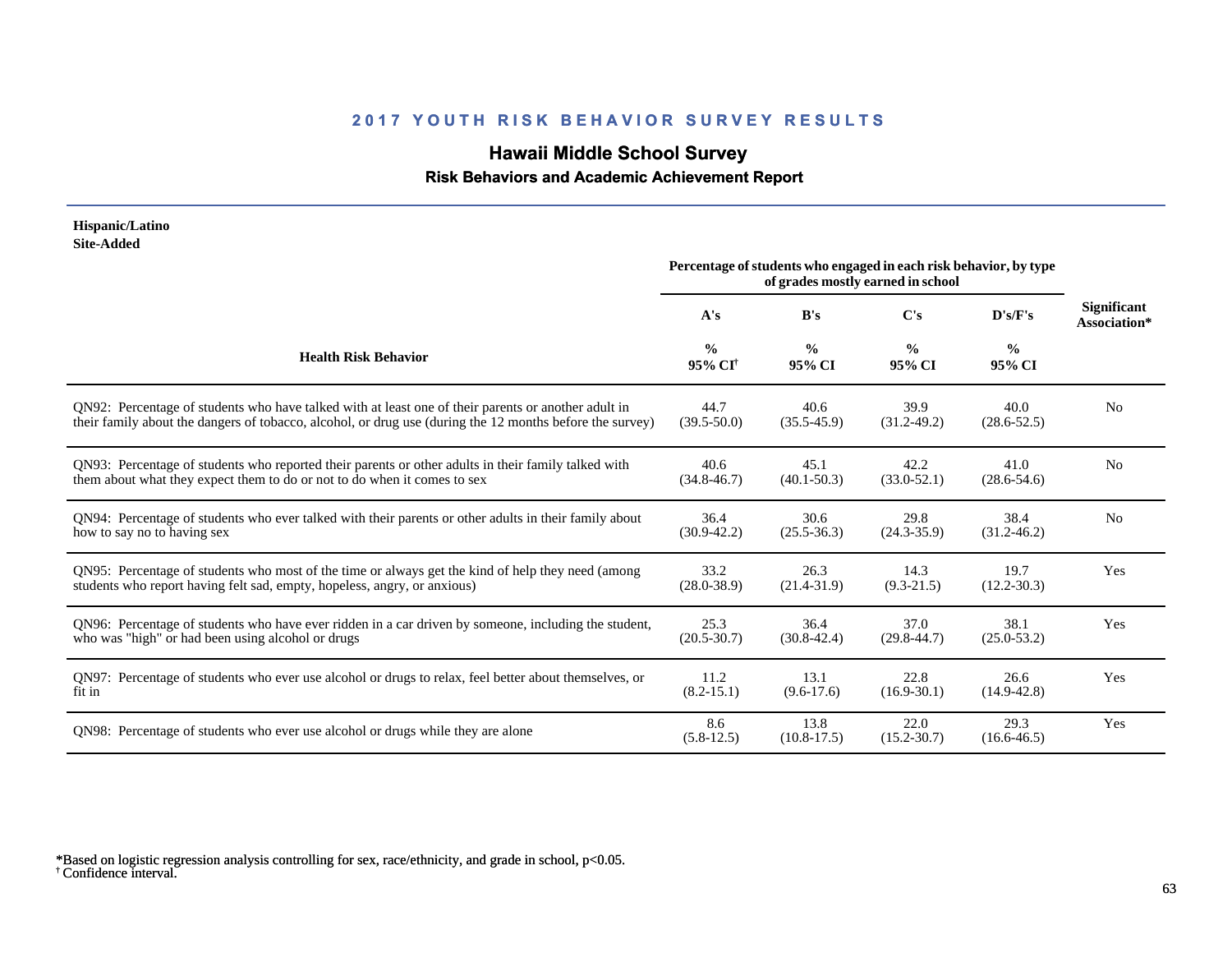# **Hawaii Middle School Survey**

### **Risk Behaviors and Academic Achievement Report**

#### **Hispanic/Latino Site-Added**

|                                                                                                      | Percentage of students who engaged in each risk behavior, by type<br>of grades mostly earned in school |                         |                         |                         |                                    |
|------------------------------------------------------------------------------------------------------|--------------------------------------------------------------------------------------------------------|-------------------------|-------------------------|-------------------------|------------------------------------|
|                                                                                                      | A's                                                                                                    | B's                     | $\bf C's$               | D's/F's                 | <b>Significant</b><br>Association* |
| <b>Health Risk Behavior</b>                                                                          | $\frac{0}{0}$<br>95% CI <sup>†</sup>                                                                   | $\frac{0}{0}$<br>95% CI | $\frac{0}{0}$<br>95% CI | $\frac{0}{0}$<br>95% CI |                                    |
| QN99: Percentage of students who ever forget things they did while using alcohol or drugs            | 6.0<br>$(3.6-9.9)$                                                                                     | 10.6<br>$(7.1 - 15.6)$  | 13.5<br>$(7.6-22.9)$    | 19.2<br>$(11.0-31.3)$   | Yes                                |
| QN100: Percentage of students who have family or friends that have told them that they should cut    | 8.1                                                                                                    | 9.4                     | 17.6                    | 20.3                    | Yes                                |
| down on their drinking or drug use                                                                   | $(5.5-11.8)$                                                                                           | $(6.9-12.7)$            | $(11.3 - 26.3)$         | $(12.0 - 32.0)$         |                                    |
| QN101: Percentage of students who have ever gotten into trouble while they were using alcohol or     | 5.9                                                                                                    | 8.6                     | 13.7                    | 16.3                    | Yes                                |
| drugs                                                                                                | $(3.5-10.0)$                                                                                           | $(5.9-12.5)$            | $(8.5-21.3)$            | $(9.8-25.9)$            |                                    |
| QN102: Percentage of students who have attended school under the influence of alcohol, marijuana, or | 9.1                                                                                                    | 13.2                    | 17.0                    | 26.8                    | Yes                                |
| other drugs (during the 12 months before the survey)                                                 | $(6.1-13.4)$                                                                                           | $(9.9-17.3)$            | $(11.9-23.7)$           | $(14.9 - 43.2)$         |                                    |
| QNNODNT: Percentage of students who never saw a dentist (for a check-up, exam, teeth cleaning, or    | 1.9                                                                                                    | 2.1                     | 2.6                     | 2.6                     | N <sub>0</sub>                     |
| other dental work)                                                                                   | $(1.0-3.3)$                                                                                            | $(0.8-5.3)$             | $(1.1-6.0)$             | $(0.6-11.5)$            |                                    |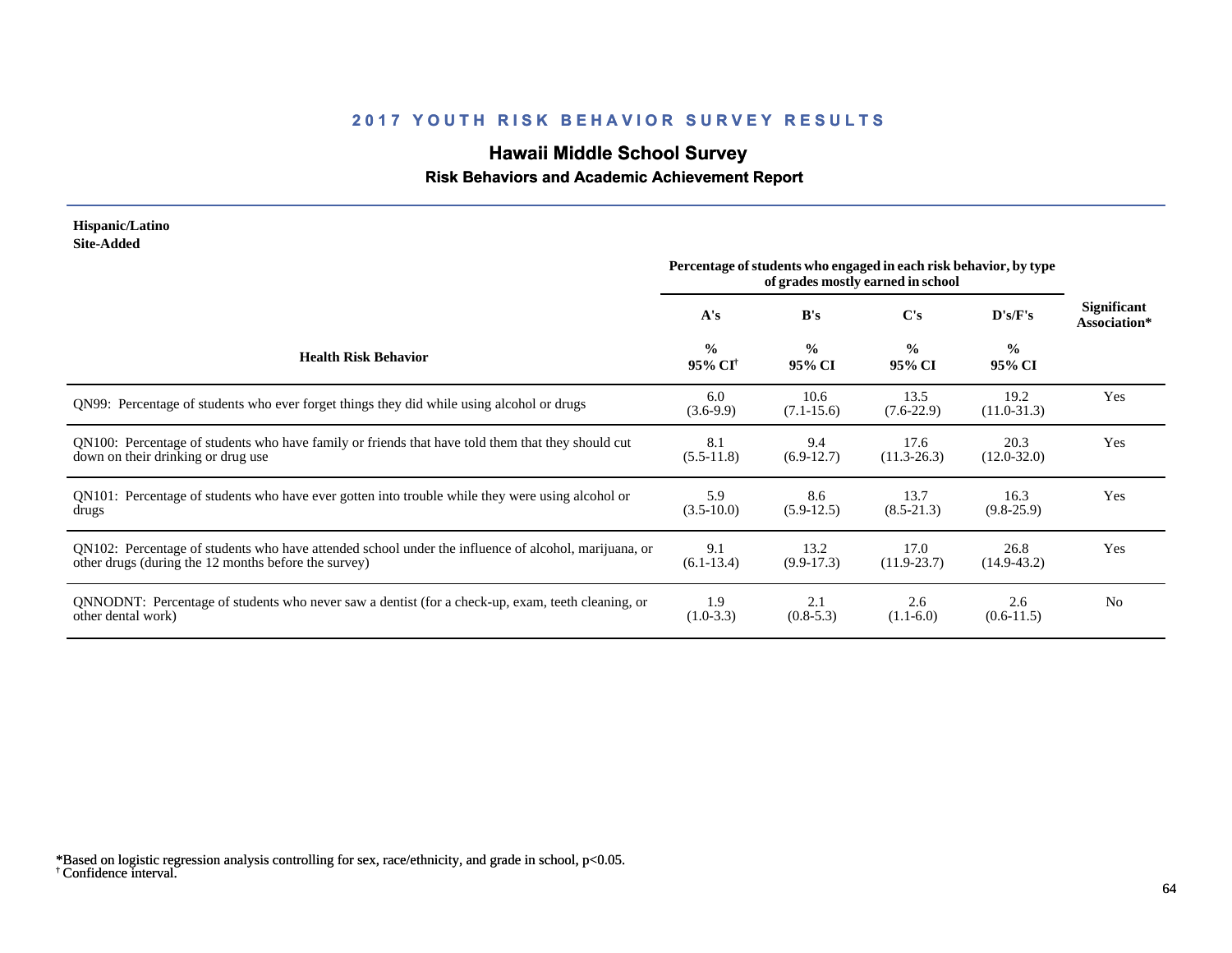# **Hawaii Middle School Survey**

#### **Risk Behaviors and Academic Achievement Report**

#### **White\* Unintentional Injuries/Violence**

|                                                                                                                                                           | Percentage of students who engaged in each risk behavior, by type<br>of grades mostly earned in school |                         |                         |                         |                                                       |
|-----------------------------------------------------------------------------------------------------------------------------------------------------------|--------------------------------------------------------------------------------------------------------|-------------------------|-------------------------|-------------------------|-------------------------------------------------------|
|                                                                                                                                                           | A's                                                                                                    | B's                     | $\bf C's$               | D's/F's                 | <b>Significant</b><br><b>Association</b> <sup>†</sup> |
| <b>Health Risk Behavior</b>                                                                                                                               | $\frac{0}{0}$<br>95% CI <sup>§</sup>                                                                   | $\frac{0}{0}$<br>95% CI | $\frac{0}{0}$<br>95% CI | $\frac{0}{0}$<br>95% CI |                                                       |
| QN12: Percentage of students who were ever bullied on school property                                                                                     | 41.7<br>$(34.9 - 48.9)$                                                                                | 54.0<br>$(40.6 - 66.9)$ | 45.9<br>$(32.1 - 60.3)$ |                         |                                                       |
| QN13: Percentage of students who were ever electronically bullied (counting being bullied through<br>texting, Instagram, Facebook, or other social media) | 20.0<br>$(13.6 - 28.3)$                                                                                | 23.8<br>$(15.5 - 34.6)$ | 32.0<br>$(23.8 - 41.5)$ |                         |                                                       |
| QN14: Percentage of students who ever seriously thought about killing themselves                                                                          | 11.7<br>$(7.5-17.6)$                                                                                   | 16.8<br>$(7.5-33.5)$    | 31.8<br>$(23.0-42.1)$   |                         |                                                       |
| QN15: Percentage of students who ever made a plan about how they would kill themselves                                                                    | 10.0<br>$(5.9-16.3)$                                                                                   | 12.2<br>$(6.0-23.4)$    | 26.4<br>$(16.7-39.1)$   |                         |                                                       |
| ON <sub>16</sub> : Percentage of students who ever tried to kill themselves                                                                               | 5.9<br>$(3.0-11.2)$                                                                                    | 5.0<br>$(1.1-19.4)$     | 15.1<br>$(4.7-39.0)$    |                         |                                                       |

\*Non-Hispanic.

† Based on logistic regression analysis controlling for sex, race/ethnicity, and grade in school, p<0.05.

§Confidence interval.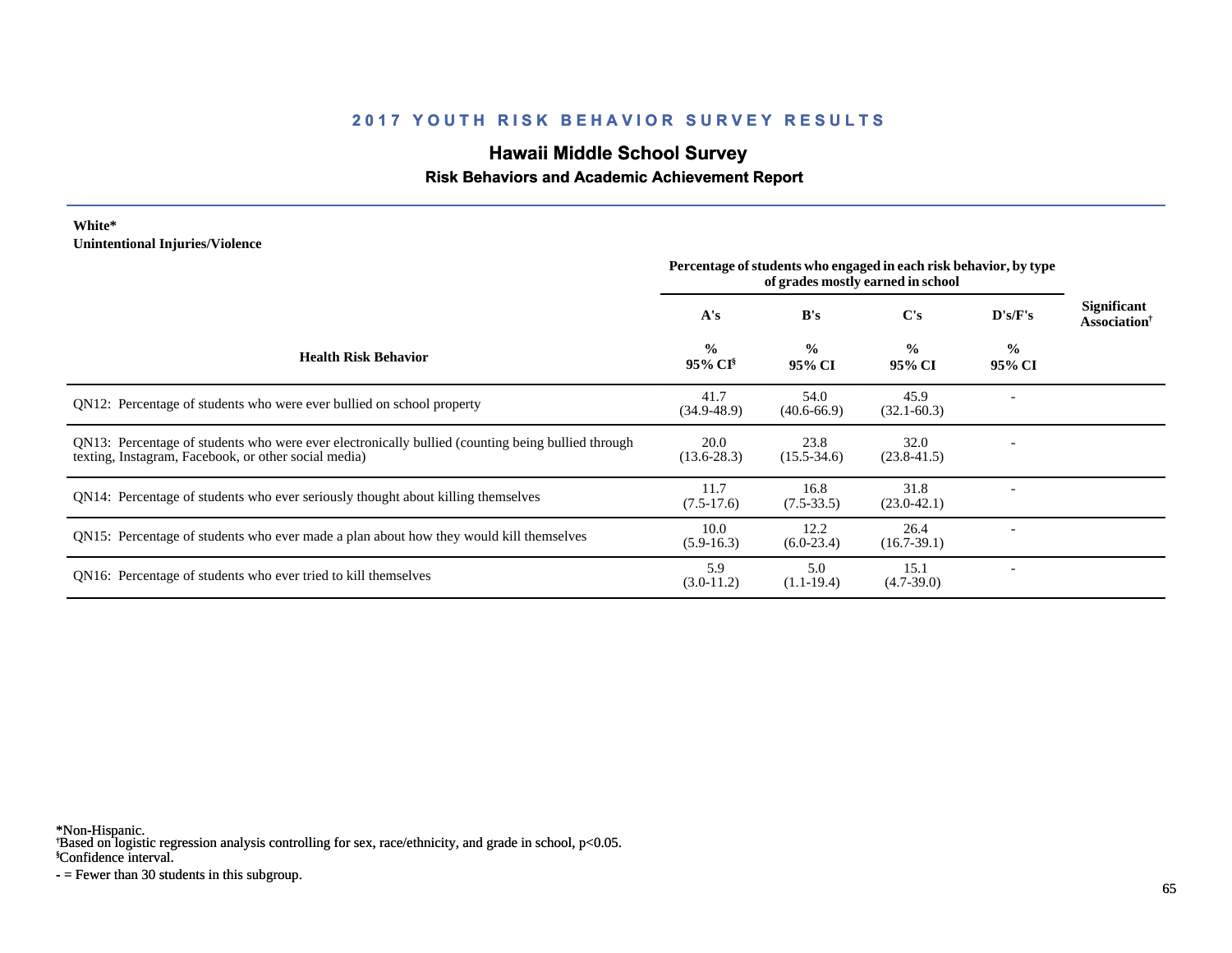# **Hawaii Middle School Survey**

### **Risk Behaviors and Academic Achievement Report**

| White*      |  |
|-------------|--|
| Tobacco Use |  |

| TODUCCO CDC                                                                                                                                                                                                                                                                                                     | Percentage of students who engaged in each risk behavior, by type<br>of grades mostly earned in school |                         |                         |                          |                                                       |
|-----------------------------------------------------------------------------------------------------------------------------------------------------------------------------------------------------------------------------------------------------------------------------------------------------------------|--------------------------------------------------------------------------------------------------------|-------------------------|-------------------------|--------------------------|-------------------------------------------------------|
|                                                                                                                                                                                                                                                                                                                 | A's                                                                                                    | B's                     | $\bf C's$               | D's/F's                  | <b>Significant</b><br><b>Association</b> <sup>†</sup> |
| <b>Health Risk Behavior</b>                                                                                                                                                                                                                                                                                     | $\frac{0}{0}$<br>95% CI <sup>§</sup>                                                                   | $\frac{0}{0}$<br>95% CI | $\frac{0}{0}$<br>95% CI | $\frac{0}{0}$<br>95% CI  |                                                       |
| QN18: Percentage of students who tried cigarette smoking for the first time before age 11 years (even<br>one or two puffs)                                                                                                                                                                                      | 0.7<br>$(0.2 - 3.2)$                                                                                   | 1.2<br>$(0.3-4.3)$      | 1.8<br>$(0.2 - 13.4)$   |                          |                                                       |
| QN19: Percentage of students who currently smoked cigarettes (on at least 1 day during the 30 days<br>before the survey)                                                                                                                                                                                        | 1.3<br>$(0.4 - 4.7)$                                                                                   | 0.1<br>$(0.0-0.9)$      | 3.5<br>$(0.7-15.9)$     |                          |                                                       |
| QN21: Percentage of students who ever used an electronic vapor product (including e-cigarettes,<br>e-cigars, e-pipes, vape pipes, vaping pens, e-hookahs, and hookah pens [such as blu, NJOY, Vuse,<br>MarkTen, Logic, Vapin Plus, eGo, and Halo])                                                              | 11.5<br>$(6.5-19.4)$                                                                                   | 19.3<br>$(11.0-31.8)$   | 21.5<br>$(8.4 - 44.9)$  |                          |                                                       |
| QN22: Percentage of students who currently used an electronic vapor product (including e-cigarettes,<br>e-cigars, e-pipes, vape pipes, vaping pens, e-hookahs, and hookah pens [such as blu, NJOY, Vuse,<br>MarkTen, Logic, Vapin Plus, eGo, and Halo], on at least 1 day during the 30 days before the survey) | 3.7<br>$(1.6-8.2)$                                                                                     | 5.4<br>$(2.4-11.9)$     | 9.2<br>$(3.5-21.9)$     | $\overline{\phantom{a}}$ |                                                       |

\*Non-Hispanic.

† Based on logistic regression analysis controlling for sex, race/ethnicity, and grade in school, p<0.05.

§Confidence interval.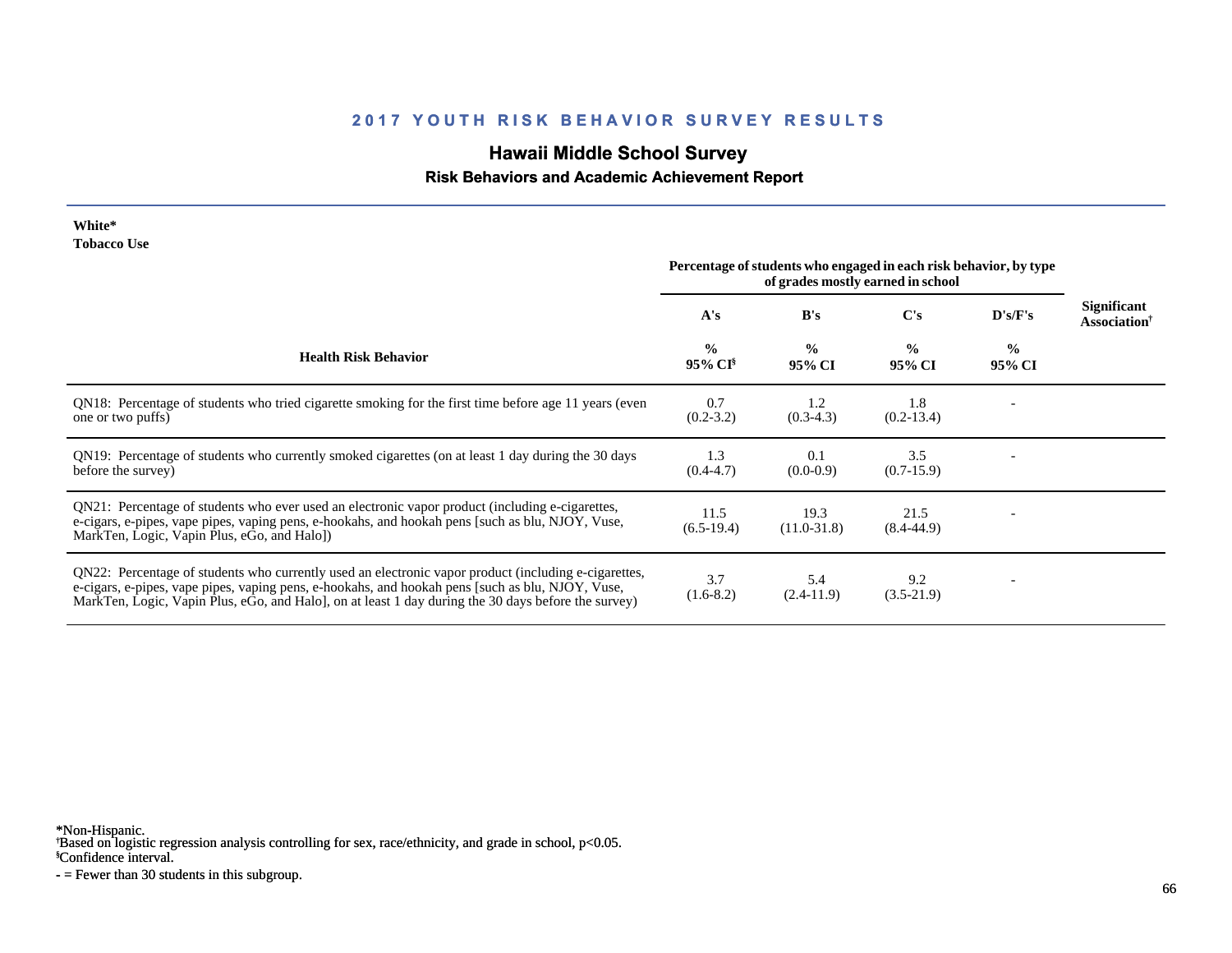### **Hawaii Middle School Survey**

### **Risk Behaviors and Academic Achievement Report**

#### **White\* Alcohol/Other Drug Use**

|                                                                                                                                                                                                                                                  | Percentage of students who engaged in each risk behavior, by type<br>of grades mostly earned in school |                         |                         |                          |                                                       |
|--------------------------------------------------------------------------------------------------------------------------------------------------------------------------------------------------------------------------------------------------|--------------------------------------------------------------------------------------------------------|-------------------------|-------------------------|--------------------------|-------------------------------------------------------|
|                                                                                                                                                                                                                                                  | A's                                                                                                    | B's                     | $\bf C's$               | D's/F's                  | <b>Significant</b><br><b>Association</b> <sup>†</sup> |
| <b>Health Risk Behavior</b>                                                                                                                                                                                                                      | $\frac{0}{0}$<br>95% CI <sup>§</sup>                                                                   | $\frac{0}{0}$<br>95% CI | $\frac{0}{0}$<br>95% CI | $\frac{0}{0}$<br>95% CI  |                                                       |
| QN27: Percentage of students who drank alcohol for the first time before age 11 years (other than a<br>few sips)                                                                                                                                 | 4.8<br>$(2.0-10.7)$                                                                                    | 10.8<br>$(3.9-26.6)$    | 19.1<br>$(6.7-43.8)$    |                          |                                                       |
| QN29: Percentage of students who tried marijuana for the first time before age 11 years                                                                                                                                                          | 0.7<br>$(0.2-2.9)$                                                                                     | 0.9<br>$(0.1-6.3)$      | 0.0                     |                          |                                                       |
| QN30: Percentage of students who ever used cocaine (any form of cocaine, including powder, crack,<br>or freebase)                                                                                                                                | 0.0                                                                                                    | 0.0                     | 1.7<br>$(0.2-13.1)$     | $\overline{\phantom{a}}$ |                                                       |
| QN33: Percentage of students who ever took prescription pain medicine without a doctor's<br>prescription or differently than how a doctor told them to use it (counting drugs such as codeine,<br>Vicodin, Oxycontin, hydrocodone, and Percocet) | 2.0<br>$(0.7 - 5.4)$                                                                                   | 5.6<br>$(1.3-20.6)$     | 1.6<br>$(0.2-11.8)$     | $\overline{\phantom{a}}$ |                                                       |

\*Non-Hispanic.

† Based on logistic regression analysis controlling for sex, race/ethnicity, and grade in school, p<0.05.

§Confidence interval.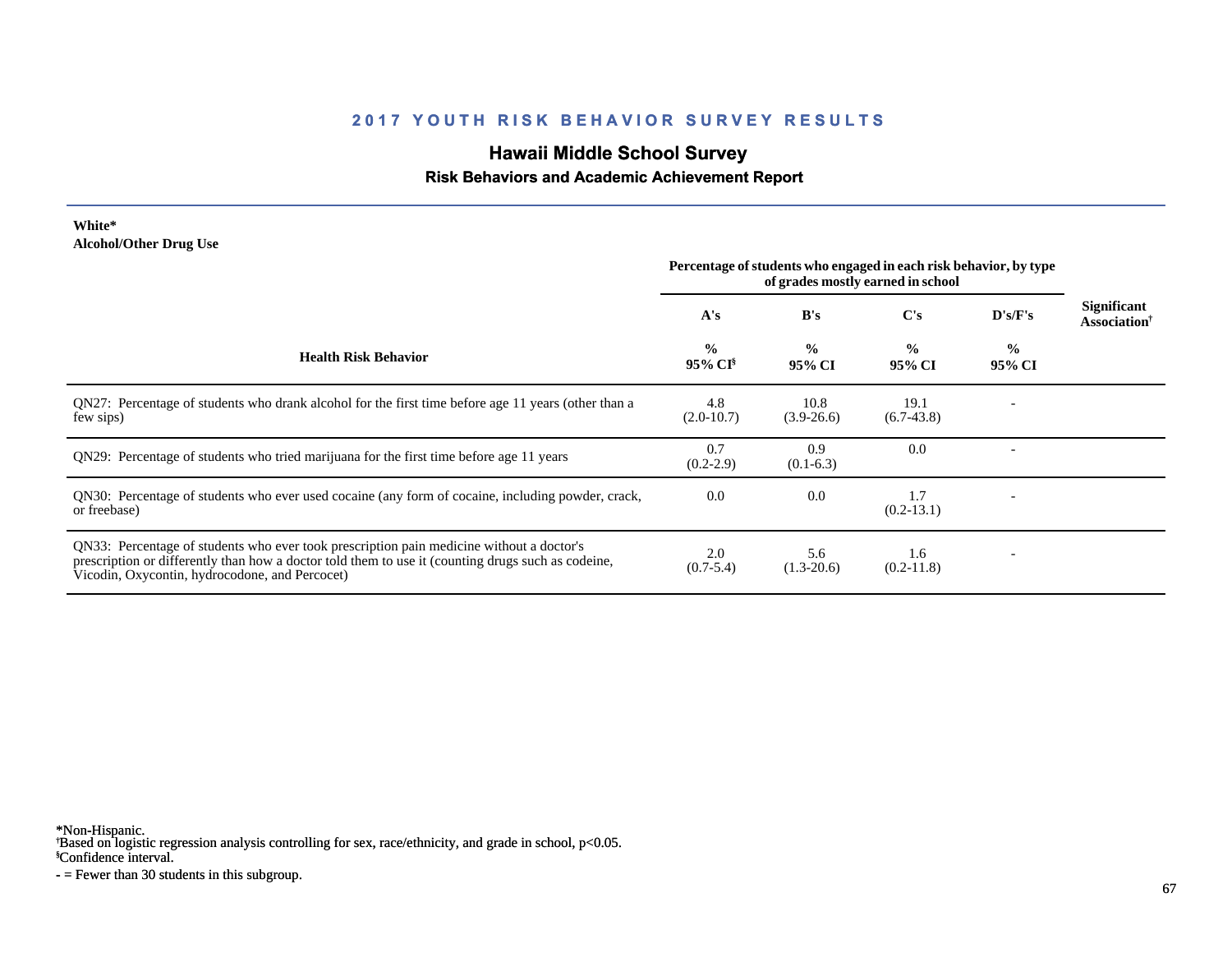# **Hawaii Middle School Survey**

### **Risk Behaviors and Academic Achievement Report**

| White*<br><b>Sexual Behaviors</b>                                                              | Percentage of students who engaged in each risk behavior, by type<br>of grades mostly earned in school |                         |                         |                          |                                                       |
|------------------------------------------------------------------------------------------------|--------------------------------------------------------------------------------------------------------|-------------------------|-------------------------|--------------------------|-------------------------------------------------------|
|                                                                                                | A's                                                                                                    | B's                     | $\bf C's$               | D's/F's                  | <b>Significant</b><br><b>Association</b> <sup>†</sup> |
| <b>Health Risk Behavior</b>                                                                    | $\frac{6}{9}$<br>95% CI <sup>§</sup>                                                                   | $\frac{0}{0}$<br>95% CI | $\frac{0}{0}$<br>95% CI | $\frac{6}{9}$<br>95% CI  |                                                       |
| QN35: Percentage of students who had sexual intercourse for the first time before age 11 years | 0.9<br>$(0.2 - 3.8)$                                                                                   | 0.0                     | 8.9<br>$(3.2 - 22.2)$   | $\overline{\phantom{a}}$ |                                                       |
| QN36: Percentage of students who ever had sexual intercourse with three or more persons        | 0.3<br>$(0.0-2.5)$                                                                                     | 0.0                     | 0.0                     |                          |                                                       |

\*Non-Hispanic.

† Based on logistic regression analysis controlling for sex, race/ethnicity, and grade in school, p<0.05.

§Confidence interval.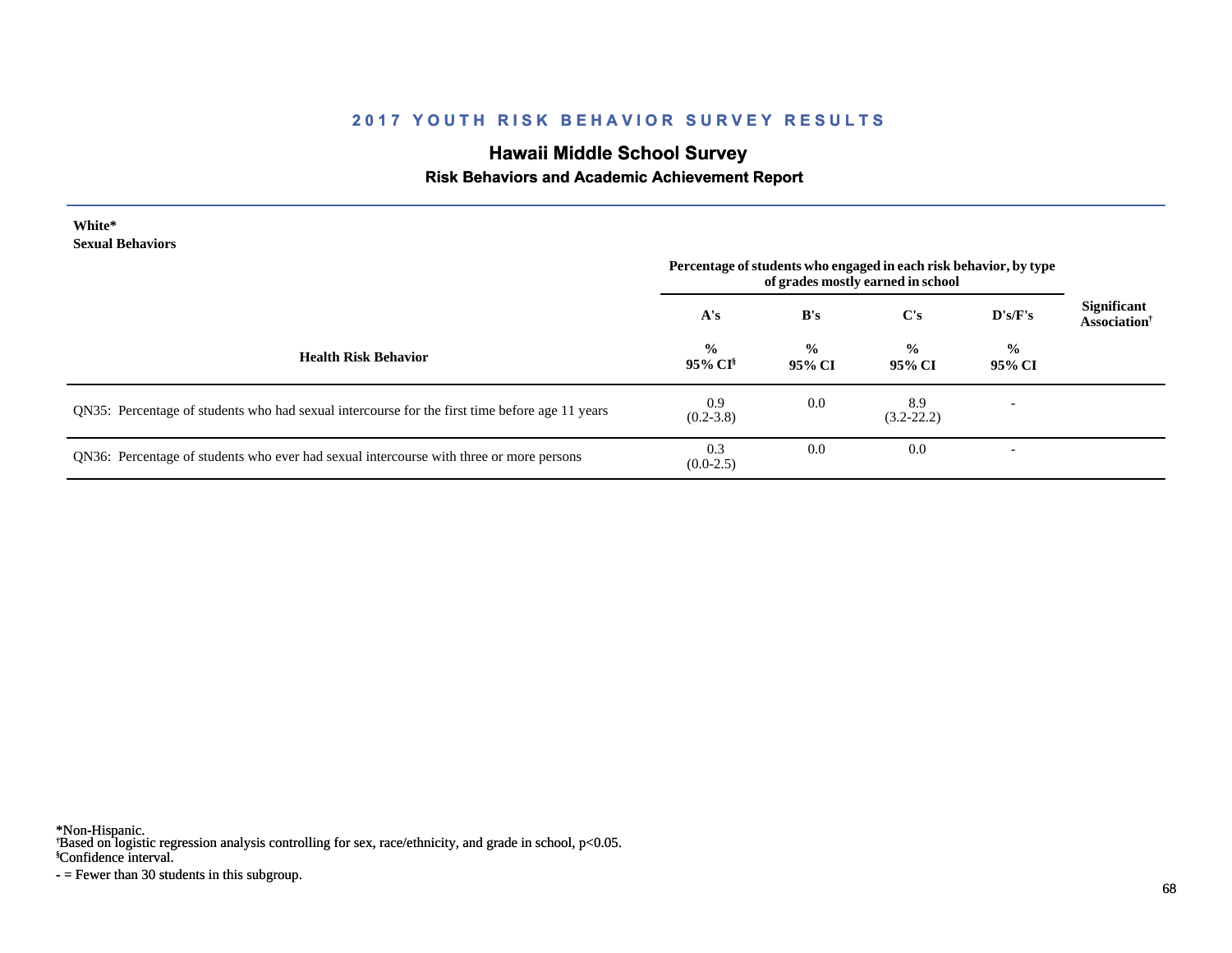# **Hawaii Middle School Survey**

### **Risk Behaviors and Academic Achievement Report**

| White*<br><b>Dietary Behaviors</b>                                                                        |                                                                         |                         | Percentage of students who engaged in each risk behavior, by type |                         |                      |
|-----------------------------------------------------------------------------------------------------------|-------------------------------------------------------------------------|-------------------------|-------------------------------------------------------------------|-------------------------|----------------------|
|                                                                                                           | of grades mostly earned in school<br>$\bf C's$<br>B's<br>D's/F's<br>A's |                         |                                                                   | <b>Significant</b>      |                      |
| <b>Health Risk Behavior</b>                                                                               | $\frac{0}{0}$<br>95% CI <sup>§</sup>                                    | $\frac{0}{0}$<br>95% CI | $\frac{0}{0}$<br>95% CI                                           | $\frac{0}{0}$<br>95% CI | <b>Association</b> † |
| QN38: Percentage of students who described themselves as slightly or very overweight                      | 16.1<br>$(9.9-25.1)$                                                    | 32.1<br>$(21.7-44.6)$   | 24.6<br>$(15.7 - 36.3)$                                           |                         |                      |
| QN39: Percentage of students who were trying to lose weight                                               | 25.2<br>$(17.4 - 35.0)$                                                 | 32.2<br>$(24.1 - 41.6)$ | 35.5<br>$(26.8 - 45.2)$                                           |                         |                      |
| QN40: Percentage of students who did not eat breakfast (during the 7 days before the survey)              | 2.9<br>$(1.2 - 7.1)$                                                    | 8.1<br>$(3.2-18.9)$     | 19.1<br>$(6.4 - 44.8)$                                            |                         |                      |
| QNBK7DAY: Percentage of students who ate breakfast on all 7 days (during the 7 days before the<br>survey) | 63.2<br>$(52.9 - 72.4)$                                                 | 46.4<br>$(31.0-62.6)$   | 30.2<br>$(14.4 - 52.8)$                                           |                         |                      |

\*Non-Hispanic.

† Based on logistic regression analysis controlling for sex, race/ethnicity, and grade in school, p<0.05.

§Confidence interval.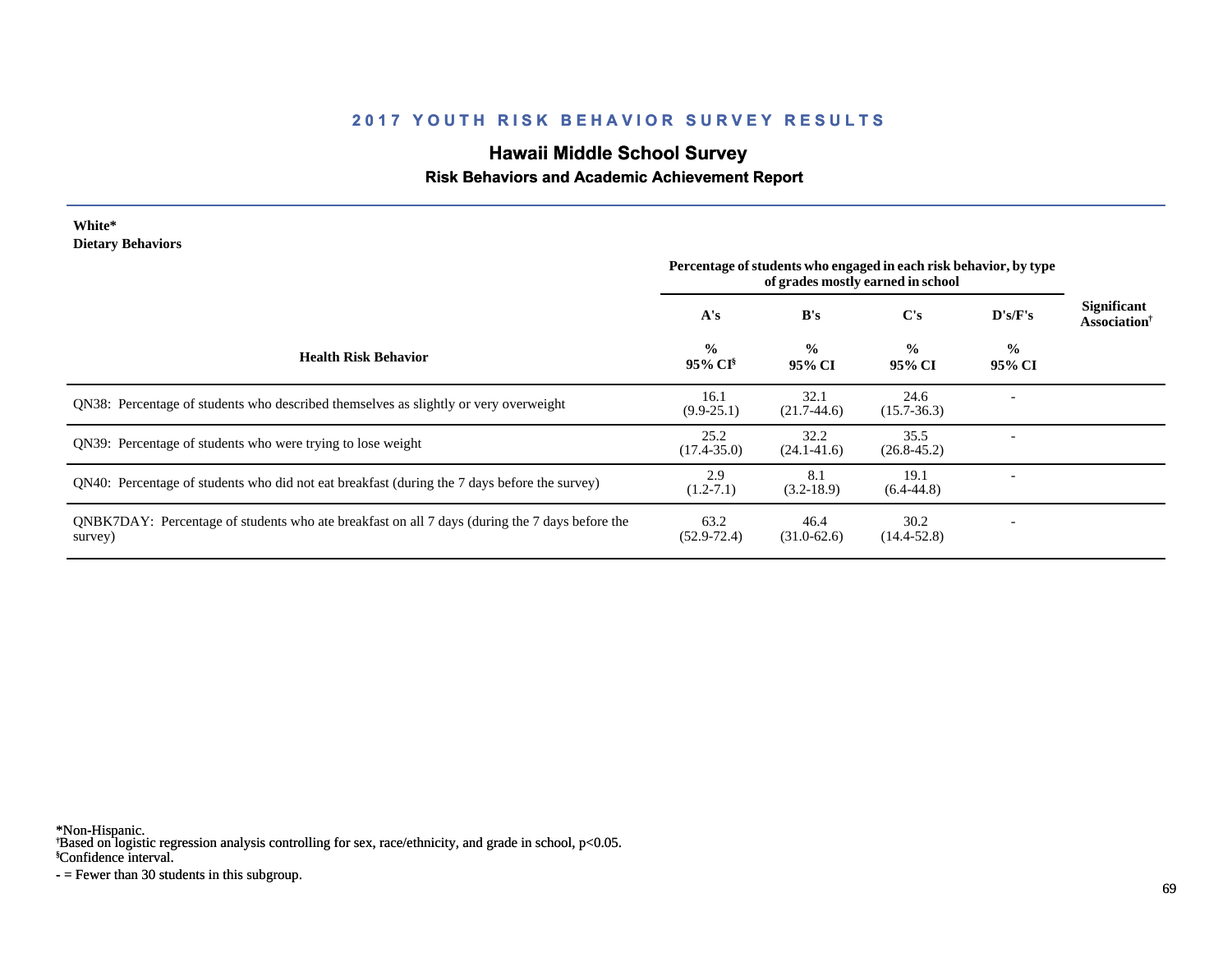# **Hawaii Middle School Survey**

 **Risk Behaviors and Academic Achievement Report**

| White*<br><b>Physical Activity</b>                                                                                                                                                                                                                                                                                                                   |                                                                                                        |                         |                         |                         |                                                       |
|------------------------------------------------------------------------------------------------------------------------------------------------------------------------------------------------------------------------------------------------------------------------------------------------------------------------------------------------------|--------------------------------------------------------------------------------------------------------|-------------------------|-------------------------|-------------------------|-------------------------------------------------------|
|                                                                                                                                                                                                                                                                                                                                                      | Percentage of students who engaged in each risk behavior, by type<br>of grades mostly earned in school |                         |                         |                         |                                                       |
|                                                                                                                                                                                                                                                                                                                                                      | A's                                                                                                    | B's                     | C's                     | D's/F's                 | <b>Significant</b><br><b>Association</b> <sup>†</sup> |
| <b>Health Risk Behavior</b>                                                                                                                                                                                                                                                                                                                          | $\frac{0}{0}$<br>95% CI                                                                                | $\frac{0}{0}$<br>95% CI | $\frac{0}{0}$<br>95% CI | $\frac{0}{0}$<br>95% CI |                                                       |
| QN41: Percentage of students who were physically active at least 60 minutes per day on 5 or more<br>days (in any kind of physical activity that increased their heart rate and made them breathe hard some<br>of the time during the 7 days before the survey)                                                                                       | 66.1<br>$(57.6 - 73.6)$                                                                                | 59.7<br>$(47.7 - 70.6)$ | 59.9<br>$(45.4 - 72.9)$ |                         |                                                       |
| QNPA0DAY: Percentage of students who did not participate in at least 60 minutes of physical activity<br>on at least 1 day (in any kind of physical activity that increased their heart rate and made them breathe<br>hard some of the time during the 7 days before the survey)                                                                      | 2.5<br>$(0.6-10.1)$                                                                                    | 12.5<br>$(6.7 - 22.3)$  | 8.4<br>$(3.3-19.6)$     |                         |                                                       |
| QNPA7DAY: Percentage of students who were physically active at least 60 minutes per day on all 7<br>days (in any kind of physical activity that increased their heart rate and made them breathe hard some<br>of the time during the 7 days before the survey)                                                                                       | 30.9<br>$(24.6 - 38.1)$                                                                                | 27.2<br>$(15.9 - 42.4)$ | 24.0<br>$(12.9-40.1)$   |                         |                                                       |
| QN42: Percentage of students who watched television 3 or more hours per day (on an average school<br>day)                                                                                                                                                                                                                                            | 24.3<br>$(19.6 - 29.8)$                                                                                | 14.8<br>$(7.8-26.1)$    | 26.4<br>$(16.4 - 39.6)$ |                         |                                                       |
| QN43: Percentage of students who played video or computer games or used a computer 3 or more<br>hours per day (counting time spent on things such as Xbox, PlayStation, an iPad or other tablet, a<br>smartphone, texting, YouTube, Instagram, Facebook, or other social media, for something that was not<br>school work, on an average school day) | 31.0<br>$(21.1 - 43.0)$                                                                                | 43.1<br>$(33.1 - 53.7)$ | 59.5<br>$(41.6 - 75.2)$ |                         |                                                       |
| QN44: Percentage of students who attended physical education (PE) classes on 1 or more days (in an<br>average week when they were in school)                                                                                                                                                                                                         | 49.1<br>$(34.5 - 63.9)$                                                                                | 48.0<br>$(36.6 - 59.5)$ | 65.4<br>$(56.5 - 73.4)$ |                         |                                                       |

\*Non-Hispanic.

† Based on logistic regression analysis controlling for sex, race/ethnicity, and grade in school, p<0.05.

§Confidence interval.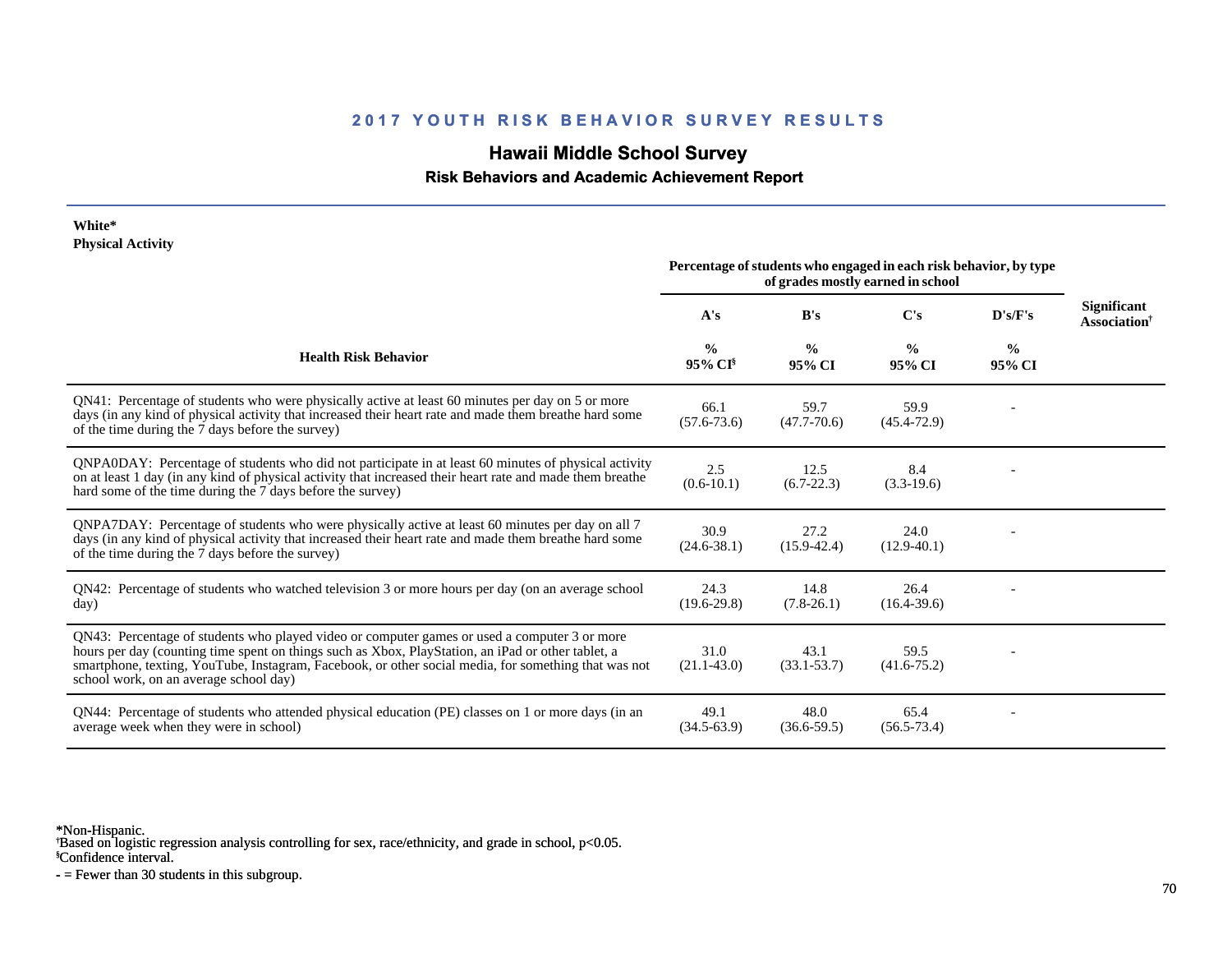# **Hawaii Middle School Survey**

### **Risk Behaviors and Academic Achievement Report**

| White*                   |  |
|--------------------------|--|
| <b>Physical Activity</b> |  |

|                                                                                                                                                                                  | Percentage of students who engaged in each risk behavior, by type<br>of grades mostly earned in school |                         |                         |                         |                                                       |
|----------------------------------------------------------------------------------------------------------------------------------------------------------------------------------|--------------------------------------------------------------------------------------------------------|-------------------------|-------------------------|-------------------------|-------------------------------------------------------|
|                                                                                                                                                                                  | A's                                                                                                    | B's                     | $\bf C's$               | D's/F's                 | <b>Significant</b><br><b>Association</b> <sup>†</sup> |
| <b>Health Risk Behavior</b>                                                                                                                                                      | $\frac{0}{0}$<br>95% CI <sup>§</sup>                                                                   | $\frac{0}{0}$<br>95% CI | $\frac{0}{0}$<br>95% CI | $\frac{6}{9}$<br>95% CI |                                                       |
| ONDLYPE: Percentage of students who attended physical education (PE) classes on all 5 days (in an<br>average week when they were in school)                                      | 7.8<br>$(3.3-17.1)$                                                                                    | 8.9<br>$(5.3-14.6)$     | 27.1<br>$(11.4 - 51.7)$ |                         |                                                       |
| QN45: Percentage of students who played on at least one sports team (counting any teams run by their<br>school or community groups, during the past 12 months before the survey) | 69.3<br>$(61.0 - 76.6)$                                                                                | 44.7<br>$(36.1 - 53.7)$ | 33.0<br>$(18.6 - 51.6)$ |                         |                                                       |
| QN46: Percentage of students who had a concussion from playing a sport or being physically active<br>(one or more times during the 12 months before the survey)                  | 12.2<br>$(7.4-19.6)$                                                                                   | 4.4<br>$(1.8-10.7)$     | 17.6<br>$(4.4 - 49.8)$  |                         |                                                       |
| QN48: Percentage of students who got 8 or more hours of sleep (on an average school night)                                                                                       | 67.4<br>$(58.7 - 75.1)$                                                                                | 72.1<br>$(62.3 - 80.1)$ | 49.4<br>$(34.9 - 63.9)$ |                         |                                                       |

\*Non-Hispanic.

† Based on logistic regression analysis controlling for sex, race/ethnicity, and grade in school, p<0.05.

§Confidence interval.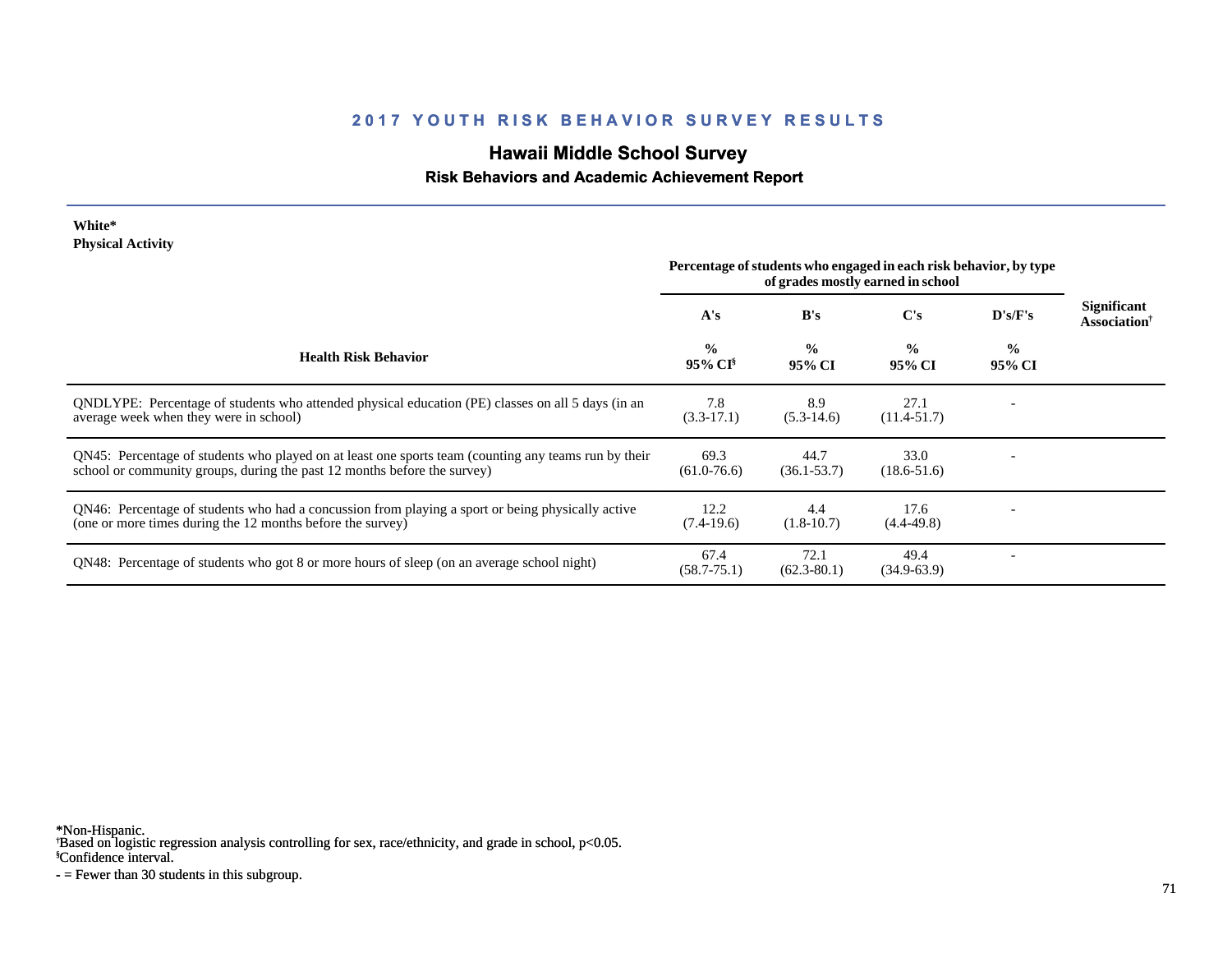# **Hawaii Middle School Survey**

#### **Risk Behaviors and Academic Achievement Report**

| White*<br><b>Other</b>                                                                        | Percentage of students who engaged in each risk behavior, by type<br>of grades mostly earned in school |                         |                         |                          |                                                |
|-----------------------------------------------------------------------------------------------|--------------------------------------------------------------------------------------------------------|-------------------------|-------------------------|--------------------------|------------------------------------------------|
|                                                                                               | A's                                                                                                    | B's                     | $\bf C's$               | $\bf{D's/F's}$           | Significant<br><b>Association</b> <sup>†</sup> |
| <b>Health Risk Behavior</b>                                                                   | $\frac{6}{10}$<br>95% CI <sup>§</sup>                                                                  | $\frac{0}{0}$<br>95% CI | $\frac{0}{0}$<br>95% CI | $\frac{0}{0}$<br>95% CI  |                                                |
| QN47: Percentage of students who had ever been told by a doctor or nurse that they had asthma | 18.6<br>$(14.1 - 24.2)$                                                                                | 11.2<br>$(6.0-20.2)$    | 21.1<br>$(13.5 - 31.5)$ | $\overline{\phantom{0}}$ |                                                |

\*Non-Hispanic.

† Based on logistic regression analysis controlling for sex, race/ethnicity, and grade in school, p<0.05.

§Confidence interval.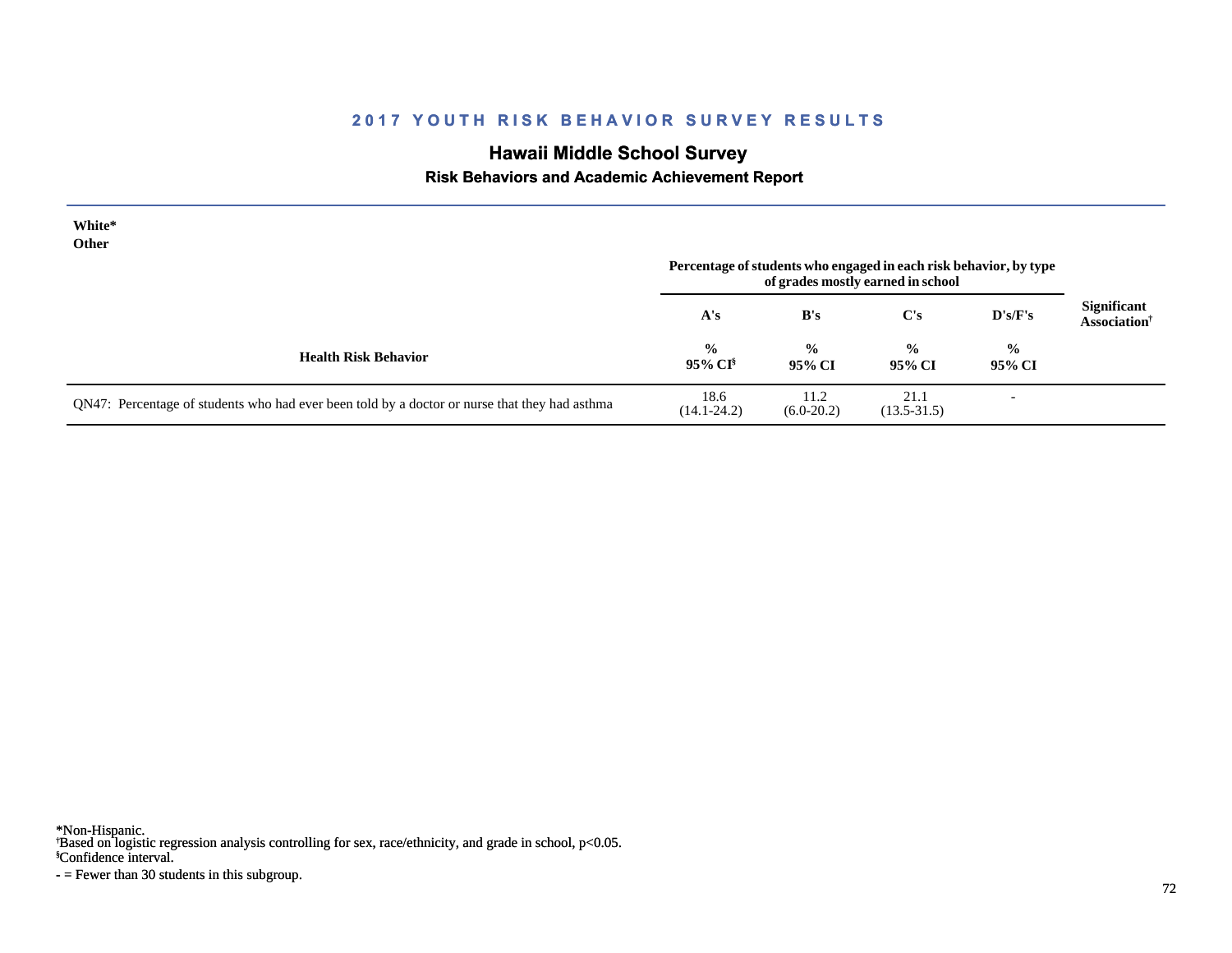# **Hawaii Middle School Survey**

 **Risk Behaviors and Academic Achievement Report**

| White*<br><b>Site-Added</b>                                                                                                                                                          |                                                                                                        |                         |                         |                         |                                                       |
|--------------------------------------------------------------------------------------------------------------------------------------------------------------------------------------|--------------------------------------------------------------------------------------------------------|-------------------------|-------------------------|-------------------------|-------------------------------------------------------|
|                                                                                                                                                                                      | Percentage of students who engaged in each risk behavior, by type<br>of grades mostly earned in school |                         |                         |                         |                                                       |
|                                                                                                                                                                                      | A's                                                                                                    | B's                     | C's                     | D's/F's                 | <b>Significant</b><br><b>Association</b> <sup>†</sup> |
| <b>Health Risk Behavior</b>                                                                                                                                                          | $\frac{0}{0}$<br>95% CI                                                                                | $\frac{0}{0}$<br>95% CI | $\frac{0}{0}$<br>95% CI | $\frac{6}{6}$<br>95% CI |                                                       |
| QN50: Percentage of students who report they do not describe themselves as only one race or ethnicity                                                                                | 17.3<br>$(13.3 - 22.3)$                                                                                | 25.2<br>$(17.3 - 35.0)$ | 29.8<br>$(22.1 - 38.8)$ |                         |                                                       |
| QN51: Percentage of students who reported that either of their parents or other adults in their family<br>are serving on active duty in the military                                 | 51.2<br>$(30.1 - 71.9)$                                                                                | 47.5<br>$(20.8 - 75.7)$ | 55.0<br>$(23.3 - 83.1)$ |                         |                                                       |
| QN52: Percentage of students who have serious difficulty concentrating, remembering, or making<br>decisions (because of a physical, mental, or emotional problem)                    | 9.0<br>$(6.6-12.3)$                                                                                    | 21.5<br>$(13.5 - 32.6)$ | 18.5<br>$(11.8 - 27.7)$ |                         |                                                       |
| QN53: Percentage of students who carried a weapon (such as a gun, knife, or club, during the 12<br>months before the survey)                                                         | 12.7<br>$(8.7-18.2)$                                                                                   | 10.6<br>$(4.7 - 22.0)$  | 5.3<br>$(1.4-17.5)$     |                         |                                                       |
| QN54: Percentage of students who did not go to school because they felt they would be unsafe at<br>school or on their way to or from school (during the 12 months before the survey) | 2.5<br>$(1.0-6.3)$                                                                                     | 12.4<br>$(7.2 - 20.5)$  | 10.4<br>$(2.9 - 31.3)$  |                         |                                                       |
| QN55: Percentage of students who have been in a physical fight (during the 12 months before the<br>survey)                                                                           | 4.5<br>$(2.0-9.9)$                                                                                     | 8.1<br>$(3.2-19.1)$     | 14.8<br>$(9.1 - 23.1)$  |                         |                                                       |
| QN56: Percentage of students who were ever physically forced to have sexual intercourse (when they<br>did not want to)                                                               | 0.0                                                                                                    | 0.2<br>$(0.0-1.4)$      | 5.1<br>$(0.7 - 30.0)$   |                         |                                                       |

\*Non-Hispanic.

† Based on logistic regression analysis controlling for sex, race/ethnicity, and grade in school, p<0.05.

§Confidence interval.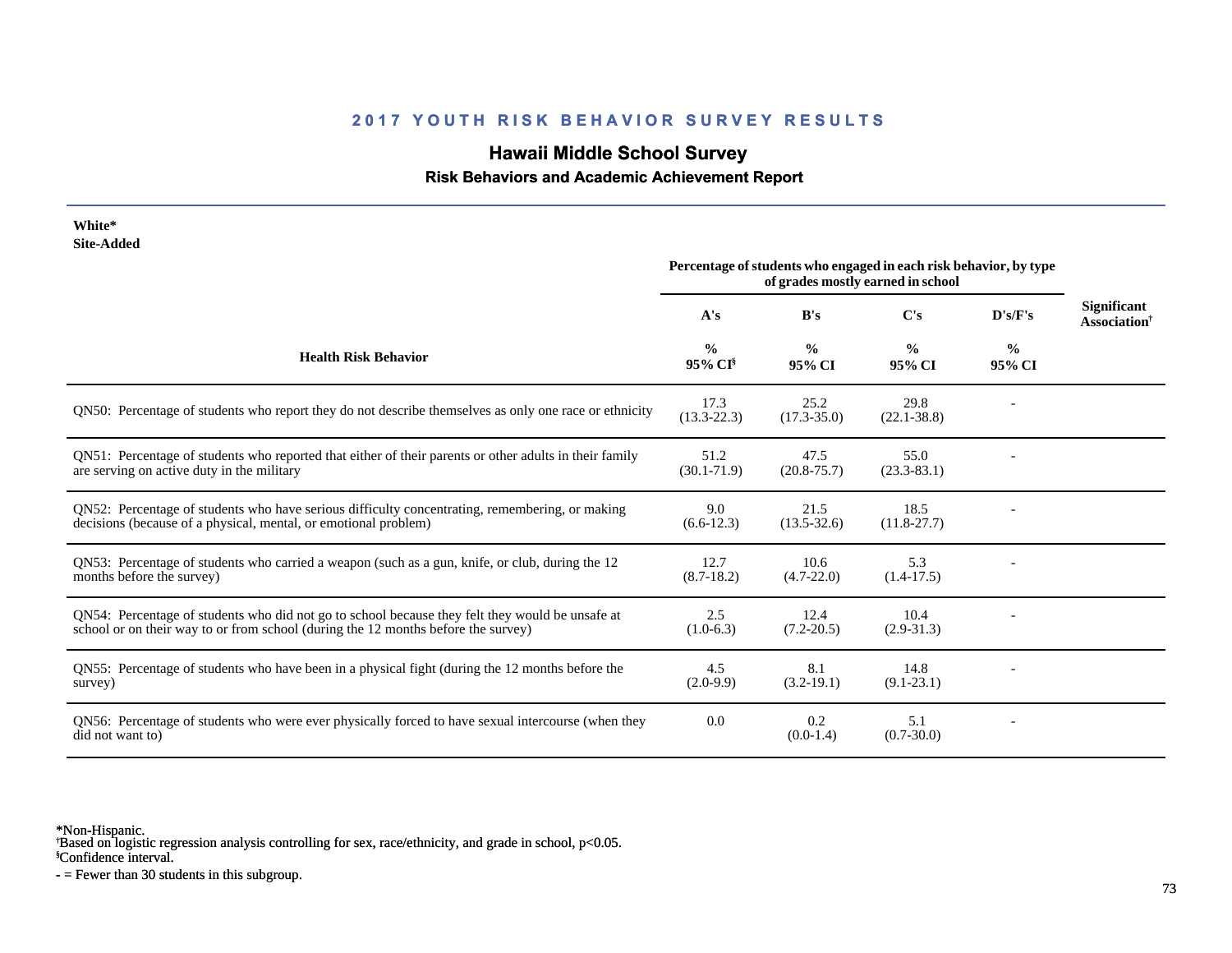# **Hawaii Middle School Survey**

 **Risk Behaviors and Academic Achievement Report**

| White*<br><b>Site-Added</b>                                                                                                                                                                                                                                                                                                                                                                                                                                                 |                                                                                                        |                         |                         |                         |                                                       |
|-----------------------------------------------------------------------------------------------------------------------------------------------------------------------------------------------------------------------------------------------------------------------------------------------------------------------------------------------------------------------------------------------------------------------------------------------------------------------------|--------------------------------------------------------------------------------------------------------|-------------------------|-------------------------|-------------------------|-------------------------------------------------------|
|                                                                                                                                                                                                                                                                                                                                                                                                                                                                             | Percentage of students who engaged in each risk behavior, by type<br>of grades mostly earned in school |                         |                         |                         |                                                       |
|                                                                                                                                                                                                                                                                                                                                                                                                                                                                             | A's                                                                                                    | B's                     | C's                     | D's/F's                 | <b>Significant</b><br><b>Association</b> <sup>†</sup> |
| <b>Health Risk Behavior</b>                                                                                                                                                                                                                                                                                                                                                                                                                                                 | $\frac{0}{0}$<br>95% CI                                                                                | $\frac{0}{0}$<br>95% CI | $\frac{0}{0}$<br>95% CI | $\frac{0}{0}$<br>95% CI |                                                       |
| ON57: Percentage of students who had someone force them to do sexual things that they did not want<br>to do (counting such things as kissing, touching, or being physically forced to have sexual intercourse)                                                                                                                                                                                                                                                              | 1.7<br>$(0.6 - 5.3)$                                                                                   | 1.4<br>$(0.4-4.2)$      | 0.0                     |                         |                                                       |
| QN58: Percentage of students who had someone they were dating or going out with purposely try to<br>control them or emotionally hurt them (counting such things as being told who they could and could<br>not spend time with, being humiliated in front of others, or being threatened if they did not do what<br>they wanted, during the 12 months before the survey, among students who were dating or going out<br>with someone during the 12 months before the survey) | 15.8<br>$(6.9 - 32.3)$                                                                                 | 22.7<br>$(8.0 - 50.0)$  |                         |                         |                                                       |
| QN59: Percentage of students who had someone they were dating or going out with physically hurt<br>them on purpose (counting such things as being hit, slammed into something, or injured with an object<br>or weapon, during the 12 months before the survey, among students who were dating or going out with<br>someone during the 12 months before the survey)                                                                                                          | 11.7<br>$(4.0-29.6)$                                                                                   | 22.5<br>$(8.6 - 47.4)$  |                         |                         |                                                       |
| QN60: Percentage of students who physically hurt someone they were dating or going out with<br>(counting such things as hitting them, slamming them into something, or injuring them with an object<br>or weapon, during the 12 months before the survey, among students who were dating or going out with<br>someone during the 12 months before the survey)                                                                                                               | 14.1<br>$(5.7 - 31.1)$                                                                                 | 13.1<br>$(4.7 - 31.4)$  |                         |                         |                                                       |
| QN61: Percentage of students who had texted, e-mailed, or posted electronically a revealing or sexual<br>photo of themselves (during the 30 days before the survey)                                                                                                                                                                                                                                                                                                         | 6.6<br>$(3.9-11.1)$                                                                                    | 1.1<br>$(0.3-4.2)$      | 0.0                     |                         |                                                       |

\*Non-Hispanic.

† Based on logistic regression analysis controlling for sex, race/ethnicity, and grade in school, p<0.05.

§Confidence interval.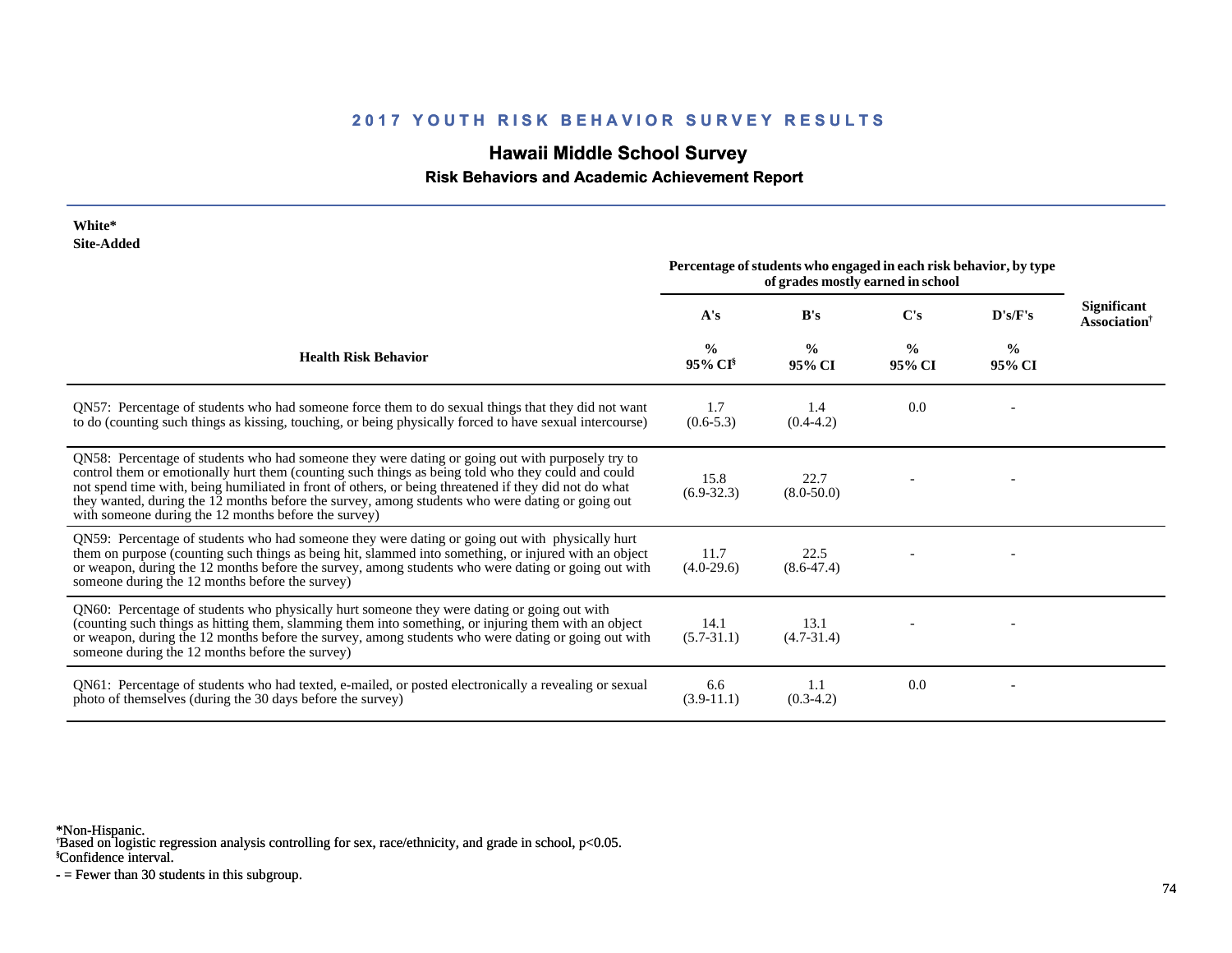# **Hawaii Middle School Survey**

### **Risk Behaviors and Academic Achievement Report**

| White*<br><b>Site-Added</b>                                                                                                                                             | Percentage of students who engaged in each risk behavior, by type<br>of grades mostly earned in school |                         |                         |                         |                                                       |
|-------------------------------------------------------------------------------------------------------------------------------------------------------------------------|--------------------------------------------------------------------------------------------------------|-------------------------|-------------------------|-------------------------|-------------------------------------------------------|
|                                                                                                                                                                         | A's                                                                                                    | B's                     | C's                     | D's/F's                 | <b>Significant</b><br><b>Association</b> <sup>†</sup> |
| <b>Health Risk Behavior</b>                                                                                                                                             | $\frac{0}{0}$<br>95% CI <sup>§</sup>                                                                   | $\frac{0}{0}$<br>95% CI | $\frac{0}{0}$<br>95% CI | $\frac{6}{9}$<br>95% CI |                                                       |
| QN62: Percentage of students who ever electronically bullied someone (counting being bullied<br>through texting, Instagram, Facebook, or other social media)            | 4.8<br>$(2.0-11.1)$                                                                                    | 11.0<br>$(6.4-18.2)$    | 16.9<br>$(9.4 - 28.5)$  |                         |                                                       |
| QN63: Percentage of students who disagree or strongly disagree that harassment and bullying by other<br>students is a problem at their school                           | 7.8<br>$(3.9-14.8)$                                                                                    | 15.9<br>$(6.9-32.7)$    | 33.2<br>$(25.6 - 41.7)$ |                         |                                                       |
| QN64: Percentage of students who have ever done something to purposely hurt themselves without<br>wanting to die (such as cutting or burning themselves on purpose)     | 16.0<br>$(8.0-29.5)$                                                                                   | 19.4<br>$(9.0 - 37.0)$  | 14.7<br>$(5.0-36.1)$    |                         |                                                       |
| QN65: Percentage of students who have ever felt so sad or hopeless almost every day for two weeks or<br>more in a row that they stopped doing some usual activities     | 21.0<br>$(15.3 - 28.2)$                                                                                | 22.9<br>$(16.1 - 31.6)$ | 30.3<br>$(19.3 - 44.2)$ |                         |                                                       |
| QN66: Percentage of students who reported their attempt to kill themselves resulted in an injury,<br>poisoning, or overdose that had to be treated by a doctor or nurse | 5.3<br>$(2.3-11.7)$                                                                                    | 6.6<br>$(2.7-15.1)$     | 15.9<br>$(3.4 - 50.4)$  |                         |                                                       |
| QN67: Percentage of students who had at least one drink of alcohol (during the 30 days before the<br>survey)                                                            | 10.9<br>$(4.5-24.3)$                                                                                   | 5.1<br>$(1.5-15.3)$     | 8.1<br>$(1.8-29.8)$     |                         |                                                       |
| QN68: Percentage of students who had five or more drinks of alcohol in a row (within a couple of<br>hours on at least one day during the 30 days before the survey)     | 2.0<br>$(0.5-7.8)$                                                                                     | 0.0                     | 0.0                     |                         |                                                       |

\*Non-Hispanic.

† Based on logistic regression analysis controlling for sex, race/ethnicity, and grade in school, p<0.05.

§Confidence interval.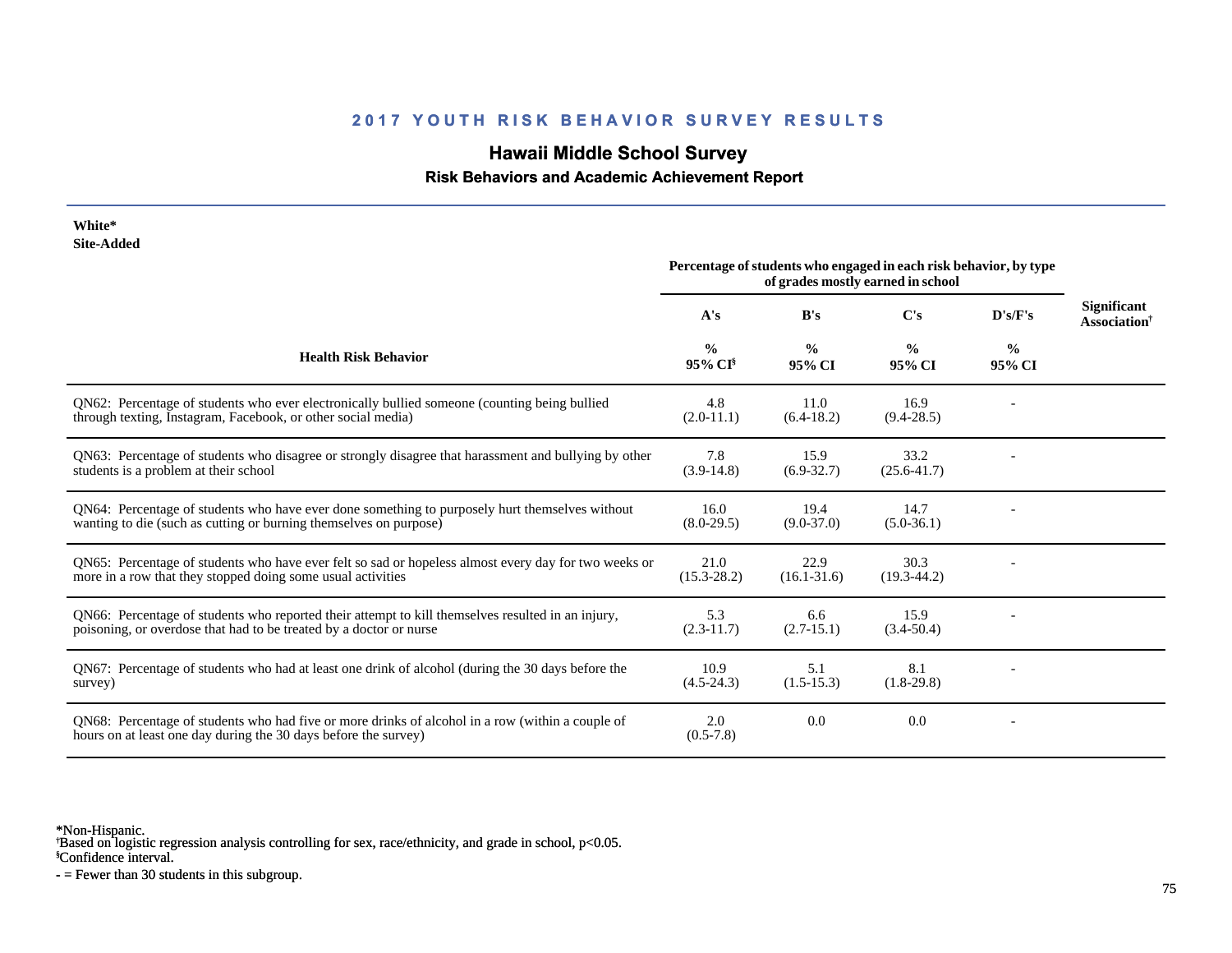# **Hawaii Middle School Survey**

### **Risk Behaviors and Academic Achievement Report**

| White*<br><b>Site-Added</b>                                                                                                                                                                                                                                                                  |                                                                                                        |                         |                         |                         |                                                       |
|----------------------------------------------------------------------------------------------------------------------------------------------------------------------------------------------------------------------------------------------------------------------------------------------|--------------------------------------------------------------------------------------------------------|-------------------------|-------------------------|-------------------------|-------------------------------------------------------|
|                                                                                                                                                                                                                                                                                              | Percentage of students who engaged in each risk behavior, by type<br>of grades mostly earned in school |                         |                         |                         |                                                       |
|                                                                                                                                                                                                                                                                                              | A's                                                                                                    | B's                     | C's                     | D's/F's                 | <b>Significant</b><br><b>Association</b> <sup>†</sup> |
| <b>Health Risk Behavior</b>                                                                                                                                                                                                                                                                  | $\frac{0}{0}$<br>95% CI                                                                                | $\frac{0}{0}$<br>95% CI | $\frac{0}{0}$<br>95% CI | $\frac{0}{0}$<br>95% CI |                                                       |
| QN69: Percentage of students who report their parents would feel it is a little bit wrong, wrong, or very<br>wrong for them to drink beer, wine, or hard liquor regularly                                                                                                                    | 95.8<br>$(91.2 - 98.0)$                                                                                | 96.4<br>$(82.9-99.3)$   | 84.2<br>$(66.0-93.6)$   |                         |                                                       |
| QN70: Percentage of students who currently used marijuana (one or more times during the 30 days<br>before the survey)                                                                                                                                                                        | 2.5<br>$(1.0-6.3)$                                                                                     | 3.2<br>$(0.9-10.7)$     | 3.6<br>$(0.9-13.6)$     |                         |                                                       |
| QN71: Percentage of students who ever used methamphetamines (also called "speed," "crystal,"<br>"crank," or "ice")                                                                                                                                                                           | 0.3<br>$(0.0-2.1)$                                                                                     | 1.9<br>$(0.2-17.9)$     | 1.4<br>$(0.2 - 10.8)$   |                         |                                                       |
| QN73: Percentage of students who ever injected any illegal drug (used a needle to inject any illegal<br>drug into their body, one or more times during their life)                                                                                                                           | 6.5<br>$(3.2 - 12.7)$                                                                                  | 3.9<br>$(1.1-12.3)$     | 9.7<br>$(3.1 - 26.3)$   |                         |                                                       |
| QN76: Percentage of students who tried to lose weight or keep from gaining weight by going without<br>eating for 24 hours or more; taking any diet pills, powders, or liquids; vomiting or taking laxatives;<br>smoking cigarettes; or skipping meals (during the 30 days before the survey) | 5.8<br>$(3.2 - 10.3)$                                                                                  | 7.5<br>$(4.6 - 12.0)$   | 15.3<br>$(5.1 - 37.9)$  |                         |                                                       |
| QN77: Percentage of students who most of the time or always went hungry because there was not<br>enough food in their home (during the 30 days before the survey)                                                                                                                            | 1.5<br>$(0.3-6.8)$                                                                                     | 1.0<br>$(0.3-3.3)$      | 2.3<br>$(0.5-11.0)$     |                         |                                                       |

\*Non-Hispanic.

† Based on logistic regression analysis controlling for sex, race/ethnicity, and grade in school, p<0.05.

§Confidence interval.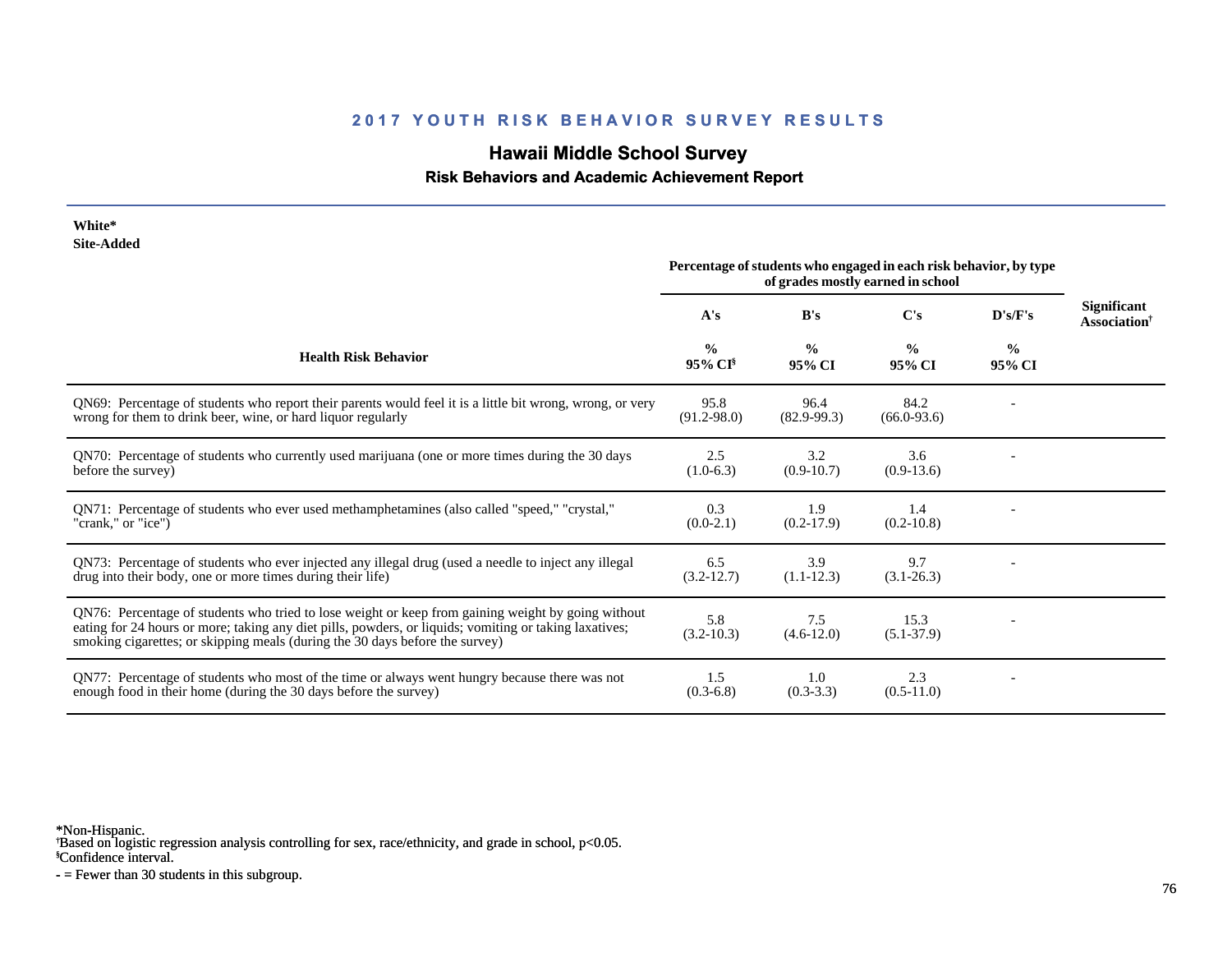# **Hawaii Middle School Survey**

 **Risk Behaviors and Academic Achievement Report**

| White*<br><b>Site-Added</b>                                                                                                                                                                     |                                                                                                        |                         |                         |                         |                                                       |
|-------------------------------------------------------------------------------------------------------------------------------------------------------------------------------------------------|--------------------------------------------------------------------------------------------------------|-------------------------|-------------------------|-------------------------|-------------------------------------------------------|
|                                                                                                                                                                                                 | Percentage of students who engaged in each risk behavior, by type<br>of grades mostly earned in school |                         |                         |                         |                                                       |
|                                                                                                                                                                                                 | A's                                                                                                    | B's                     | C's                     | D's/F's                 | <b>Significant</b><br><b>Association</b> <sup>†</sup> |
| <b>Health Risk Behavior</b>                                                                                                                                                                     | $\frac{0}{0}$<br>95% CI <sup>§</sup>                                                                   | $\frac{0}{0}$<br>95% CI | $\frac{0}{0}$<br>95% CI | $\frac{6}{9}$<br>95% CI |                                                       |
| ON78: Percentage of students who did exercises to strengthen or tone their muscles on three or more<br>days (such as push-ups, sit-ups, or weight lifting, during the 7 days before the survey) | 55.2<br>$(46.6 - 63.6)$                                                                                | 44.8<br>$(37.3 - 52.6)$ | 58.9<br>$(46.6 - 70.2)$ |                         |                                                       |
| QN79: Percentage of students who walk or ride their bike to or from school (one or more days during<br>an average week when they are in school and weather allows them to do so)                | 23.3<br>$(14.1 - 36.1)$                                                                                | 24.7<br>$(10.4 - 47.9)$ | 31.2<br>$(22.9 - 40.8)$ |                         |                                                       |
| QN80: Percentage of students who have been taught about AIDS or HIV infection in school                                                                                                         | 42.8<br>$(35.5 - 50.4)$                                                                                | 45.3<br>$(37.6 - 53.3)$ | 47.0<br>$(36.4 - 57.9)$ |                         |                                                       |
| QN81: Percentage of students who most of the time or always wear sunscreen (with an SPF of 15 or<br>higher when they are outside for more than one hour on a sunny day)                         | 34.3<br>$(29.0 - 40.1)$                                                                                | 16.9<br>$(7.5 - 33.7)$  | 11.4<br>$(5.4 - 22.4)$  |                         |                                                       |
| QN82: Percentage of students who did not go to school because they were sick (on one or more days<br>during the 30 days before the survey)                                                      | 32.6<br>$(23.5 - 43.4)$                                                                                | 42.8<br>$(32.1 - 54.2)$ | 34.7<br>$(25.3 - 45.5)$ |                         |                                                       |
| QN83: Percentage of students who saw a doctor or nurse (for a check-up or physical exam when they<br>were not sick or injured during the 12 months before the survey)                           | 64.5<br>$(52.3 - 75.0)$                                                                                | 51.0<br>$(42.2 - 59.7)$ | 67.4<br>$(51.8-79.9)$   |                         |                                                       |
| QN84: Percentage of students who saw a dentist (for a check-up, exam, teeth cleaning, or other dental<br>work, during the 12 months before the survey)                                          | 82.3<br>$(71.7 - 89.6)$                                                                                | 76.4<br>$(68.0 - 83.2)$ | 69.9<br>$(61.1 - 77.4)$ |                         |                                                       |

\*Non-Hispanic.

† Based on logistic regression analysis controlling for sex, race/ethnicity, and grade in school, p<0.05.

§Confidence interval.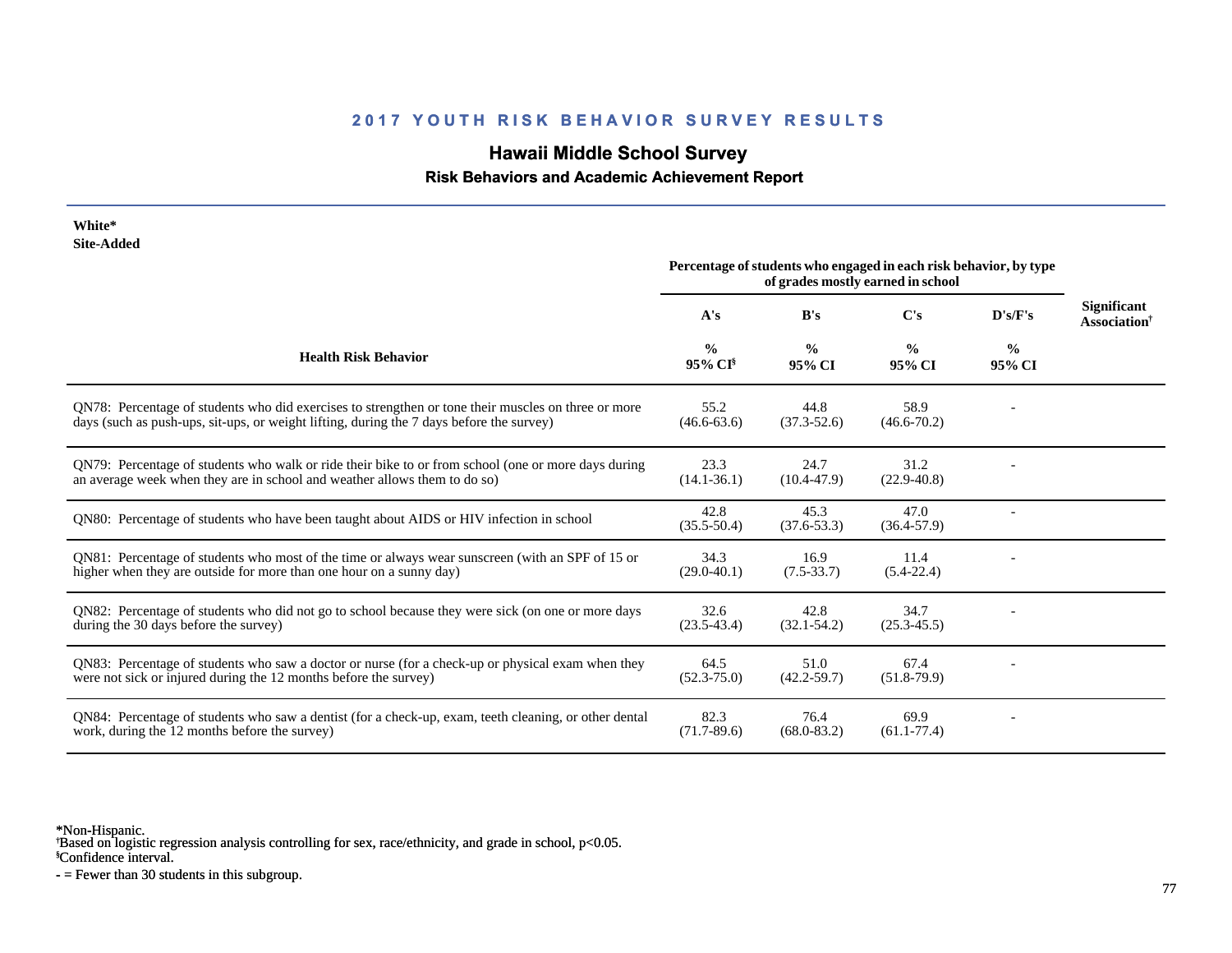# **Hawaii Middle School Survey**

#### **Risk Behaviors and Academic Achievement Report**

| White*<br><b>Site-Added</b>                                                                                                                                                                                                                |                                                                                                        |                         |                         |                         |                                                       |
|--------------------------------------------------------------------------------------------------------------------------------------------------------------------------------------------------------------------------------------------|--------------------------------------------------------------------------------------------------------|-------------------------|-------------------------|-------------------------|-------------------------------------------------------|
|                                                                                                                                                                                                                                            | Percentage of students who engaged in each risk behavior, by type<br>of grades mostly earned in school |                         |                         |                         |                                                       |
|                                                                                                                                                                                                                                            | A's                                                                                                    | B's                     | C's                     | D's/F's                 | <b>Significant</b><br><b>Association</b> <sup>†</sup> |
| <b>Health Risk Behavior</b>                                                                                                                                                                                                                | $\frac{0}{0}$<br>95% CI <sup>§</sup>                                                                   | $\frac{0}{0}$<br>95% CI | $\frac{0}{0}$<br>95% CI | $\frac{0}{0}$<br>95% CI |                                                       |
| QN85: Percentage of students who had a toothache (during the 12 months before the survey)                                                                                                                                                  | 29.7<br>$(22.3 - 38.3)$                                                                                | 27.7<br>$(20.9 - 35.6)$ | 26.9<br>$(12.1 - 49.6)$ |                         |                                                       |
| QN86: Percentage of students who had been told by a doctor or nurse that they had asthma and who<br>still have asthma                                                                                                                      | 7.0<br>$(3.7-12.8)$                                                                                    | 1.2<br>$(0.3-3.9)$      | 7.4<br>$(2.1 - 23.1)$   |                         |                                                       |
| QN87: Percentage of students who think they definitely will not complete high school                                                                                                                                                       | 0.1<br>$(0.0-0.5)$                                                                                     | 0.1<br>$(0.0-0.7)$      | 1.7<br>$(0.2-13.1)$     |                         |                                                       |
| QN88: Percentage of students who usually slept in the home of a friend, family member, or other<br>person because they had to leave their home or their parent or guardian cannot afford housing (during<br>the 30 days before the survey) | 0.8<br>$(0.2 - 3.4)$                                                                                   | 0.7<br>$(0.2 - 2.9)$    | 0.0                     |                         |                                                       |
| QN89: Percentage of students who reported there is at least one teacher or other adult in their school<br>that they can talk to if they have a problem                                                                                     | 71.9<br>$(58.1 - 82.5)$                                                                                | 76.0<br>$(69.3 - 81.6)$ | 71.1<br>$(57.5 - 81.7)$ |                         |                                                       |
| QN90: Percentage of students who have a teacher or other adult at their school who really cares about<br>them                                                                                                                              | 50.7<br>$(37.4 - 63.8)$                                                                                | 53.7<br>$(35.6 - 70.9)$ | 34.6<br>$(25.1 - 45.6)$ |                         |                                                       |
| QN91: Percentage of students who have an adult outside of school they can talk to about things that<br>are important to them                                                                                                               | 91.9<br>$(83.8-96.1)$                                                                                  | 91.1<br>$(74.2 - 97.3)$ | 76.8<br>$(40.7 - 94.1)$ |                         |                                                       |

\*Non-Hispanic.

† Based on logistic regression analysis controlling for sex, race/ethnicity, and grade in school, p<0.05.

§Confidence interval.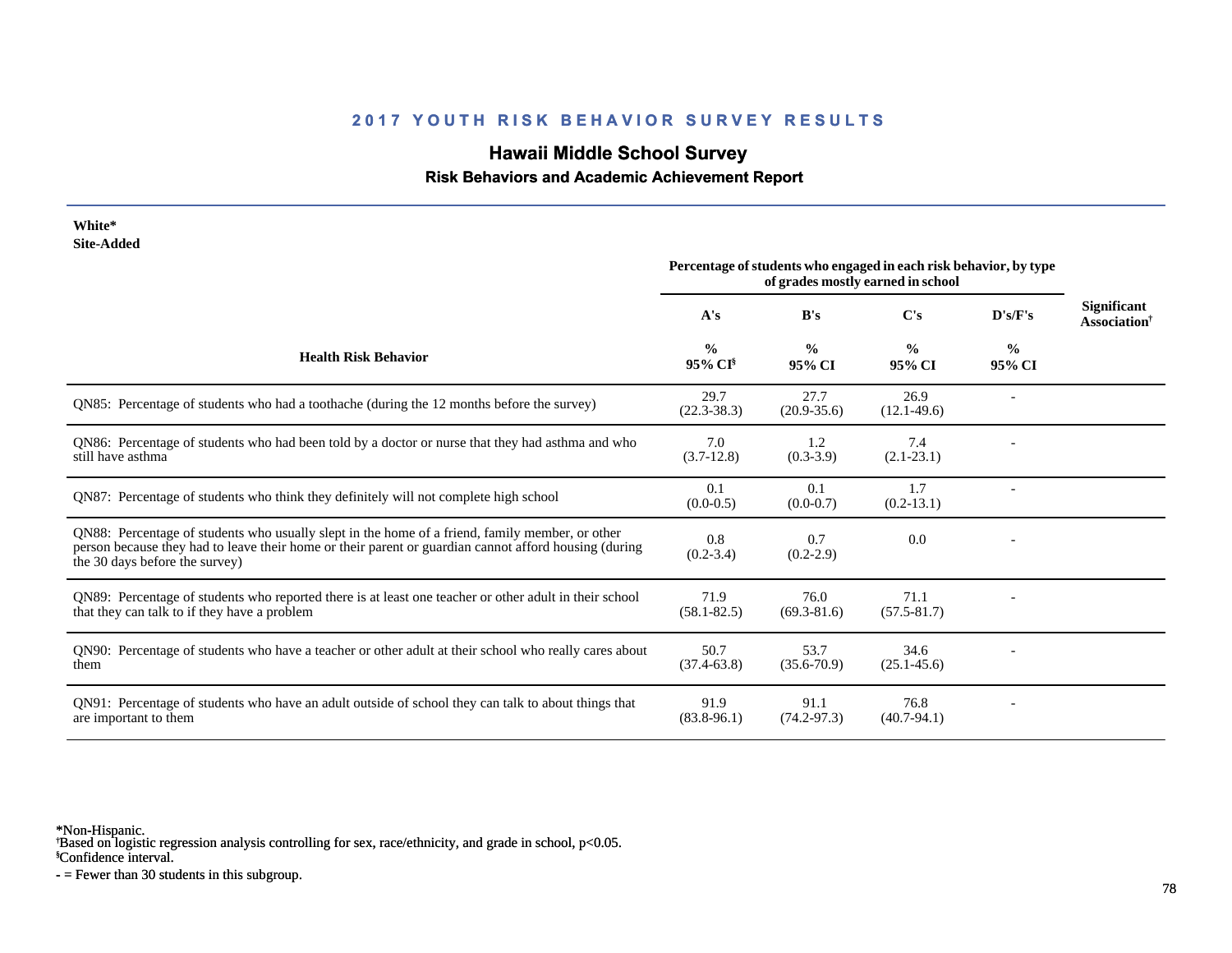# **Hawaii Middle School Survey**

 **Risk Behaviors and Academic Achievement Report**

| White*<br><b>Site-Added</b>                                                                                                                                                                                     |                                                                                                        |                         |                         |                         |                                                       |
|-----------------------------------------------------------------------------------------------------------------------------------------------------------------------------------------------------------------|--------------------------------------------------------------------------------------------------------|-------------------------|-------------------------|-------------------------|-------------------------------------------------------|
|                                                                                                                                                                                                                 | Percentage of students who engaged in each risk behavior, by type<br>of grades mostly earned in school |                         |                         |                         |                                                       |
|                                                                                                                                                                                                                 | A's                                                                                                    | B's                     | $\bf C's$               | D's/F's                 | <b>Significant</b><br><b>Association</b> <sup>†</sup> |
| <b>Health Risk Behavior</b>                                                                                                                                                                                     | $\frac{0}{0}$<br>95% CI <sup>§</sup>                                                                   | $\frac{0}{0}$<br>95% CI | $\frac{0}{0}$<br>95% CI | $\frac{0}{0}$<br>95% CI |                                                       |
| QN92: Percentage of students who have talked with at least one of their parents or another adult in<br>their family about the dangers of tobacco, alcohol, or drug use (during the 12 months before the survey) | 63.6<br>$(51.9 - 73.9)$                                                                                | 42.5<br>$(31.7 - 54.0)$ | 26.9<br>$(10.3 - 54.1)$ |                         |                                                       |
| QN93: Percentage of students who reported their parents or other adults in their family talked with<br>them about what they expect them to do or not to do when it comes to sex                                 | 40.3<br>$(33.2 - 47.8)$                                                                                | 43.2<br>$(28.6 - 59.1)$ | 31.2<br>$(13.5-56.9)$   |                         |                                                       |
| QN94: Percentage of students who ever talked with their parents or other adults in their family about<br>how to say no to having sex                                                                            | 34.5<br>$(26.1 - 43.9)$                                                                                | 25.7<br>$(15.3 - 39.9)$ | 20.4<br>$(5.0 - 55.5)$  |                         |                                                       |
| QN95: Percentage of students who most of the time or always get the kind of help they need (among<br>students who report having felt sad, empty, hopeless, angry, or anxious)                                   | 56.2<br>$(41.7-69.7)$                                                                                  | 37.0<br>$(29.5 - 45.2)$ |                         |                         |                                                       |
| QN96: Percentage of students who have ever ridden in a car driven by someone, including the student,<br>who was "high" or had been using alcohol or drugs                                                       | 17.6<br>$(10.1 - 29.0)$                                                                                | 20.8<br>$(11.1 - 35.5)$ | 7.1<br>$(2.1 - 21.6)$   |                         |                                                       |
| QN97: Percentage of students who ever use alcohol or drugs to relax, feel better about themselves, or<br>fit in                                                                                                 | 5.1<br>$(2.8-9.3)$                                                                                     | 2.7<br>$(0.9-7.3)$      | 9.6<br>$(2.0-35.4)$     |                         |                                                       |
| QN98: Percentage of students who ever use alcohol or drugs while they are alone                                                                                                                                 | 5.7<br>$(3.0-10.6)$                                                                                    | 3.1<br>$(0.9-10.5)$     | 7.2<br>$(1.4 - 30.7)$   | $\overline{a}$          |                                                       |

\*Non-Hispanic.

† Based on logistic regression analysis controlling for sex, race/ethnicity, and grade in school, p<0.05.

§Confidence interval.